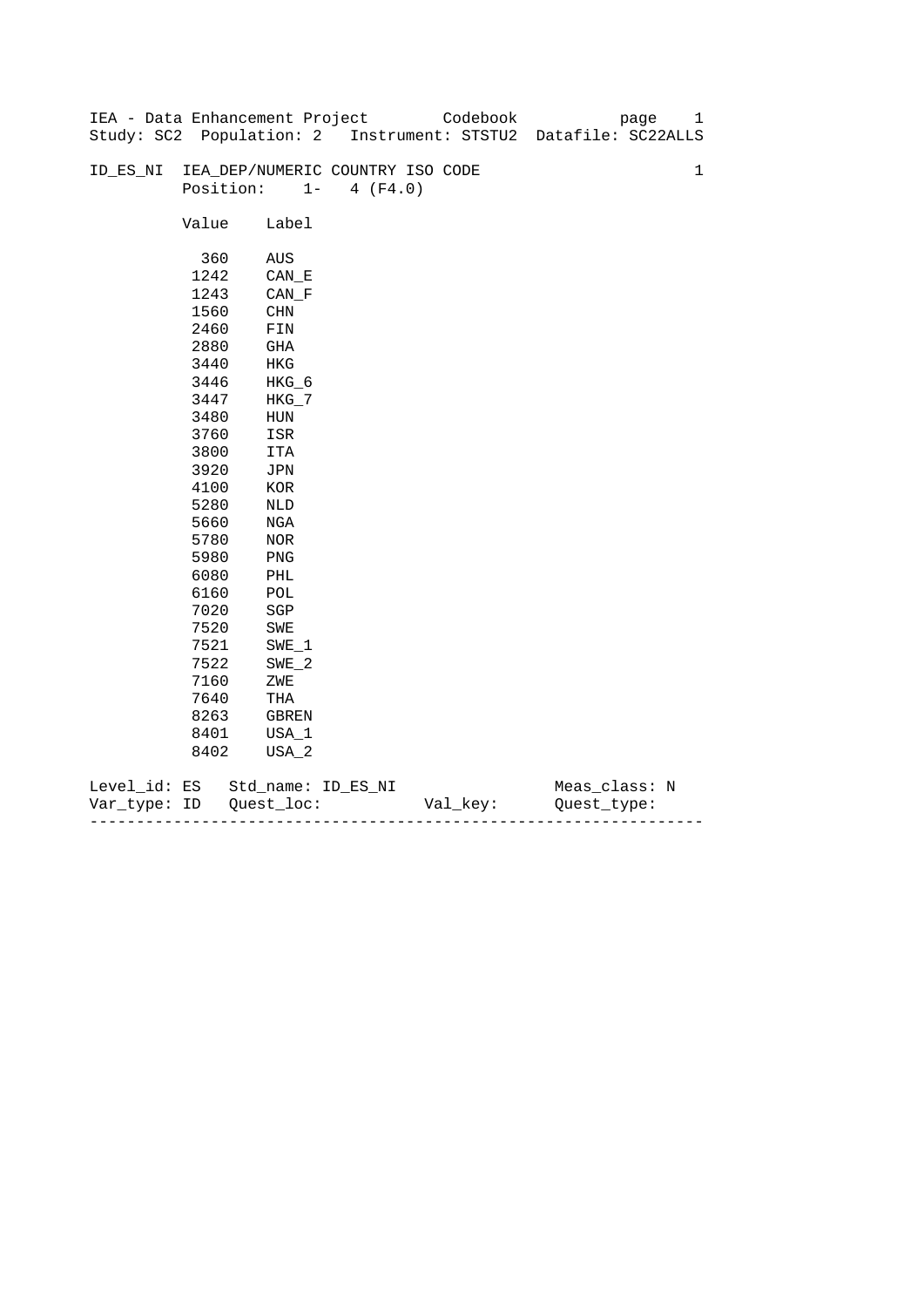| Study: SC2 Population: 2     |                                                                                                                                                                                                                                        | IEA - Data Enhancement Project<br>Codebook<br>page<br>Instrument: STSTU2<br>Datafile: SC22ALLS                                                                                                                                                                                                                                                                                                      | 2 |
|------------------------------|----------------------------------------------------------------------------------------------------------------------------------------------------------------------------------------------------------------------------------------|-----------------------------------------------------------------------------------------------------------------------------------------------------------------------------------------------------------------------------------------------------------------------------------------------------------------------------------------------------------------------------------------------------|---|
| ID ES AI                     | Position:                                                                                                                                                                                                                              | IEA_DEP/ALPHANUMERIC COUNTRY ISO CODE<br>$5-$<br>9(AB)                                                                                                                                                                                                                                                                                                                                              | 2 |
|                              | Value                                                                                                                                                                                                                                  | Label                                                                                                                                                                                                                                                                                                                                                                                               |   |
|                              | AUS<br>CAN E<br>CAN F<br>CHN<br>FIN<br>GBREN<br>GHA<br><b>HKG</b><br>HKG_6<br>$HKG_7$<br>HUN<br>ISR<br>ITA<br>JPN<br>KOR<br>NLD<br>NGA<br>NOR<br><b>PNG</b><br>PHL<br>POL<br>SGP<br>SWE<br>SWE 1<br>$SWE_2$<br>THA<br>USA_1<br>$USA_2$ | Australia<br>Canada (English)<br>Canada (French)<br>China<br>Finland<br>UK (England)<br>Ghana<br>Hong Kong<br>Hong Kong (6)<br>Hong Kong (7)<br>Hungary<br>Israel<br>Italy<br>Japan<br>Korea, Republic of<br>Netherlands<br>Nigeria<br>Norway<br>Papua New Guinea<br>Philippines<br>Poland<br>Singapore<br>Sweden<br>Sweden (A)<br>Sweden (B)<br>Thailand<br>United States (A)<br>United States (B) |   |
|                              | ZWE                                                                                                                                                                                                                                    | Zimbabwe                                                                                                                                                                                                                                                                                                                                                                                            |   |
| Level_id: ES<br>Var type: ID |                                                                                                                                                                                                                                        | Meas_class: N<br>Std name: ID ES AI<br>Quest loc:<br>Val_key:<br>Ouest type:                                                                                                                                                                                                                                                                                                                        |   |

------------------------------------------------------------------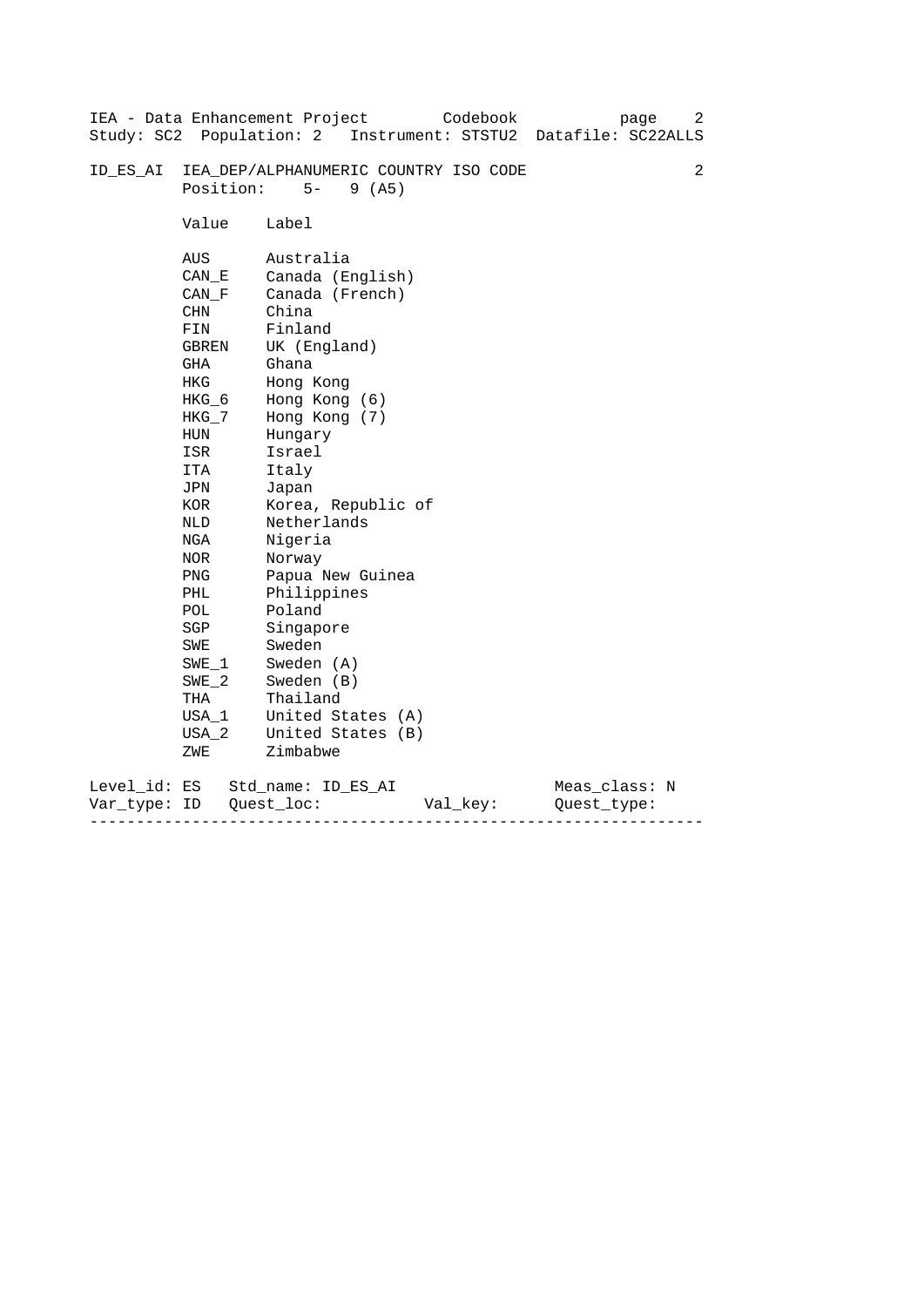| IEA - Data Enhancement Project<br>Study: SC2 Population: 2 Instrument: STSTU2 Datafile: SC22ALLS |                                                                                                                                              |                                                                                                                                                                                                                                                           |                                                              | Codebook |                              | page | 3 |
|--------------------------------------------------------------------------------------------------|----------------------------------------------------------------------------------------------------------------------------------------------|-----------------------------------------------------------------------------------------------------------------------------------------------------------------------------------------------------------------------------------------------------------|--------------------------------------------------------------|----------|------------------------------|------|---|
| CNTRYNUM                                                                                         | COUNTRY NUMBER<br>Position: 10- 11 (F2.0)                                                                                                    |                                                                                                                                                                                                                                                           |                                                              |          |                              |      | 3 |
|                                                                                                  | Value                                                                                                                                        | Label                                                                                                                                                                                                                                                     |                                                              |          |                              |      |   |
|                                                                                                  | 10<br>16<br>18<br>20<br>22<br>24<br>26<br>30<br>32<br>34<br>36<br>38<br>40<br>44<br>48<br>50<br>52<br>54<br>56<br>60<br>66<br>70<br>72<br>74 | Australia<br>Canada (French)<br>China<br>UK (England)<br>Finland<br>Ghana<br>Hong Kong<br>Hungary<br>Israel<br>Italy<br>Japan<br>Korea<br>Netherlands<br>Nigeria<br>Norway<br>Philippines<br>Poland<br>Singapore<br>Sweden (A, B)<br>Thailand<br>Zimbabwe | Canada (English)<br>Papua New Guinea<br>United States (A, B) |          |                              |      |   |
| Level_id: ES Std_name: ID_ES_N                                                                   |                                                                                                                                              |                                                                                                                                                                                                                                                           |                                                              | Val_key: | Meas_class: N<br>Quest_type: |      |   |
| POPN                                                                                             | POPULATION<br>Position: 12- 12 (F1.0)<br>Value Label                                                                                         |                                                                                                                                                                                                                                                           |                                                              |          |                              |      | 4 |
|                                                                                                  | 1<br>2<br>3                                                                                                                                  |                                                                                                                                                                                                                                                           | I (10-year olds)<br>II (14-year olds)<br>III (preuniversity) |          |                              |      |   |
| Level_id: Std_name: ID_POP                                                                       |                                                                                                                                              |                                                                                                                                                                                                                                                           |                                                              |          | Meas_class: N<br>Quest_type: |      |   |
| STRATUM STRATUM NUMBER                                                                           | Position: 13- 14 (F2.0)                                                                                                                      |                                                                                                                                                                                                                                                           |                                                              |          |                              |      | 5 |
| Level_id: SM Std_name: ID_SM_N                                                                   | ---------------                                                                                                                              |                                                                                                                                                                                                                                                           |                                                              | Val_key: | Meas_class: N<br>Quest_type: |      |   |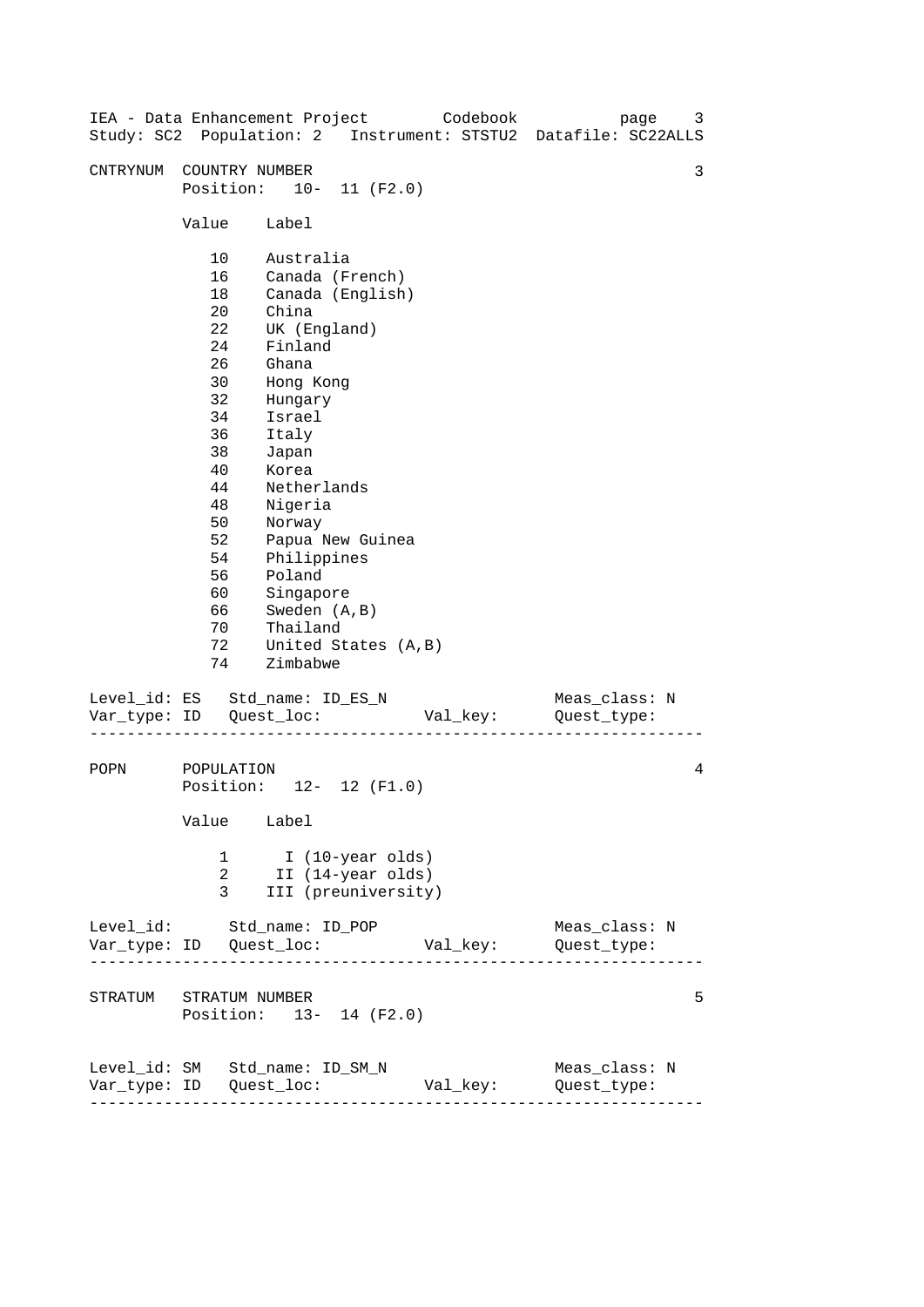------------------------------------------------------------------ ------------------------------------------------------------------ ------------------------------------------------------------------ ------------------------------------------------------------------ ------------------------------------------------------------------ ------------------------------------------------------------------ IEA - Data Enhancement Project Codebook page 4 Study: SC2 Population: 2 Instrument: STSTU2 Datafile: SC22ALLS SCHOOL SCHOOL NUMBER 6 Position: 15- 19 (F5.0) Level\_id: SC Std\_name: ID\_SC\_N Meas\_class: N Var\_type: ID Quest\_loc: Val\_key: Quest\_type: CLASS CLASS NUMBER 7 Position: 20- 21 (F2.0) Level\_id: CL Std\_name: ID\_CL\_N Meas\_class: N Var\_type: ID Quest\_loc: Val\_key: Quest\_type: STUDENT STUDENT NUMBER 8 Position: 22- 23 (F2.0) Level\_id: ST Std\_name: ID\_ST\_N Meas\_class: N Var\_type: ID Quest\_loc: Val\_key: Quest\_type: STRWGT STRATUM WEIGHT 9 Position: 24- 31 (F8.6) Level\_id: SM Std\_name: WT\_SM Meas\_class: N Var\_type: WT Quest\_loc: Val\_key: Quest\_type: TEST2A TOOK TEST 2A 10 Position: 32- 32 (F1.0) Value Label 1 yes taken 2 not taken 8 .A not ascertained Level\_id: ST Std\_name: FL\_TST2A Meas\_class: N Var\_type: FL Quest\_loc: Val\_key: Quest\_type: TEST2B TOOK TEST 2B Position: 33- 33 (F1.0) Value Label 1 2 yes taken not taken 8 .A not ascertained Level\_id: ST Std\_name: FL\_TST2B Meas\_class: N Var\_type: FL Quest\_loc: Val\_key: Quest\_type: 11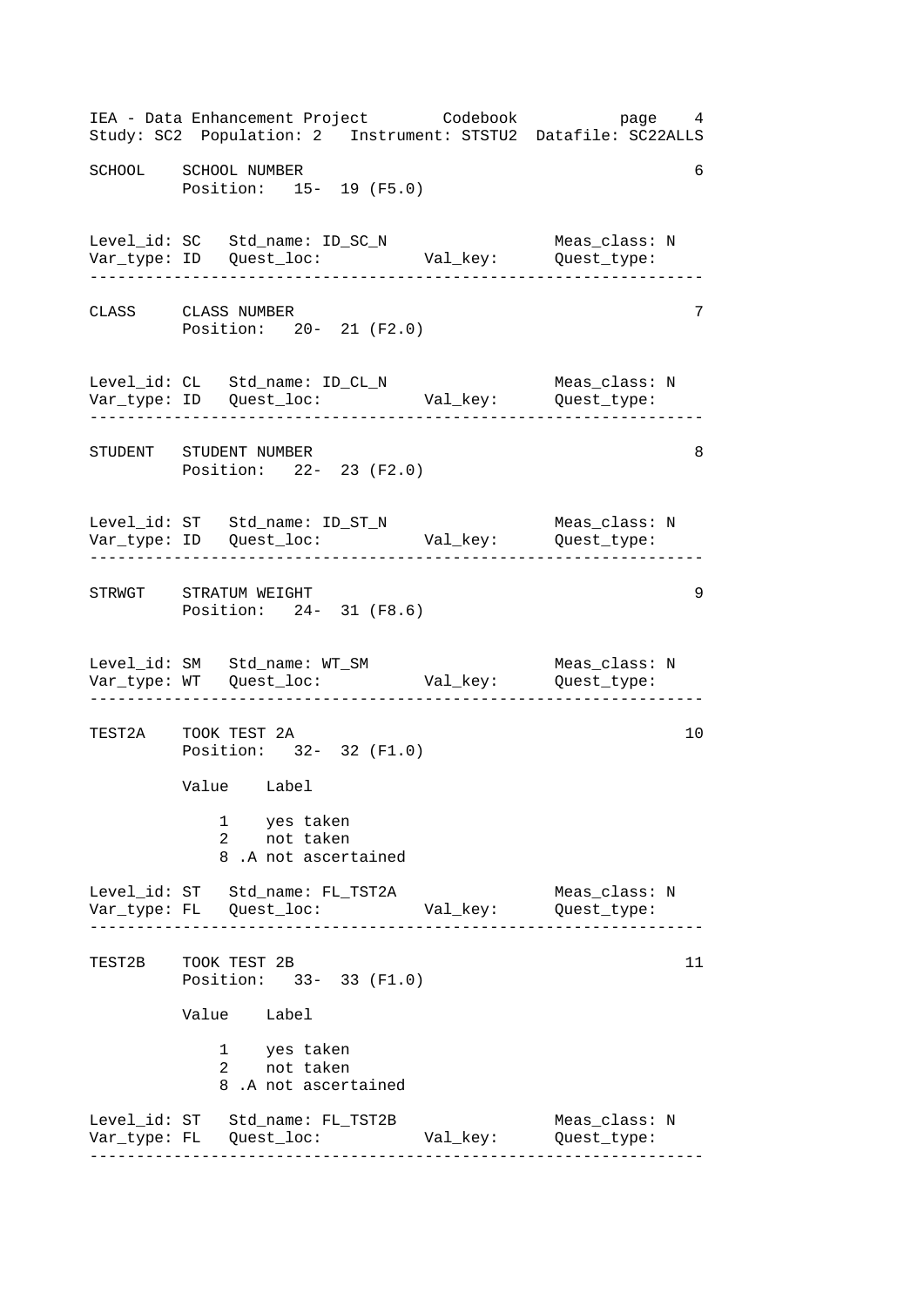------------------------------------------------------------------ ------------------------------------------------------------------ ------------------------------------------------------------------ IEA - Data Enhancement Project Codebook page 5 Study: SC2 Population: 2 Instrument: STSTU2 Datafile: SC22ALLS TEST2C TOOK TEST 2C 12 Position: 34- 34 (F1.0) Value Label 1 yes taken 2 not taken 8 .A not ascertained Level\_id: ST Std\_name: FL\_TST2C Meas\_class: N Var\_type: FL Quest\_loc: Val\_key: Quest\_type: TEST2D TOOK TEST 2D Position: 35- 35 (F1.0) Value Label 1 yes taken 2 not taken 8 .A not ascertained Level\_id: ST Std\_name: FL\_TST2D Meas\_class: N Var\_type: FL Quest\_loc: Val\_key: Quest\_type: PROCESS TOOK PROCESS ITEMS 14 Position: 36- 36 (F1.0) Value Label 1 yes taken 2 not taken 8 .A not ascertained Level\_id: ST Std\_name: FL\_PRS Meas\_class: N Var\_type: FL Quest\_loc: Val\_key: Quest\_type: AGE AGE OF STUDENT IN MONTHS 15 Position: 37- 39 (F3.0) Value Label 998 .A not ascertained 999 .O missing data Level\_id: ST Std\_name: BSBAGE Meas\_class: I Var\_type: BG Quest\_loc: 1 Val\_key: Quest\_type: FR 13

------------------------------------------------------------------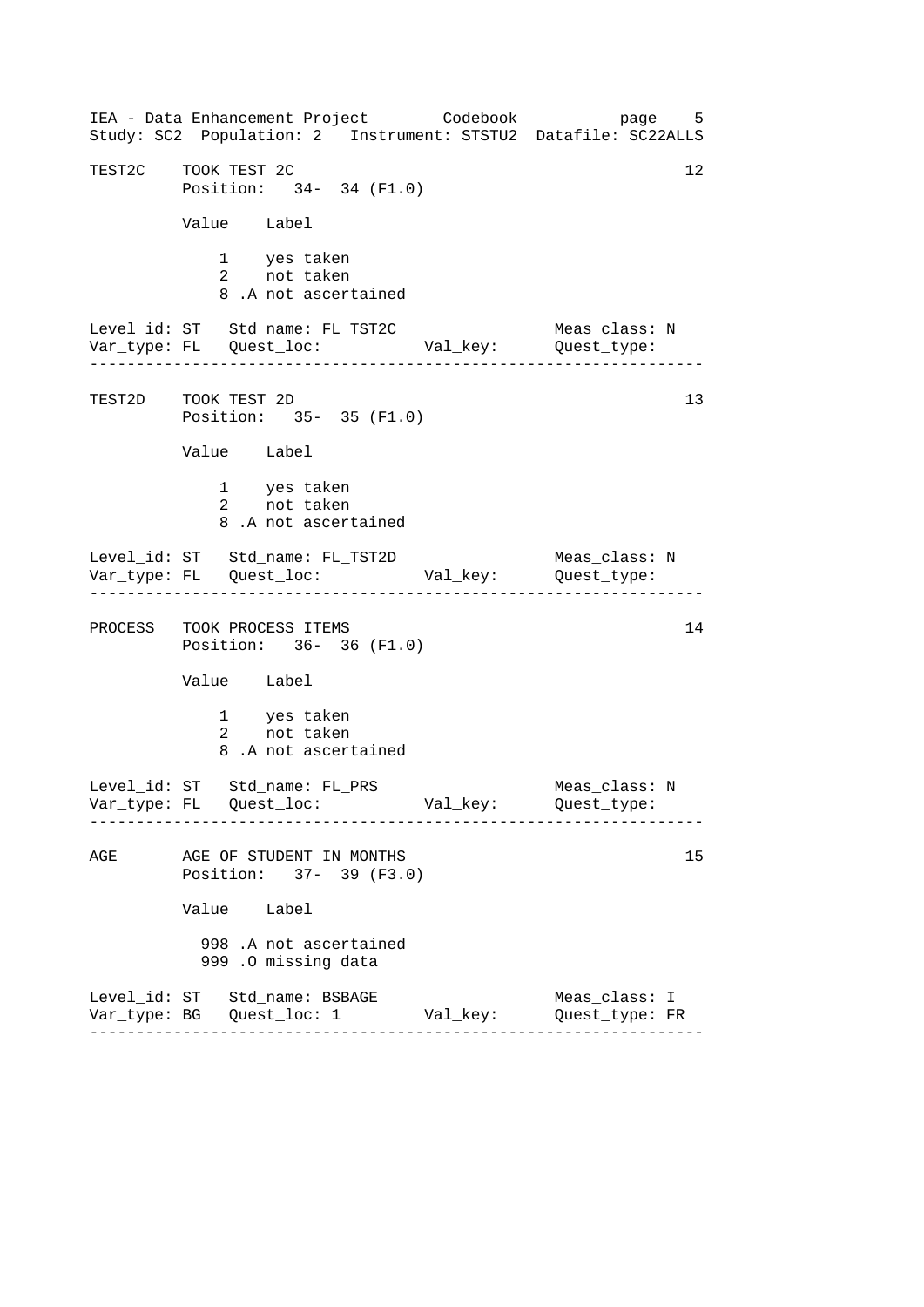------------------------------------------------------------------ ------------------------------------------------------------------ ------------------------------------------------------------------ IEA - Data Enhancement Project Codebook page 6 Study: SC2 Population: 2 Instrument: STSTU2 Datafile: SC22ALLS SEX SEX OF STUDENT 16 Position: 40- 40 (F1.0) Value Label 1 boy 2 girl 8 .A not ascertained 9 .O missing data Level\_id: ST Std\_name: BSBSEX Meas\_class: N Var\_type: BG Quest\_loc: 2 Val\_key: Quest\_type: MC FAMSIZE NUMBER OF BROTHERS AND SISTERS 17 Position: 41- 41 (F1.0) Value Label 1 zero 2 one 3 two 4 three 5 four or more 8 .A not ascertained 9 .O missing data Level\_id: ST Std\_name: BSBBRSIS Meas\_class: 0 Var\_type: BG Quest\_loc: 3 Val\_key: Quest\_type: MC YEAR GRADE OF STUDENT (INTL YEAR LEVEL) Position: 42- 43 (F2.0) Value Label 7 grade 7 8 grade 8 9 grade 9 10 grade 10 98 .A not ascertained 99 .O missing data Level\_id: ST Std\_name: BSBGRADE Meas\_class: O Var\_type: BG Quest\_loc: 4 Val\_key: Quest\_type: MC 18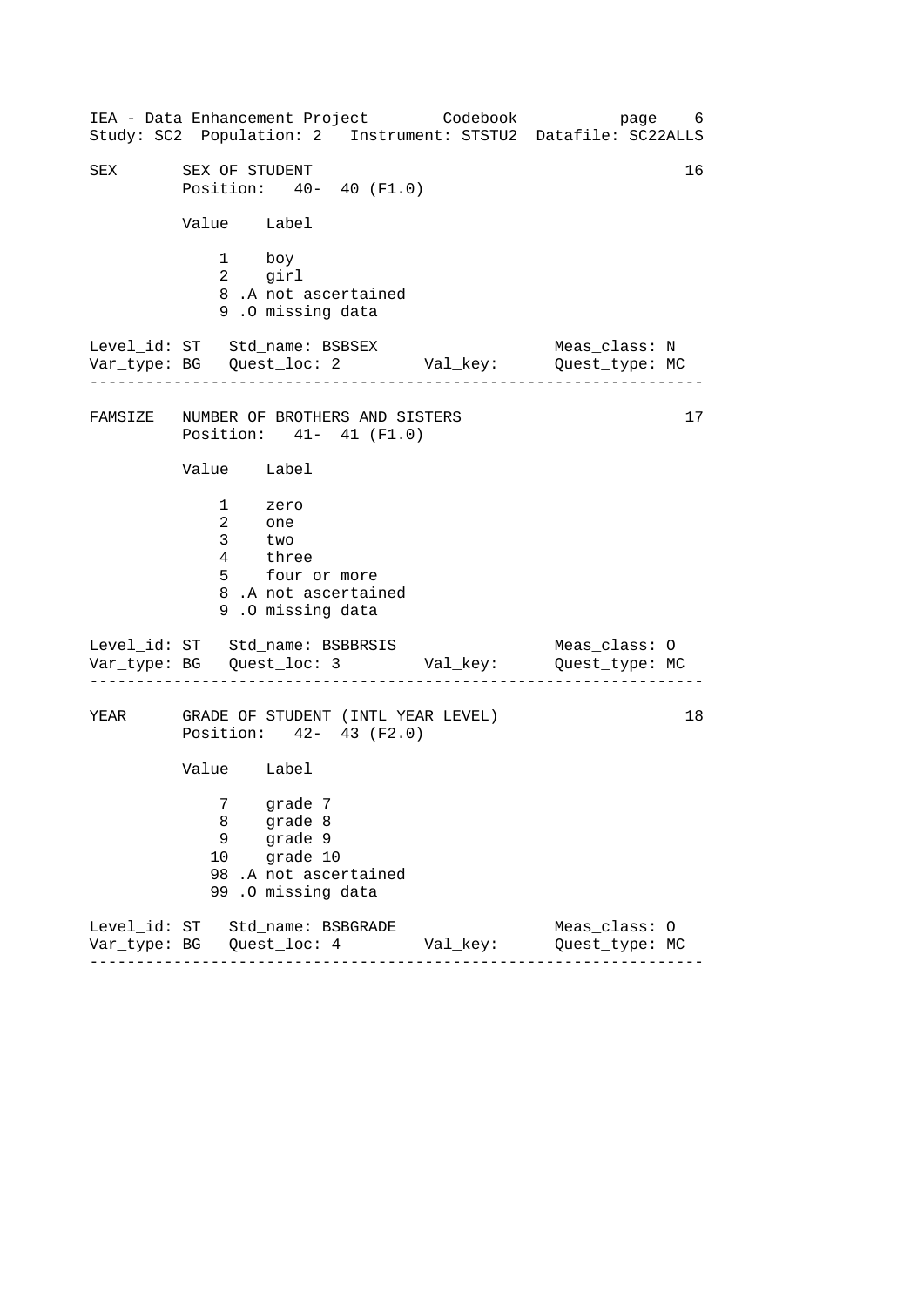------------------------------------------------------------------ ------------------------------------------------------------------ ------------------------------------------------------------------ IEA - Data Enhancement Project Codebook page 7 Study: SC2 Population: 2 Instrument: STSTU2 Datafile: SC22ALLS EXPSECED EXPECTED FINAL GRADE AT SCHOOL 19 Position: 44- 45 (F2.0) Value Label 1 grade 10 2 grade 11 3 grade 12 4 grade 13 98 .A not ascertained 99 .O missing data Level\_id: ST Std\_name: BSBGRAFI Meas\_class: 0 Var\_type: BG Quest\_loc: 5 Val\_key: Quest\_type: MC POSTED EXPECTED POST SECONDARY EDUCATION Position: 46- 46 (F1.0) Value Label 1 not continue 2 1-2 years 3 3-4 years 4 more than 4 years 8 .A not ascertained 9 .O missing data Level\_id: ST Std\_name: BSBPOSED Meas\_class: 0 Var\_type: BG Quest\_loc: 6 Val\_key: Quest\_type: MC POSTSCI EXPECTED POST SECONDARY SCIENCE Position: 47- 47 (F1.0) Value Label 1 include science 2 no science 3 will not continue 8 .A not ascertained 9 .O missing data Level\_id: ST Std\_name: BSBSCIED Meas\_class: N Var\_type: BG Quest\_loc: 7 Val\_key: Quest\_type: MC 20 21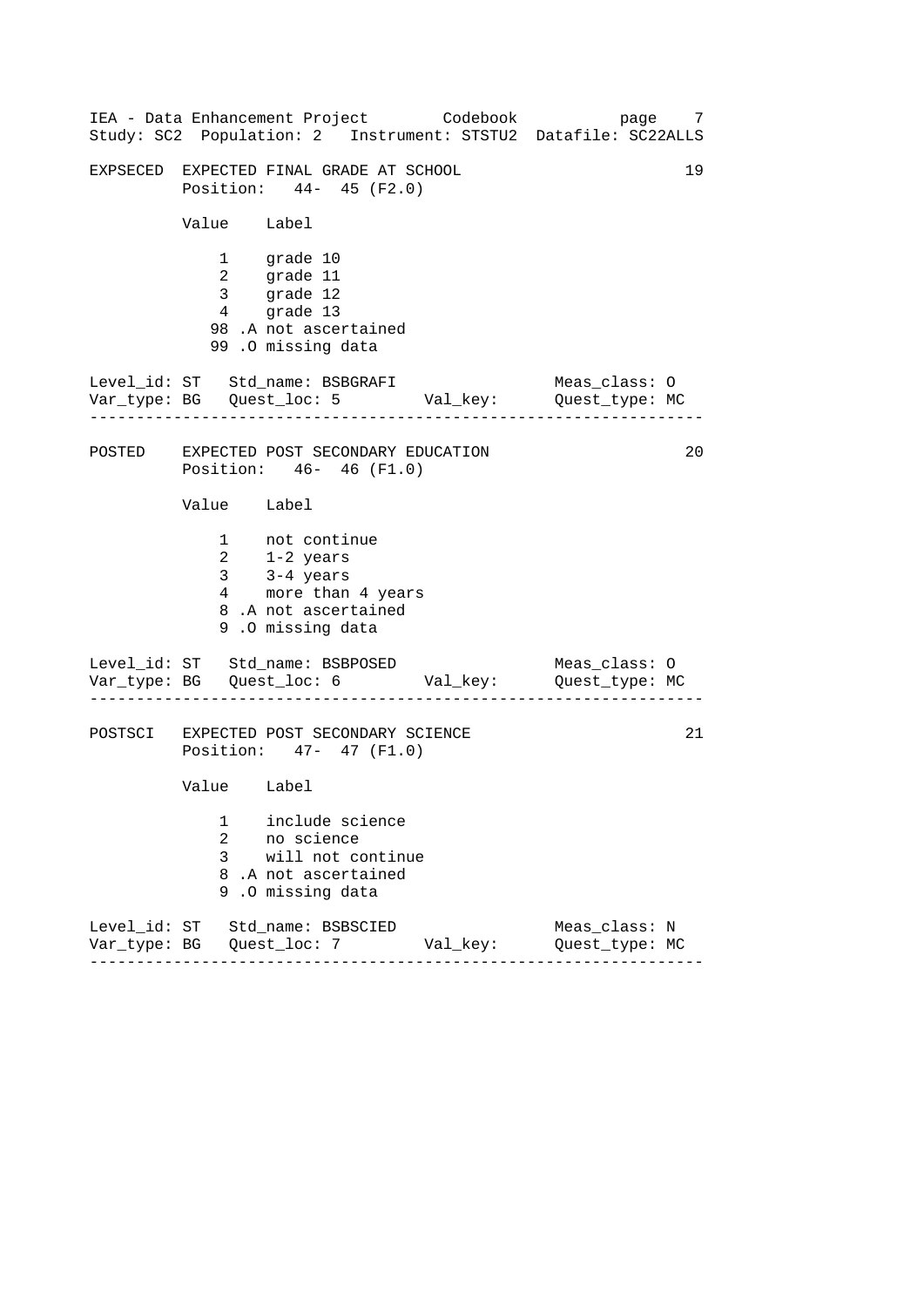------------------------------------------------------------------ ------------------------------------------------------------------ ------------------------------------------------------------------ ------------------------------------------------------------------ IEA - Data Enhancement Project Codebook page 8 Study: SC2 Population: 2 Instrument: STSTU2 Datafile: SC22ALLS EXPOCC EXPECTED OCCUPATION 22 Position: 48- 49 (F2.0) Value Label 98 .A not ascertained 99 .O missing data Level\_id: ST Std\_name: BSBOCCUP Meas\_class: N Var\_type: BG Quest\_loc: 8-9 Val\_key: Quest\_type: OE CLS1SUB SCIENCE SUBJECT 1/NAME SUBJECT 23 Position: 50- 50 (F1.0) Value Label 1 Science 2 Earth Science 3 Biology 4 Chemistry 5 Physics 6 Other 8 .A not ascertained 9 .O missing data Level\_id: ST Std\_name: BSBSCL1N Meas\_class: N Var\_type: BG Quest\_loc: 10/A Val\_key: Quest\_type: FR CLS1TCHR SCIENCE SUBJECT 1/TEACHER ID Position: 51- 53 (F3.0) Value Label 998 .A not ascertained 999 .O missing data Level\_id: ST Std\_name: BSBSCL1T Meas\_class: N Var\_type: BG Quest\_loc: 10/A Val\_key: Quest\_type: FR CLS1HRS SCIENCE SUBJECT 1/HOURS PER WEEK Position: 54- 55 (F2.0) Value Label 98 .A not ascertained 99 .O missing data Level\_id: ST Std\_name: BSBSCL1H Meas\_class: R Var\_type: BG Quest\_loc: 10/A Val\_key: Quest\_type: FR 24 25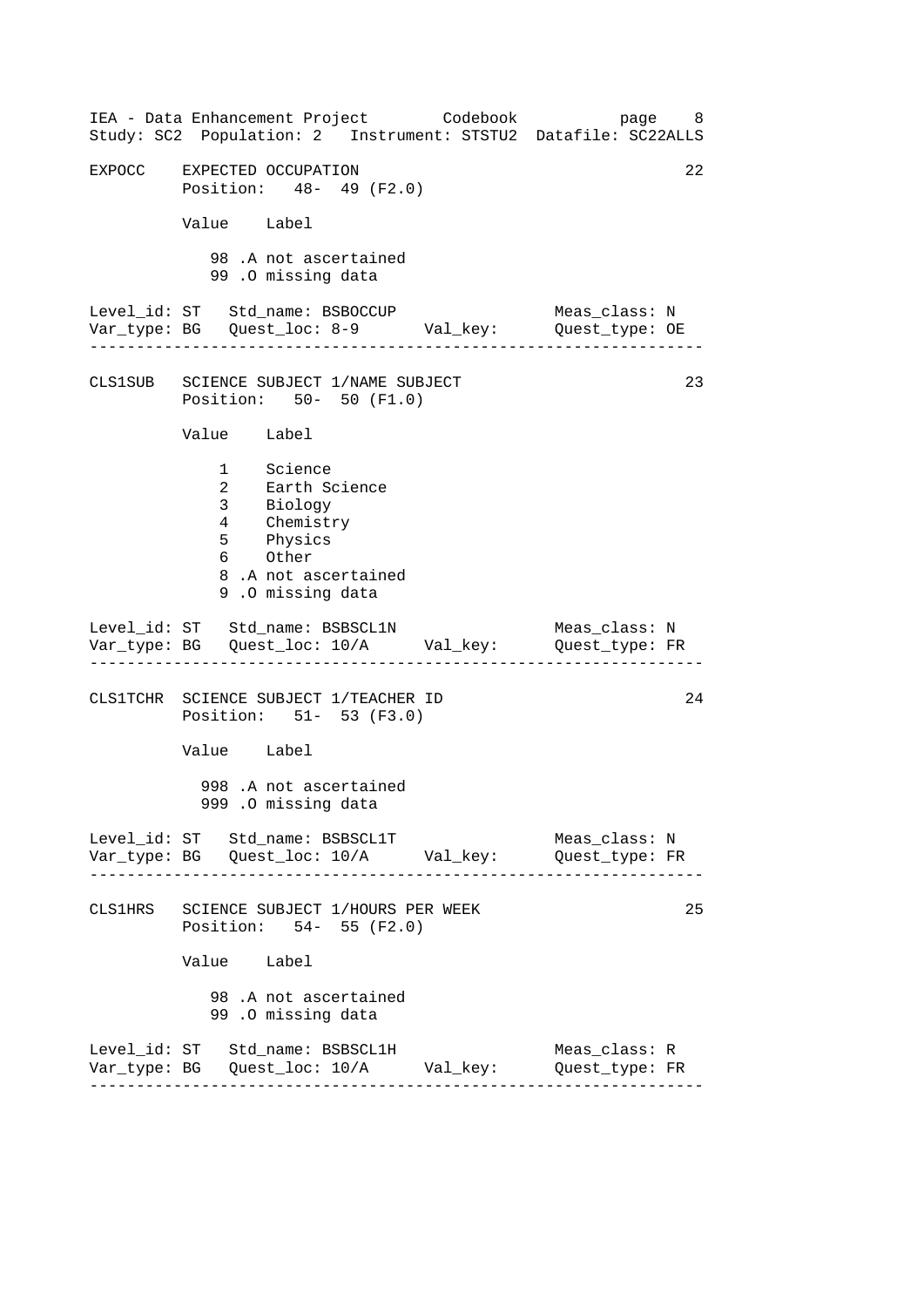------------------------------------------------------------------ ------------------------------------------------------------------ ------------------------------------------------------------------ ------------------------------------------------------------------ IEA - Data Enhancement Project Codebook page 9 Study: SC2 Population: 2 Instrument: STSTU2 Datafile: SC22ALLS CLS1BOYS SCIENCE SUBJECT 1/N OF MALE STUDENTS 26 Position: 56- 57 (F2.0) Value Label 98 .A not ascertained 99 .O missing data Level\_id: ST Std\_name: BSBSCL1M Meas\_class: R Var\_type: BG Quest\_loc: 10/A Val\_key: Quest\_type: FR CLS1GIRL SCIENCE SUBJECT 1/N OF FEMALE STUDENTS 27 Position: 58- 59 (F2.0) Value Label 98 .A not ascertained 99 .O missing data Level\_id: ST Std\_name: BSBSCL1F Meas\_class: R Var\_type: BG Quest\_loc: 10/A Val\_key: Quest\_type: FR CLS2SUB SCIENCE SUBJECT 2/NAME SUBJECT 28 Position: 60- 60 (F1.0) Value Label 1 Science 2 Earth Science 3 Biology 4 Chemistry 5 Physics 6 Other 8 .A not ascertained 9 .O missing data Level id: ST Std name: BSBSCL2N Meas class: N Var\_type: BG Quest\_loc: 10/B Val\_key: Quest\_type: FR CLS2TCHR SCIENCE SUBJECT 2/TEACHER ID Position: 61- 63 (F3.0) Value Label 998 .A not ascertained 999 .O missing data Level\_id: ST Std\_name: BSBSCL2T Meas\_class: N Var\_type: BG Quest\_loc: 10/B Val\_key: Quest\_type: FR 29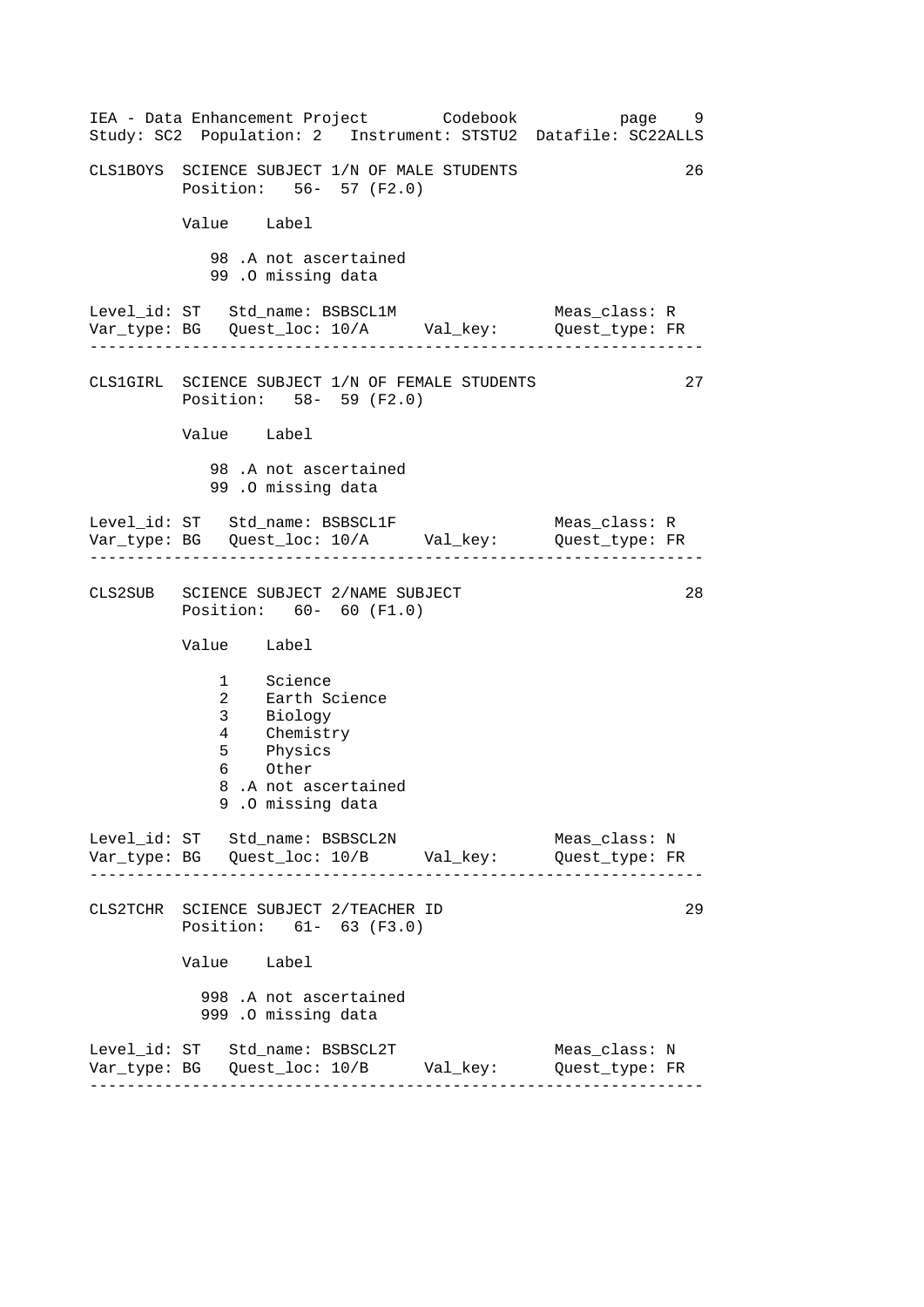------------------------------------------------------------------ ------------------------------------------------------------------ ------------------------------------------------------------------ ------------------------------------------------------------------ IEA - Data Enhancement Project Codebook page 10 Study: SC2 Population: 2 Instrument: STSTU2 Datafile: SC22ALLS CLS2HRS SCIENCE SUBJECT 2/HOURS PER WEEK 30 Position: 64- 65 (F2.0) Value Label 98 .A not ascertained 99 .O missing data Level\_id: ST Std\_name: BSBSCL2H Meas\_class: R Var\_type: BG Quest\_loc: 10/B Val\_key: Quest\_type: FR CLS2BOYS SCIENCE SUBJECT 2/N OF MALE STUDENTS 31 Position: 66- 67 (F2.0) Value Label 98 .A not ascertained 99 .O missing data Level\_id: ST Std\_name: BSBSCL2M Meas\_class: R Var\_type: BG Quest\_loc: 10/B Val\_key: Quest\_type: FR CLS2GIRL SCIENCE SUBJECT 2/N OF FEMALE STUDENTS 32 Position: 68- 69 (F2.0) Value Label 98 .A not ascertained 99 .O missing data Level\_id: ST Std\_name: BSBSCL2F Meas\_class: R Var\_type: BG Quest\_loc: 10/B Val\_key: Quest\_type: FR CLS3SUB SCIENCE SUBJECT 3/NAME SUBJECT 33 Position: 70- 70 (F1.0) Value Label 1 Science 2 Earth Science 3 Biology 4 Chemistry 5 Physics 6 Other 8 .A not ascertained 9 .O missing data Level\_id: ST Std\_name: BSBSCL3N Meas\_class: N Var\_type: BG Quest\_loc: 10/C Val\_key: Quest\_type: FR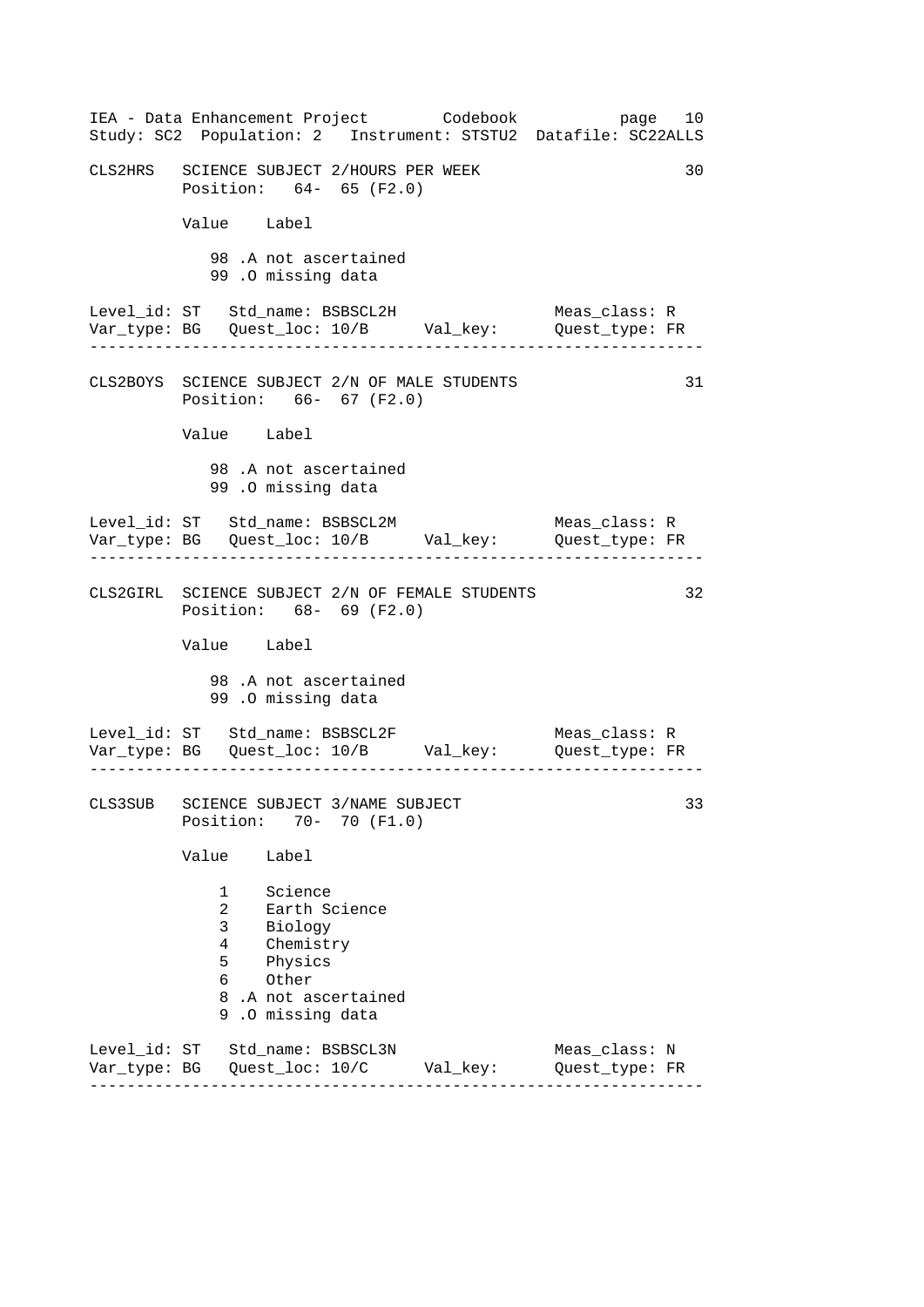| IEA - Data Enhancement Project Codebook<br>Study: SC2 Population: 2 Instrument: STSTU2 Datafile: SC22ALLS | page 11                         |
|-----------------------------------------------------------------------------------------------------------|---------------------------------|
| CLS3TCHR SCIENCE SUBJECT 3/TEACHER ID<br>Position: 71- 73 (F3.0)                                          | 34                              |
| Value Label                                                                                               |                                 |
| 998 .A not ascertained<br>999 .O missing data                                                             |                                 |
| Level_id: ST Std_name: BSBSCL3T<br>Var_type: BG    Quest_loc: 10/C    Val_key:    Quest_type: FR          | Meas_class: N                   |
| CLS3HRS SCIENCE SUBJECT 3/HOURS PER WEEK<br>Position: 74- 75 (F2.0)                                       | 35                              |
| Value Label                                                                                               |                                 |
| 98.A not ascertained<br>99.0 missing data                                                                 |                                 |
| Level_id: ST Std_name: BSBSCL3H<br>Var_type: BG    Quest_loc: 10/C    Val_key:    Quest_type: FR          | Meas_class: R                   |
| CLS3BOYS SCIENCE SUBJECT 3/N OF MALE STUDENTS<br>Position: 76- 77 (F2.0)                                  | 36                              |
| Value Label                                                                                               |                                 |
| 98.A not ascertained<br>99.0 missing data                                                                 |                                 |
|                                                                                                           |                                 |
| CLS3GIRL SCIENCE SUBJECT 3/N OF FEMALE STUDENTS<br>Position: 78- 79 (F2.0)                                | 37                              |
| Value Label                                                                                               |                                 |
| 98 .A not ascertained<br>99.0 missing data                                                                |                                 |
| Level_id: ST Std_name: BSBSCL3F                                                                           | Meas_class: R<br>Quest_type: FR |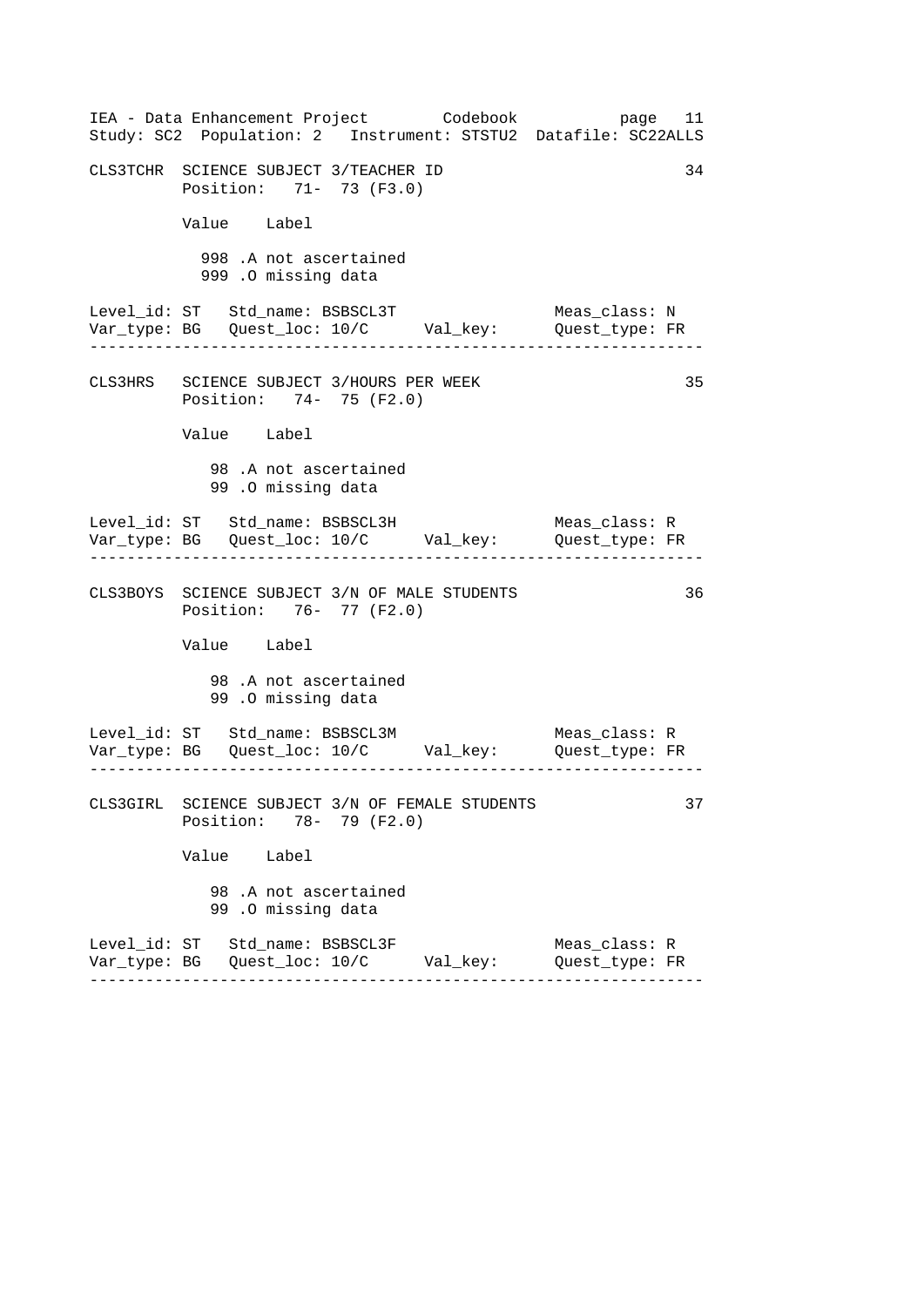| IEA - Data Enhancement Project Codebook<br>Study: SC2 Population: 2 Instrument: STSTU2 Datafile: SC22ALLS                   | page 12                         |
|-----------------------------------------------------------------------------------------------------------------------------|---------------------------------|
| CLS4SUB SCIENCE SUBJECT 4/NAME SUBJECT<br>Position: 80- 80 (F1.0)                                                           | 38                              |
| Value Label                                                                                                                 |                                 |
| 1 Science<br>2 Earth Science<br>3 Biology<br>4 Chemistry<br>5 Physics<br>6 Other<br>8.A not ascertained<br>9.0 missing data |                                 |
| Level_id: ST Std_name: BSBSCL4N<br>Var_type: BG    Quest_loc: 10/D    Val_key:    Quest_type: FR                            | Meas_class: N                   |
| CLS4TCHR SCIENCE SUBJECT 4/TEACHER ID<br>Position: 81- 83 (F3.0)                                                            | 39                              |
| Value Label                                                                                                                 |                                 |
| 998 .A not ascertained<br>999 .O missing data                                                                               |                                 |
| Level_id: ST Std_name: BSBSCL4T<br>Var_type: BG Quest_loc: 10/D Val_key: Quest_type: FR                                     | Meas_class: N                   |
| CLS4HRS SCIENCE SUBJECT 4/HOURS PER WEEK<br>Position: 84- 85 (F2.0)                                                         | 40                              |
| Value Label                                                                                                                 |                                 |
| 98.A not ascertained<br>99.0 missing data                                                                                   |                                 |
| Level_id: ST Std_name: BSBSCL4H                                                                                             | Meas_class: R<br>Quest_type: FR |
| CLS4BOYS SCIENCE SUBJECT 4/N OF MALE STUDENTS<br>Position: 86- 87 (F2.0)                                                    | 41                              |
| Value Label                                                                                                                 |                                 |
| 98.A not ascertained<br>99.0 missing data                                                                                   |                                 |
| Level_id: ST Std_name: BSBSCL4M<br>Var_type: BG    Quest_loc: 10/D    Val_key:    Quest_type: FR                            | Meas_class: R                   |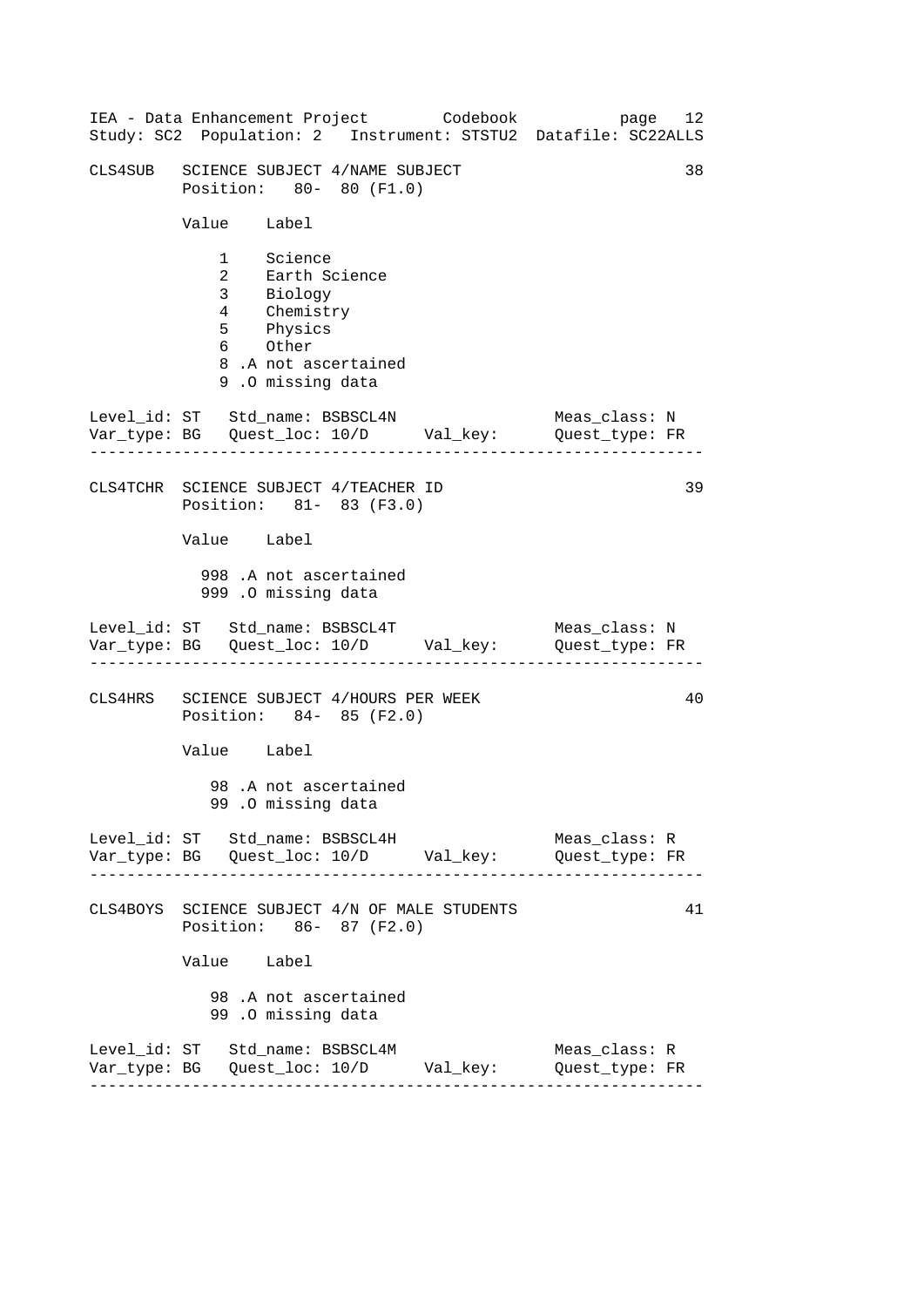------------------------------------------------------------------ ------------------------------------------------------------------ ------------------------------------------------------------------ IEA - Data Enhancement Project Codebook page 13 Study: SC2 Population: 2 Instrument: STSTU2 Datafile: SC22ALLS CLS4GIRL SCIENCE SUBJECT 4/N OF FEMALE STUDENTS 42 Position: 88- 89 (F2.0) Value Label 98 .A not ascertained 99 .O missing data Level\_id: ST Std\_name: BSBSCL4F Meas\_class: R Var\_type: BG Quest\_loc: 10/D Val\_key: Quest\_type: FR HMWKALL HOURS HOMEWORK PER WEEK/ALL SUBJECTS 43 Position: 90- 90 (F1.0) Value Label 1 never 2 up to 2 hours 3 3-5 hours 4 6-10 hours 5 11-20 hours 6 more than 20 hours 8 .A not ascertained 9 .O missing data Level\_id: ST Std\_name: BSBHWKT Meas\_class: 0 Var\_type: BG Quest\_loc: 11 Val\_key: Quest\_type: MC HMWKSCI HOURS HOMEWORK PER WEEK/SCIENCE SUBJECTS 44 Position: 91- 91 (F1.0) Value Label 1 never 2 up to 2 hours 3 3-5 hours 4 6-10 hours 5 more than 10 hours 8 .A not ascertained 9 .O missing data Level\_id: ST Std\_name: BSBHWKS Meas\_class: O Var\_type: BG Quest\_loc: 12 Val\_key: Quest\_type: MC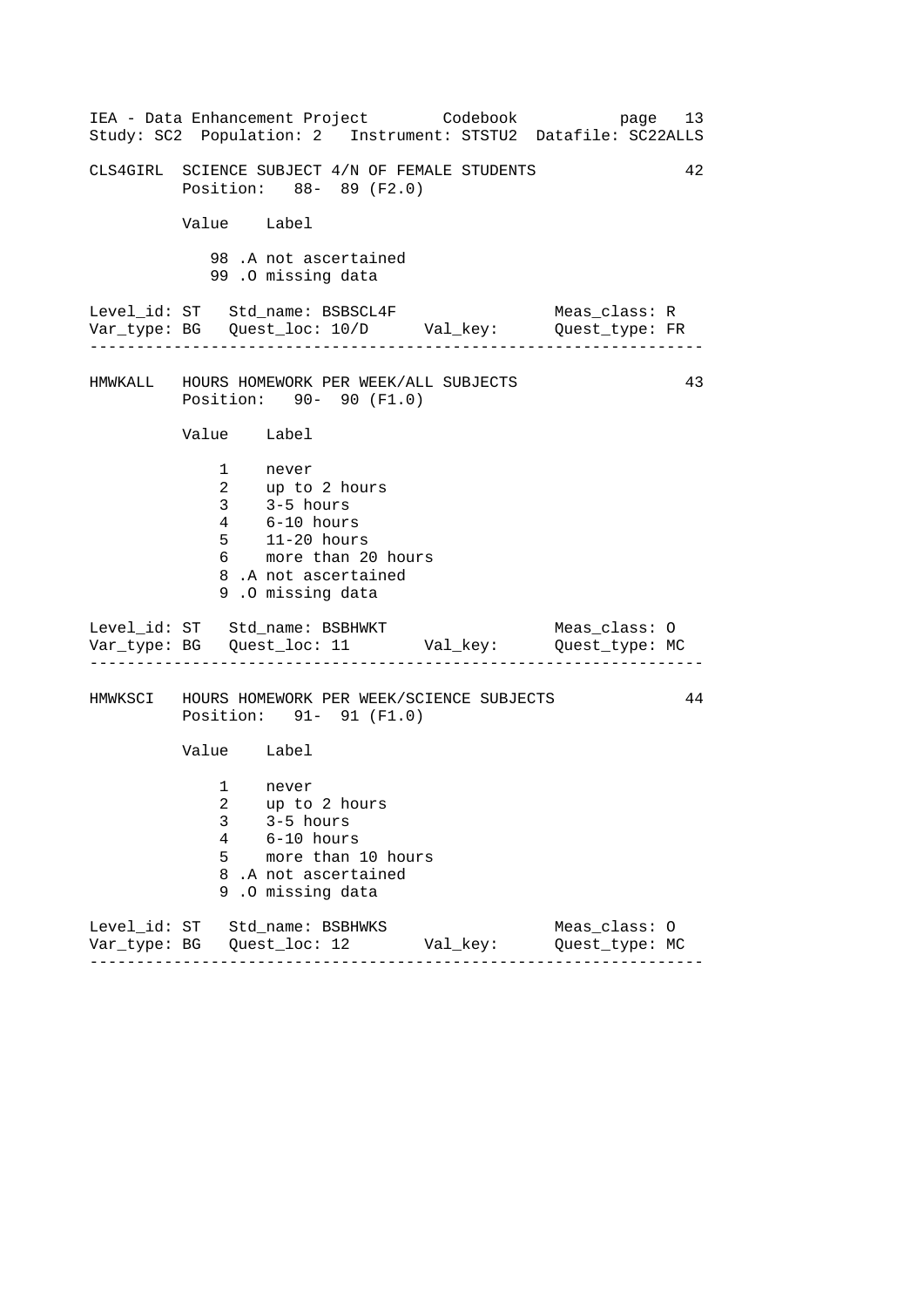| Study: SC2 Population: 2 Instrument: STSTU2 Datafile: SC22ALLS                                 |          | 14<br>page                      |  |  |
|------------------------------------------------------------------------------------------------|----------|---------------------------------|--|--|
| MARKSCI SCIENCE MARKS VS OTHER MARKS<br>Position: 92- 92 (F1.0)                                |          | 45                              |  |  |
| Value Label                                                                                    |          |                                 |  |  |
| 1 better<br>2 average<br>3 worse<br>8.A not ascertained<br>9.0 missing data                    |          |                                 |  |  |
| Level_id: ST Std_name: BSBMARKS<br>Var_type: BG    Quest_loc: 13    Val_key:    Quest_type: MC |          | Meas_class: N                   |  |  |
| 46<br>MARKMATH MATHEMATICS MARKS VS OTHER MARKS<br>Position: 93- 93 (F1.0)                     |          |                                 |  |  |
| Value Label                                                                                    |          |                                 |  |  |
| 1 better<br>2 average<br>3 worse<br>8.A not ascertained<br>9.0 missing data                    |          |                                 |  |  |
| Level_id: ST Std_name: BSBMARKM<br>Var_type: BG    Quest_loc: 14    Val_key:    Quest_type: MC |          | Meas_class: N                   |  |  |
| LIKESCI LIKE SCIENCE VS OTHER SUBJECTS<br>Position: 94- 94 (F1.0)                              |          | 47                              |  |  |
| Value Label                                                                                    |          |                                 |  |  |
| 1 more<br>2 about the same<br>3<br>less<br>8.A not ascertained<br>9.<br>.0 missing data        |          |                                 |  |  |
| Level_id: ST Std_name: BSBLIKES<br>------                                                      | Val_key: | Meas_class: N<br>Quest_type: MC |  |  |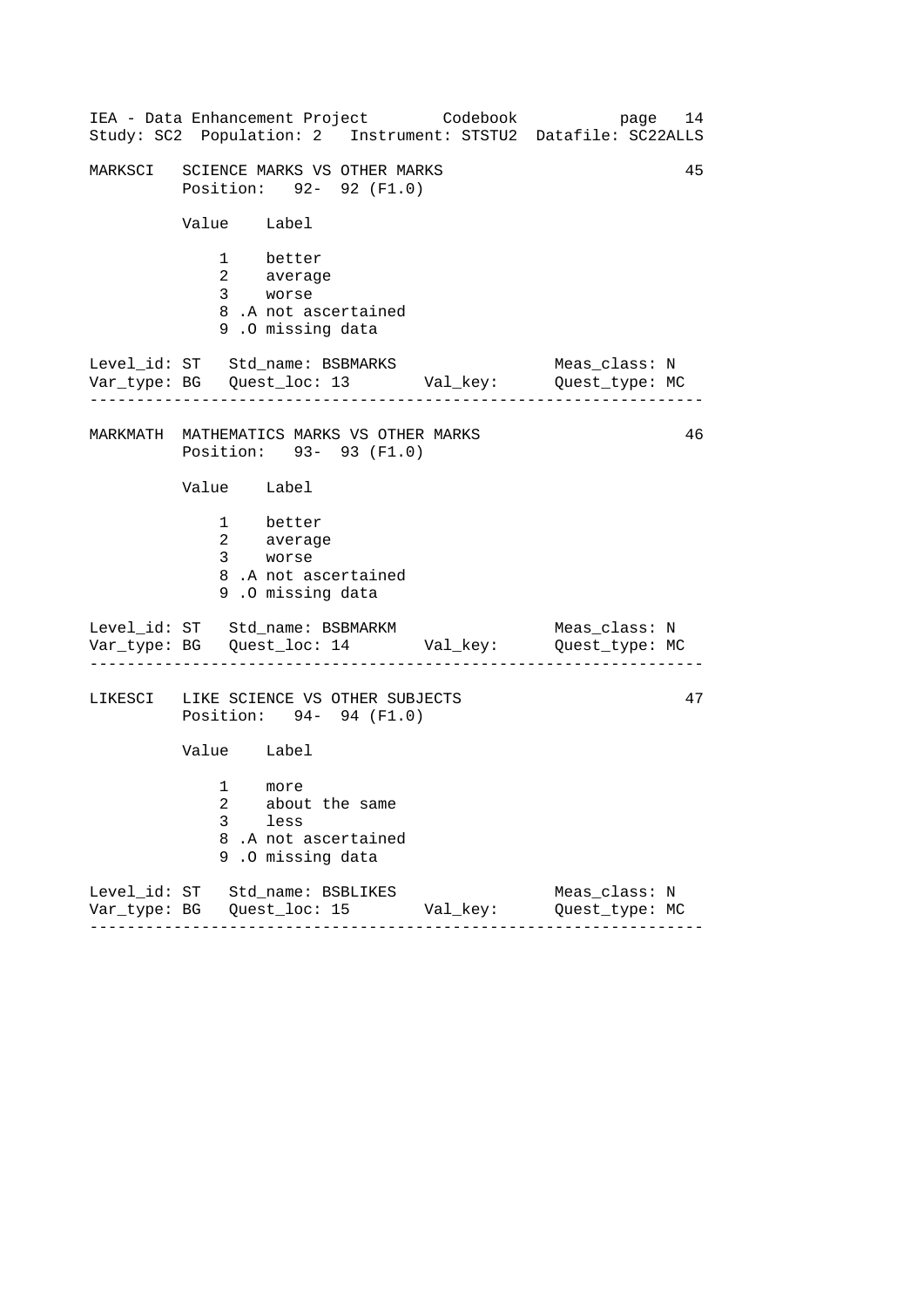------------------------------------------------------------------ ------------------------------------------------------------------ ------------------------------------------------------------------ ------------------------------------------------------------------ IEA - Data Enhancement Project Codebook page 15 Study: SC2 Population: 2 Instrument: STSTU2 Datafile: SC22ALLS LIKEMATH LIKE MATHEMATICS VS OTHER SUBJECTS 48 Position: 95- 95 (F1.0) Value Label 1 more 2 about the same 3 less 8 .A not ascertained 9 .O missing data Level\_id: ST Std\_name: BSBLIKEM Meas\_class: N Var\_type: BG Quest\_loc: 16 Val\_key: Quest\_type: MC CALCOWN CALCULATOR FOR OWN USE AT SCHOOL 49 Position: 96- 96 (F1.0) Value Label 1 yes 2 no 8 .A not ascertained 9 .O missing data Level\_id: ST Std\_name: BSBCALC1 Meas\_class: N Var\_type: BG Quest\_loc: 17 Val\_key: Quest\_type: MC CALCUSE CALCULATOR USED FOR SCIENCE TEST 50 Position: 97- 97 (F1.0) Value Label 1 yes 2 no 8 .A not ascertained 9 .O missing data Level\_id: ST Std\_name: BSBCALC2 Meas\_class: N Var\_type: BG Quest\_loc: 18 Val\_key: Quest\_type: MC CPTRSCH COMPUTERS AT SCHOOL 51 Position: 98- 98 (F1.0) Value Label 1 yes 2 no 8 .A not ascertained 9 .O missing data Level\_id: ST Std\_name: BSBCOMP1 Meas\_class: N Var\_type: BG Quest\_loc: 19 Val\_key: Quest\_type: MC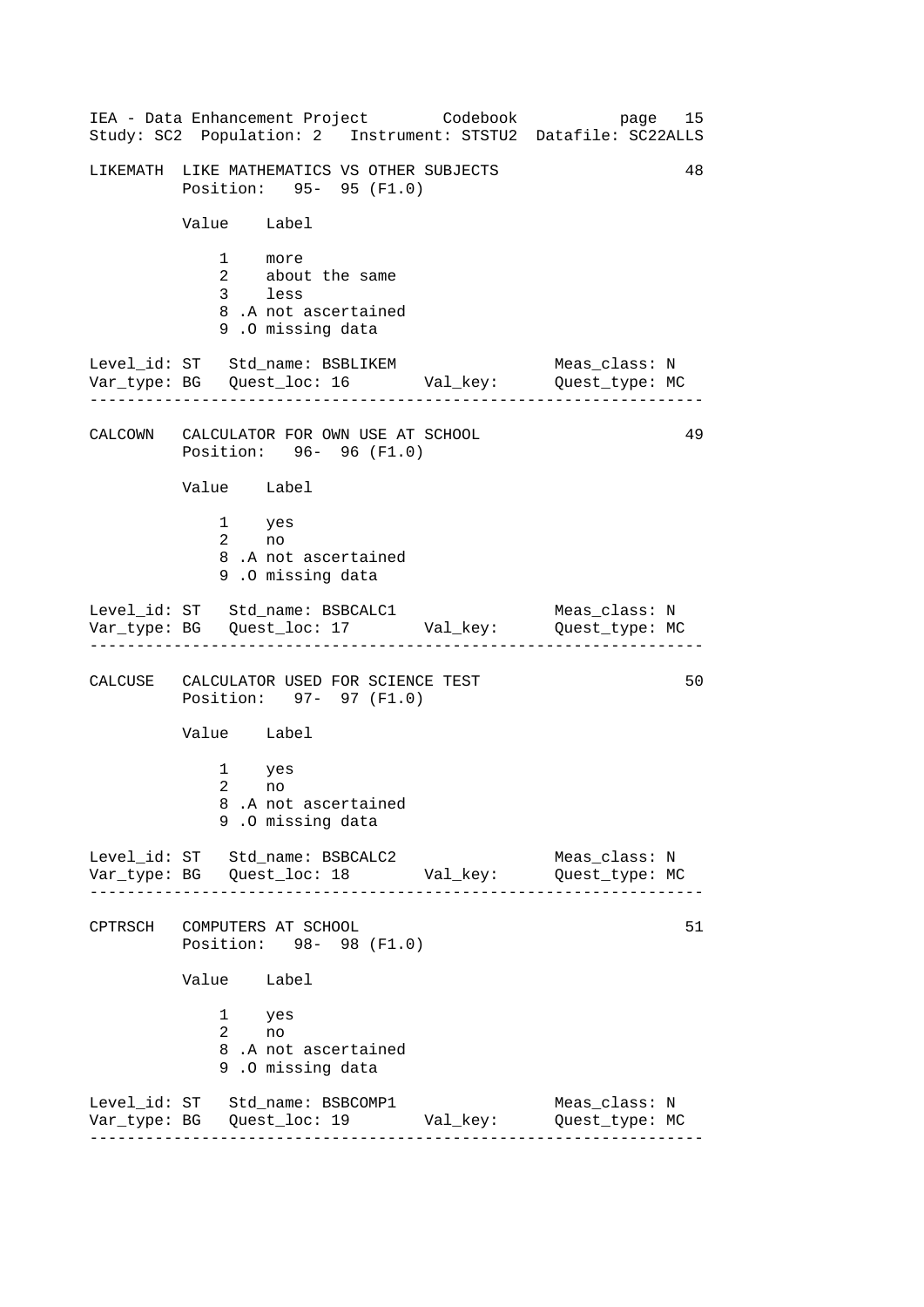|                                                                                 | IEA - Data Enhancement Project Codebook<br>Study: SC2 Population: 2 Instrument: STSTU2 Datafile: SC22ALLS                        |                         | page 16       |    |
|---------------------------------------------------------------------------------|----------------------------------------------------------------------------------------------------------------------------------|-------------------------|---------------|----|
| 52<br>CPTRUSE GHOURS PER WEEK USE COMPUTER AT SCHOOL<br>Position: 99- 99 (F1.0) |                                                                                                                                  |                         |               |    |
| Value Label                                                                     |                                                                                                                                  |                         |               |    |
|                                                                                 | 1 never<br>2 up to 3 hours<br>3 3-5 hours<br>$4$ $6-10$ hours<br>5 more than 10 hours<br>8.A not ascertained<br>9.0 missing data |                         |               |    |
| . 2002 2002 2002 2003                                                           | Level_id: ST Std_name: BSBCOMP2<br>Var_type: BG    Quest_loc: 20    Val_key:    Quest_type: MC                                   |                         | Meas_class: O |    |
|                                                                                 | FOCC FATHER'S OCCUPATION<br>Position: 100- 101 (F2.0)                                                                            |                         |               | 53 |
| Value Label                                                                     |                                                                                                                                  |                         |               |    |
|                                                                                 | 98.A not ascertained<br>99.0 missing data                                                                                        |                         |               |    |
|                                                                                 | Level_id: ST Std_name: BSBFOCCU Meas_class: N<br>Var_type: BG Quest_loc: 21-22 Val_key: Quest_type: OE                           |                         |               |    |
|                                                                                 | FSECED FATHER'S SECONDARY EDUCATION<br>Position: 102- 103 (F2.0)                                                                 |                         |               | 54 |
| Value Label                                                                     |                                                                                                                                  |                         |               |    |
| 2<br>$\mathbf{3}$<br>4                                                          | 1 before grade 10<br>grade 10<br>grade 11<br>grade 12<br>98.A not ascertained<br>99 .O missing data                              |                         |               |    |
|                                                                                 | Level_id: ST Std_name: BSBFSEDU<br>--------                                                                                      | Val_key: Quest_type: MC | Meas_class: 0 |    |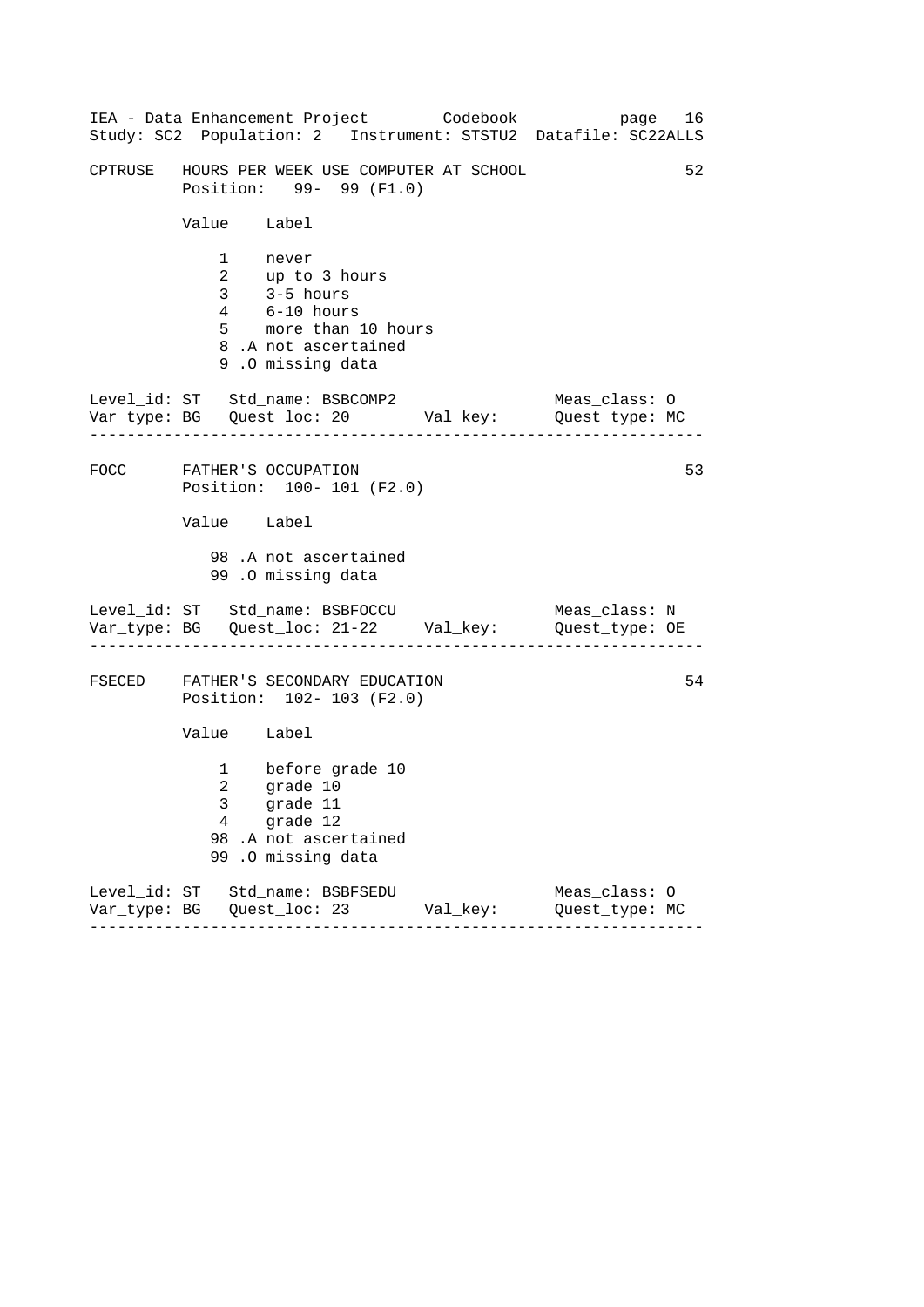| IEA - Data Enhancement Project<br>Codebook<br>page<br>17<br>Study: SC2 Population: 2 Instrument: STSTU2 Datafile: SC22ALLS |                                                       |                                                                                                                                                                                        |  |                                 |    |  |
|----------------------------------------------------------------------------------------------------------------------------|-------------------------------------------------------|----------------------------------------------------------------------------------------------------------------------------------------------------------------------------------------|--|---------------------------------|----|--|
|                                                                                                                            |                                                       | FPOSTED FATHER'S POST SECONDARY EDUCATION<br>Position: 104- 104 (F1.0)                                                                                                                 |  |                                 | 55 |  |
|                                                                                                                            |                                                       | Value Label                                                                                                                                                                            |  |                                 |    |  |
|                                                                                                                            |                                                       | 1 no further<br>$\begin{array}{lll} 2 & 1\text{-}2 \text{ years} \ 3 & 3\text{-}4 \text{ years} \ 4 & \text{more than 4 years} \end{array}$<br>8.A not ascertained<br>9.0 missing data |  |                                 |    |  |
|                                                                                                                            |                                                       | Level_id: ST Std_name: BSBFPEDU                                                                                                                                                        |  | Meas_class: O                   |    |  |
| MOCC                                                                                                                       | 56<br>MOTHER'S OCCUPATION<br>Position: 105-106 (F2.0) |                                                                                                                                                                                        |  |                                 |    |  |
|                                                                                                                            | Value Label                                           |                                                                                                                                                                                        |  |                                 |    |  |
|                                                                                                                            |                                                       | 98.A not ascertained<br>99.0 missing data                                                                                                                                              |  |                                 |    |  |
|                                                                                                                            |                                                       | Level_id: ST Std_name: BSBMOCCU<br>Var_type: BG    Quest_loc: 25-26    Val_key:    Quest_type: OE                                                                                      |  | Meas_class: N                   |    |  |
| MSECED                                                                                                                     |                                                       | MOTHER'S SECONDARY EDUCATION<br>Position: 107- 108 (F2.0)                                                                                                                              |  |                                 | 57 |  |
|                                                                                                                            | Value Label                                           |                                                                                                                                                                                        |  |                                 |    |  |
|                                                                                                                            |                                                       | 1 before grade 10<br>2 grade 10<br>3 grade 11<br>grade 11<br>4 grade 12<br>98.A not ascertained<br>99.0 missing data                                                                   |  |                                 |    |  |
|                                                                                                                            |                                                       | Level_id: ST Std_name: BSBMSEDU<br>Var_type: BG Quest_loc: 27 Val_key:                                                                                                                 |  | Meas_class: 0<br>Quest_type: MC |    |  |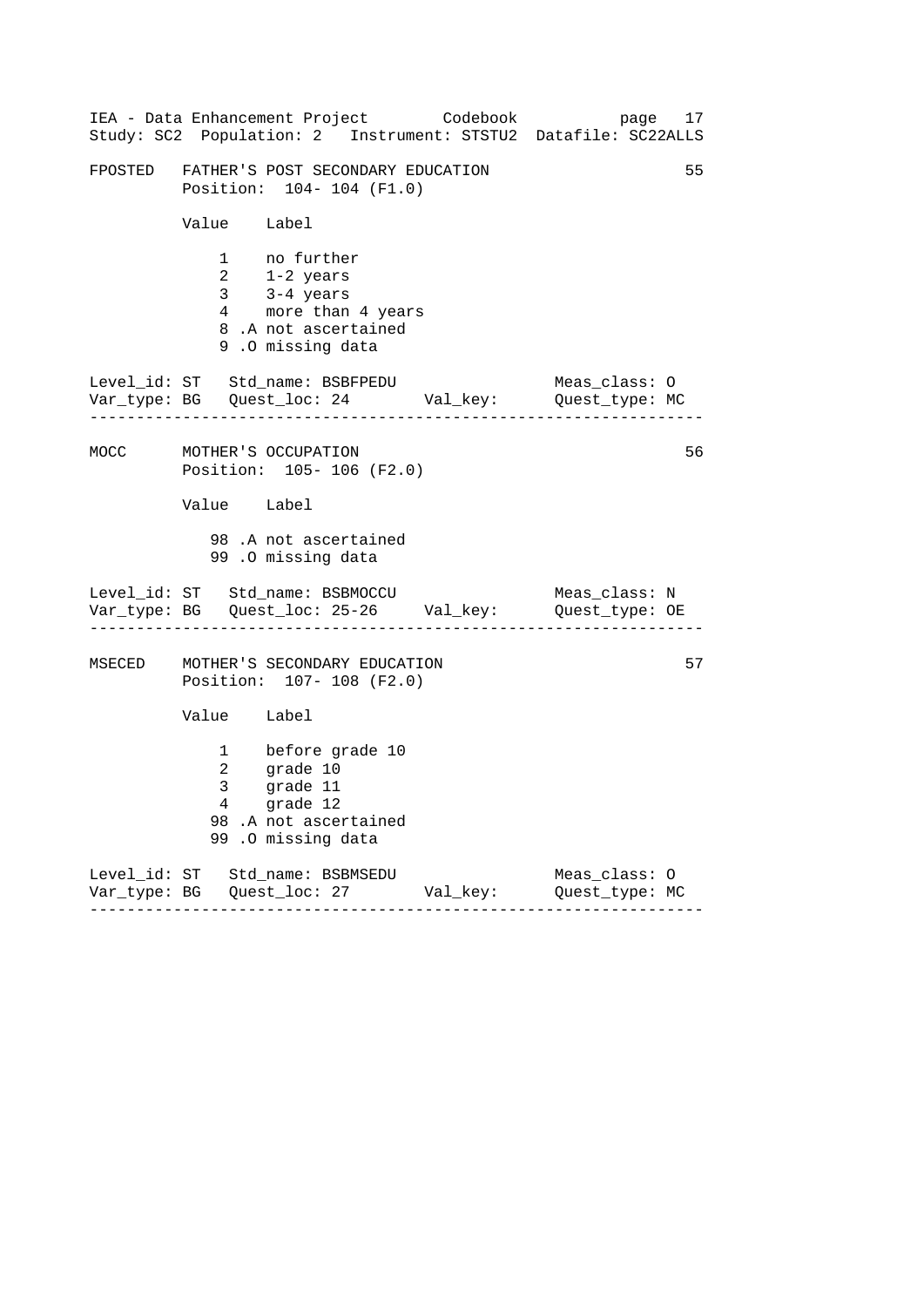|        | IEA - Data Enhancement Project Codebook<br>Study: SC2 Population: 2 Instrument: STSTU2 Datafile: SC22ALLS          |  | page 18                         |    |
|--------|--------------------------------------------------------------------------------------------------------------------|--|---------------------------------|----|
|        | MPOSTED MOTHER'S POST SECONDARY EDUCATION<br>Position: 109- 109 (F1.0)                                             |  |                                 | 58 |
|        | Value Label                                                                                                        |  |                                 |    |
|        | 1 no further<br>$2$ $1-2$ years<br>3 $3-4$ years<br>4 more than 4 years<br>8.A not ascertained<br>9.0 missing data |  |                                 |    |
|        | Level_id: ST Std_name: BSBMPEDU<br>Var_type: BG    Quest_loc: 28    Val_key:    Quest_type: MC                     |  | Meas_class: O                   |    |
|        | CNTRY COUNTRY OF BIRTH/STUDENT<br>Position: 110- 111 (F2.0)                                                        |  |                                 | 59 |
|        | Value Label                                                                                                        |  |                                 |    |
|        | 98.A not ascertained<br>99.0 missing data                                                                          |  |                                 |    |
|        | Level_id: ST Std_name: BSBCNTB<br>Var_type: BG Quest_loc: 29 Val_key: Quest_type: FR                               |  | Meas_class: N                   |    |
|        | FCNTRY COUNTRY OF BIRTH/FATHER<br>Position: 112- 113 (F2.0)                                                        |  |                                 | 60 |
|        | Value Label                                                                                                        |  |                                 |    |
|        | 98 .A not ascertained<br>99.0 missing data                                                                         |  |                                 |    |
|        | Level_id: ST Std_name: BSBCNTBF<br>Var_type: BG    Quest_loc: 30    Val_key:    Quest_type: FR                     |  | Meas_class: N                   |    |
| MCNTRY | COUNTRY OF BIRTH/MOTHER<br>Position: 114- 115 (F2.0)                                                               |  |                                 | 61 |
|        | Value Label                                                                                                        |  |                                 |    |
|        | 98 .A not ascertained<br>99.0 missing data                                                                         |  |                                 |    |
|        | Level_id: ST Std_name: BSBCNTBM                                                                                    |  | Meas_class: N<br>Quest_type: FR |    |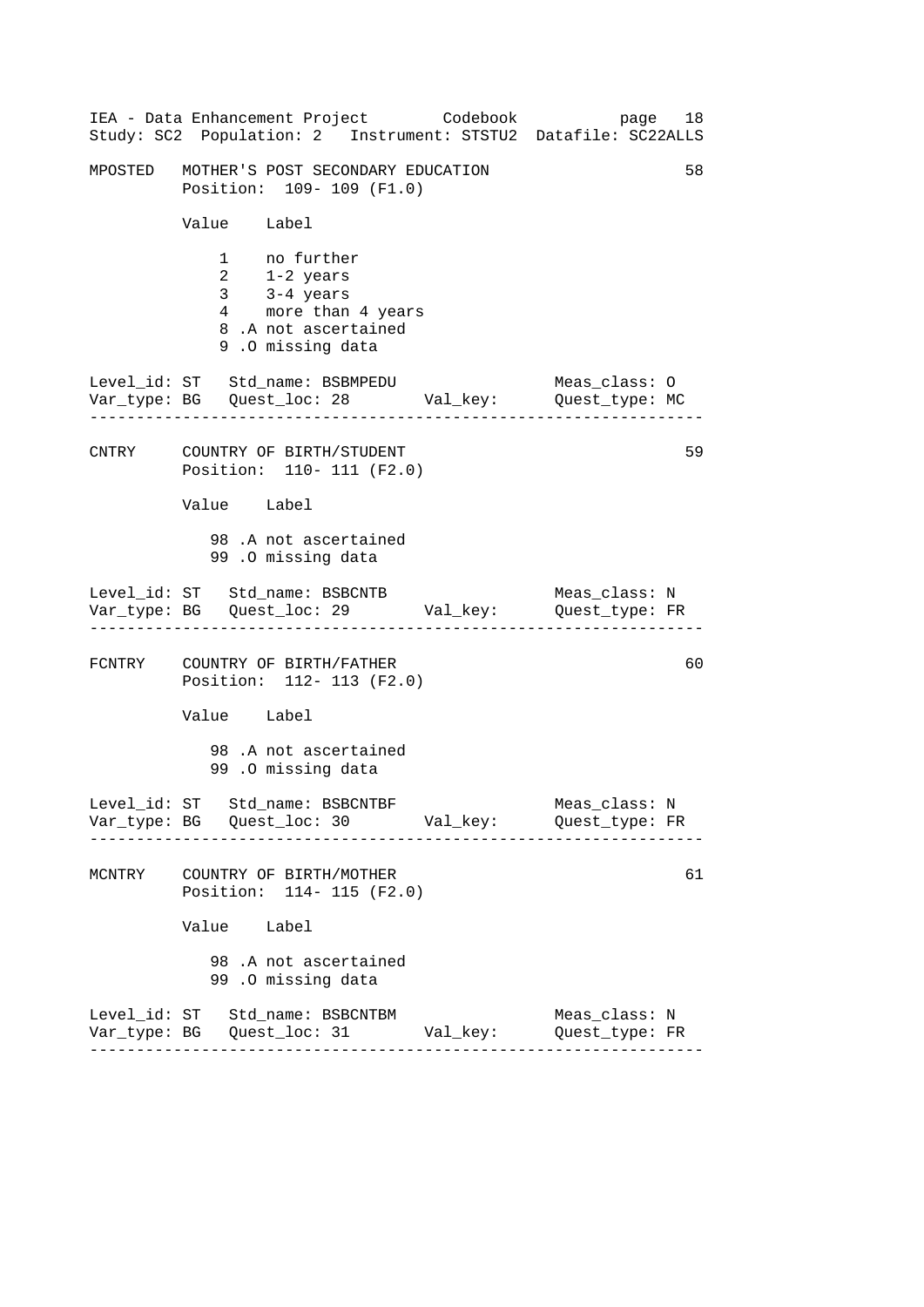------------------------------------------------------------------ ------------------------------------------------------------------ ------------------------------------------------------------------ ------------------------------------------------------------------ IEA - Data Enhancement Project Codebook page 19 Study: SC2 Population: 2 Instrument: STSTU2 Datafile: SC22ALLS YRSCNTRY YEARS LIVED IN country 62 Position: 116- 117 (F2.0) Value Label 98 .A not ascertained 99 .O missing data Level\_id: ST Std\_name: BSBCNTYR Meas\_class: R Var\_type: BG Quest\_loc: 32 Val\_key: Quest\_type: FR HOMELANG LANGUAGE OF HOME 63 Position: 118- 119 (F2.0) Value Label 98 .A not ascertained 99 .O missing data Level\_id: ST Std\_name: BSBUSLAN Meas\_class: N Var\_type: BG Quest\_loc: 33 Val\_key: Quest\_type: FR HOMEBOOK NUMBER OF BOOKS AT HOME 64 Position: 120- 120 (F1.0) Value Label  $1 - 10$ 2 11-25 3 26-100 4 101-250 5 251-500 6 more than 500 8 .A not ascertained 9 .O missing data Level id: ST Std name: BSBBOOKS Meas class: N Var\_type: BG Quest\_loc: 34 Val\_key: Quest\_type: MC DICTUSE USE OF DICTIONARY Position: 121- 121 (F1.0) Value Label 1 often 2 occasionally 3 never 8 .A not ascertained 9 .O missing data Level\_id: ST Std\_name: BSBDICT Meas\_class: N Var\_type: BG Quest\_loc: 35 Val\_key: Quest\_type: MC 65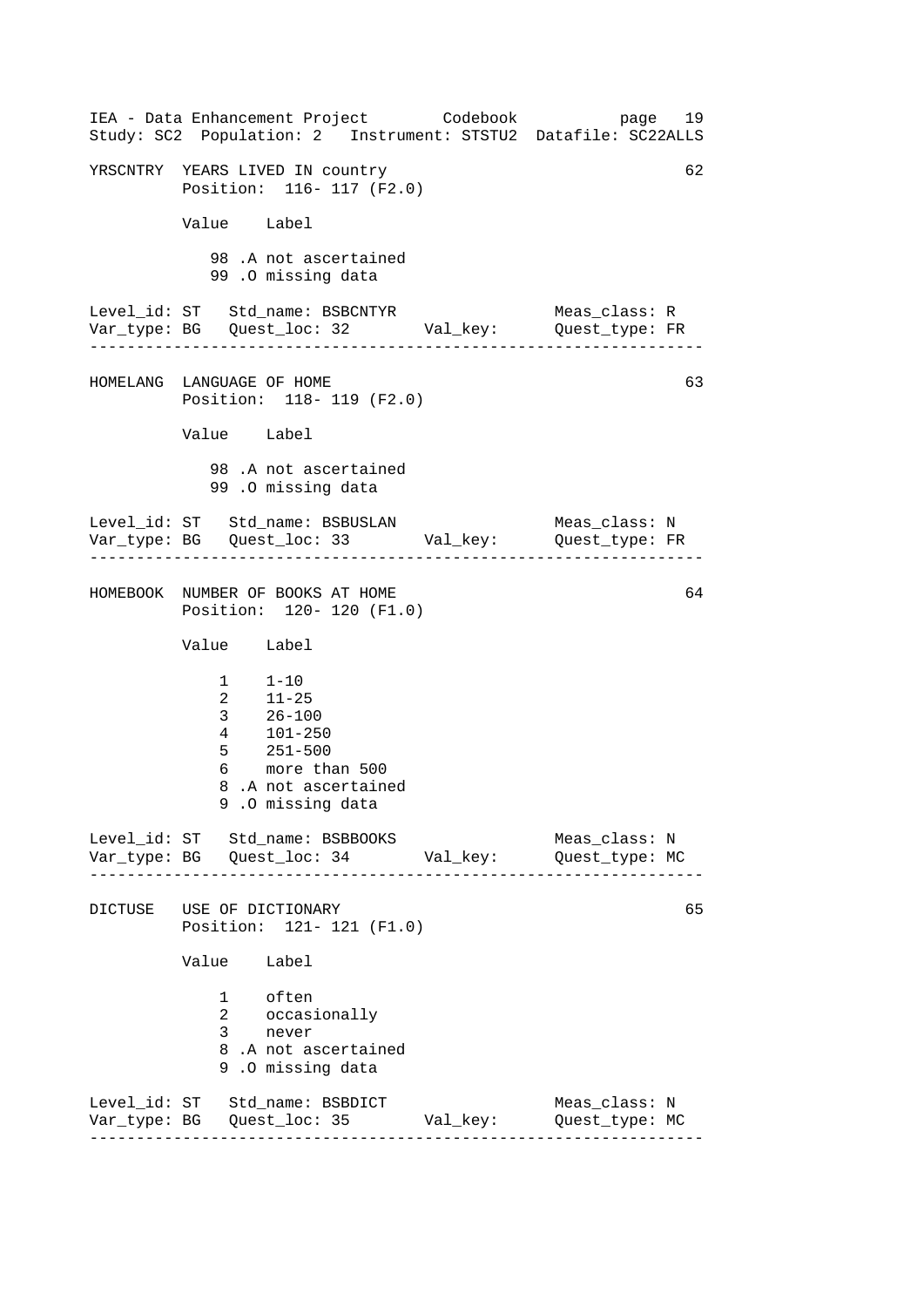|         | IEA - Data Enhancement Project Codebook<br>Study: SC2 Population: 2 Instrument: STATT2 Datafile: SC22ALLS             |                       | 20<br>page                      |
|---------|-----------------------------------------------------------------------------------------------------------------------|-----------------------|---------------------------------|
|         | P2ATT01 SCIENCE USEFUL FOR EVERY DAY PROBLEMS<br>Position: 122- 122 (F1.0)                                            |                       | 66                              |
|         | Value Label                                                                                                           |                       |                                 |
|         | 1 agree<br>2 disagree<br>3 uncertain<br>8.A not ascertained<br>9.0 missing data                                       |                       |                                 |
|         | Level_id: ST Std_name: BSBATT01<br>Var_type: BG    Quest_loc: 1    Val_key:    Quest_type: MC                         |                       | Meas_class: N                   |
|         | P2ATT02 SCHOOL CHALLENGING<br>Position: 123- 123 (F1.0)                                                               |                       | 67                              |
|         | Value Label                                                                                                           |                       |                                 |
|         | 1 agree<br>2 disagree<br>3 uncertain<br>8.A not ascertained<br>9.0 missing data                                       |                       |                                 |
|         | Level_id: ST Std_name: BSBATT02<br>Var_type: BG    Quest_loc: 2    Val_key:    Quest_type: MC                         |                       | Meas_class: N                   |
| P2ATT03 | SCIENCE RUINED ENVIRONMENT<br>Position: 124- 124 (F1.0)                                                               |                       | 68                              |
|         | Value Label                                                                                                           |                       |                                 |
|         | $1 \quad \Box$<br>agree<br>$\mathcal{L}$<br>disagree<br>3<br>uncertain<br>8.A not ascertained<br>.O missing data<br>9 |                       |                                 |
|         | Level_id: ST Std_name: BSBATT03<br>- - - - - - - -<br>-----------                                                     | Val_key:<br>--------- | Meas_class: N<br>Quest_type: MC |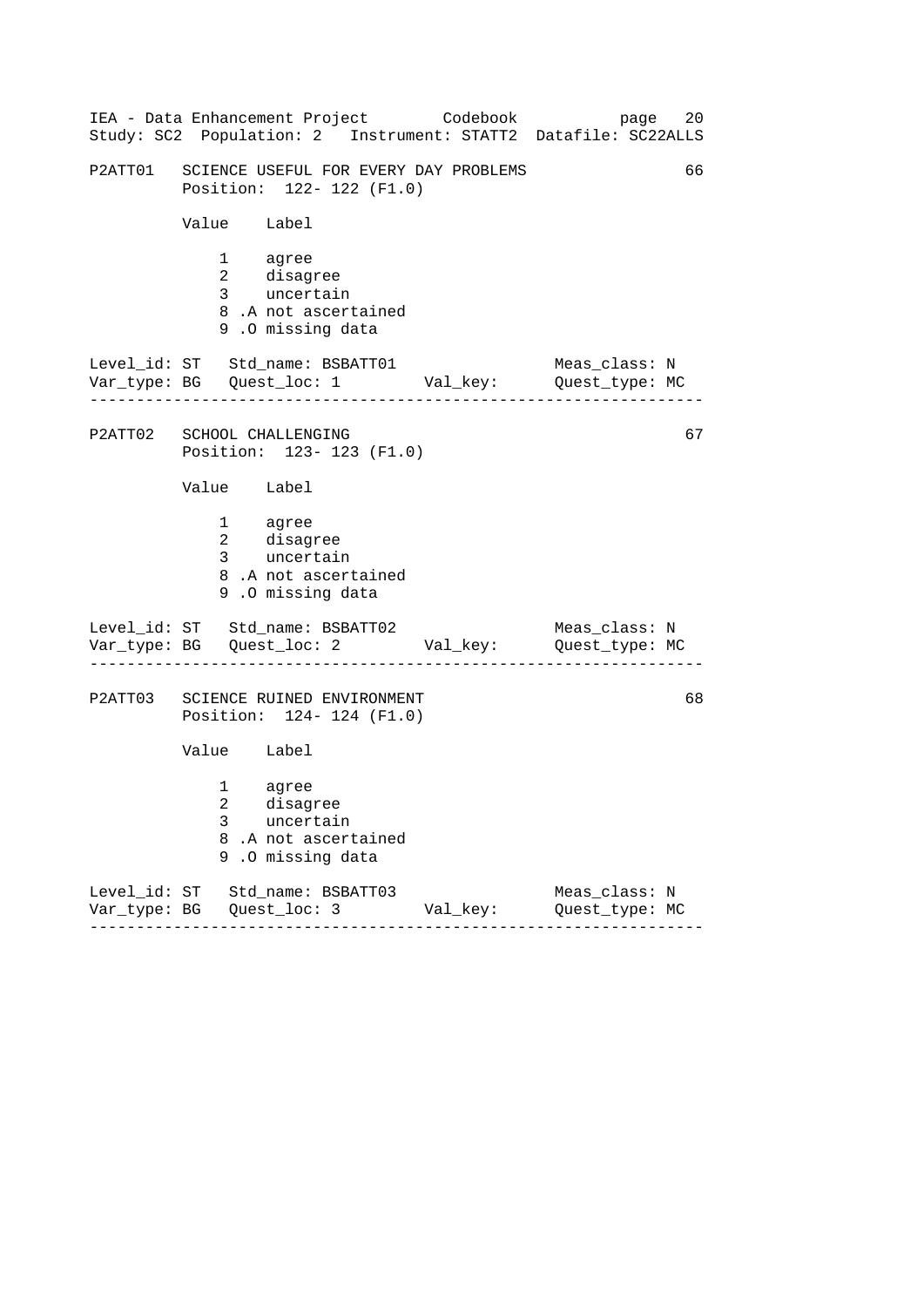|         |                                                                 | IEA - Data Enhancement Project Codebook<br>Study: SC2 Population: 2 Instrument: STATT2 Datafile: SC22ALLS |          | 21<br>page                      |  |
|---------|-----------------------------------------------------------------|-----------------------------------------------------------------------------------------------------------|----------|---------------------------------|--|
|         | 69<br>P2ATT04 LAB JOBS INTERESTING<br>Position: 125- 125 (F1.0) |                                                                                                           |          |                                 |  |
|         | Value Label                                                     |                                                                                                           |          |                                 |  |
|         |                                                                 | 1 agree<br>2 disagree<br>3 uncertain<br>8.A not ascertained<br>9.0 missing data                           |          |                                 |  |
|         |                                                                 | Level_id: ST Std_name: BSBATT04<br>Var_type: BG    Quest_loc: 4    Val_key:    Quest_type: MC             |          | Meas_class: N                   |  |
|         |                                                                 | P2ATT05 SCI IMPORTANT FOR COUNTRY DEVELOPMENT<br>Position: 126-126 (F1.0)                                 |          | 70                              |  |
|         | Value Label                                                     |                                                                                                           |          |                                 |  |
|         |                                                                 | 1 agree<br>2 disagree<br>3 uncertain<br>8.A not ascertained<br>9.0 missing data                           |          |                                 |  |
|         |                                                                 | Level_id: ST Std_name: BSBATT05<br>Var_type: BG    Quest_loc: 5    Val_key:    Quest_type: MC             |          | Meas_class: N                   |  |
| P2ATT06 |                                                                 | SCHOOL NOT ENJOYABLE<br>Position: 127- 127 (F1.0)                                                         |          | 71                              |  |
|         | Value Label                                                     |                                                                                                           |          |                                 |  |
|         | $3 \sim$                                                        | 1 agree<br>2 disagree<br>uncertain<br>8.A not ascertained<br>9.0 missing data                             |          |                                 |  |
|         |                                                                 | Level_id: ST Std_name: BSBATT06                                                                           | Val_key: | Meas_class: N<br>Quest_type: MC |  |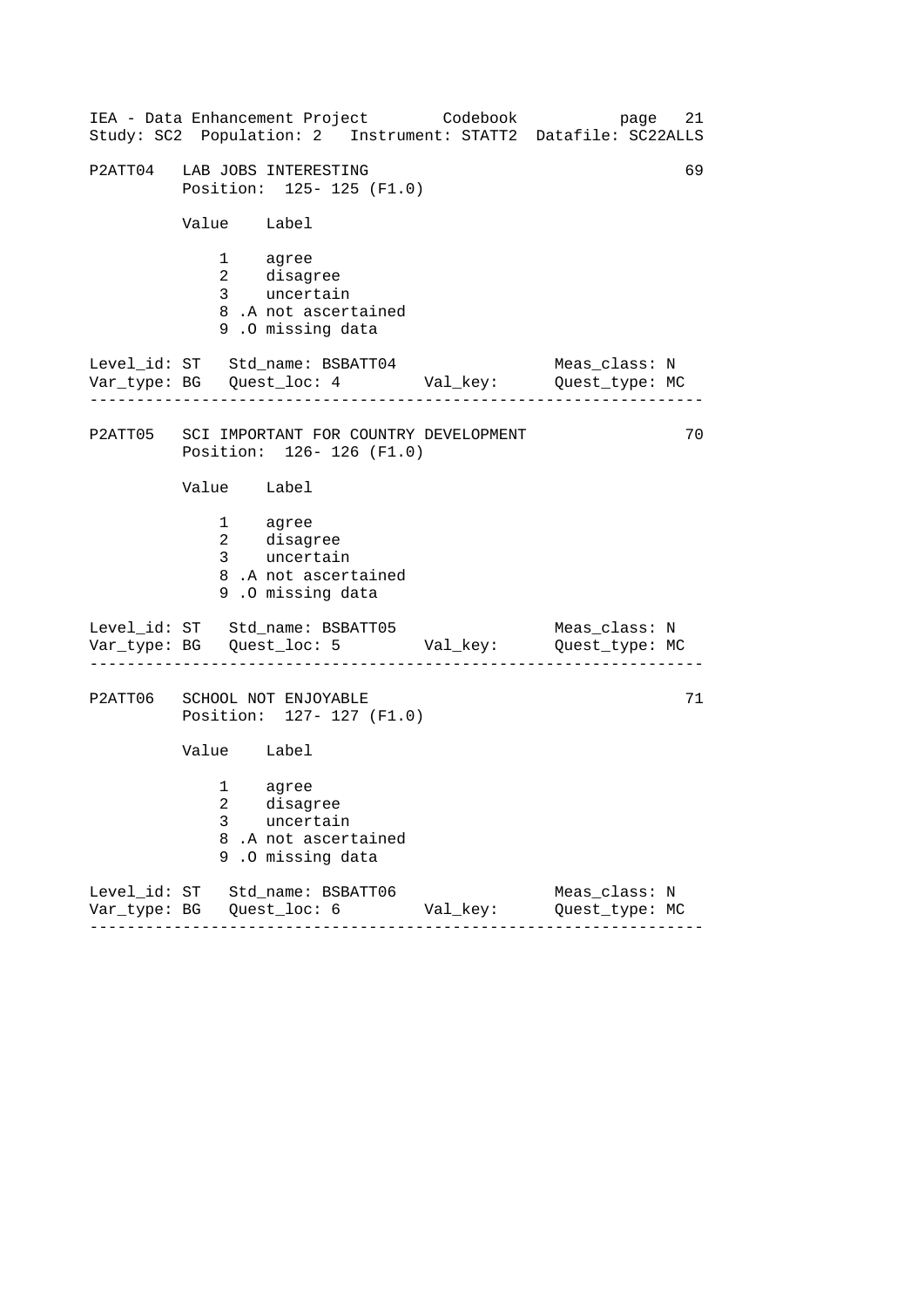|   | IEA - Data Enhancement Project Codebook<br>Study: SC2 Population: 2 Instrument: STATT2 Datafile: SC22ALLS |                     |          |                                 | 22<br>page |
|---|-----------------------------------------------------------------------------------------------------------|---------------------|----------|---------------------------------|------------|
|   | P2ATT07 WORTH SPEND MONEY ON SCIENCE<br>Position: 128-128 (F1.0)                                          |                     |          |                                 | 72         |
|   | Value Label                                                                                               |                     |          |                                 |            |
|   | 1 agree<br>2 disagree<br>3 uncertain<br>8.A not ascertained<br>9.0 missing data                           |                     |          |                                 |            |
|   | Level_id: ST Std_name: BSBATT07<br>Var_type: BG    Quest_loc: 7    Val_key:    Quest_type: MC             |                     |          | Meas_class: N                   |            |
|   | P2ATT08 MOST JOBS NEED SCIENCE<br>Position: 129- 129 (F1.0)                                               |                     |          |                                 | 73         |
|   | Value Label                                                                                               |                     |          |                                 |            |
|   | 1 agree<br>2 disagree<br>3 uncertain<br>8.A not ascertained<br>9.0 missing data                           |                     |          |                                 |            |
|   | Level_id: ST Std_name: BSBATT08<br>Var_type: BG    Quest_loc: 8    Val_key:    Quest_type: MC             |                     |          | Meas_class: N                   |            |
|   | P2ATT09 ENJOY EVERYTHING AT SCHOOL<br>Position: 130- 130 (F1.0)                                           |                     |          |                                 | 74         |
|   | Value Label                                                                                               |                     |          |                                 |            |
| 3 | 1 agree<br>2 disagree<br>uncertain<br>8.A not ascertained<br>9.0 missing data                             |                     |          |                                 |            |
|   | Level_id: ST Std_name: BSBATT09                                                                           | $- - - - - - - - -$ | Val_key: | Meas_class: N<br>Quest_type: MC |            |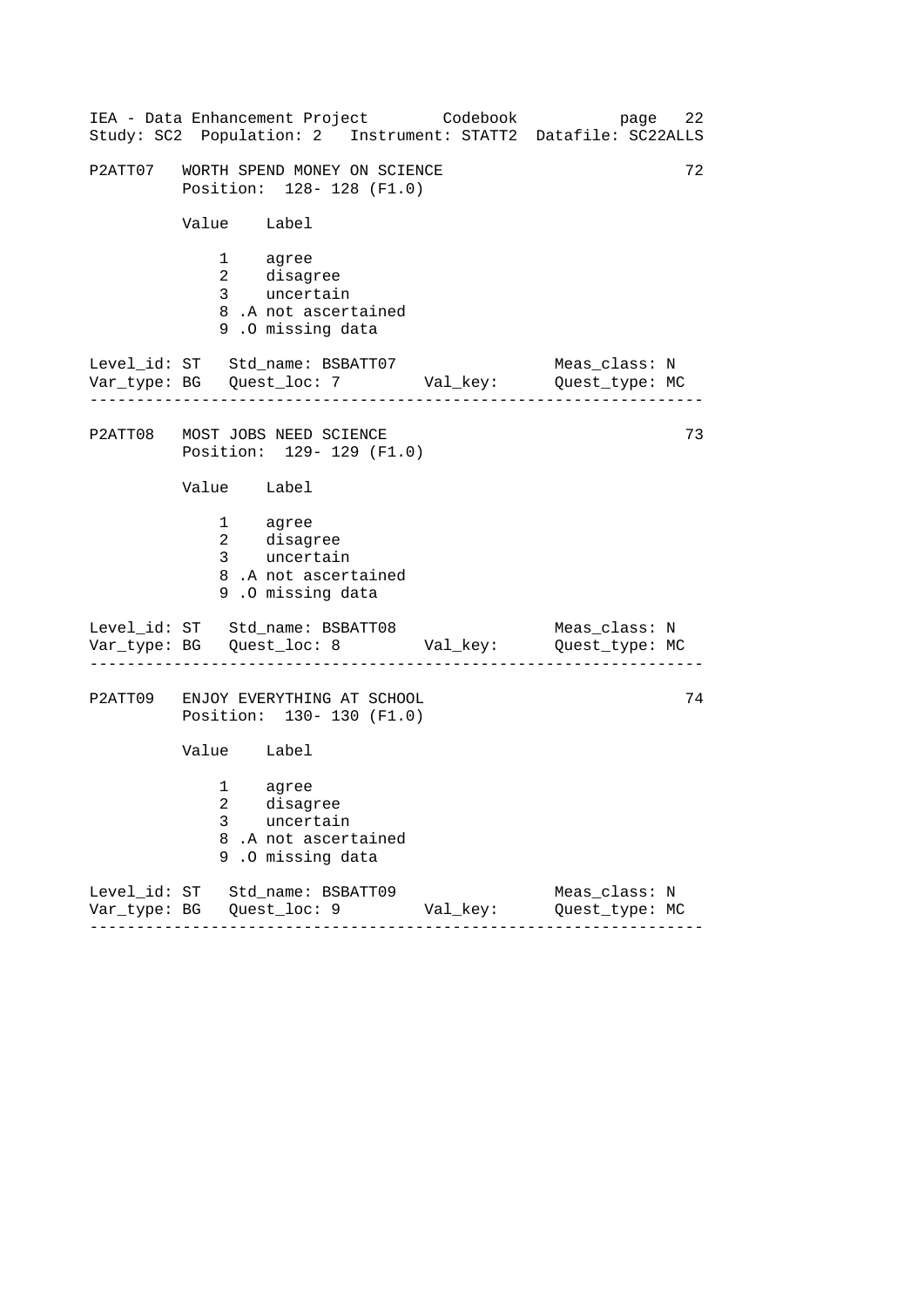|                                           | IEA - Data Enhancement Project Codebook                                                        |                               | 23<br>page<br>Study: SC2 Population: 2 Instrument: STATT2 Datafile: SC22ALLS |
|-------------------------------------------|------------------------------------------------------------------------------------------------|-------------------------------|------------------------------------------------------------------------------|
| P2ATT10 ANXIETY DUE SCIENCE               | Position: 131- 131 (F1.0)                                                                      |                               | 75                                                                           |
| Value Label                               |                                                                                                |                               |                                                                              |
| 1 agree                                   | 2 disagree<br>3 uncertain<br>8.A not ascertained<br>9.0 missing data                           |                               |                                                                              |
|                                           | Level_id: ST Std_name: BSBATT10<br>Var_type: BG    Quest_loc: 10    Val_key:    Quest_type: MC |                               | Meas_class: N                                                                |
|                                           | P2ATT11 KNOW SCIENCE BETTER OFF<br>Position: 132- 132 (F1.0)                                   |                               | 76                                                                           |
| Value Label                               |                                                                                                |                               |                                                                              |
| 1 agree                                   | 2 disagree<br>3 uncertain<br>8.A not ascertained<br>9.0 missing data                           |                               |                                                                              |
|                                           | Level_id: ST Std_name: BSBATT11<br>Var_type: BG    Quest_loc: 11    Val_key:    Quest_type: MC |                               | Meas_class: N                                                                |
|                                           | P2ATT12 PUBLIC MONEY SPENT WELL<br>Position: 133- 133 (F1.0)                                   |                               | 77                                                                           |
| Value Label                               |                                                                                                |                               |                                                                              |
| $1 \quad \Box$<br>$\mathcal{L}$<br>3<br>9 | agree<br>disagree<br>uncertain<br>8.A not ascertained<br>.O missing data                       |                               |                                                                              |
| --------                                  | Level_id: ST Std_name: BSBATT12<br>-----------                                                 | Val_key:<br>. _ _ _ _ _ _ _ _ | Meas_class: N<br>Quest_type: MC                                              |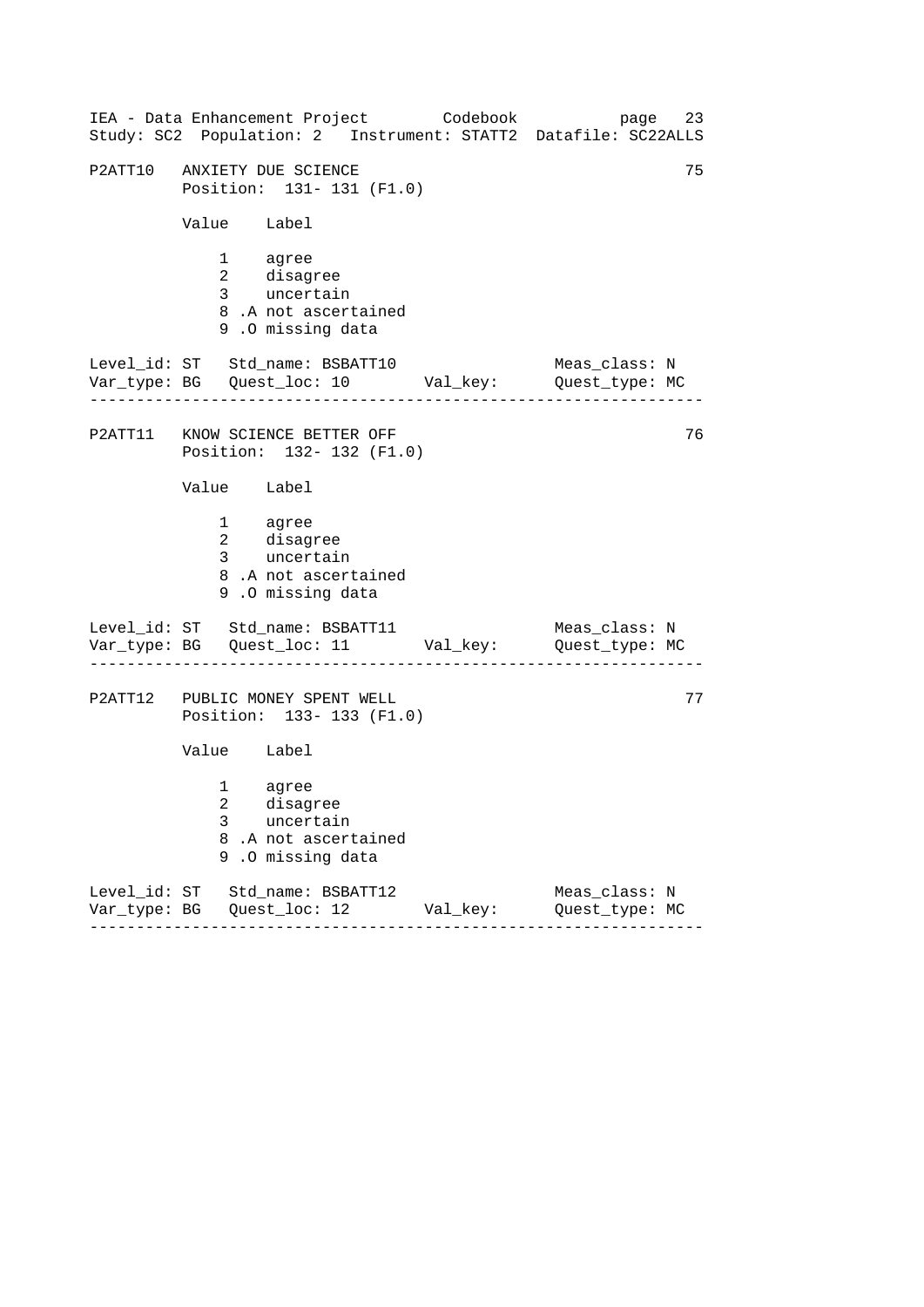|                         |             |                                                                                            | IEA - Data Enhancement Project Codebook | page<br>Study: SC2 Population: 2 Instrument: STATT2 Datafile: SC22ALLS       | 24 |
|-------------------------|-------------|--------------------------------------------------------------------------------------------|-----------------------------------------|------------------------------------------------------------------------------|----|
|                         |             | P2ATT13 KNOW SCIENCE GOOD JOB<br>Position: 134- 134 (F1.0)                                 |                                         |                                                                              | 78 |
|                         |             | Value Label                                                                                |                                         |                                                                              |    |
|                         |             | 1 agree<br>1 ugice<br>2 disagree<br>3 uncertain<br>8.A not ascertained<br>9.0 missing data |                                         |                                                                              |    |
|                         |             | Level_id: ST Std_name: BSBATT13                                                            |                                         | Meas_class: N<br>Var_type: BG    Quest_loc: 13    Val_key:    Quest_type: MC |    |
| P2ATT14 BORED AT SCHOOL |             | Position: 135-135 (F1.0)                                                                   |                                         |                                                                              | 79 |
|                         | Value Label |                                                                                            |                                         |                                                                              |    |
|                         |             | 1 agree<br>2 disagree<br>3 uncertain<br>8.A not ascertained<br>9.0 missing data            |                                         |                                                                              |    |
|                         |             | Level_id: ST Std_name: BSBATT14                                                            |                                         | Meas_class: N<br>Var_type: BG    Quest_loc: 14    Val_key:    Quest_type: MC |    |
| P2ATT15                 |             | Position: 136-136 (F1.0)                                                                   | SCIENTIFIC INVENTIONS IMPROVE STANDARDS |                                                                              | 80 |
|                         | Value Label |                                                                                            |                                         |                                                                              |    |
|                         | $3 \sim$    | 1 agree<br>2 disagree<br>uncertain<br>8.A not ascertained<br>9.0 missing data              |                                         |                                                                              |    |
|                         |             | Level_id: ST Std_name: BSBATT15                                                            | Val_key:                                | Meas_class: N<br>Quest_type: MC                                              |    |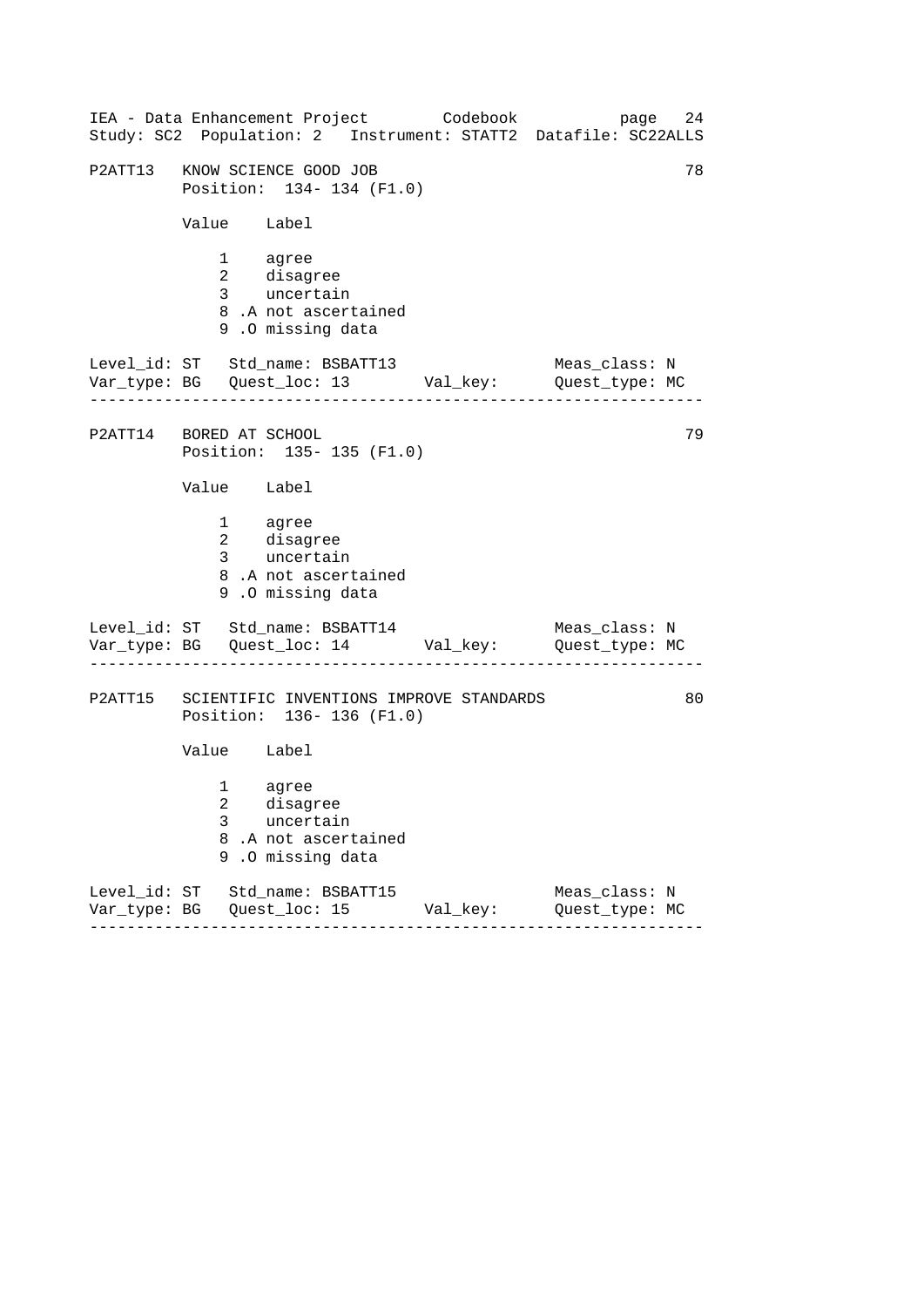|         |                                                    | IEA - Data Enhancement Project Codebook                                   |                               | 25<br>page<br>Study: SC2 Population: 2 Instrument: STATT2 Datafile: SC22ALLS |
|---------|----------------------------------------------------|---------------------------------------------------------------------------|-------------------------------|------------------------------------------------------------------------------|
|         |                                                    | P2ATT16 SPEND MORE ON SCIENCE RESEARCH<br>Position: 137- 137 (F1.0)       |                               | 81                                                                           |
|         | Value Label                                        |                                                                           |                               |                                                                              |
|         | 1 agree<br>2 disagree<br>3 uncertain               | 8.A not ascertained<br>9.0 missing data                                   |                               |                                                                              |
|         |                                                    | Level_id: ST Std_name: BSBATT16                                           |                               | Meas_class: N<br>Var_type: BG    Quest_loc: 16    Val_key:    Quest_type: MC |
|         |                                                    | P2ATT17 SCI INVENTIONS MADE WORLD TOO COMPLEX<br>Position: 138-138 (F1.0) |                               | 82                                                                           |
|         | Value Label                                        |                                                                           |                               |                                                                              |
|         | 1 agree<br>2 disagree<br>3 uncertain               | 8.A not ascertained<br>9.0 missing data                                   |                               |                                                                              |
|         |                                                    | Level_id: ST Std_name: BSBATT17                                           |                               | Meas_class: N<br>Var_type: BG    Quest_loc: 17    Val_key:    Quest_type: MC |
| P2ATT18 |                                                    | SCIENCE FOR CREATIVE PEOPLE<br>Position: 139- 139 (F1.0)                  |                               | 83                                                                           |
|         | Value Label                                        |                                                                           |                               |                                                                              |
|         | $1 \quad \Box$<br>agree<br>$\mathcal{L}$<br>3<br>9 | disagree<br>uncertain<br>8.A not ascertained<br>.0 missing data           |                               |                                                                              |
|         | Level_id: ST Std_name: BSBATT18<br>- - - - - - - - | -----------                                                               | Val_key:<br>. _ _ _ _ _ _ _ _ | Meas_class: N<br>Quest_type: MC                                              |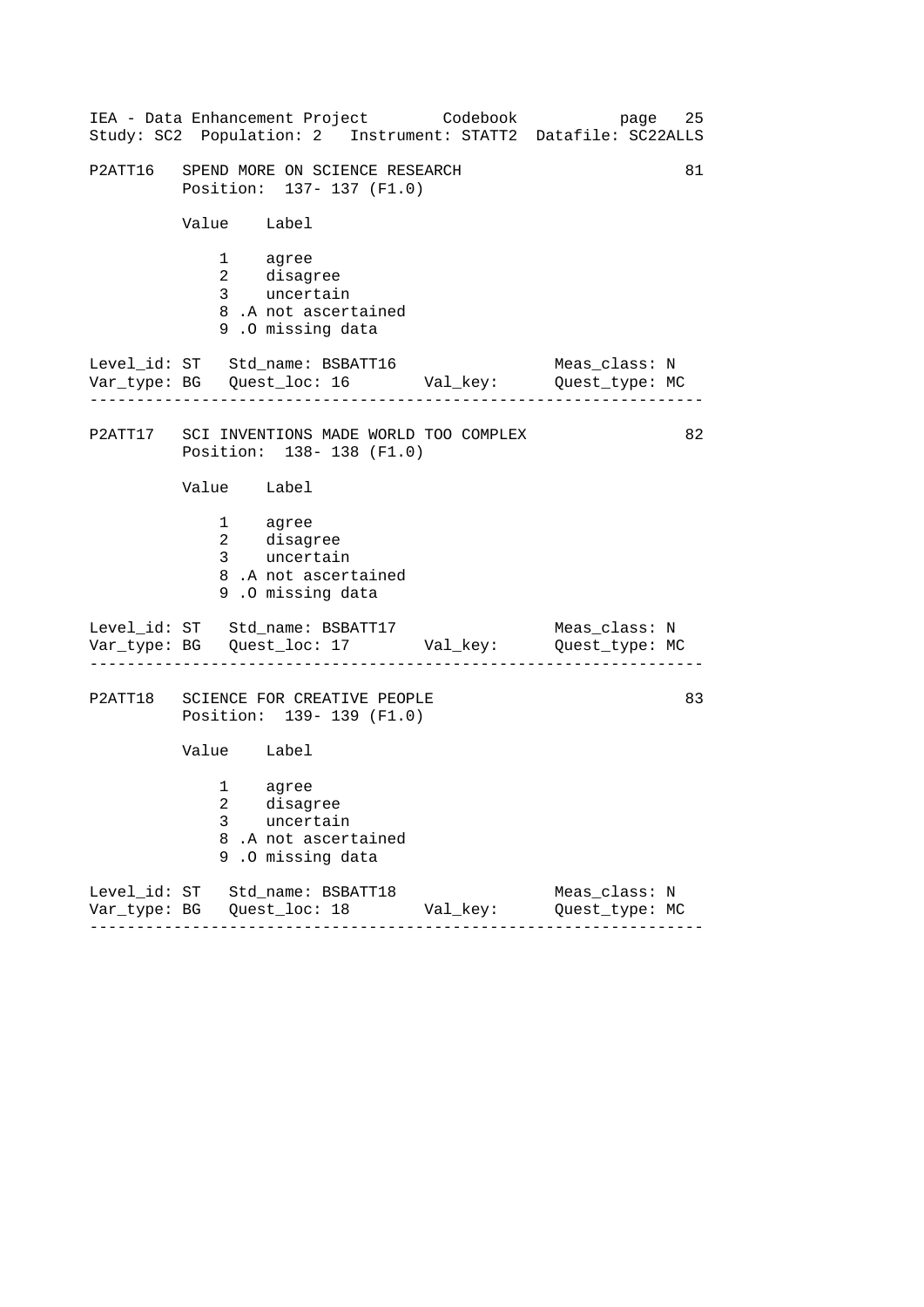| IEA - Data Enhancement Project Codebook<br>Study: SC2 Population: 2 Instrument: STATT2 Datafile: SC22ALLS |          | 26<br>page                      |
|-----------------------------------------------------------------------------------------------------------|----------|---------------------------------|
| P2ATT19 DONT LIKE MANY SUBJECTS<br>Position: 140- 140 (F1.0)                                              |          | 84                              |
| Value Label                                                                                               |          |                                 |
| 1 agree<br>2 disagree<br>3 uncertain<br>8.A not ascertained<br>9.0 missing data                           |          |                                 |
| Level_id: ST Std_name: BSBATT19<br>Var_type: BG    Quest_loc: 19    Val_key:    Quest_type: MC            |          | Meas_class: N                   |
| P2ATT20 SCIENTIFIC INVENTIONS INCREASED TENSIONS<br>Position: 141- 141 (F1.0)                             |          | 85                              |
| Value Label                                                                                               |          |                                 |
| 1 agree<br>2 disagree<br>3 uncertain<br>8.A not ascertained<br>9.0 missing data                           |          |                                 |
| Level_id: ST Std_name: BSBATT20<br>Var_type: BG    Quest_loc: 20    Val_key:    Quest_type: MC            |          | Meas_class: N                   |
| P2ATT21 WANT TO USE SCIENCE IN CAREER<br>Position: 142- 142 (F1.0)                                        |          | 86                              |
| Value Label                                                                                               |          |                                 |
| 1 agree<br>2 disagree<br>3<br>uncertain<br>8.A not ascertained<br>9.0 missing data                        |          |                                 |
| Level_id: ST Std_name: BSBATT21<br>---------                                                              | Val_key: | Meas_class: N<br>Quest_type: MC |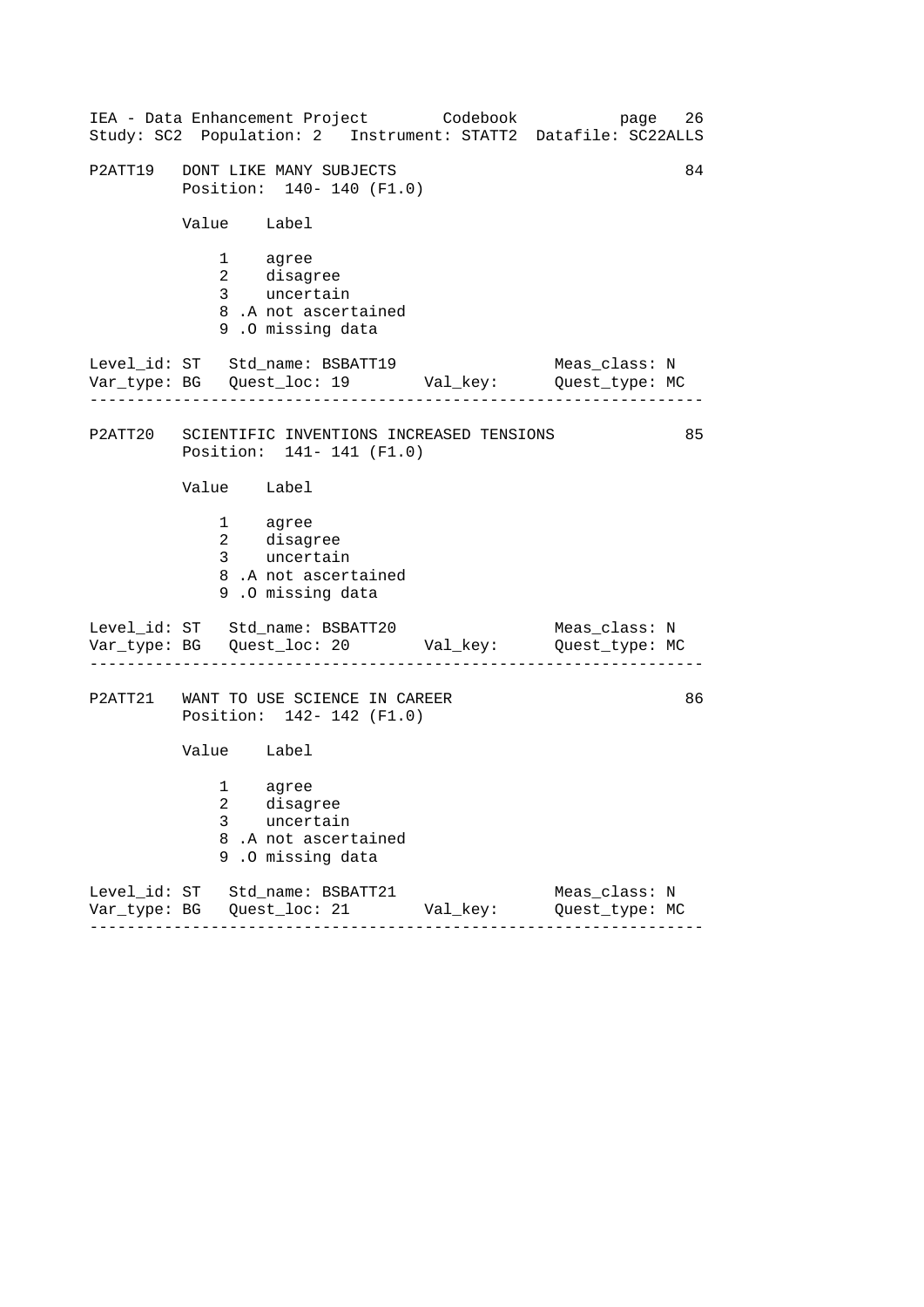| IEA - Data Enhancement Project Codebook<br>Study: SC2 Population: 2 Instrument: STATT2 Datafile: SC22ALLS                  |          | page 27                         |
|----------------------------------------------------------------------------------------------------------------------------|----------|---------------------------------|
| P2ATT22 SCIENCE HELPS WORLD BETTER FUTURE<br>Position: 143- 143 (F1.0)                                                     |          | 87                              |
| Value Label                                                                                                                |          |                                 |
| 1 agree<br>2 disagree<br>3 uncertain<br>8.A not ascertained<br>9.0 missing data                                            |          |                                 |
| Level_id: ST Std_name: BSBATT22<br>Var_type: BG    Quest_loc: 22    Val_key:    Quest_type: MC                             |          | Meas_class: N                   |
| P2ATT23 SCHOOL MOST ENJOYABLE<br>Position: 144- 144 (F1.0)                                                                 |          | 88                              |
| Value Label                                                                                                                |          |                                 |
| 1 agree<br>2 disagree<br>3 uncertain<br>8.A not ascertained<br>9.0 missing data                                            |          |                                 |
| Level_id: ST Std_name: BSBATT23<br>Var_type: BG    Quest_loc: 23    Val_key:    Quest_type: MC                             |          | Meas_class: N                   |
| P2ATT24 SCIENTIFIC DISCOVERIES DO HARM<br>Position: 145- 145 (F1.0)                                                        |          | 89                              |
| Value Label                                                                                                                |          |                                 |
| $1 \quad \blacksquare$<br>agree<br>$\overline{a}$<br>disagree<br>uncertain<br>3<br>8.A not ascertained<br>9.0 missing data |          |                                 |
| Level_id: ST Std_name: BSBATT24                                                                                            | Val_key: | Meas_class: N<br>Quest_type: MC |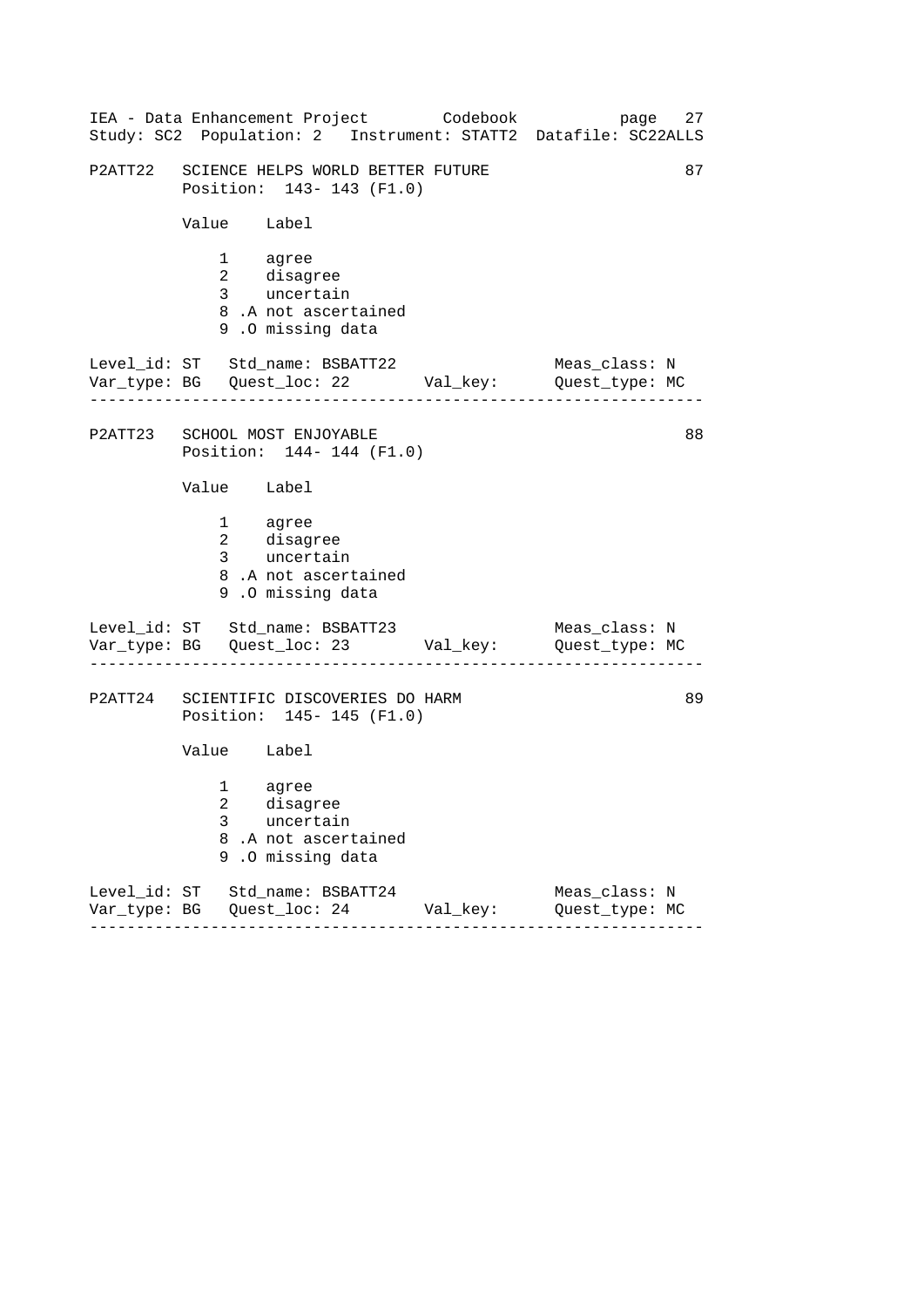| IEA - Data Enhancement Project Codebook<br>Study: SC2 Population: 2 Instrument: STATT2 Datafile: SC22ALLS                  |          | page 28                         |
|----------------------------------------------------------------------------------------------------------------------------|----------|---------------------------------|
| P2ATT25 MODERN INVENTIONS MORE INTERESTING JOBS<br>Position: 146-146 (F1.0)                                                |          | 90                              |
| Value Label                                                                                                                |          |                                 |
| 1 agree<br>2 disagree<br>3 uncertain<br>8.A not ascertained<br>9.0 missing data                                            |          |                                 |
| Level_id: ST Std_name: BSBATT25<br>Var_type: BG    Quest_loc: 25    Val_key:    Quest_type: MC                             |          | Meas_class: N                   |
| P2ATT26 WANT MUCH EDUCATION<br>Position: 147- 147 (F1.0)                                                                   |          | 91                              |
| Value Label                                                                                                                |          |                                 |
| 1 agree<br>2 disagree<br>3 uncertain<br>8.A not ascertained<br>9.0 missing data                                            |          |                                 |
| Level_id: ST Std_name: BSBATT26<br>Var_type: BG Quest_loc: 26 Val_key: Quest_type: MC                                      |          | Meas_class: N                   |
| P2ATT27 SCIENCE CAUSES WORLD PROBLEMS<br>Position: 148-148 (F1.0)                                                          |          | 92                              |
| Value Label                                                                                                                |          |                                 |
| $1 \quad \blacksquare$<br>agree<br>$\overline{a}$<br>disagree<br>3<br>uncertain<br>8.A not ascertained<br>9.0 missing data |          |                                 |
| Level_id: ST Std_name: BSBATT27<br>- - - - - - - - -                                                                       | Val_key: | Meas_class: N<br>Quest_type: MC |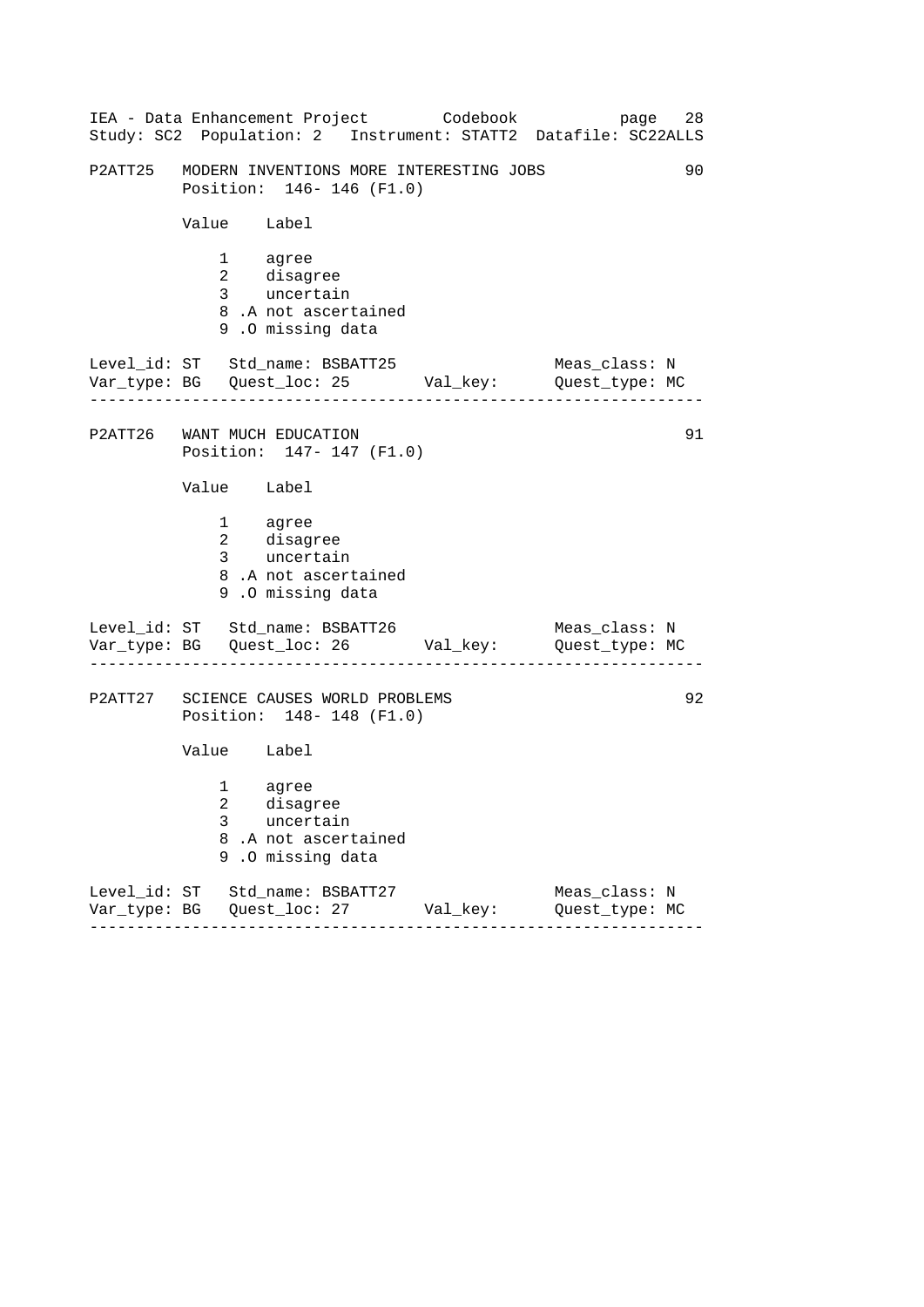| IEA - Data Enhancement Project Codebook<br>Study: SC2 Population: 2 Instrument: STATT2 Datafile: SC22ALLS |          | 29<br>page                      |
|-----------------------------------------------------------------------------------------------------------|----------|---------------------------------|
| P2ATT28 DISLIKE SCHOOL WORK<br>Position: 149- 149 (F1.0)                                                  |          | 93                              |
| Value Label                                                                                               |          |                                 |
| 1 agree<br>2 disagree<br>3 uncertain<br>8.A not ascertained<br>9.0 missing data                           |          |                                 |
| Level_id: ST Std_name: BSBATT28<br>Var_type: BG    Quest_loc: 28    Val_key:    Quest_type: MC            |          | Meas_class: N                   |
| P2ATT29 LEARN MORE ABOUT WORLD<br>Position: 150- 150 (F1.0)                                               |          | 94                              |
| Value Label                                                                                               |          |                                 |
| 1 agree<br>2 disagree<br>3 uncertain<br>8.A not ascertained<br>9.0 missing data                           |          |                                 |
| Level_id: ST Std_name: BSBATT29<br>Var_type: BG    Quest_loc: 29    Val_key:    Quest_type: MC            |          | Meas_class: N                   |
| P2ATT30 BECOME SCIENCE TEACHER<br>Position: 151- 151 (F1.0)                                               |          | 95                              |
| Value Label                                                                                               |          |                                 |
| agree<br>1<br>2 disagree<br>3<br>uncertain<br>8<br>.A not ascertained<br>.0 missing data<br>9             |          |                                 |
| Level_id: ST Std_name: BSBATT30<br>.                                                                      | Val_key: | Meas_class: N<br>Quest_type: MC |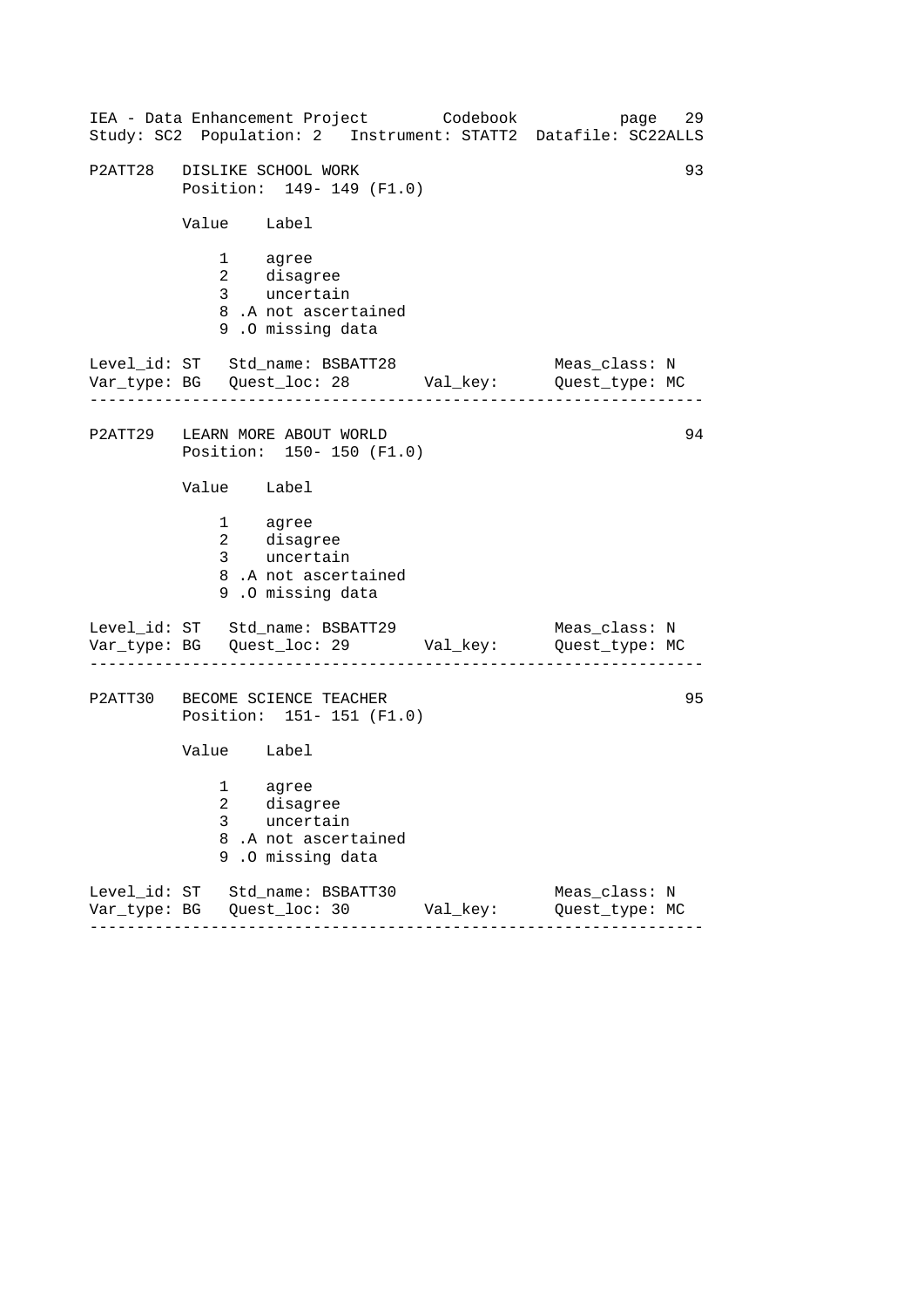|             |                                        | IEA - Data Enhancement Project Codebook                                     |          | page 30<br>Study: SC2 Population: 2 Instrument: STATT2 Datafile: SC22ALLS                           |
|-------------|----------------------------------------|-----------------------------------------------------------------------------|----------|-----------------------------------------------------------------------------------------------------|
|             |                                        | P2ATT31 SCIENTISTS RESPONSIBLE FOR DISCOVERIES<br>Position: 152- 152 (F1.0) |          | 96                                                                                                  |
| Value Label |                                        |                                                                             |          |                                                                                                     |
|             | 1 agree                                | 2 disagree<br>3 uncertain<br>8.A not ascertained<br>9.0 missing data        |          |                                                                                                     |
|             |                                        | Level_id: ST Std_name: BSBATT31                                             |          | Meas_class: N<br>Var_type: BG    Quest_loc: 31    Val_key:    Quest_type: MC                        |
|             |                                        | P2ATT32 THINGS WILL GET WORSE<br>Position: 153-153 (F1.0)                   |          | 97                                                                                                  |
| Value Label |                                        |                                                                             |          |                                                                                                     |
|             | 1 agree                                | 2 disagree<br>3 uncertain<br>8.A not ascertained<br>9.0 missing data        |          |                                                                                                     |
|             |                                        |                                                                             |          | Level_id: ST Std_name: BSBATT32 Meas_class: N<br>Var_type: BG Quest_loc: 32 Val_key: Quest_type: MC |
|             |                                        | P2ATT33 ALL STUDENTS COULD LEARN SCIENCE<br>Position: 154-154 (F1.0)        |          | 98                                                                                                  |
| Value Label |                                        |                                                                             |          |                                                                                                     |
| 3           | $1 \quad \blacksquare$<br>$\mathbf{2}$ | agree<br>disagree<br>uncertain<br>8.A not ascertained<br>9.0 missing data   |          |                                                                                                     |
|             |                                        | Level_id: ST Std_name: BSBATT33<br>. <u>.</u>                               | Val_key: | Meas_class: N<br>Quest_type: MC                                                                     |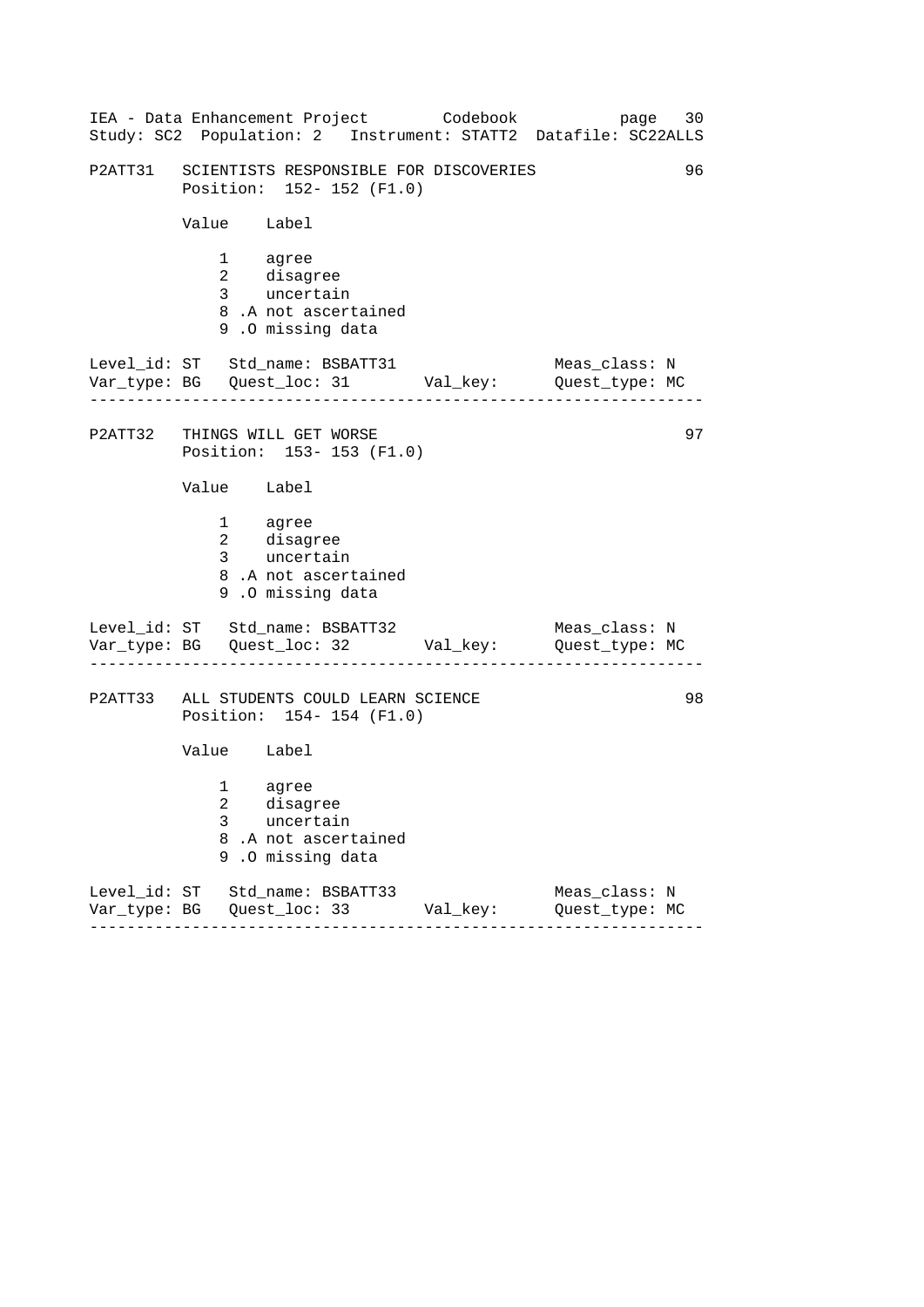|         | IEA - Data Enhancement Project Codebook<br>Study: SC2 Population: 2 Instrument: STATT2 Datafile: SC22ALLS             |               | page 31                         |
|---------|-----------------------------------------------------------------------------------------------------------------------|---------------|---------------------------------|
|         | P2ATT34 SCIENCE ENJOYABLE SUBJECT<br>Position: 155-155 (F1.0)                                                         |               | 99                              |
|         | Value Label                                                                                                           |               |                                 |
|         | 1 agree<br>2 disagree<br>3 uncertain<br>8.A not ascertained<br>9.0 missing data                                       |               |                                 |
|         | Level_id: ST Std_name: BSBATT34<br>Var_type: BG    Quest_loc: 34    Val_key:    Quest_type: MC                        |               | Meas_class: N                   |
|         | P2ATT35 SCHOOL SCIENCE INTERESTING<br>Position: 156-156 (F1.0)                                                        |               | 100                             |
|         | Value Label                                                                                                           |               |                                 |
|         | 1 agree<br>2 disagree<br>3 uncertain<br>8.A not ascertained<br>9.0 missing data                                       |               |                                 |
|         | Level_id: ST Std_name: BSBATT35<br>Var_type: BG    Quest_loc: 35    Val_key:    Quest_type: MC                        |               | Meas_class: N                   |
| P2ATT36 | SCIENCE DIFFICULT SUBJECT<br>Position: 157- 157 (F1.0)                                                                |               | 101                             |
|         | Value Label                                                                                                           |               |                                 |
|         | $1 \quad \Box$<br>agree<br>$\mathcal{L}$<br>disagree<br>3<br>uncertain<br>8.A not ascertained<br>.O missing data<br>9 |               |                                 |
|         | Level_id: ST Std_name: BSBATT36<br>------<br>- - - - - - - - - -                                                      | Val_key:<br>. | Meas_class: N<br>Quest_type: MC |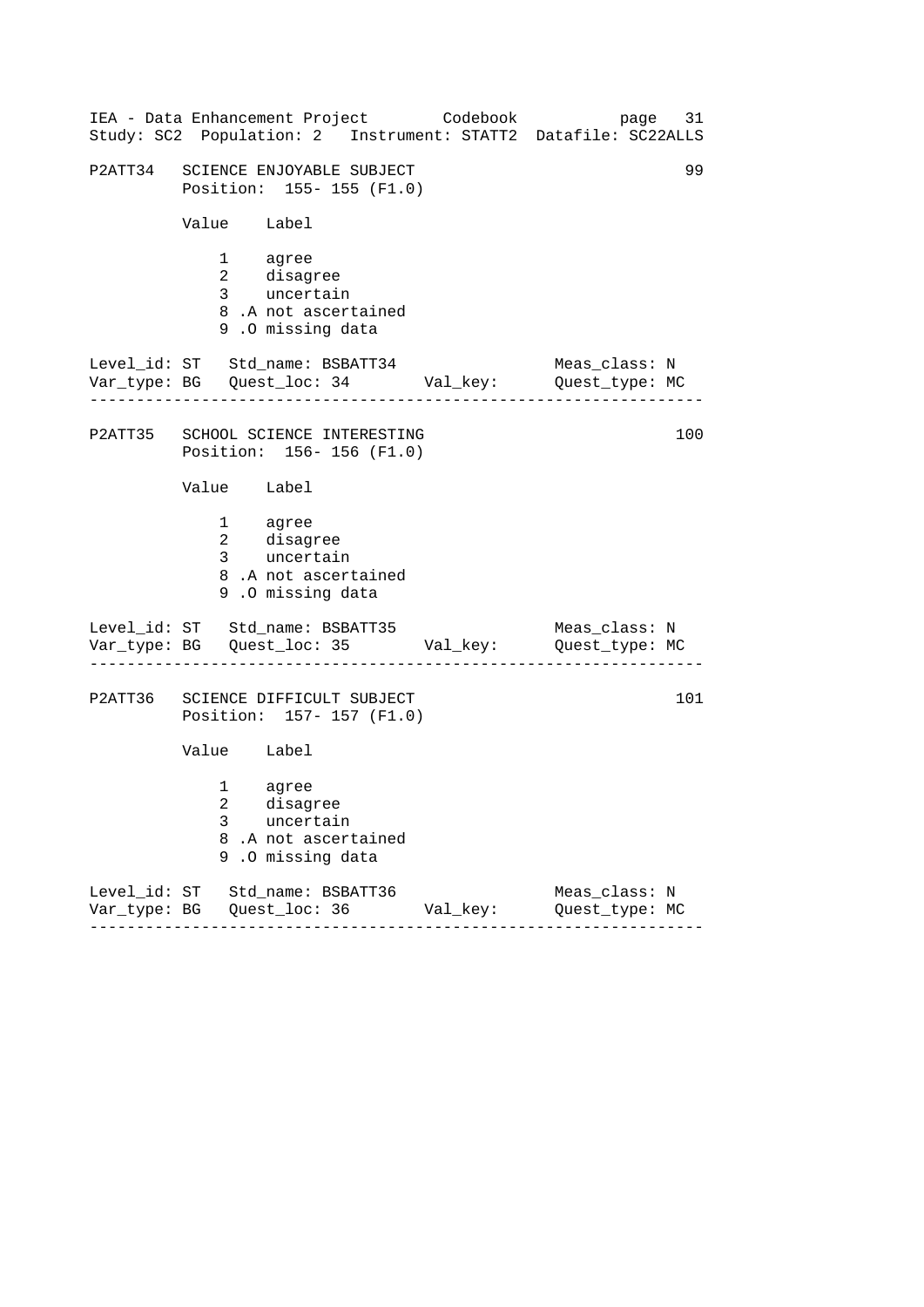|                                            | IEA - Data Enhancement Project Codebook                                  |          | page 32<br>Study: SC2 Population: 2 Instrument: STATT2 Datafile: SC22ALLS    |
|--------------------------------------------|--------------------------------------------------------------------------|----------|------------------------------------------------------------------------------|
|                                            | P2ATT37 SCIENCE DIFFICULT DUE CALCULATIONS<br>Position: 158-158 (F1.0)   |          | 102                                                                          |
| Value Label                                |                                                                          |          |                                                                              |
| 1 agree                                    | 2 disagree<br>3 uncertain<br>8.A not ascertained<br>9.0 missing data     |          |                                                                              |
|                                            | Level_id: ST Std_name: BSBATT37                                          |          | Meas_class: N<br>Var_type: BG    Quest_loc: 37    Val_key:    Quest_type: MC |
|                                            | P2ATT38 SCIENCE DIFFICULT DUE APPARATUS<br>Position: 159-159 (F1.0)      |          | 103                                                                          |
| Value Label                                |                                                                          |          |                                                                              |
| 1 agree                                    | 2 disagree<br>3 uncertain<br>8.A not ascertained<br>9.0 missing data     |          |                                                                              |
|                                            | Level_id: ST Std_name: BSBATT38                                          |          | Meas_class: N                                                                |
|                                            | P2ATT39 TOO MANY FACTS IN SCIENCE<br>Position: 160- 160 (F1.0)           |          | 104                                                                          |
| Value Label                                |                                                                          |          |                                                                              |
| $1 \quad \Box$<br>$\overline{2}$<br>3<br>9 | agree<br>disagree<br>uncertain<br>8.A not ascertained<br>.O missing data |          |                                                                              |
|                                            | Level_id: ST Std_name: BSBATT39                                          | Val_key: | Meas_class: N<br>Quest_type: MC                                              |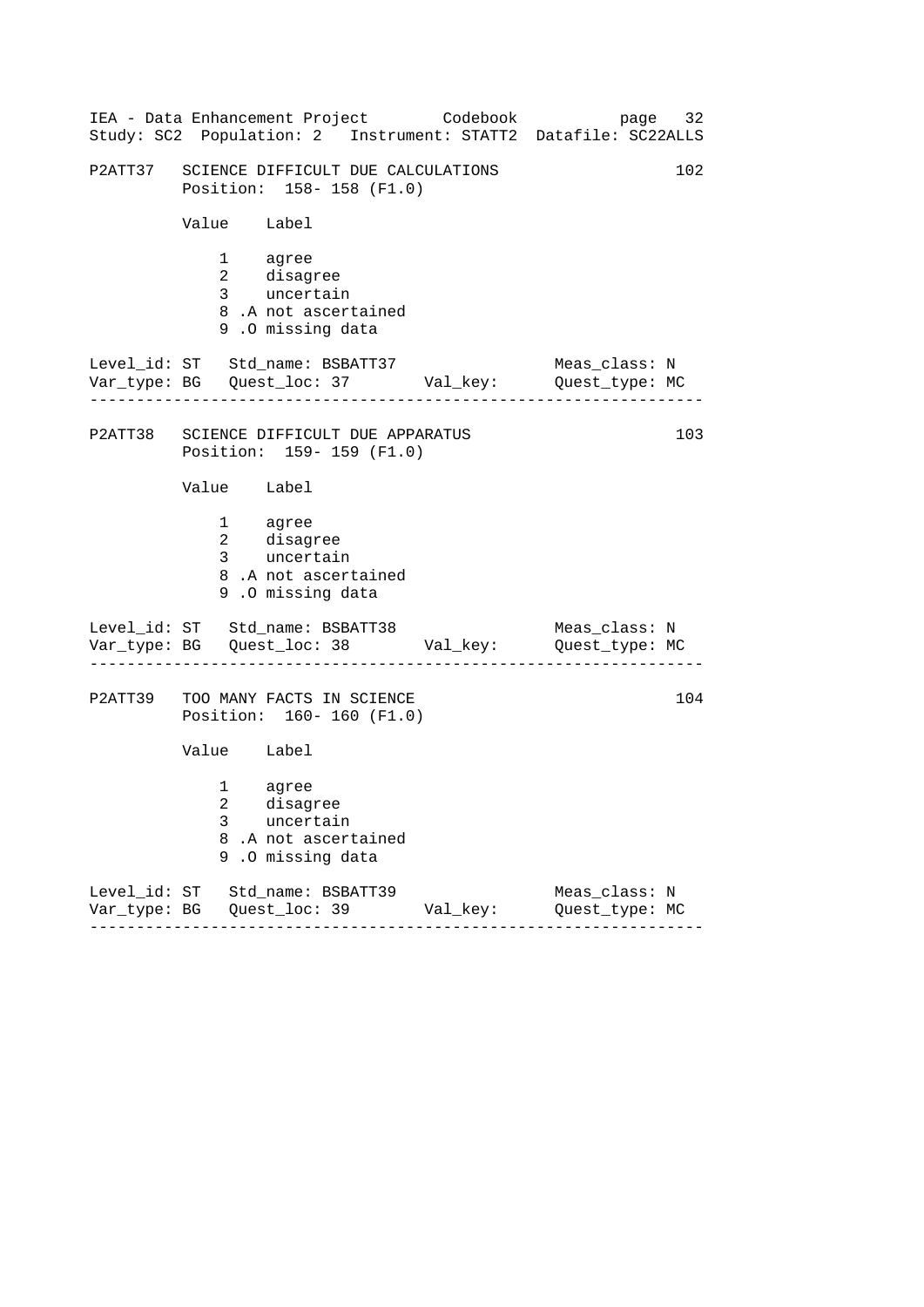|                                                               |        |                                                                             | IEA - Data Enhancement Project Codebook<br>Study: SC2 Population: 2 Instrument: STATT2 Datafile: SC22ALLS |                                 | page 33 |
|---------------------------------------------------------------|--------|-----------------------------------------------------------------------------|-----------------------------------------------------------------------------------------------------------|---------------------------------|---------|
| P2ATT40                                                       |        | SCIENCE RELEVANT EVERYDAY LIFE<br>Position: 161- 161 (F1.0)                 |                                                                                                           |                                 | 105     |
|                                                               | Value  | Label                                                                       |                                                                                                           |                                 |         |
|                                                               | 1<br>2 | aqree<br>disaqree<br>3 uncertain<br>8.A not ascertained<br>9.0 missing data |                                                                                                           |                                 |         |
| Level id: ST Std name: BSBATT40<br>Var type: BG Ouest loc: 40 |        |                                                                             | Val key:                                                                                                  | Meas class: N<br>Ouest type: MC |         |

------------------------------------------------------------------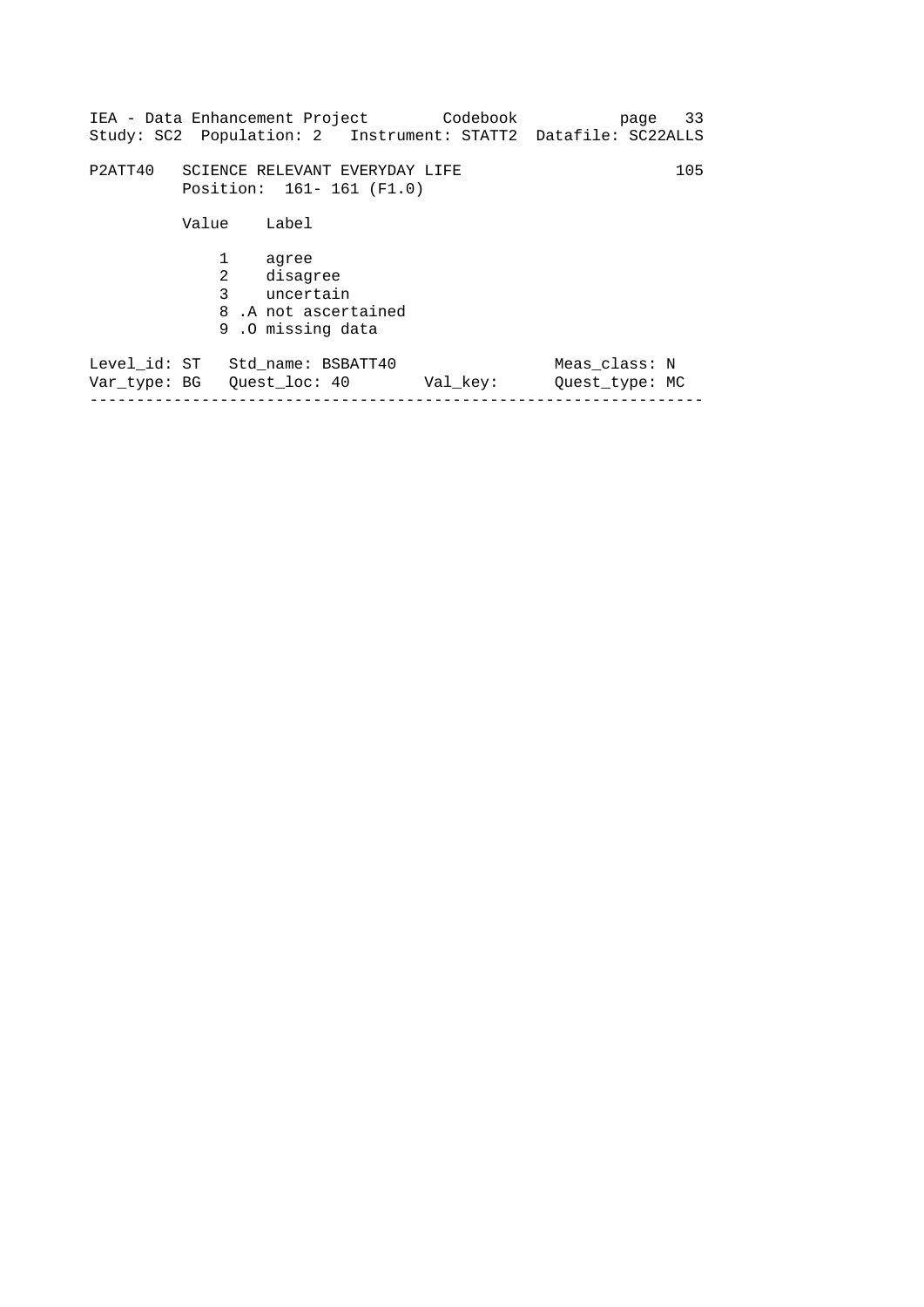|                             | IEA - Data Enhancement Project Codebook<br>Study: SC2 Population: 2 Instrument: STDES2 Datafile: SC22ALLS |          | page 34                         |     |  |
|-----------------------------|-----------------------------------------------------------------------------------------------------------|----------|---------------------------------|-----|--|
|                             | P2DES01 USE TEXTBOOK<br>106<br>Position: 162- 162 (F1.0)                                                  |          |                                 |     |  |
| Value Label                 |                                                                                                           |          |                                 |     |  |
| 1 Often                     | 2 Sometimes<br>3 Never<br>8.A not ascertained<br>9.0 missing data                                         |          |                                 |     |  |
|                             | Level_id: ST Std_name: BSBDES01<br>Var_type: BG    Quest_loc: I/1    Val_key:    Quest_type: MC           |          | Meas_class: N                   |     |  |
| P2DES02 USE LIBRARY BOOKS   | Position: 163-163 (F1.0)                                                                                  |          |                                 | 107 |  |
| Value Label                 |                                                                                                           |          |                                 |     |  |
| 1 Often<br>3 Never          | 2 Sometimes<br>8.A not ascertained<br>9.0 missing data                                                    |          |                                 |     |  |
|                             | Level_id: ST Std_name: BSBDES02<br>Var_type: BG    Quest_loc: I/2    Val_key:    Quest_type: MC           |          | Meas_class: N                   |     |  |
| P2DES03 START WITH REMINDER | Position: 164-164 (F1.0)                                                                                  |          |                                 | 108 |  |
| Value Label                 |                                                                                                           |          |                                 |     |  |
| $1 \quad \Box$<br>3         | Often<br>2 Sometimes<br>Never<br>8.A not ascertained<br>9.0 missing data                                  |          |                                 |     |  |
|                             | Level_id: ST Std_name: BSBDES03<br>--------                                                               | Val_key: | Meas_class: N<br>Quest_type: MC |     |  |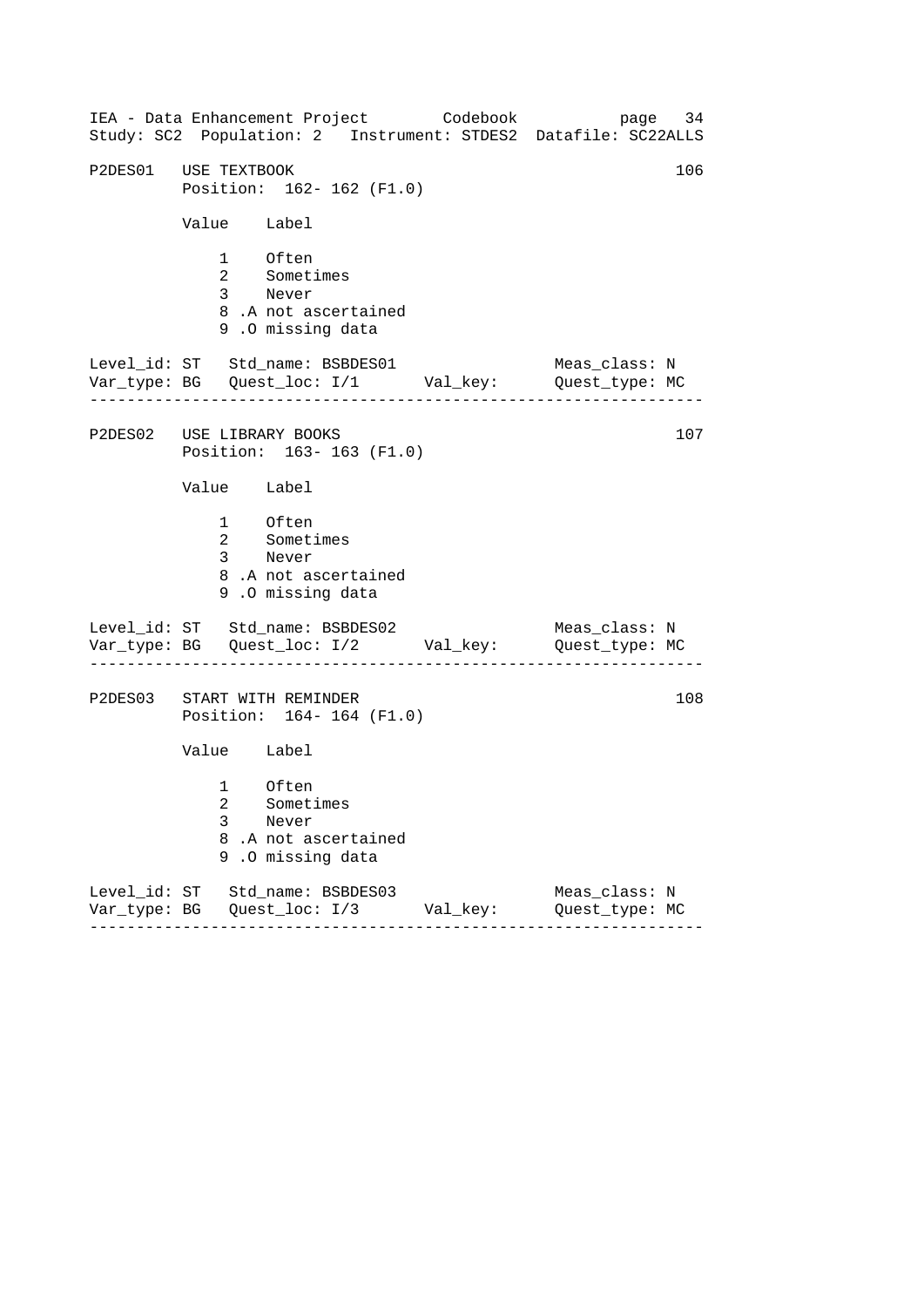| Study: SC2 Population: 2 Instrument: STDES2 Datafile: SC22ALLS                                  |          | page 35                         |
|-------------------------------------------------------------------------------------------------|----------|---------------------------------|
| P2DES04 START WITH EXPLAIN<br>Position: 165- 165 (F1.0)                                         |          | 109                             |
| Value Label                                                                                     |          |                                 |
| 1 Often<br>2 Sometimes<br>3 Never<br>8.A not ascertained<br>9.0 missing data                    |          |                                 |
| Level_id: ST Std_name: BSBDES04<br>Var_type: BG    Quest_loc: I/4    Val_key:    Quest_type: MC |          | Meas_class: N                   |
| P2DES05 FINISH WITH SUMMARY<br>Position: 166-166 (F1.0)                                         |          | 110                             |
| Value Label                                                                                     |          |                                 |
| 1 Often<br>2 Sometimes<br>3 Never<br>8.A not ascertained<br>9.0 missing data                    |          |                                 |
| Level_id: ST Std_name: BSBDES05<br>Var_type: BG    Quest_loc: I/5    Val_key:    Quest_type: MC |          | Meas_class: N                   |
| P2DES06 CHOOSE TOPICS FOR STUDY<br>Position: 167-167 (F1.0)                                     |          | 111                             |
| Value Label                                                                                     |          |                                 |
| 1 Often<br>2 Sometimes<br>3<br>Never<br>8.A not ascertained<br>9.0 missing data                 |          |                                 |
| Level_id: ST Std_name: BSBDES06<br>--------                                                     | Val_key: | Meas_class: N<br>Quest_type: MC |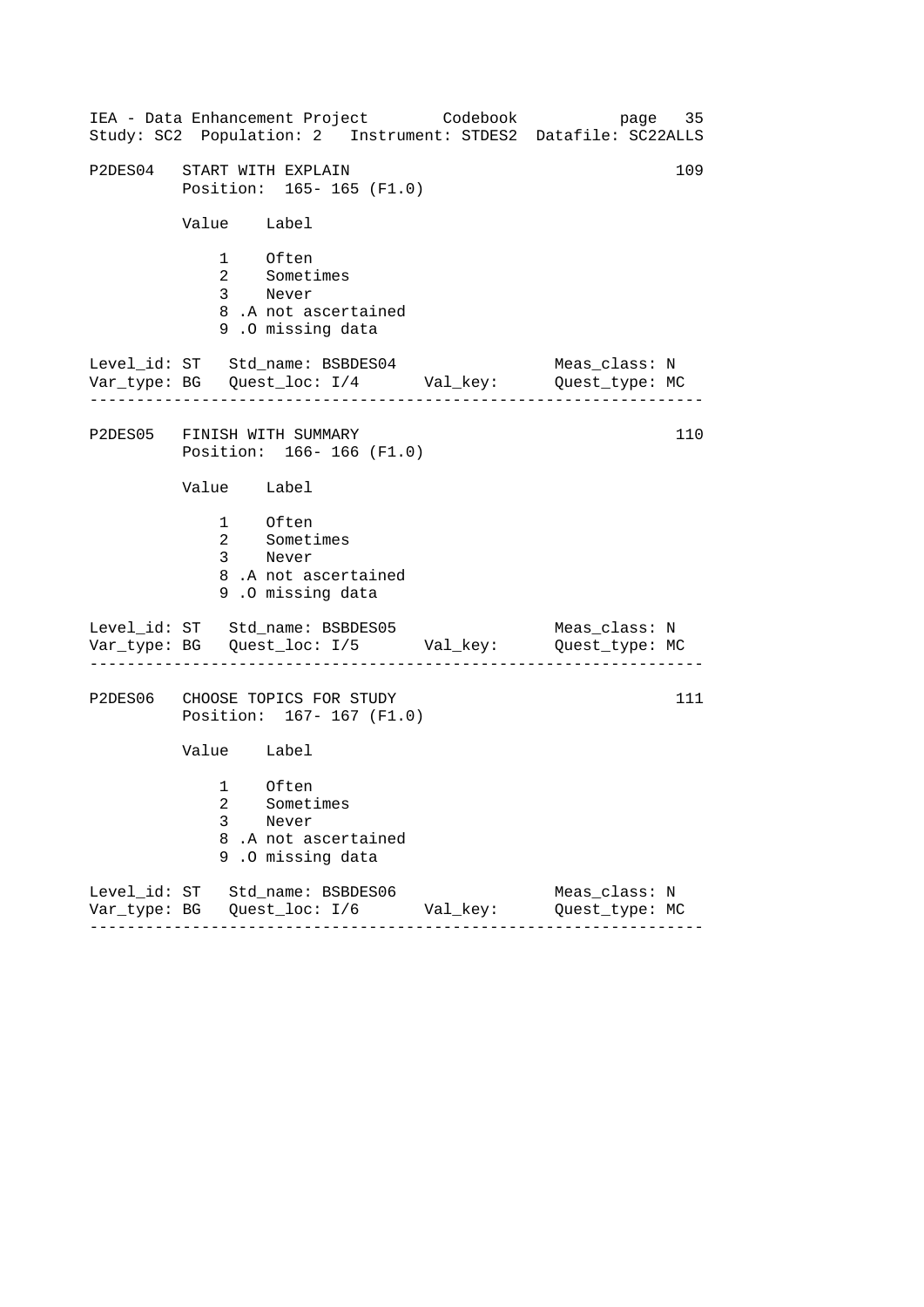| IEA - Data Enhancement Project Codebook<br>Study: SC2 Population: 2 Instrument: STDES2 Datafile: SC22ALLS |          | page 36                         |  |  |
|-----------------------------------------------------------------------------------------------------------|----------|---------------------------------|--|--|
| P2DES07 TEACHER USES IDEAS<br>112<br>Position: 168-168 (F1.0)                                             |          |                                 |  |  |
| Value Label                                                                                               |          |                                 |  |  |
| 1 Often<br>2 Sometimes<br>3 Never<br>8.A not ascertained<br>9.0 missing data                              |          |                                 |  |  |
| Level_id: ST Std_name: BSBDES07<br>Var_type: BG    Quest_loc: I/7    Val_key:    Quest_type: MC           |          | Meas_class: N                   |  |  |
| P2DES08 WATCH TEACHER EXPERIMENTS<br>Position: 169- 169 (F1.0)                                            |          | 113                             |  |  |
| Value Label                                                                                               |          |                                 |  |  |
| 1 Often<br>2 Sometimes<br>3 Never<br>8.A not ascertained<br>9.0 missing data                              |          |                                 |  |  |
| Level_id: ST Std_name: BSBDES08<br>Var_type: BG    Quest_loc: I/8    Val_key:    Quest_type: MC           |          | Meas_class: N                   |  |  |
| P2DES09 SCIENCE LESSONS INTERESTING<br>Position: 170- 170 (F1.0)                                          |          | 114                             |  |  |
| Value Label                                                                                               |          |                                 |  |  |
| 1 Often<br>2 Sometimes<br>3<br>Never<br>8.A not ascertained<br>9.0 missing data                           |          |                                 |  |  |
| Level_id: ST Std_name: BSBDES09<br>--------                                                               | Val_key: | Meas_class: N<br>Quest_type: MC |  |  |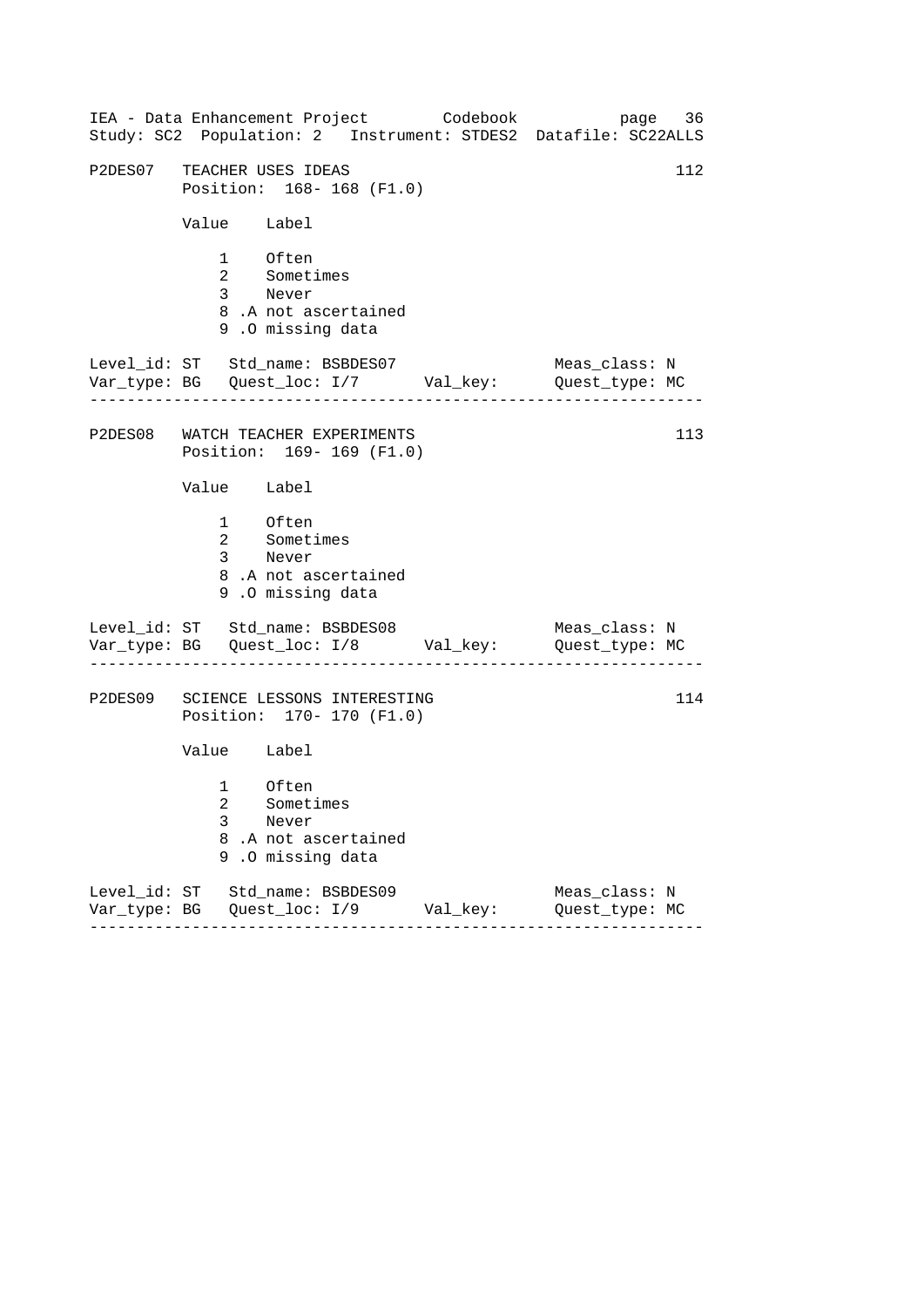| IEA - Data Enhancement Project Codebook                                    |                     |          | page 37<br>Study: SC2 Population: 2 Instrument: STDES2 Datafile: SC22ALLS      |     |
|----------------------------------------------------------------------------|---------------------|----------|--------------------------------------------------------------------------------|-----|
| P2DES10 COPY BLACKBOARD NOTES<br>Position: 171- 171 (F1.0)                 |                     |          |                                                                                | 115 |
| Value Label                                                                |                     |          |                                                                                |     |
| 1 Often<br>2 Sometimes<br>3 Never<br>9.0 missing data                      | 8.A not ascertained |          |                                                                                |     |
| Level_id: ST Std_name: BSBDES10                                            |                     |          | Meas_class: N<br>Var_type: BG    Quest_loc: I/10    Val_key:    Quest_type: MC |     |
| P2DES11 HOMEWORK WRITE UP REPORTS OF LAB WORK<br>Position: 172- 172 (F1.0) |                     |          |                                                                                | 116 |
| Value Label                                                                |                     |          |                                                                                |     |
| 1 Often<br>2 Sometimes<br>3 Never<br>9.0 missing data                      | 8.A not ascertained |          |                                                                                |     |
| Level_id: ST Std_name: BSBDES11                                            |                     |          | Meas_class: N<br>Var_type: BG    Quest_loc: I/11    Val_key:    Quest_type: MC |     |
| P2DES12 TEACHER EXPLAINS RELEVANCE<br>Position: 173- 173 (F1.0)            |                     |          |                                                                                | 117 |
| Value Label                                                                |                     |          |                                                                                |     |
| $1 \quad \Box$<br>Often<br>2 Sometimes<br>3<br>Never<br>9.0 missing data   | 8.A not ascertained |          |                                                                                |     |
| Level_id: ST Std_name: BSBDES12<br>. <i>.</i> .                            | ---------           | Val_key: | Meas_class: N<br>Quest_type: MC                                                |     |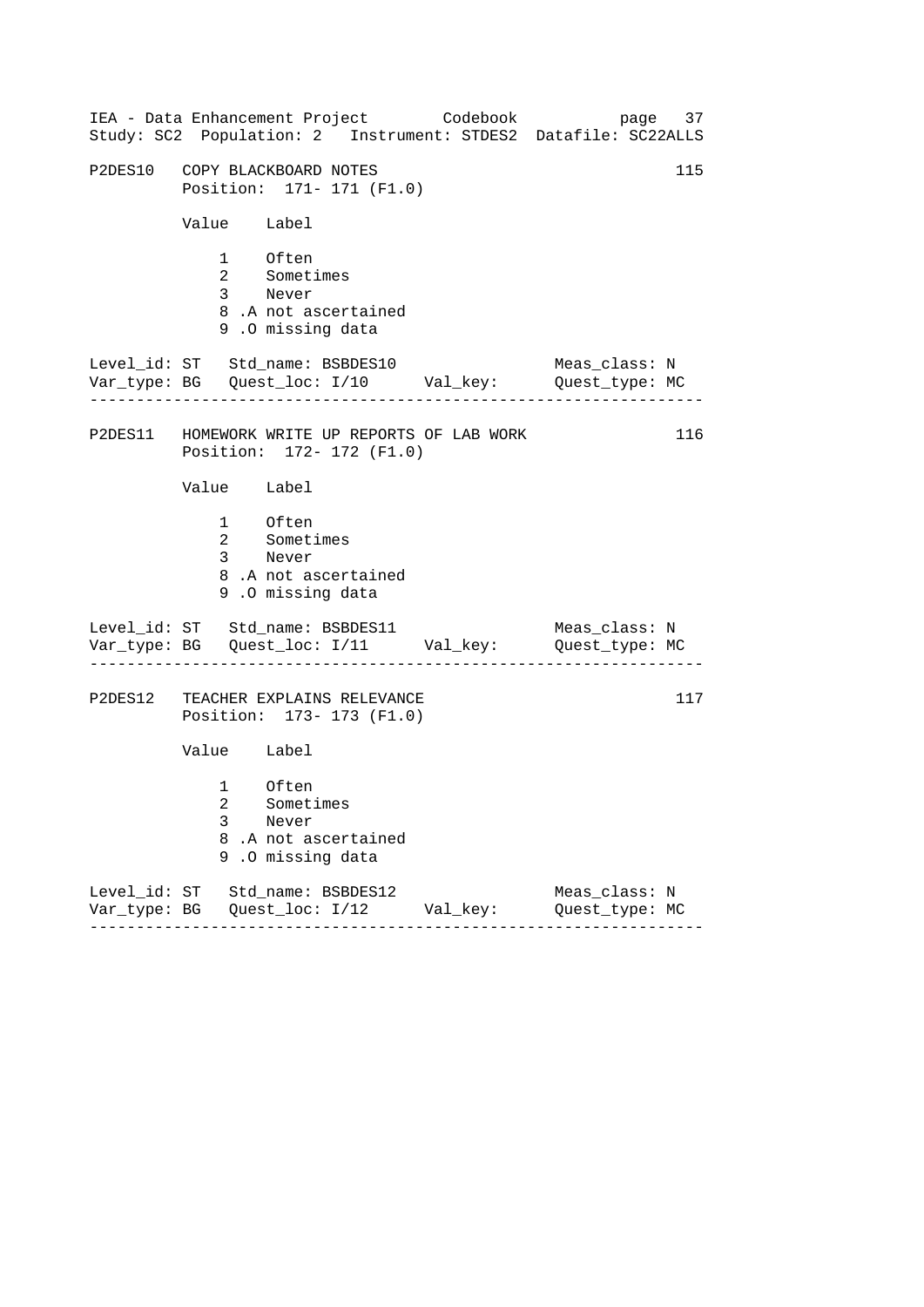| IEA - Data Enhancement Project Codebook<br>Study: SC2 Population: 2 Instrument: STDES2 Datafile: SC22ALLS | page 38                         |
|-----------------------------------------------------------------------------------------------------------|---------------------------------|
| P2DES13 TEACHER DISCUSSES CAREER<br>Position: 174- 174 (F1.0)                                             | 118                             |
| Value Label                                                                                               |                                 |
| 1 Often<br>2 Sometimes<br>3 Never<br>8.A not ascertained<br>9.0 missing data                              |                                 |
| Level_id: ST Std_name: BSBDES13<br>Var_type: BG    Quest_loc: I/13    Val_key:    Quest_type: MC          | Meas_class: N                   |
| P2DES14 SCIENCE TESTS<br>Position: 175- 175 (F1.0)                                                        | 119                             |
| Value Label                                                                                               |                                 |
| 1 Often<br>2 Sometimes<br>3 Never<br>8.A not ascertained<br>9.0 missing data                              |                                 |
| Level_id: ST Std_name: BSBDES14<br>Var_type: BG    Quest_loc: I/14    Val_key:    Quest_type: MC          | Meas_class: N                   |
| P2DES15 TEACHER HELPS DIFFICULTIES<br>Position: 176- 176 (F1.0)                                           | 120                             |
| Value Label                                                                                               |                                 |
| 1 Often<br>2<br>Sometimes<br>3<br>Never<br>8<br>.A not ascertained<br>.0 missing data<br>9                |                                 |
| Level_id: ST Std_name: BSBDES15                                                                           | Meas_class: N<br>Quest_type: MC |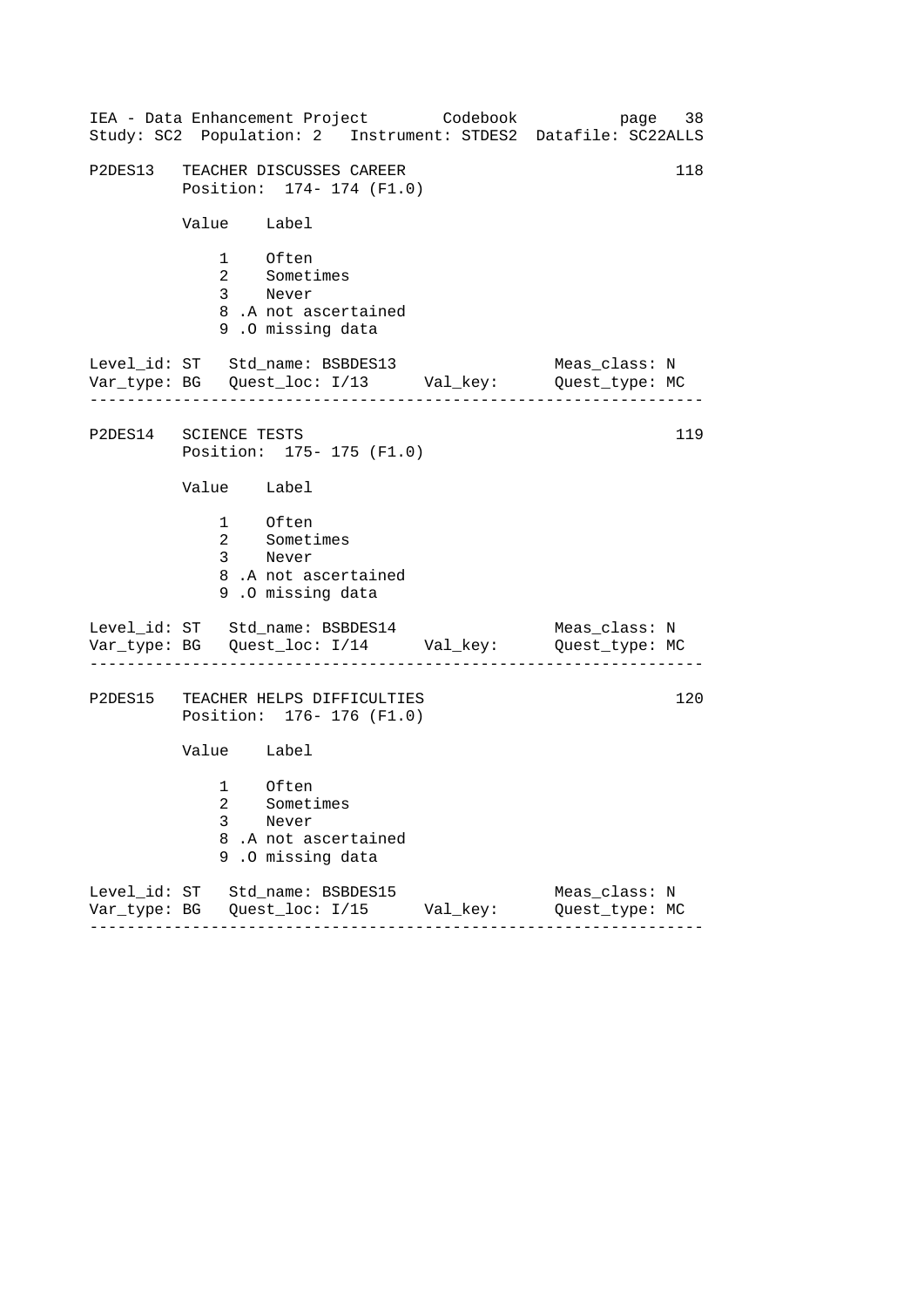|             | IEA - Data Enhancement Project Codebook                                                          | page 39<br>Study: SC2 Population: 2 Instrument: STDES2 Datafile: SC22ALLS |
|-------------|--------------------------------------------------------------------------------------------------|---------------------------------------------------------------------------|
|             | P2DES16 USE HAND CALCULATORS<br>Position: 177- 177 (F1.0)                                        | 121                                                                       |
| Value Label |                                                                                                  |                                                                           |
|             | 1 Often<br>2 Sometimes<br>3 Never<br>8.A not ascertained<br>9.0 missing data                     |                                                                           |
|             | Level_id: ST Std_name: BSBDES16<br>Var_type: BG    Quest_loc: I/16    Val_key:    Quest_type: MC | Meas_class: N                                                             |
|             | P2DES17 OUTSIDE FIELD WORK<br>Position: 178- 178 (F1.0)                                          | 122                                                                       |
| Value Label |                                                                                                  |                                                                           |
|             | 1 Often<br>2 Sometimes<br>3 Never<br>8.A not ascertained<br>9.0 missing data                     |                                                                           |
|             | Level_id: ST Std_name: BSBDES17<br>Var_type: BG    Quest_loc: I/17    Val_key:    Quest_type: MC | Meas_class: N                                                             |
|             | P2DES18 STUDENTS DO EXPERIMENTS<br>Position: 179- 179 (F1.0)                                     | 123                                                                       |
| Value Label |                                                                                                  |                                                                           |
| 3<br>8<br>9 | 1 Often<br>2 Sometimes<br>Never<br>.A not ascertained<br>.0 missing data                         |                                                                           |
|             | Level_id: ST Std_name: BSBDES18<br>Var_type: BG    Quest_loc: I/18    Val_key:                   | Meas_class: N<br>Quest_type: MC                                           |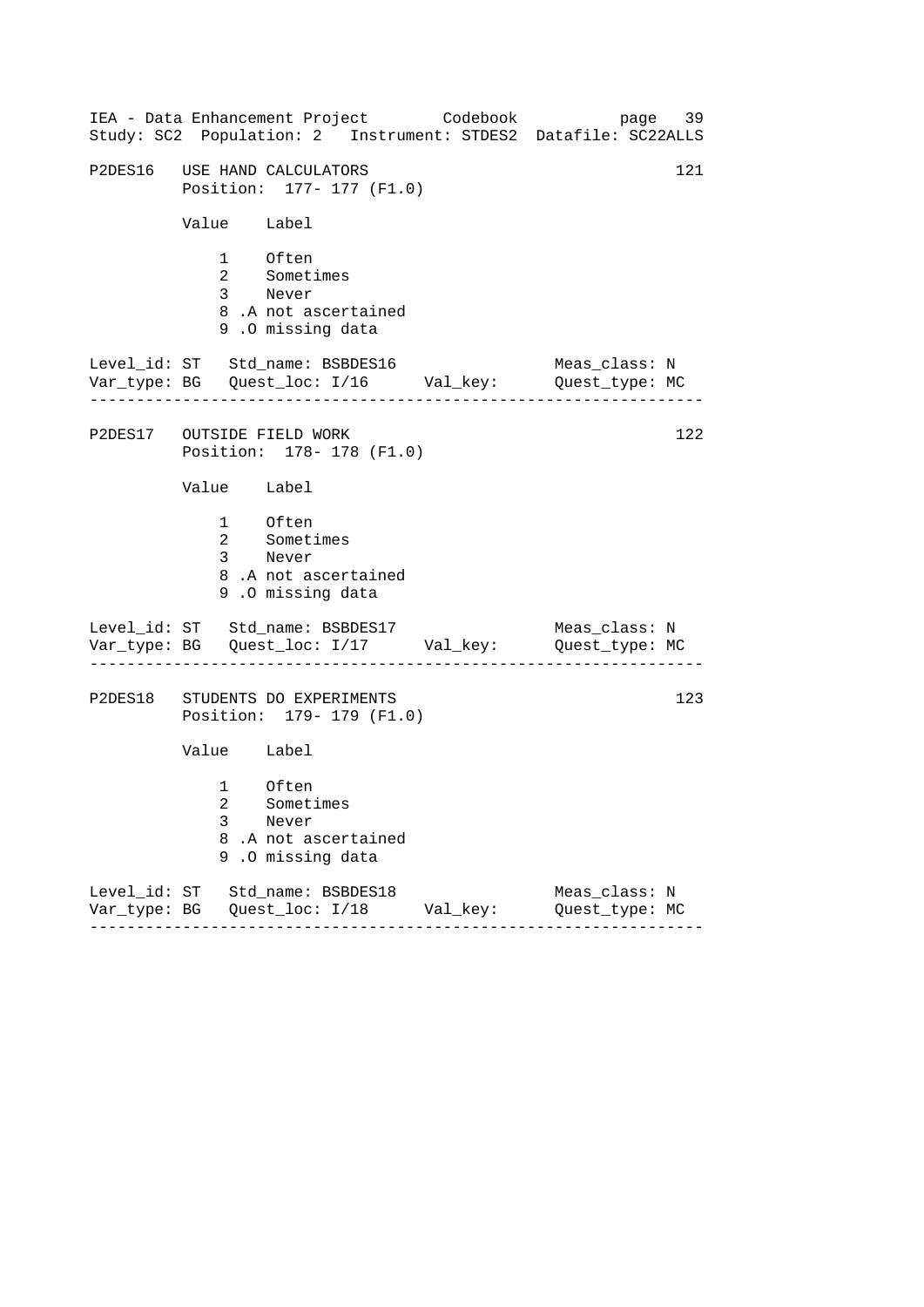|                   |                                   |                                                                           | IEA - Data Enhancement Project Codebook | page 40<br>Study: SC2 Population: 2 Instrument: STDES2 Datafile: SC22ALLS      |     |
|-------------------|-----------------------------------|---------------------------------------------------------------------------|-----------------------------------------|--------------------------------------------------------------------------------|-----|
|                   |                                   | P2DES19 SMALL GROUP EXPERIMENTS<br>Position: 180- 180 (F1.0)              |                                         |                                                                                | 124 |
|                   | Value Label                       |                                                                           |                                         |                                                                                |     |
|                   | 1 Often<br>2 Sometimes<br>3 Never | 8.A not ascertained<br>9.0 missing data                                   |                                         |                                                                                |     |
|                   |                                   | Level_id: ST Std_name: BSBDES19                                           |                                         | Meas_class: N<br>Var_type: BG    Quest_loc: I/19    Val_key:    Quest_type: MC |     |
|                   |                                   | P2DES20 TEACHER INSTRUCTIONS FOR EXPERIMENTS<br>Position: 181-181 (F1.0)  |                                         |                                                                                | 125 |
|                   | Value Label                       |                                                                           |                                         |                                                                                |     |
|                   | 1 Often<br>2 Sometimes<br>3 Never | 8.A not ascertained<br>9.0 missing data                                   |                                         |                                                                                |     |
|                   |                                   | Level_id: ST Std_name: BSBDES20                                           |                                         | Meas_class: N<br>Var_type: BG    Quest_loc: I/20    Val_key:    Quest_type: MC |     |
|                   |                                   | P2DES21 WRITTEN INSTRUCTIONS FOR EXPERIMENTS<br>Position: 182- 182 (F1.0) |                                         |                                                                                | 126 |
|                   | Value Label                       |                                                                           |                                         |                                                                                |     |
| 3<br>8<br>9       | 1 Often<br>2 Sometimes<br>Never   | .A not ascertained<br>.O missing data                                     |                                         |                                                                                |     |
| - - - - - - - - - |                                   | Level_id: ST Std_name: BSBDES21<br>------------                           | Val_key:<br>. <u>.</u>                  | Meas_class: N<br>Quest_type: MC                                                |     |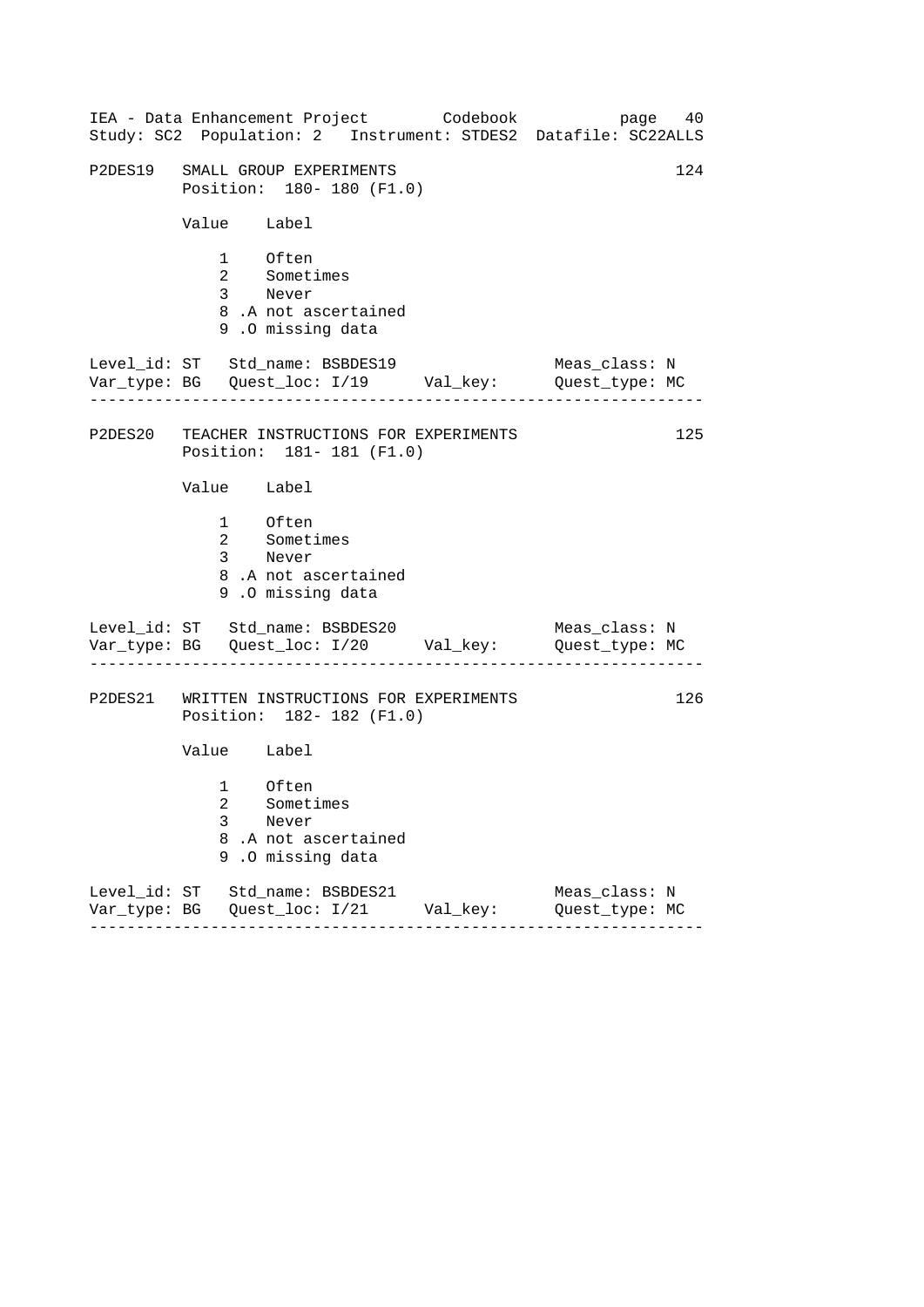|                                                                 | IEA - Data Enhancement Project Codebook                                                          |          | page 41<br>Study: SC2 Population: 2 Instrument: STDES2 Datafile: SC22ALLS |  |
|-----------------------------------------------------------------|--------------------------------------------------------------------------------------------------|----------|---------------------------------------------------------------------------|--|
| P2DES22 OWN PROBLEMS, TEACHER HELPS<br>Position: 183-183 (F1.0) |                                                                                                  |          |                                                                           |  |
| Value Label                                                     |                                                                                                  |          |                                                                           |  |
|                                                                 | 1 Often<br>2 Sometimes<br>3 Never<br>8.A not ascertained<br>9.0 missing data                     |          |                                                                           |  |
|                                                                 | Level_id: ST Std_name: BSBDES22<br>Var_type: BG    Quest_loc: I/22    Val_key:    Quest_type: MC |          | Meas_class: N                                                             |  |
|                                                                 | P2DES23 TEACHER PROBLEMS, OWN SOLUTIONS<br>Position: 184-184 (F1.0)                              |          | 128                                                                       |  |
| Value Label                                                     |                                                                                                  |          |                                                                           |  |
|                                                                 | 1 Often<br>2 Sometimes<br>3 Never<br>8.A not ascertained<br>9.0 missing data                     |          |                                                                           |  |
|                                                                 | Level_id: ST Std_name: BSBDES23<br>Var_type: BG    Quest_loc: I/23    Val_key:    Quest_type: MC |          | Meas_class: N                                                             |  |
|                                                                 | P2DES24 OWN PROBLEMS, OWN SOLUTIONS<br>Position: 185-185 (F1.0)                                  |          | 129                                                                       |  |
| Value Label                                                     |                                                                                                  |          |                                                                           |  |
| 3                                                               | 1 Often<br>2 Sometimes<br>Never<br>8.A not ascertained<br>9.0 missing data                       |          |                                                                           |  |
|                                                                 | Level_id: ST Std_name: BSBDES24<br>-------                                                       | Val_key: | Meas_class: N<br>Quest_type: MC                                           |  |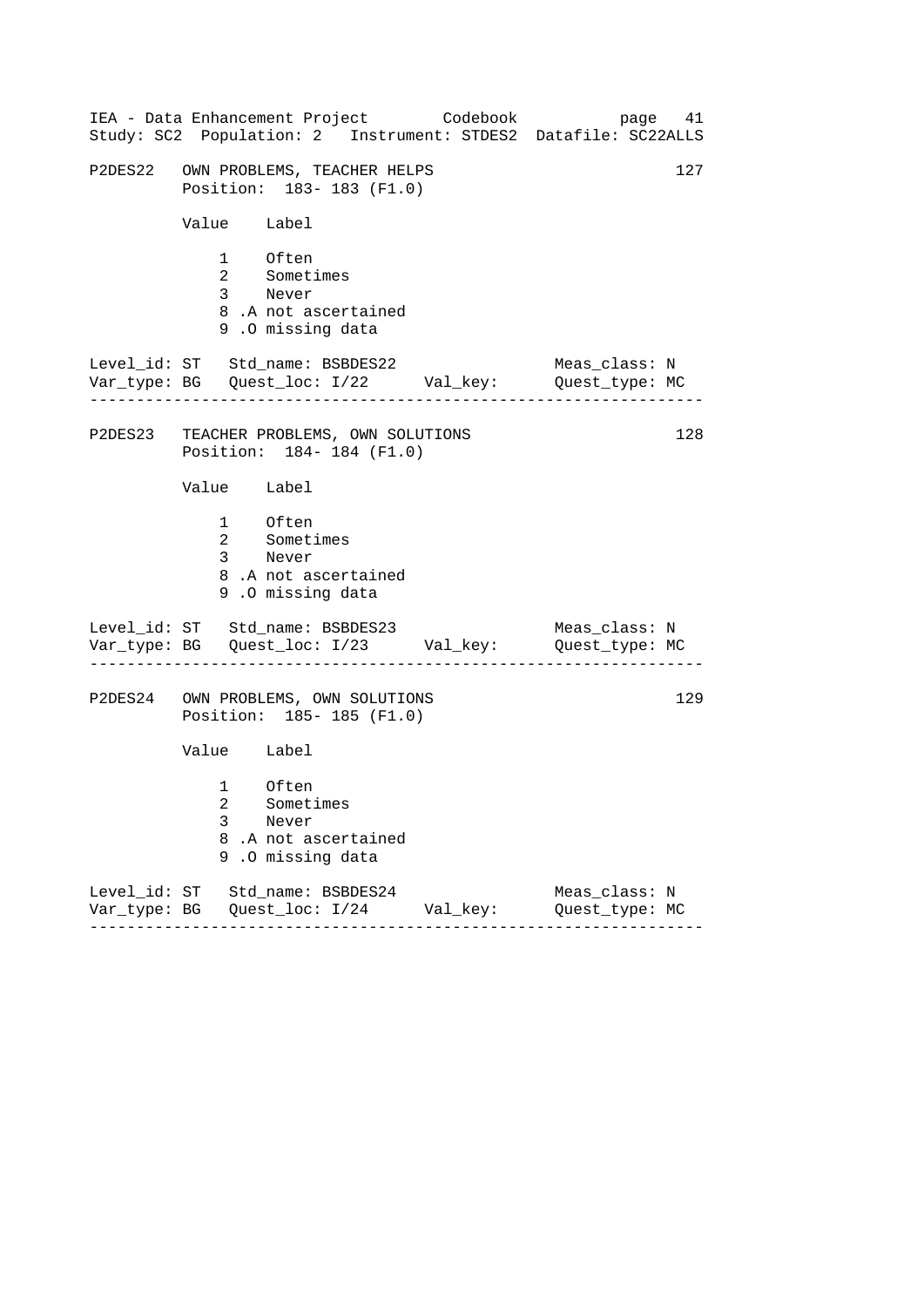|                              |                                                                               | IEA - Data Enhancement Project Codebook                                                                                                 |          | 42<br>page<br>Study: SC2 Population: 2 Instrument: STDES2 Datafile: SC22ALLS    |
|------------------------------|-------------------------------------------------------------------------------|-----------------------------------------------------------------------------------------------------------------------------------------|----------|---------------------------------------------------------------------------------|
|                              |                                                                               | P2DES25 TEACHER ASKS YOU QUESTION<br>Position: 186-186 (F1.0)                                                                           |          | 130                                                                             |
|                              | Value Label                                                                   |                                                                                                                                         |          |                                                                                 |
|                              | 1<br>3 <sup>7</sup><br>$4\overline{ }$<br>5 <sub>5</sub>                      | Teacher never ask<br>2 Always try to answer<br>Usually try<br>Usually don't try<br>Never try<br>8.A not ascertained<br>9.0 missing data |          |                                                                                 |
|                              |                                                                               | Level_id: ST Std_name: BSBDES25                                                                                                         |          | Meas_class: N<br>Var_type: BG    Quest_loc: II/25    Val_key:    Quest_type: MC |
|                              |                                                                               | P2DES26 TEACHER ASKS SOMEONE ELSE<br>Position: 187- 187 (F1.0)                                                                          |          | 131                                                                             |
|                              | Value Label                                                                   |                                                                                                                                         |          |                                                                                 |
|                              | $1 \quad \blacksquare$<br>3 <sup>7</sup><br>$4\overline{ }$<br>5 <sub>1</sub> | Teacher never ask<br>2 Always try to answer<br>Usually try<br>Usually don't try<br>Never try<br>8.A not ascertained<br>9.0 missing data |          |                                                                                 |
|                              |                                                                               | Level_id: ST Std_name: BSBDES26                                                                                                         |          | Meas_class: N<br>Var_type: BG    Quest_loc: II/26    Val_key:    Quest_type: MC |
| P2DES27 PAY ATTENTION        |                                                                               | Position: 188-188 (F1.0)                                                                                                                |          | 132                                                                             |
|                              | Value                                                                         | Label                                                                                                                                   |          |                                                                                 |
|                              | 1<br>$\overline{2}$<br>3<br>4<br>5<br>9                                       | Always pay attention<br>Usually<br>Sometimes<br>Usually don't<br>Never<br>8.A not ascertained<br>.0 missing data                        |          |                                                                                 |
| Level id: ST<br>Var_type: BG |                                                                               | Std name: BSBDES27<br>Quest_loc: II/27                                                                                                  | Val_key: | Meas class: N<br>Quest_type: MC                                                 |

------------------------------------------------------------------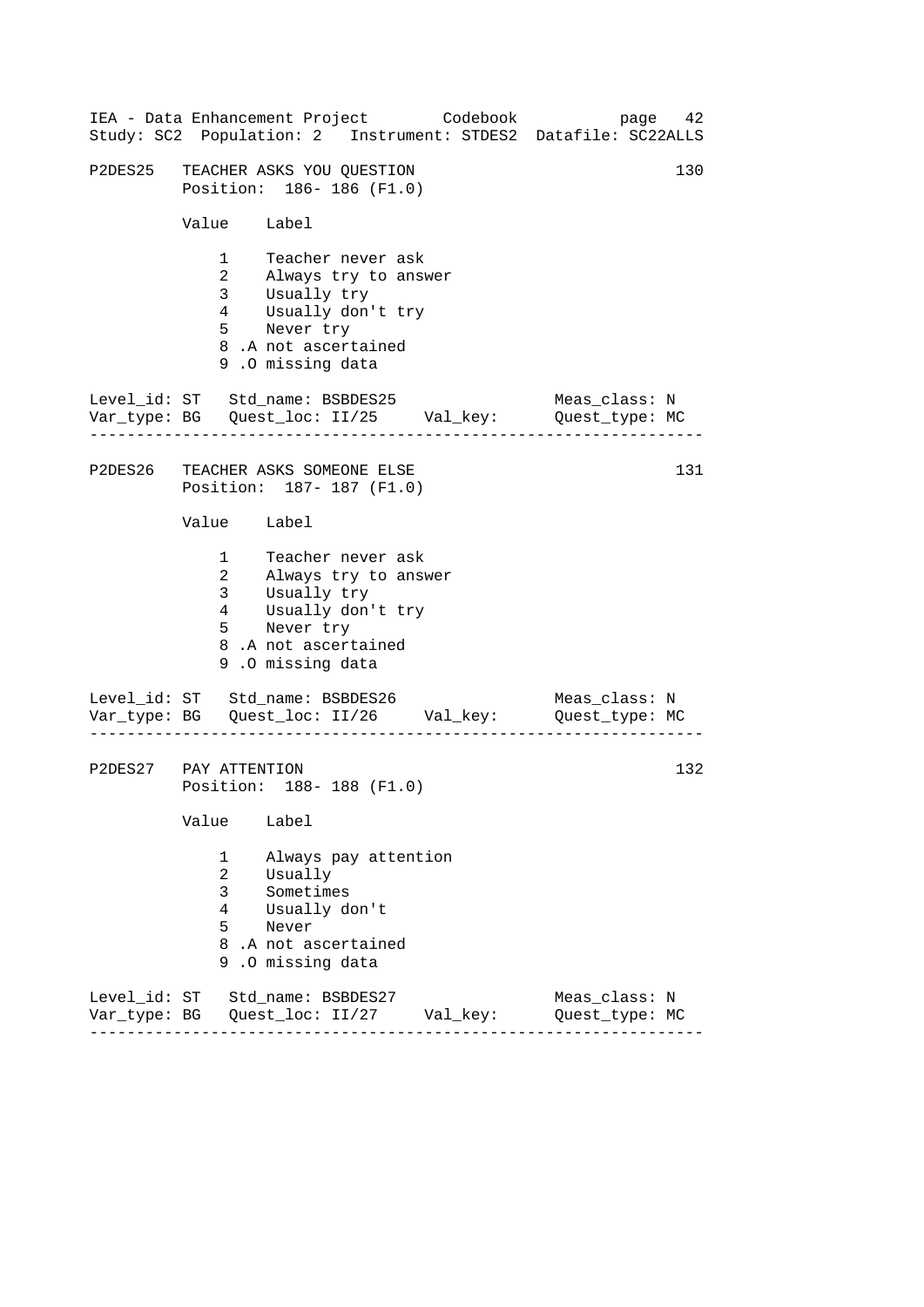|                              |                                         | IEA - Data Enhancement Project Codebook                                                                                                                 |  |          | Study: SC2 Population: 2 Instrument: STDES2 Datafile: SC22ALLS                  | page 43 |
|------------------------------|-----------------------------------------|---------------------------------------------------------------------------------------------------------------------------------------------------------|--|----------|---------------------------------------------------------------------------------|---------|
|                              |                                         | P2DES28 FAMILY HELP ASSIGNMENT<br>Position: 189- 189 (F1.0)                                                                                             |  |          | 133                                                                             |         |
|                              | Value Label                             |                                                                                                                                                         |  |          |                                                                                 |         |
|                              | $5^{\circ}$                             | 1 Never assignments<br>2 Never need to ask<br>3 Usually ask<br>4 Usually don't ask<br>Never do assignments<br>8.A not ascertained<br>9.0 missing data   |  |          |                                                                                 |         |
|                              |                                         | Level_id: ST Std_name: BSBDES28                                                                                                                         |  |          | Meas_class: N<br>Var_type: BG    Quest_loc: II/28    Val_key:    Quest_type: MC |         |
|                              |                                         | P2DES29 FRIEND HELP ASSIGNMENT<br>Position: 190- 190 (F1.0)                                                                                             |  |          |                                                                                 | 134     |
|                              | Value Label                             |                                                                                                                                                         |  |          |                                                                                 |         |
|                              |                                         | 1 Never assignments<br>2 Never need to ask<br>3 Usually ask<br>4 Usually don't ask<br>5 Never do assignments<br>8.A not ascertained<br>9.0 missing data |  |          |                                                                                 |         |
|                              |                                         | Level_id: ST Std_name: BSBDES29                                                                                                                         |  |          | Meas_class: N<br>Var_type: BG    Quest_loc: II/29    Val_key:    Quest_type: MC |         |
| P2DES30 LOOK UP BOOKS        |                                         | Position: 191- 191 (F1.0)                                                                                                                               |  |          |                                                                                 | 135     |
|                              | Value                                   | Label                                                                                                                                                   |  |          |                                                                                 |         |
|                              | 1<br>$\overline{2}$<br>3<br>4<br>5<br>9 | Every day<br>Often<br>Sometimes<br>Seldom<br>Never<br>8.A not ascertained<br>.0 missing data                                                            |  |          |                                                                                 |         |
| Level_id: ST<br>Var_type: BG |                                         | Std_name: BSBDES30<br>Quest_loc: II/30                                                                                                                  |  | Val_key: | Meas_class: N<br>Quest_type: MC                                                 |         |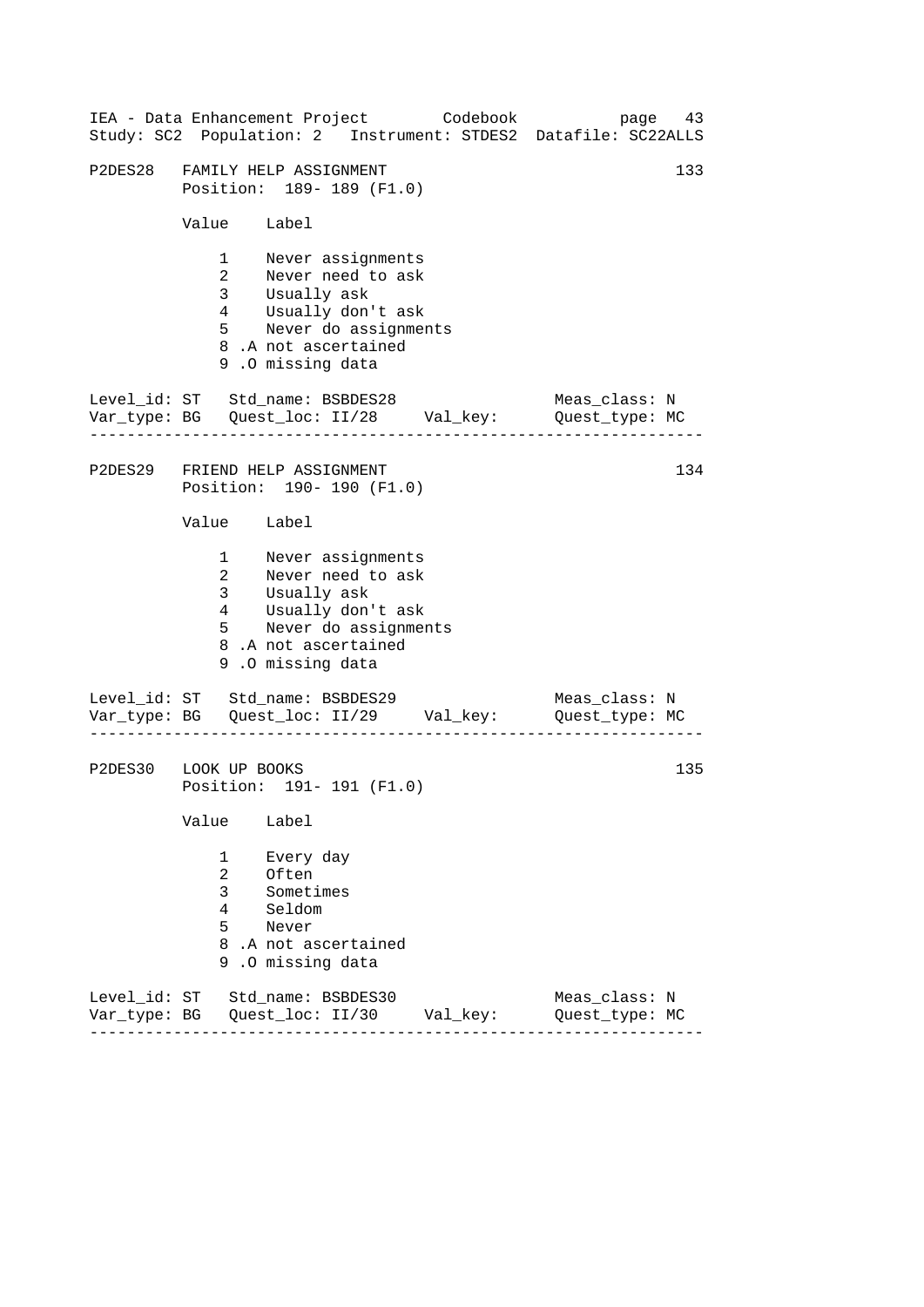| IEA - Data Enhancement Project Codebook<br>Study: SC2 Population: 2 Instrument: STDES2 Datafile: SC22ALLS                                                                     | page 44                         |
|-------------------------------------------------------------------------------------------------------------------------------------------------------------------------------|---------------------------------|
| P2DES31 READ NOT ASSIGNED<br>Position: 192- 192 (F1.0)                                                                                                                        | 136                             |
| Value Label                                                                                                                                                                   |                                 |
| 1 Don't have a book<br>2 Often<br>3 Sometimes<br>Seldom<br>$4\overline{ }$<br>5 Never<br>8.A not ascertained<br>9.0 missing data                                              |                                 |
| Var_type: BG    Quest_loc: II/31    Val_key:    Quest_type: MC                                                                                                                | Meas_class: N                   |
| P2DES32 CHECK ASSIGNMENT WHEN FINISHED<br>Position: 193- 193 (F1.0)                                                                                                           | 137                             |
| Value Label                                                                                                                                                                   |                                 |
| 1 Never assignments<br>2 Usually<br>3 <sup>7</sup><br>Sometimes<br>Usually don't<br>$4\overline{ }$<br>5 Never do assignments<br>8.A not ascertained<br>9.0 missing data      |                                 |
| Level_id: ST Std_name: BSBDES32<br>Var_type: BG    Quest_loc: II/32    Val_key:    Quest_type: MC                                                                             | Meas_class: N                   |
| P2DES33 DO BEST IN ASSIGNMENT<br>Position: 194- 194 (F1.0)                                                                                                                    | 138                             |
| Value<br>Label                                                                                                                                                                |                                 |
| Never assignments<br>1<br>$\overline{a}$<br>Always<br>3 <sup>7</sup><br>Usually<br>Usually don't<br>4<br>5<br>Never do assignments<br>8.A not ascertained<br>9.0 missing data |                                 |
| Level_id: ST Std_name: BSBDES33                                                                                                                                               | Meas_class: N<br>Quest_type: MC |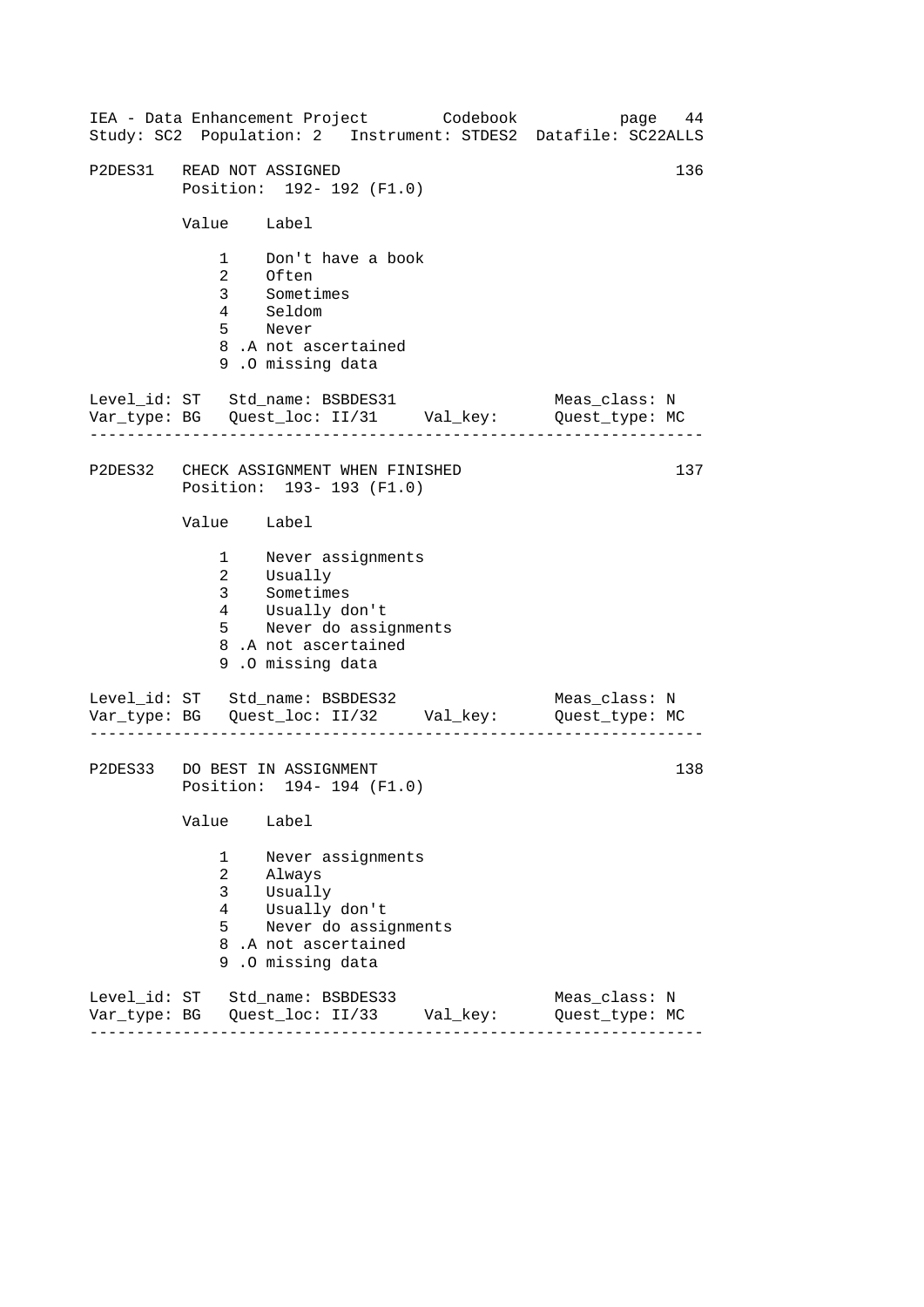|                                                 | IEA - Data Enhancement Project Codebook                                                                                            |          | page 45<br>Study: SC2 Population: 2 Instrument: STDES2 Datafile: SC22ALLS |
|-------------------------------------------------|------------------------------------------------------------------------------------------------------------------------------------|----------|---------------------------------------------------------------------------|
|                                                 | P2DES34 HOW OFTEN HOMEWORK<br>Position: 195- 195 (F1.0)                                                                            |          | 139                                                                       |
| Value Label                                     |                                                                                                                                    |          |                                                                           |
|                                                 | 1 Almost every day<br>2 Often<br>3 Sometimes<br>4 Seldom<br>5 Never<br>8.A not ascertained<br>9.0 missing data                     |          |                                                                           |
|                                                 | Level_id: ST Std_name: BSBDES34 Meas_class: N<br>Var_type: BG Quest_loc: II/34 Val_key: Quest_type: MC                             |          |                                                                           |
|                                                 | P2DES35 HOW LONG START HOMEWORK<br>Position: 196-196 (F1.0)                                                                        |          | 140                                                                       |
| Value Label                                     |                                                                                                                                    |          |                                                                           |
|                                                 | 1 Never have homework<br>2 Begin right away<br>3 After long time<br>4 Never do homework<br>8.A not ascertained<br>9.0 missing data |          |                                                                           |
|                                                 | Level_id: ST Std_name: BSBDES35<br>Var_type: BG    Quest_loc: II/35    Val_key:    Quest_type: MC                                  |          | Meas_class: N                                                             |
|                                                 | P2DES36 DISTURBED DURING HOMEWORK<br>Position: 197- 197 (F1.0)                                                                     |          | 141                                                                       |
| Value Label                                     |                                                                                                                                    |          |                                                                           |
| 1<br>$\overline{a}$<br>3 <sup>7</sup><br>4<br>5 | Never have homework<br>Almost never<br>Usually not<br>Often<br>Never do homework<br>8.A not ascertained<br>9.0 missing data        |          |                                                                           |
|                                                 | Level_id: ST Std_name: BSBDES36                                                                                                    | Val_key: | Meas class: N<br>Quest_type: MC                                           |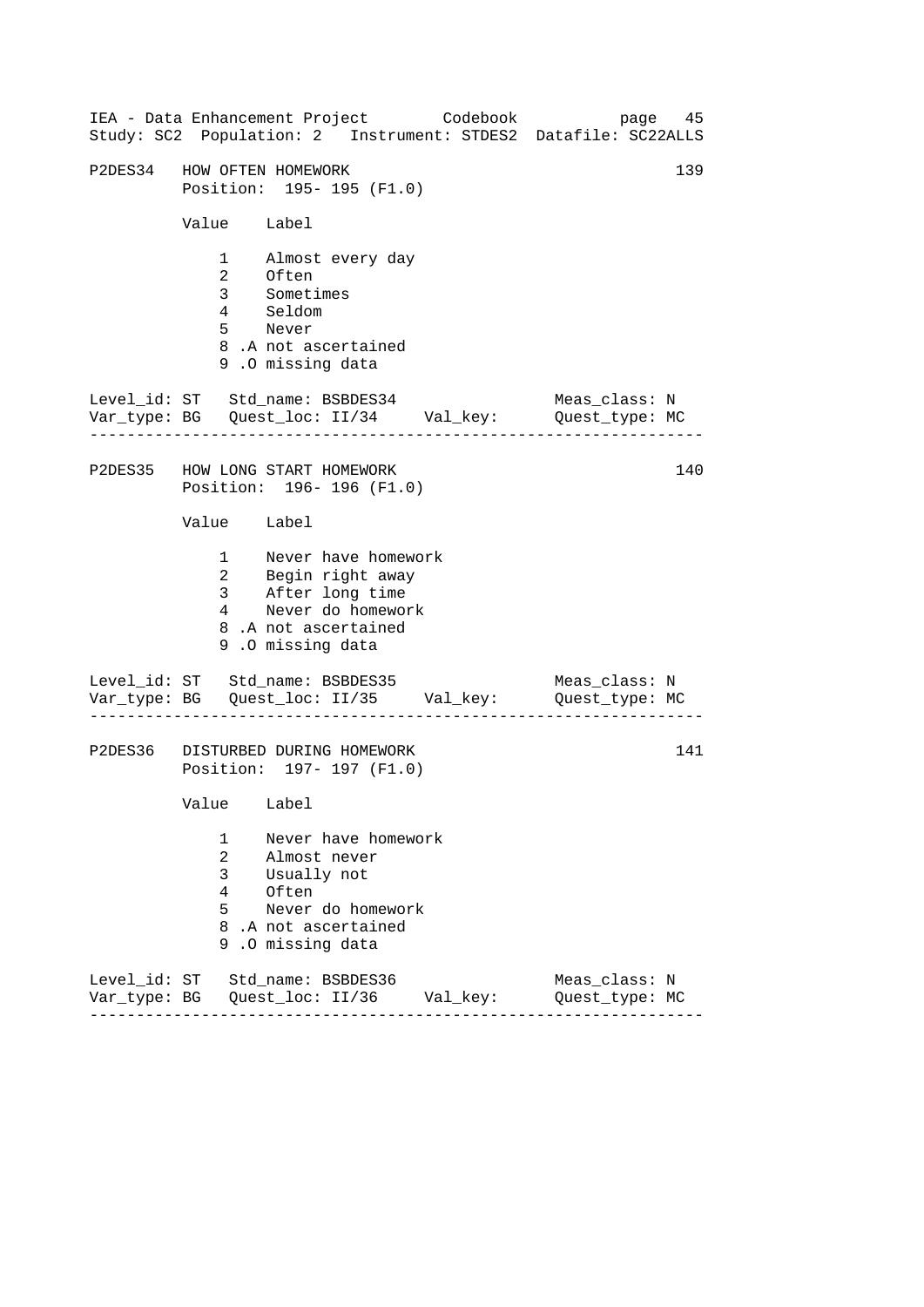------------------------------------------------------------------ ------------------------------------------------------------------ ------------------------------------------------------------------ IEA - Data Enhancement Project Codebook page 46 Study: SC2 Population: 2 Instrument: STDES2 Datafile: SC22ALLS P2DES37 DO ALL HOMEWORK 142 Position: 198- 198 (F1.0) Value Label 1 Never have homework 2 All 3 Most 4 Some 5 Never do homework 8 .A not ascertained 9 .O missing data Level\_id: ST Std\_name: BSBDES37 Meas\_class: N Var\_type: BG Quest\_loc: II/37 Val\_key: Quest\_type: MC P2DES38 HAND HOMEWORK ON TIME Position: 199- 199 (F1.0) Value Label 1 Never have homework 2 3 Usually Sometimes 4 5 Usually don't Never do homework 8 .A not ascertained 9 .O missing data Level\_id: ST Std\_name: BSBDES38 Meas\_class: N Var\_type: BG Quest\_loc: II/38 Val\_key: Quest\_type: MC P2DES39 MAKE UP MISSED LESSON Position: 200- 200 (F1.0) Value Label 1 I am never absent 2 Always 3 Usually 4 Usually don't 5 Never 8 .A not ascertained 9 .O missing data Level\_id: ST Std\_name: BSBDES39 Meas\_class: N Var\_type: BG Quest\_loc: II/39 Val\_key: Quest\_type: MC 143 144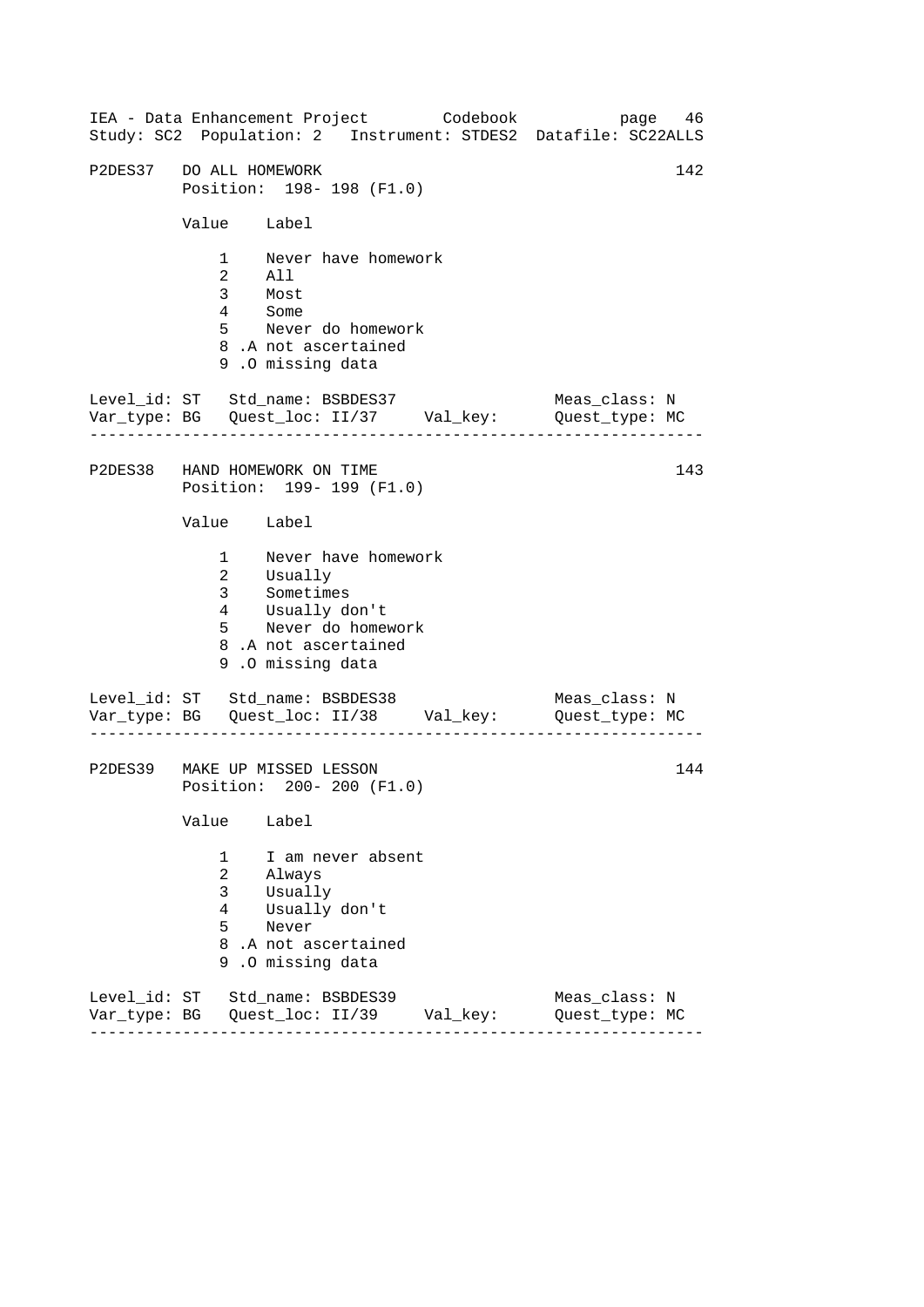|                            | Study: SC2 Population: 2 Instrument: STDES2 Datafile: SC22ALLS                                                    |          |                                 | page 47 |
|----------------------------|-------------------------------------------------------------------------------------------------------------------|----------|---------------------------------|---------|
|                            | P2DES40 DELIBERATELY MISS LESSON<br>Position: 201-201 (F1.0)                                                      |          |                                 | 145     |
| Value<br>$\mathbf{1}$<br>2 | Label<br>Never<br>Seldom<br>3 Sometimes<br>4 Often<br>5 Whenever I can<br>8.A not ascertained<br>9.0 missing data |          |                                 |         |
|                            | Level_id: ST Std_name: BSBDES40                                                                                   | Val key: | Meas class: N<br>Quest type: MC |         |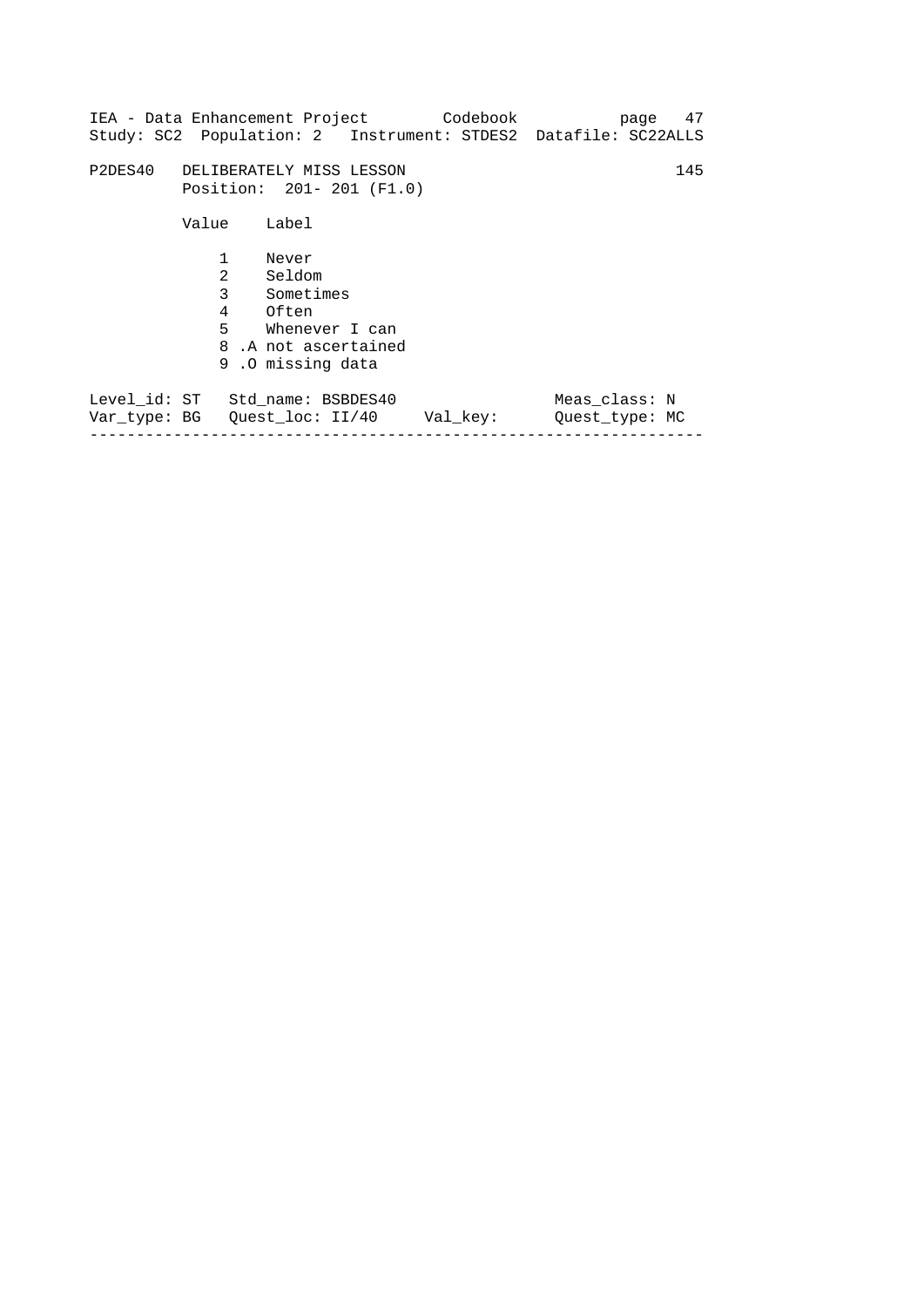------------------------------------------------------------------ ------------------------------------------------------------------ ------------------------------------------------------------------ ------------------------------------------------------------------ IEA - Data Enhancement Project Codebook page 48 Study: SC2 Population: 2 Instrument: STV\_2 Datafile: SC22ALLS P2V01 SAVOURY/INSIPID 146 Position: 202- 202 (F1.0) Value Label 1 Same<br>2 Oppos Opposite 8 .A not ascertained 9 .O missing data Level\_id: ST Std\_name: BSTV01 Meas\_class: N Var\_type: TI Quest\_loc: 1 Val\_key: 2 Quest\_type: MC P2V02 INFORMED/UNAWARE Position: 203- 203 (F1.0) Value Label 1 Same 2 Opposite 8 .A not ascertained 9 .O missing data Level\_id: ST Std\_name: BSTV02 Meas\_class: N Var\_type: TI Quest\_loc: 2 Val\_key: 2 Quest\_type: MC P2V03 PRECARIOUS/STABLE 148 Position: 204- 204 (F1.0) Value Label 1 Same 2 Opposite 8 .A not ascertained 9 .O missing data Level\_id: ST Std\_name: BSTV03 Meas\_class: N Var\_type: TI Quest\_loc: 3 Val\_key: 2 Quest\_type: MC P2V04 RAPID/SLUGGISH 149 Position: 205- 205 (F1.0) Value Label 1 Same 2 Opposite 8 .A not ascertained 9 .O missing data Level\_id: ST Std\_name: BSTV04 Meas\_class: N Var\_type: TI Quest\_loc: 4 Val\_key: 2 Quest\_type: MC 147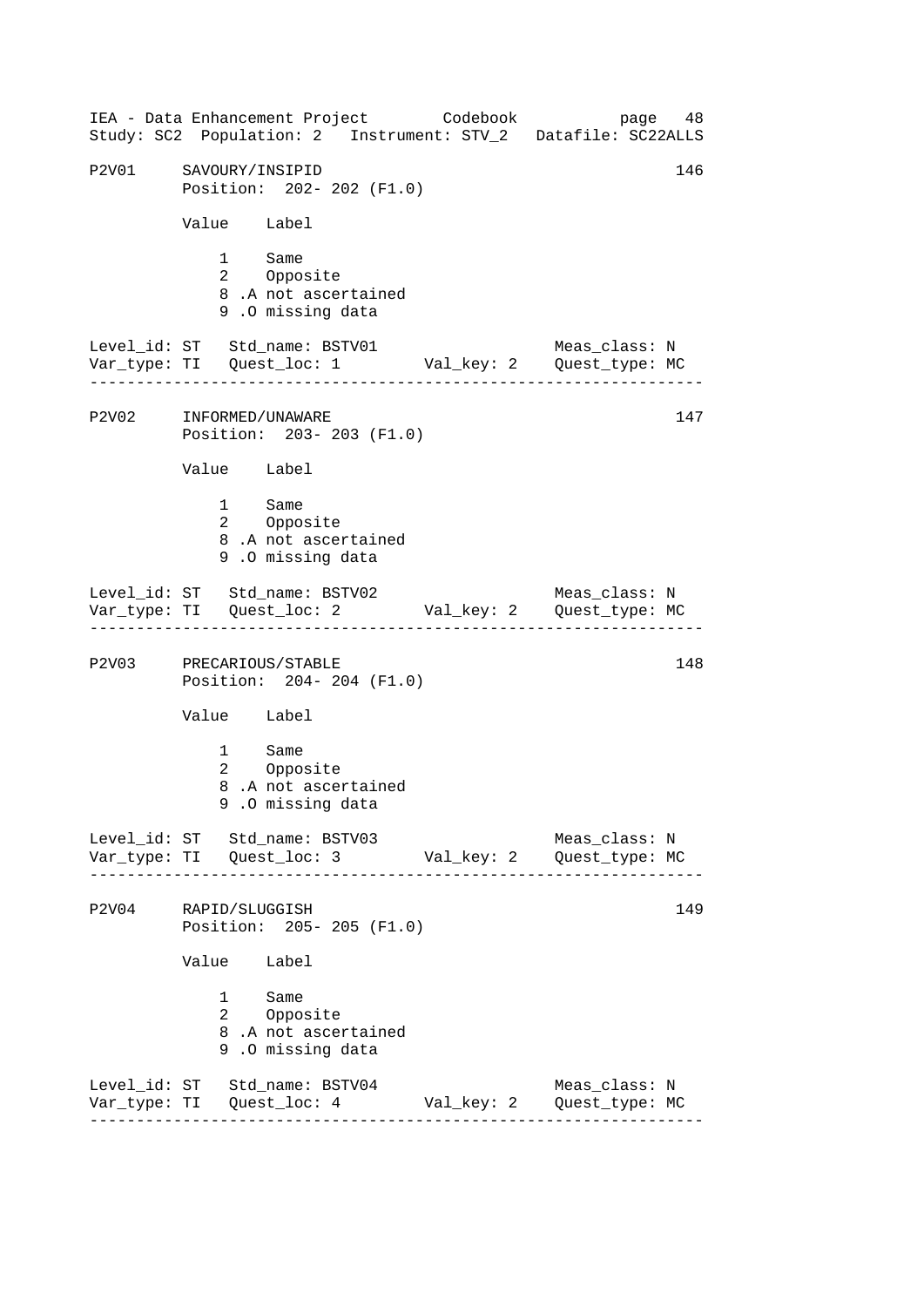------------------------------------------------------------------ ------------------------------------------------------------------ ------------------------------------------------------------------ ------------------------------------------------------------------ IEA - Data Enhancement Project Codebook page 49 Study: SC2 Population: 2 Instrument: STV\_2 Datafile: SC22ALLS P2V05 SUPPLE/MALLEABLE 150 Position: 206- 206 (F1.0) Value Label 1 Same<br>2 Oppos Opposite 8 .A not ascertained 9 .O missing data Level\_id: ST Std\_name: BSTV05 Meas\_class: N Var\_type: TI Quest\_loc: 5 Val\_key: 1 Quest\_type: MC P2V06 ASSOCIATE/PARTNER Position: 207- 207 (F1.0) Value Label 1 Same 2 Opposite 8 .A not ascertained 9 .O missing data Level\_id: ST Std\_name: BSTV06 Meas\_class: N Var\_type: TI Quest\_loc: 6 Val\_key: 1 Quest\_type: MC P2V07 DECORATION/ORNAMENTATION 152 Position: 208- 208 (F1.0) Value Label 1 Same 2 Opposite 8 .A not ascertained 9 .O missing data Level id: ST Std name: BSTV07 Meas class: N Var\_type: TI Quest\_loc: 7 Val\_key: 1 Quest\_type: MC P2V08 MUTE/VOLUBLE 153 Position: 209- 209 (F1.0) Value Label 1 Same 2 Opposite 8 .A not ascertained 9 .O missing data Level\_id: ST Std\_name: BSTV08 Meas\_class: N Var\_type: TI Quest\_loc: 8 Val\_key: 2 Quest\_type: MC 151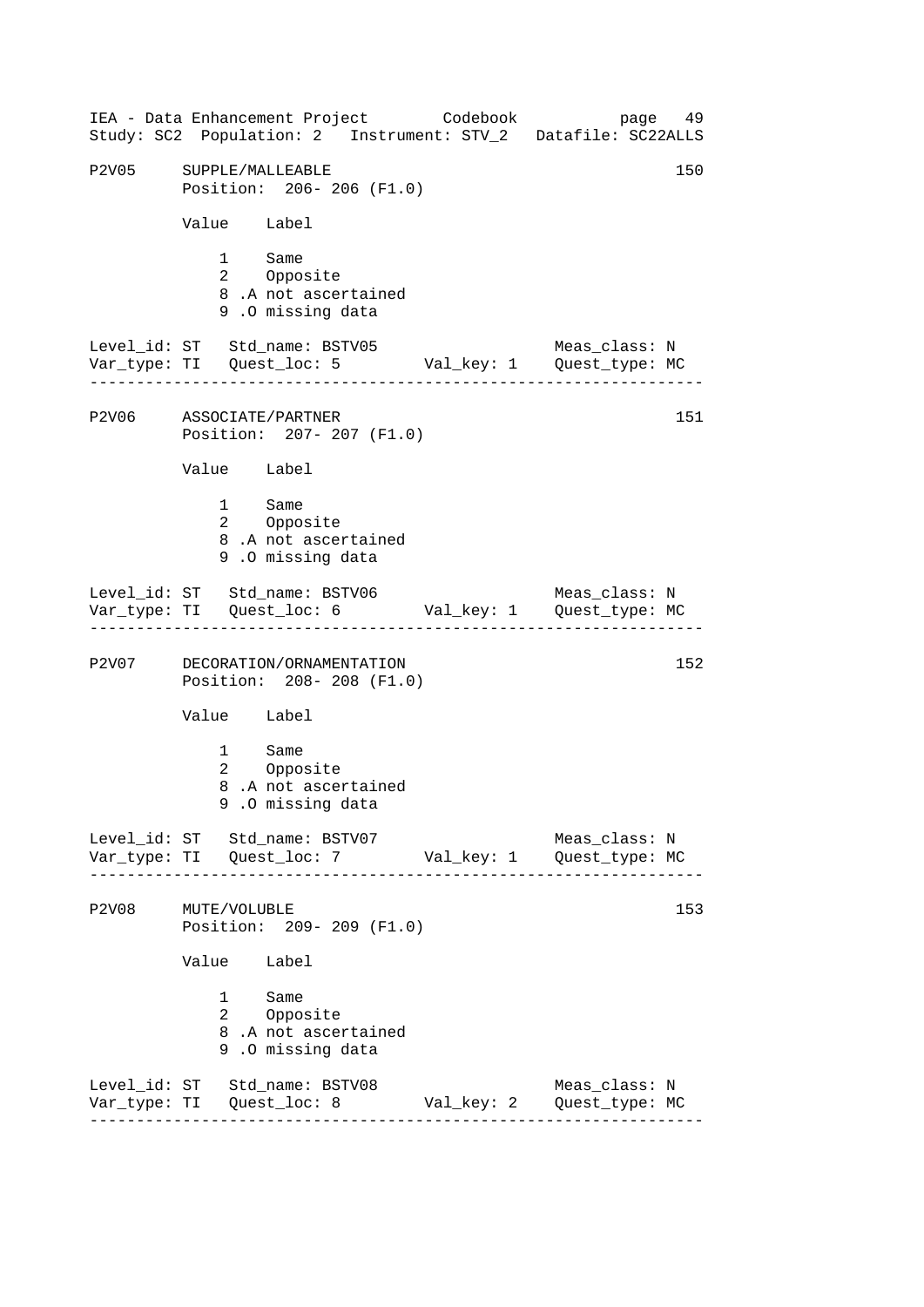------------------------------------------------------------------ ------------------------------------------------------------------ ------------------------------------------------------------------ ------------------------------------------------------------------ IEA - Data Enhancement Project Codebook page 50 Study: SC2 Population: 2 Instrument: STV\_2 Datafile: SC22ALLS P2V09 PROSPERITY/OPULENCE 2000 PROSPERITY/OPULENCE Position: 210- 210 (F1.0) Value Label 1 Same<br>2 Oppos Opposite 8 .A not ascertained 9 .O missing data Level\_id: ST Std\_name: BSTV09 Meas\_class: N Var\_type: TI Quest\_loc: 9 Val\_key: 1 Quest\_type: MC P2V10 ORDERED/CONFUSED Position: 211- 211 (F1.0) Value Label 1 Same 2 Opposite 8 .A not ascertained 9 .O missing data Level\_id: ST Std\_name: BSTV10 Meas\_class: N Var\_type: TI Quest\_loc: 10 Val\_key: 2 Quest\_type: MC P2V11 PROHIBITED/FORBIDDEN 156 Position: 212- 212 (F1.0) Value Label 1 Same 2 Opposite 8 .A not ascertained 9 .O missing data Level id: ST Std name: BSTV11 Meas class: N Var\_type: TI Quest\_loc: 11 Val\_key: 1 Quest\_type: MC P2V12 BOASTFULNESS/MODESTY 157 Position: 213- 213 (F1.0) Value Label 1 Same 2 Opposite 8 .A not ascertained 9 .O missing data Level\_id: ST Std\_name: BSTV12 Meas\_class: N Var\_type: TI Quest\_loc: 12 Val\_key: 2 Quest\_type: MC 155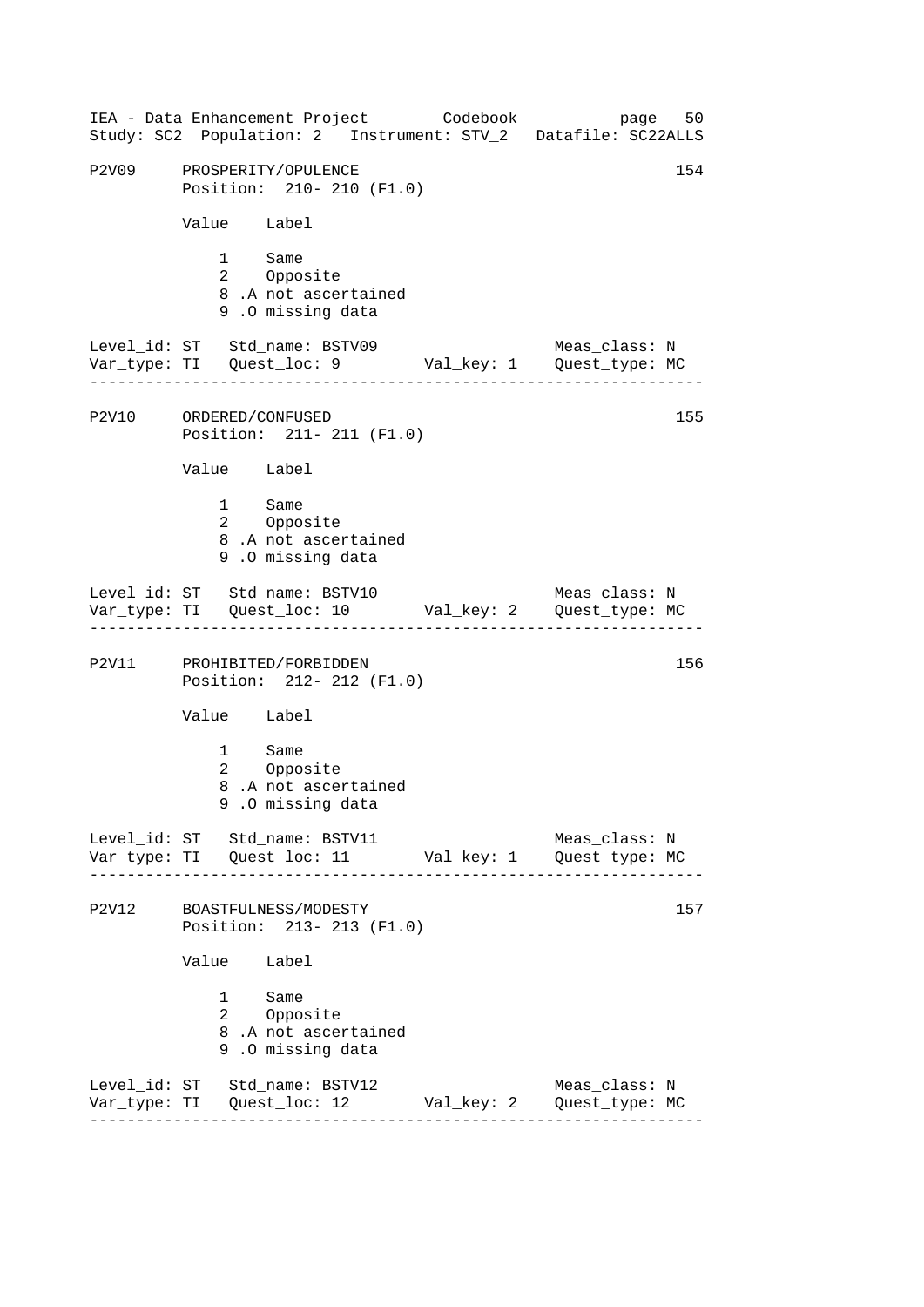|       | IEA - Data Enhancement Project Codebook<br>Study: SC2 Population: 2 Instrument: STV_2 Datafile: SC22ALLS |            | page 51                         |
|-------|----------------------------------------------------------------------------------------------------------|------------|---------------------------------|
| P2V13 | WEALTHY/IMPOVERISHED<br>Position: 214- 214 (F1.0)                                                        |            | 158                             |
|       | Value Label                                                                                              |            |                                 |
|       | 1 Same<br>2 Opposite<br>8.A not ascertained<br>9.0 missing data                                          |            |                                 |
|       | Level_id: ST Std_name: BSTV13                                                                            |            | Meas_class: N                   |
|       | P2V14 ADJACENT/CONTIGUOUS<br>Position: 215- 215 (F1.0)                                                   |            | 159                             |
|       | Value Label                                                                                              |            |                                 |
|       | 1 Same<br>2 Opposite<br>8.A not ascertained<br>9.0 missing data                                          |            |                                 |
|       | Level_id: ST Std_name: BSTV14 Meas_class: N<br>Var_type: TI Quest_loc: 14 Val_key: 1 Quest_type: MC      |            |                                 |
|       | P2V15 CREATE/ORIGINATE<br>Position: 216-216 (F1.0)                                                       |            | 160                             |
|       | Value Label                                                                                              |            |                                 |
|       | 1 Same<br>Opposite<br>$\mathbf{2}$<br>8.A not ascertained<br>9.0 missing data                            |            |                                 |
|       | Level_id: ST Std_name: BSTV15                                                                            |            | Meas_class: N                   |
| P2V16 | GARRULOUS/TACITURN<br>Position: 217- 217 (F1.0)                                                          |            | 161                             |
|       | Value Label                                                                                              |            |                                 |
|       | 1<br>Same<br>2 Opposite<br>8.A not ascertained<br>9.0 missing data                                       |            |                                 |
|       | Level_id: ST Std_name: BSTV16<br>Var_type: TI Quest_loc: 16                                              | Val_key: 2 | Meas_class: N<br>Quest_type: MC |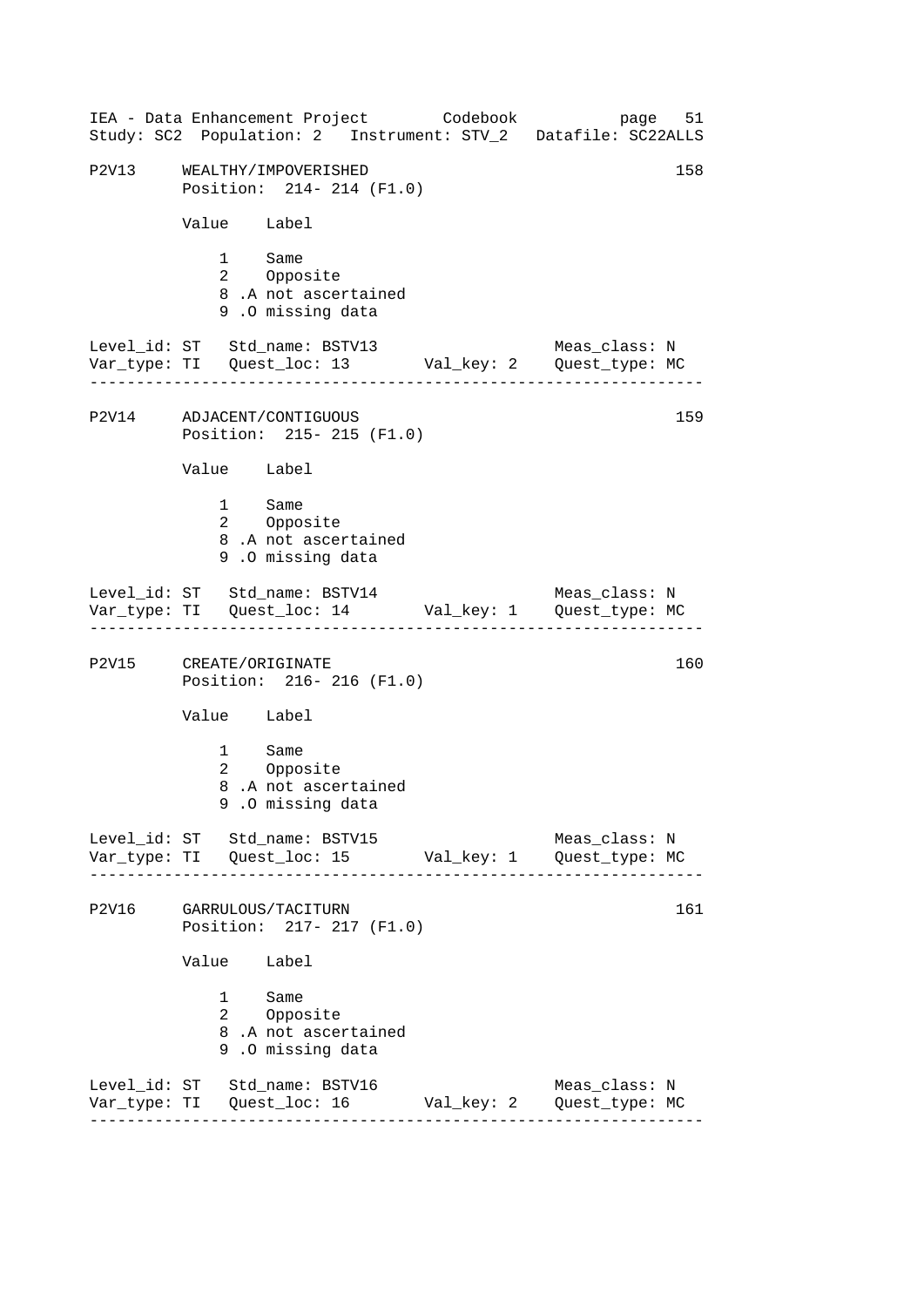------------------------------------------------------------------ ------------------------------------------------------------------ ------------------------------------------------------------------ ------------------------------------------------------------------ IEA - Data Enhancement Project Codebook page 52 Study: SC2 Population: 2 Instrument: STV\_2 Datafile: SC22ALLS P2V17 EXPATIATE/HARANGUE 162 Position: 218- 218 (F1.0) Value Label 1 Same<br>2 Oppos Opposite 8 .A not ascertained 9 .O missing data Level\_id: ST Std\_name: BSTV17 Meas\_class: N Var\_type: TI Quest\_loc: 17 Val\_key: 1 Quest\_type: MC P2V18 RARE/HABITUAL Position: 219- 219 (F1.0) Value Label 1 Same 2 Opposite 8 .A not ascertained 9 .O missing data Level\_id: ST Std\_name: BSTV18 Meas\_class: N Var\_type: TI Quest\_loc: 18 Val\_key: 2 Quest\_type: MC P2V19 BENEVOLENT/INTOLERANT 164 Position: 220- 220 (F1.0) Value Label 1 Same 2 Opposite 8 .A not ascertained 9 .O missing data Level\_id: ST Std\_name: BSTV19 Meas\_class: N Var\_type: TI Quest\_loc: 19 Val\_key: 2 Quest\_type: MC P2V20 VAGUE/PRECISE 165 Position: 221- 221 (F1.0) Value Label 1 Same 2 Opposite 8 .A not ascertained 9 .O missing data Level\_id: ST Std\_name: BSTV20 Meas\_class: N Var\_type: TI Quest\_loc: 20 Val\_key: 2 Quest\_type: MC 163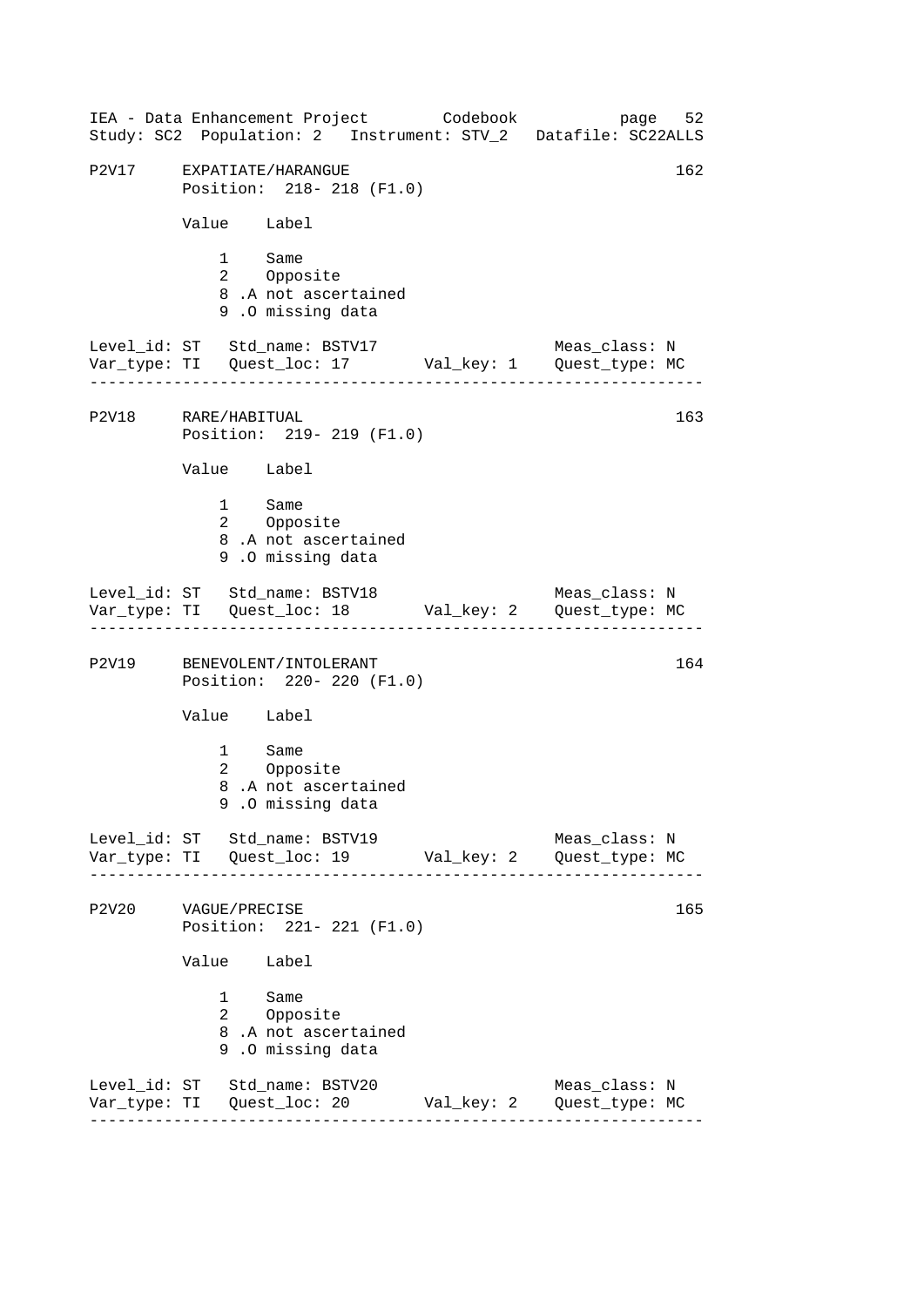------------------------------------------------------------------ ------------------------------------------------------------------ ------------------------------------------------------------------ ------------------------------------------------------------------ IEA - Data Enhancement Project Codebook page 53 Study: SC2 Population: 2 Instrument: STV\_2 Datafile: SC22ALLS P2V21 WISE/JUDICIOUS 2001 166 Position: 222- 222 (F1.0) Value Label 1 Same<br>2 Oppos Opposite 8 .A not ascertained 9 .O missing data Level\_id: ST Std\_name: BSTV21 Meas\_class: N Var\_type: TI Quest\_loc: 21 Val\_key: 1 Quest\_type: MC P2V22 ACQUIRE/DISPEL Position: 223- 223 (F1.0) Value Label 1 Same 2 Opposite 8 .A not ascertained 9 .O missing data Level\_id: ST Std\_name: BSTV22 Meas\_class: N Var\_type: TI Quest\_loc: 22 Val\_key: 2 Quest\_type: MC P2V23 ANCIENT/ANTIQUE 168 Position: 224- 224 (F1.0) Value Label 1 Same 2 Opposite 8 .A not ascertained 9 .O missing data Level\_id: ST Std\_name: BSTV23 Meas\_class: N Var\_type: TI Quest\_loc: 23 Val\_key: 1 Quest\_type: MC P2V24 ABSTRUSE/EXPLICIT 169 Position: 225- 225 (F1.0) Value Label 1 Same 2 Opposite 8 .A not ascertained 9 .O missing data Level\_id: ST Std\_name: BSTV24 Meas\_class: N Var\_type: TI Quest\_loc: 24 Val\_key: 2 Quest\_type: MC 167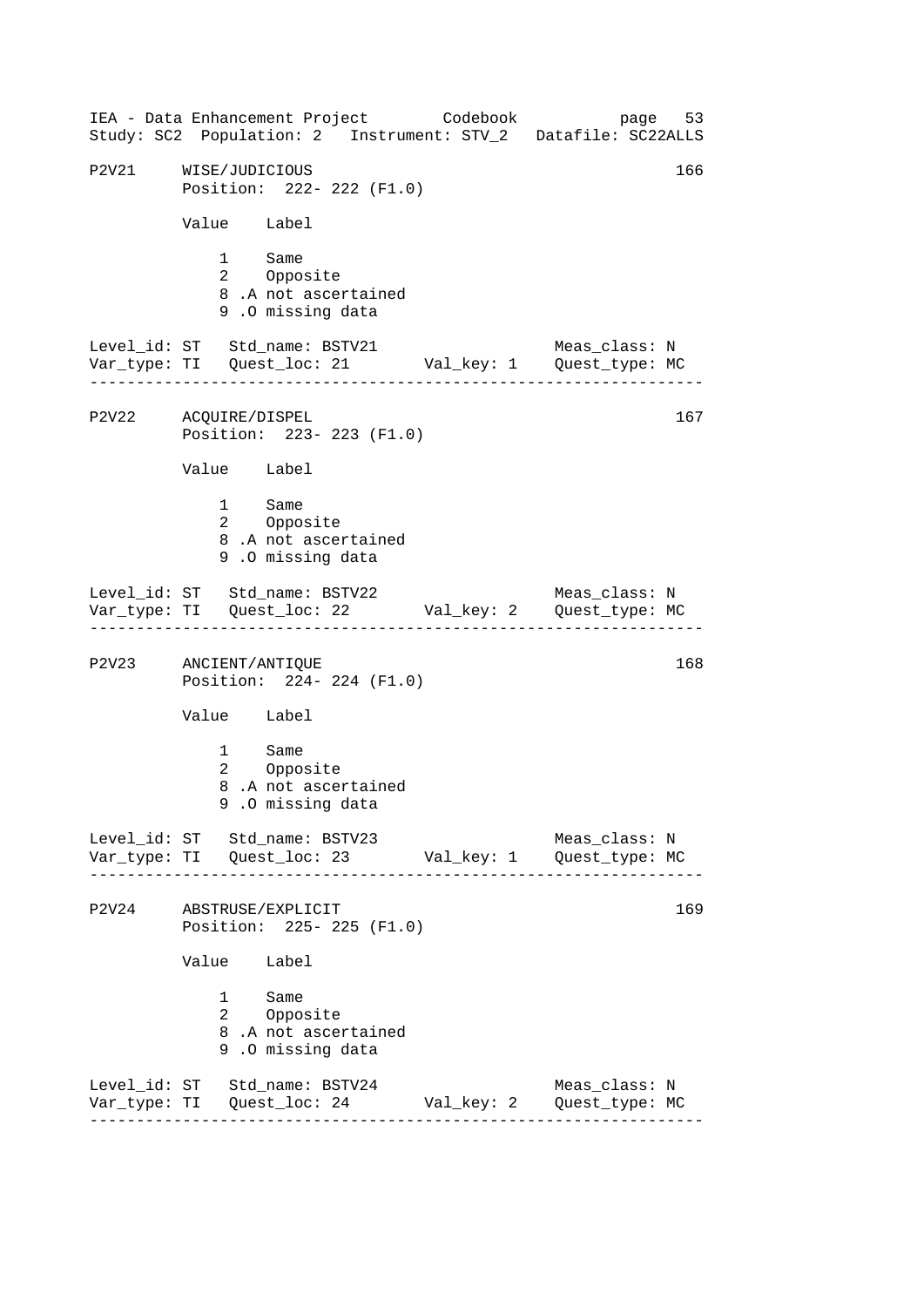------------------------------------------------------------------ ------------------------------------------------------------------ ------------------------------------------------------------------ ------------------------------------------------------------------ IEA - Data Enhancement Project Codebook page 54 Study: SC2 Population: 2 Instrument: STV\_2 Datafile: SC22ALLS P2V25 LOOSEN/RELAX 170 Position: 226- 226 (F1.0) Value Label 1 Same<br>2 Oppos Opposite 8 .A not ascertained 9 .O missing data Level\_id: ST Std\_name: BSTV25 Meas\_class: N Var\_type: TI Quest\_loc: 25 Val\_key: 1 Quest\_type: MC P2V26 DESPISE/SCORN Position: 227- 227 (F1.0) Value Label 1 Same 2 Opposite 8 .A not ascertained 9 .O missing data Level\_id: ST Std\_name: BSTV26 Meas\_class: N Var\_type: TI Quest\_loc: 26 Val\_key: 1 Quest\_type: MC P2V27 FLAGRANT/OBVIOUS 172 Position: 228- 228 (F1.0) Value Label 1 Same 2 Opposite 8 .A not ascertained 9 .O missing data Level\_id: ST Std\_name: BSTV27 Meas\_class: N Var\_type: TI Quest\_loc: 27 Val\_key: 1 Quest\_type: MC P2V28 GAUGE/MEASURE 173 Position: 229- 229 (F1.0) Value Label 1 Same 2 Opposite 8 .A not ascertained 9 .O missing data Level\_id: ST Std\_name: BSTV28 Meas\_class: N Var\_type: TI Quest\_loc: 28 Val\_key: 1 Quest\_type: MC 171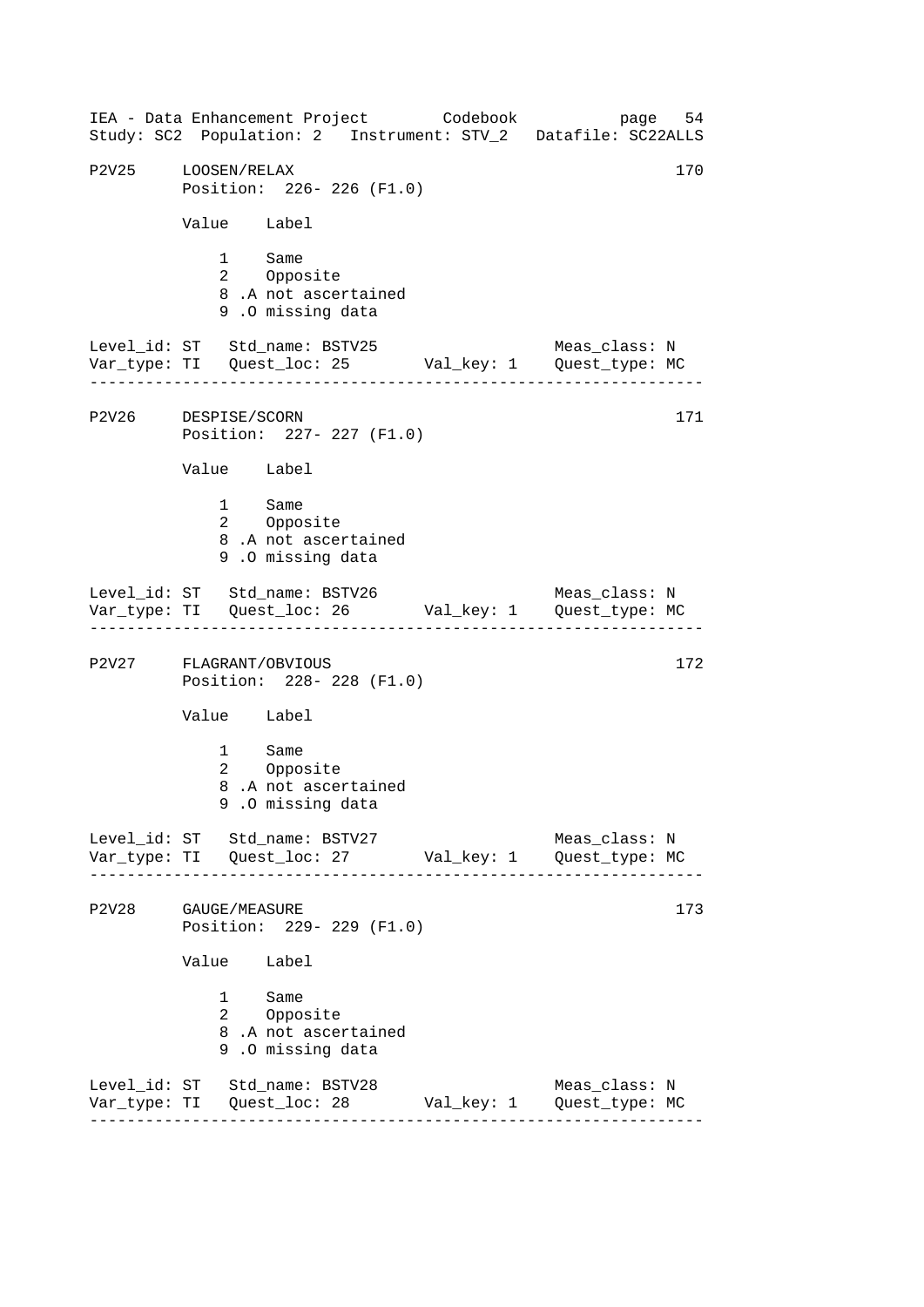------------------------------------------------------------------ ------------------------------------------------------------------ ------------------------------------------------------------------ ------------------------------------------------------------------ IEA - Data Enhancement Project Codebook page 55 Study: SC2 Population: 2 Instrument: STV\_2 Datafile: SC22ALLS P2V29 PALTRY/EXORBITANT 174 Position: 230- 230 (F1.0) Value Label 1 Same<br>2 Oppos Opposite 8 .A not ascertained 9 .O missing data Level\_id: ST Std\_name: BSTV29 Meas\_class: N Var\_type: TI Quest\_loc: 29 Val\_key: 2 Quest\_type: MC P2V30 ABSOLUTE/RELATIVE Position: 231- 231 (F1.0) Value Label 1 Same 2 Opposite 8 .A not ascertained 9 .O missing data Level\_id: ST Std\_name: BSTV30 Meas\_class: N Var\_type: TI Quest\_loc: 30 Val\_key: 2 Quest\_type: MC P2V31 EVERLASTING/PERMANENT 176 Position: 232- 232 (F1.0) Value Label 1 Same<br>2 Oppos Opposite 8 .A not ascertained 9 .O missing data Level id: ST Std name: BSTV31 Meas class: N Var\_type: TI Quest\_loc: 31 Val\_key: 1 Quest\_type: MC P2V32 CONFIRMITY/DISSIMILARITY 177 Position: 233- 233 (F1.0) Value Label 1 Same 2 Opposite 8 .A not ascertained 9 .O missing data Level\_id: ST Std\_name: BSTV32 Meas\_class: N Var\_type: TI Quest\_loc: 32 Val\_key: 2 Quest\_type: MC 175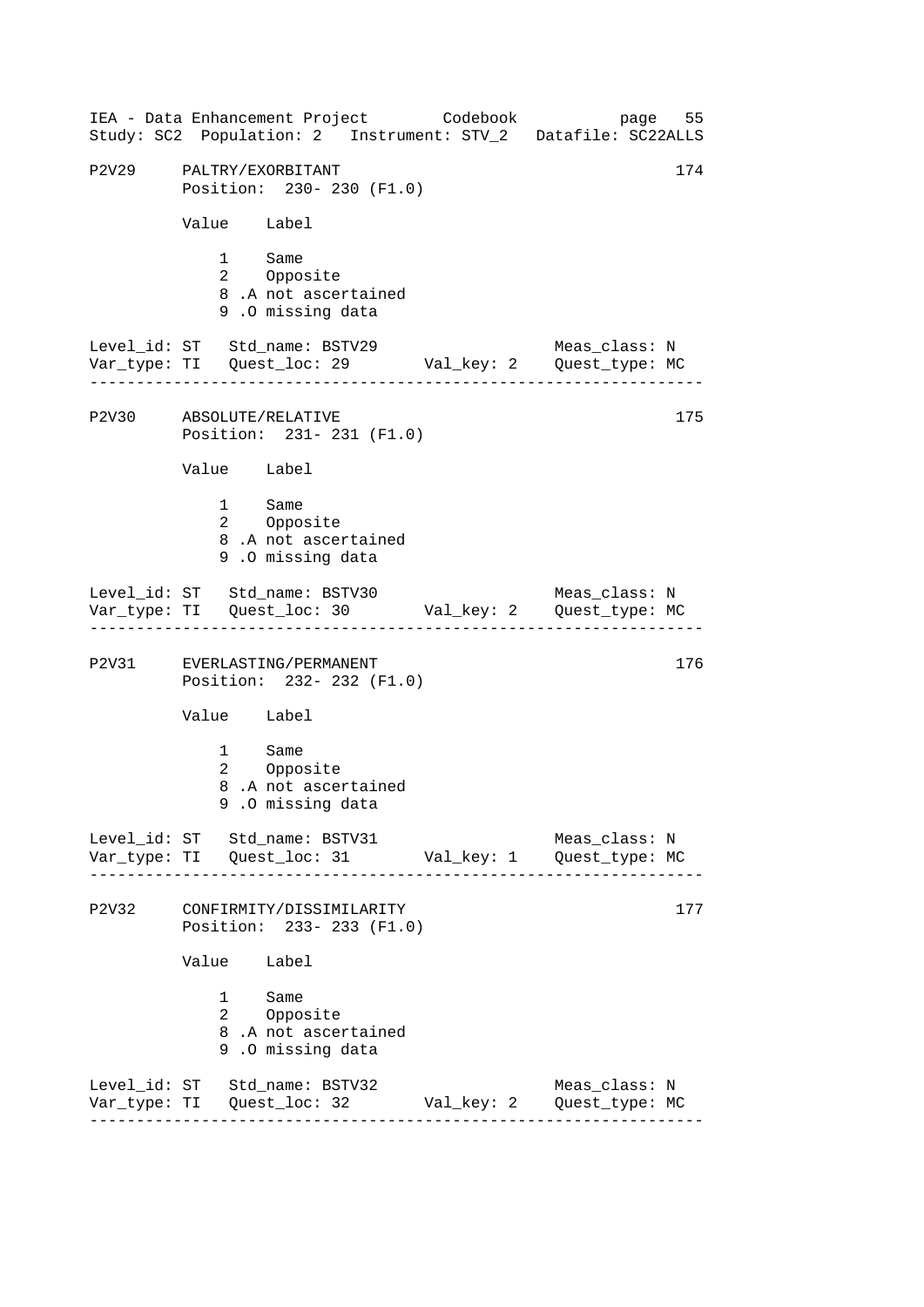------------------------------------------------------------------ ------------------------------------------------------------------ ------------------------------------------------------------------ ------------------------------------------------------------------ IEA - Data Enhancement Project Codebook page 56 Study: SC2 Population: 2 Instrument: STV\_2 Datafile: SC22ALLS P2V33 CONVERSE/APPROACH 178 Position: 234- 234 (F1.0) Value Label 1 Same<br>2 Oppos Opposite 8 .A not ascertained 9 .O missing data Level\_id: ST Std\_name: BSTV33 Meas\_class: N Var\_type: TI Quest\_loc: 33 Val\_key: 1 Quest\_type: MC P2V34 CONSECRATE/DEDICATE Position: 235- 235 (F1.0) Value Label 1 Same 2 Opposite 8 .A not ascertained 9 .O missing data Level\_id: ST Std\_name: BSTV34 Meas\_class: N Var\_type: TI Quest\_loc: 34 Val\_key: 1 Quest\_type: MC P2V35 DENY/REPEAL 180 Position: 236- 236 (F1.0) Value Label 1 Same 2 Opposite 8 .A not ascertained 9 .O missing data Level\_id: ST Std\_name: BSTV35 Meas\_class: N Var\_type: TI Quest\_loc: 35 Val\_key: 1 Quest\_type: MC P2V36 VARIABLE/INCONSTANT 181 Position: 237- 237 (F1.0) Value Label 1 Same 2 Opposite 8 .A not ascertained 9 .O missing data Level\_id: ST Std\_name: BSTV36 Meas\_class: N Var\_type: TI Quest\_loc: 36 Val\_key: 1 Quest\_type: MC 179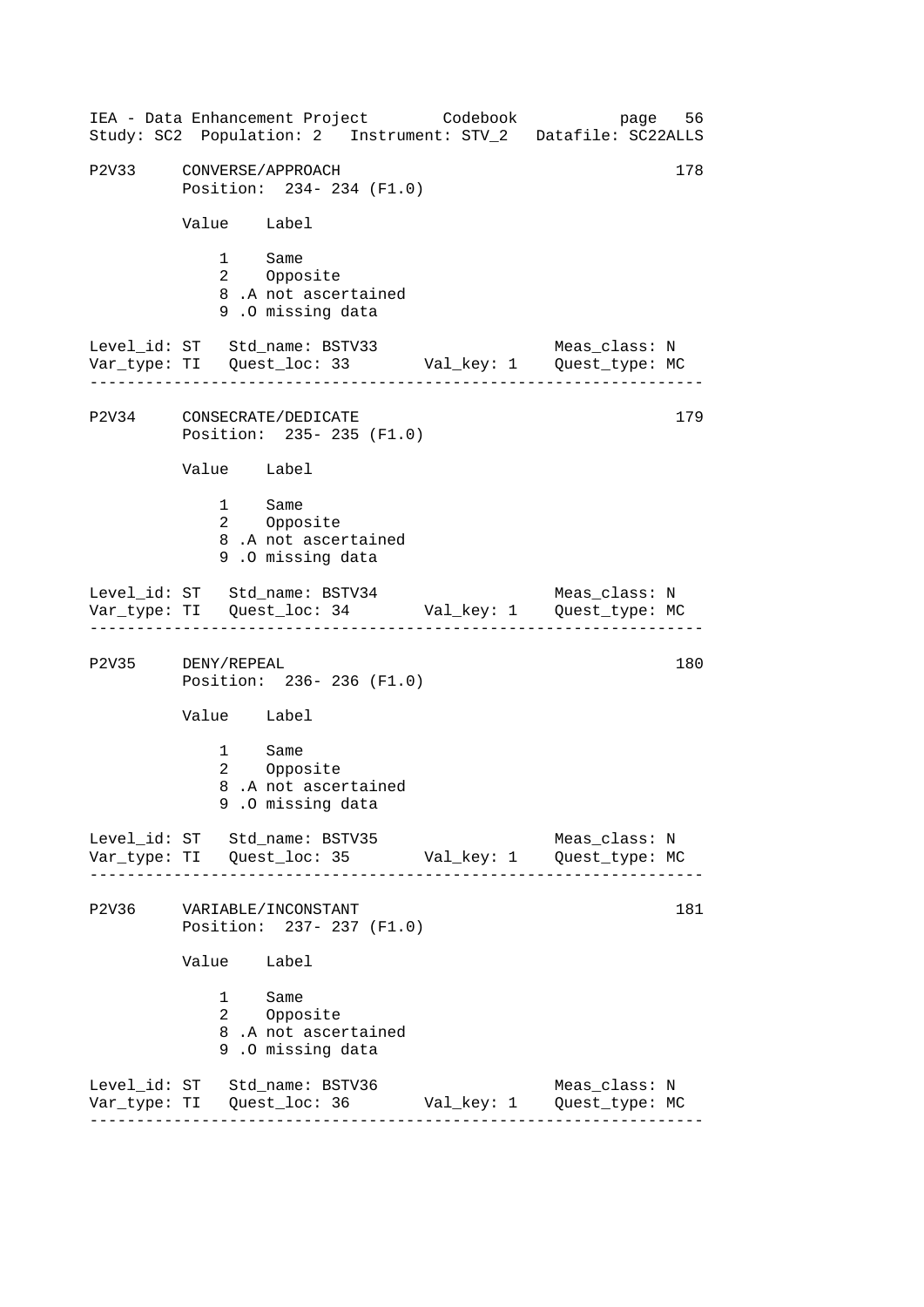------------------------------------------------------------------ ------------------------------------------------------------------ ------------------------------------------------------------------ ------------------------------------------------------------------ IEA - Data Enhancement Project Codebook page 57 Study: SC2 Population: 2 Instrument: STV\_2 Datafile: SC22ALLS P2V37 BOUNTY/GENEROSITY 182 Position: 238- 238 (F1.0) Value Label 1 Same<br>2 Oppos Opposite 8 .A not ascertained 9 .O missing data Level\_id: ST Std\_name: BSTV37 Meas\_class: N Var\_type: TI Quest\_loc: 37 Val\_key: 1 Quest\_type: MC P2V38 DELICATE/TACTFUL Position: 239- 239 (F1.0) Value Label 1 Same 2 Opposite 8 .A not ascertained 9 .O missing data Level\_id: ST Std\_name: BSTV38 Meas\_class: N Var\_type: TI Quest\_loc: 38 Val\_key: 1 Quest\_type: MC P2V39 REPUDIATE/DISAVOW 184 Position: 240- 240 (F1.0) Value Label 1 Same 2 Opposite 8 .A not ascertained 9 .O missing data Level\_id: ST Std\_name: BSTV39 Meas\_class: N Var\_type: TI Quest\_loc: 39 Val\_key: 1 Quest\_type: MC P2V40 OBVIOUS/INDISPUTABLE 185 Position: 241- 241 (F1.0) Value Label 1 Same 2 Opposite 8 .A not ascertained 9 .O missing data Level\_id: ST Std\_name: BSTV40 Meas\_class: N Var\_type: TI Quest\_loc: 40 Val\_key: 1 Quest\_type: MC 183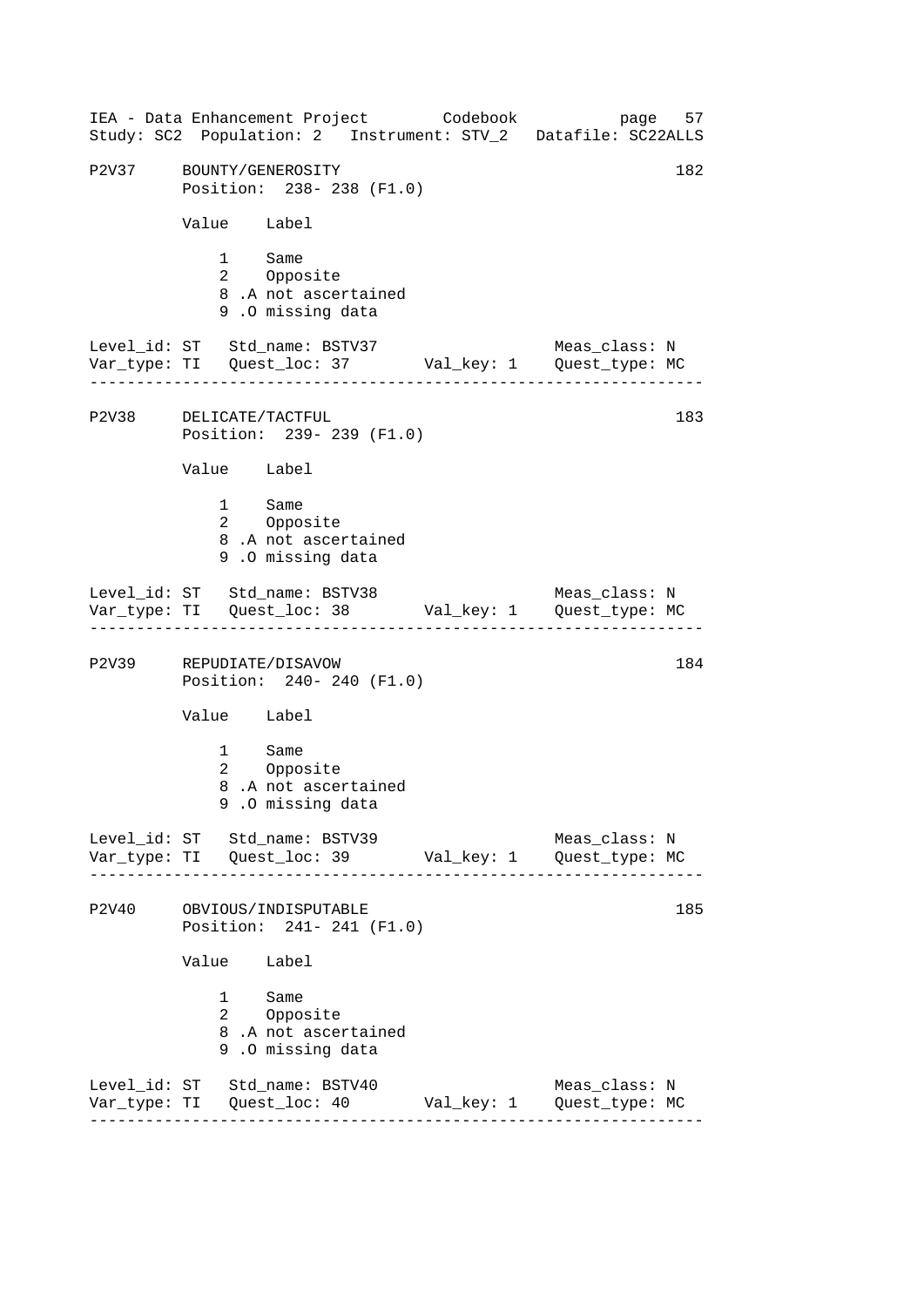------------------------------------------------------------------ ------------------------------------------------------------------ ------------------------------------------------------------------ IEA - Data Enhancement Project Codebook page 58 Study: SC2 Population: 2 Instrument: STQ\_2 Datafile: SC22ALLS P2Q01 [1.27+2.91](https://1.27+2.91) ETC 186 Position: 242- 242 (F1.0) Value Label 1 14.36 2 14.46 3 15.46 4 27.16 5 54.06 8 .A not ascertained 9 .O missing data Level\_id: ST Std\_name: BSTQ01 Meas\_class: N Var\_type: TI Quest\_loc: 1 Val\_key: 3 Quest\_type: MC P2Q02 8265-5437 Position: 243- 243 (F1.0) Value Label 1 2828 2 2832 3 3228 4 3232 5 3838 8 .A not ascertained 9 .O missing data Level\_id: ST Std\_name: BSTQ02 Var\_type: TI Quest\_loc: 2 Val\_key: 1 Quest\_type: MC Meas\_class: N P2Q03 2 CUBED X 3 SQ Position: 244- 244 (F1.0) Value Label 1 30 2 36 3 64 4 72 5 non of these 8 .A not ascertained 9 .O missing data Level\_id: ST Std\_name: BSTQ03 Meas\_class: N Var\_type: TI Quest\_loc: 3 Val\_key: 4 Quest\_type: MC 187 188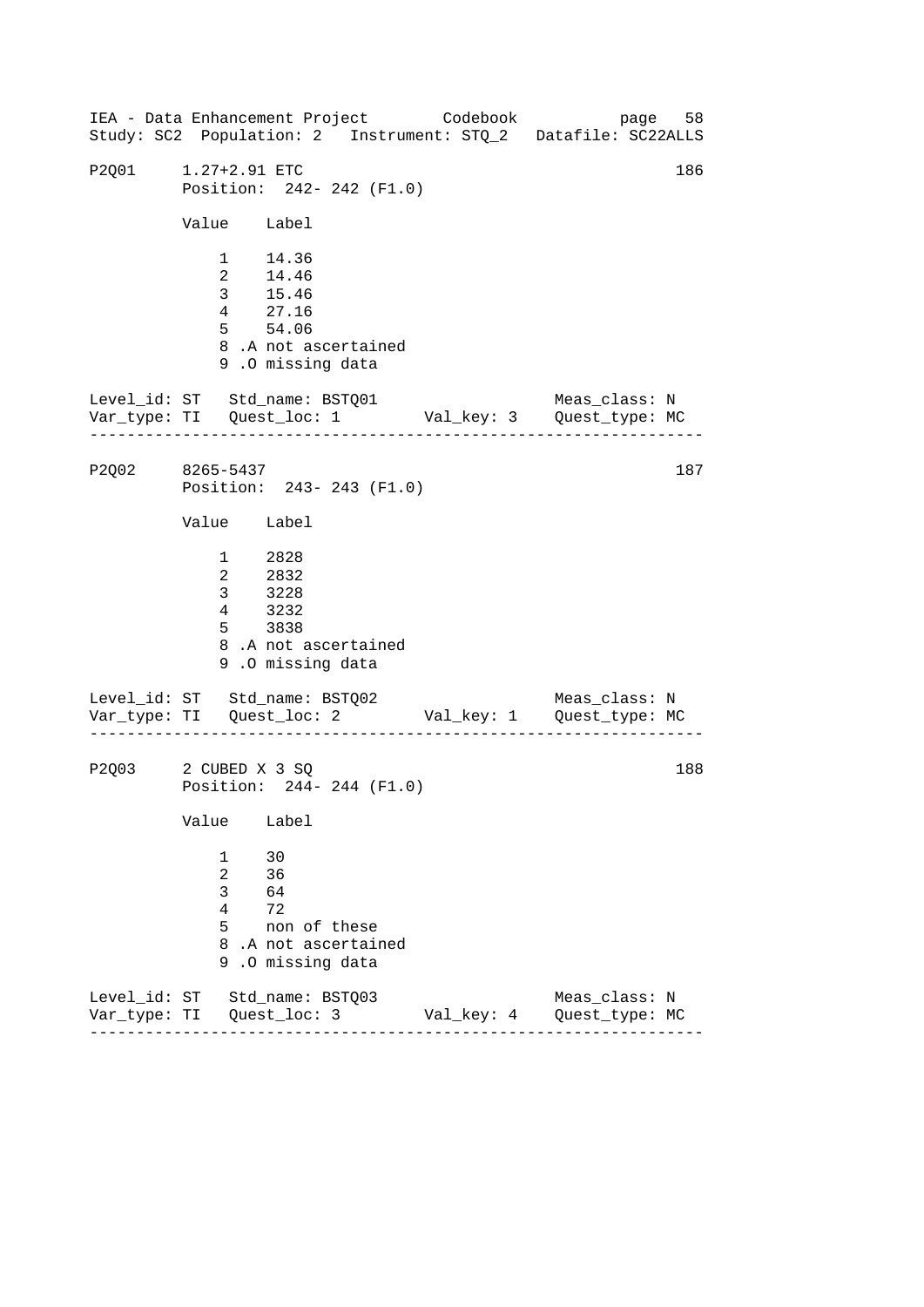------------------------------------------------------------------ ------------------------------------------------------------------ ------------------------------------------------------------------ IEA - Data Enhancement Project Codebook page 59 Study: SC2 Population: 2 Instrument: STQ\_2 Datafile: SC22ALLS P2004 ESTIMATE 29 X 32 189 Position: 245- 245 (F1.0) Value Label 1 600 2 700 3 900 4 1100 5 1300 8 .A not ascertained 9 .O missing data Level\_id: ST Std\_name: BSTQ04 Meas\_class: N Var\_type: TI Quest\_loc: 4 Val\_key: 3 Quest\_type: MC P2Q05 SQ ROOT 12 X 75 Position: 246- 246 (F1.0) Value Label 1 6.25 2 30 3 87  $4 \overline{625}$ 5 900 8 .A not ascertained 9 .O missing data Level\_id: ST Std\_name: BSTQ05 Var\_type: TI Quest\_loc: 5 Val\_key: 2 Quest\_type: MC Meas\_class: N P2Q06 SEVEN-MAN TEAMS Position: 247- 247 (F1.0) Value Label 1 7 2 8 3 9 4 16 5 63 8 .A not ascertained 9 .O missing data Level\_id: ST Std\_name: BSTQ06 Meas\_class: N Var\_type: TI Quest\_loc: 6 Val\_key: 3 Quest\_type: MC 190 191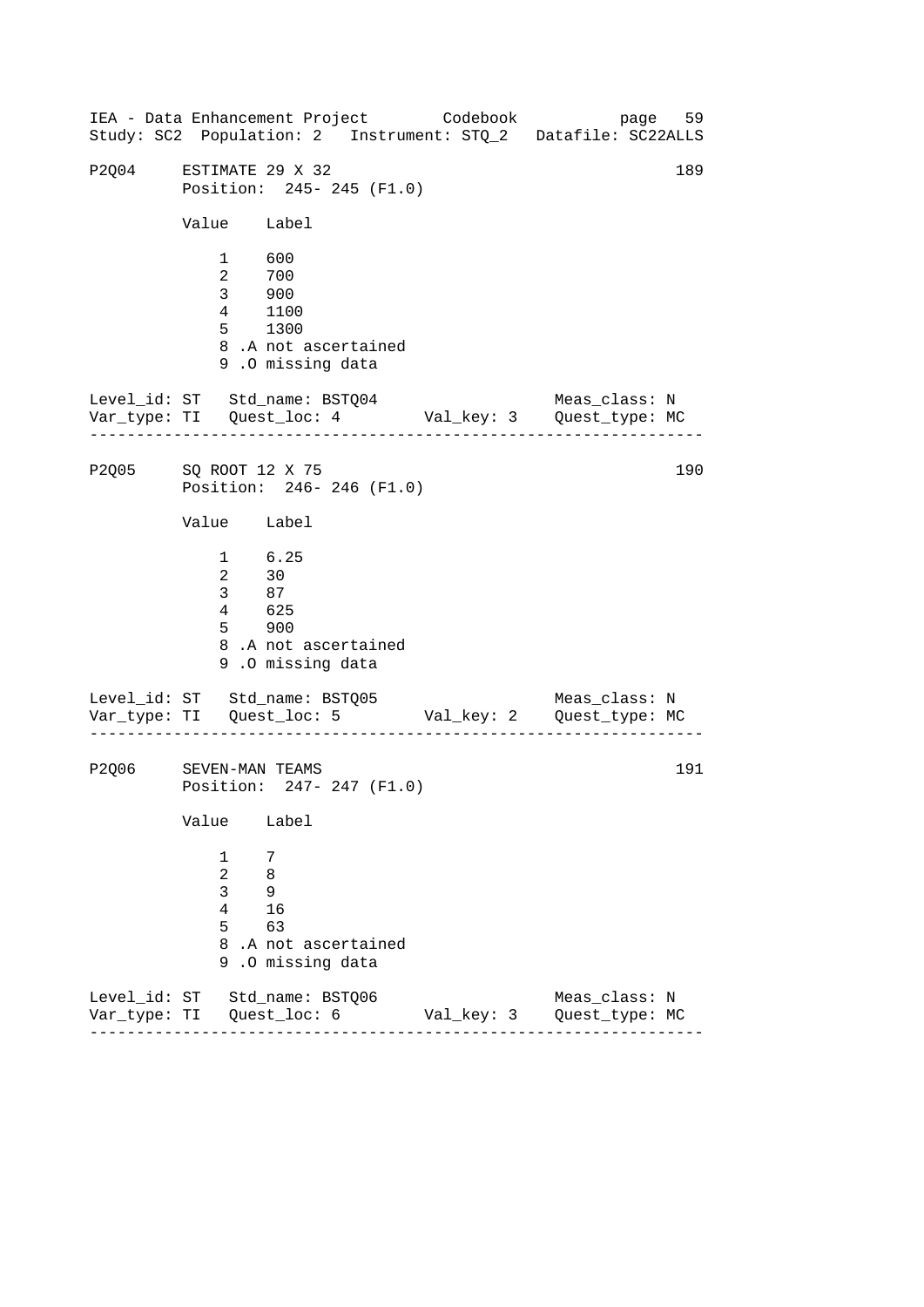------------------------------------------------------------------ ------------------------------------------------------------------ IEA - Data Enhancement Project Codebook page 60 Study: SC2 Population: 2 Instrument: STQ\_2 Datafile: SC22ALLS P2007 DIVIDE 48 SWEETS 192 Position: 248- 248 (F1.0) Value Label 1 16 2 12 3 8 4 6 5 4 8 .A not ascertained 9 .O missing data Level\_id: ST Std\_name: BSTQ07 Meas\_class: N Var\_type: TI Quest\_loc: 7 Val\_key: 3 Quest\_type: MC P2Q08 52.01/7 Position: 249- 249 (F1.0) Value Label 1 7.04 2 7.33 3 7.40 4 7.43 5 7.50 8 .A not ascertained 9 .O missing data Level\_id: ST Std\_name: BSTQ08 Var\_type: TI Quest\_loc: 8 Val\_key: 4 Quest\_type: MC Meas\_class: N P2Q09 WHICH CORRECT Position: 250- 250 (F1.0) Value Label  $1 \t 64 : 9 = 8$ 2 0 : 7 = 7  $3 \t12 : 6 = 6$ 4 81 : 9 = 8  $5 \t 48 \t : 6 = 8$ 8 .A not ascertained 9 .O missing data Level\_id: ST Std\_name: BSTQ09 Meas\_class: N Var\_type: TI Quest\_loc: 9 Val\_key: 5 Quest\_type: MC 193 194

------------------------------------------------------------------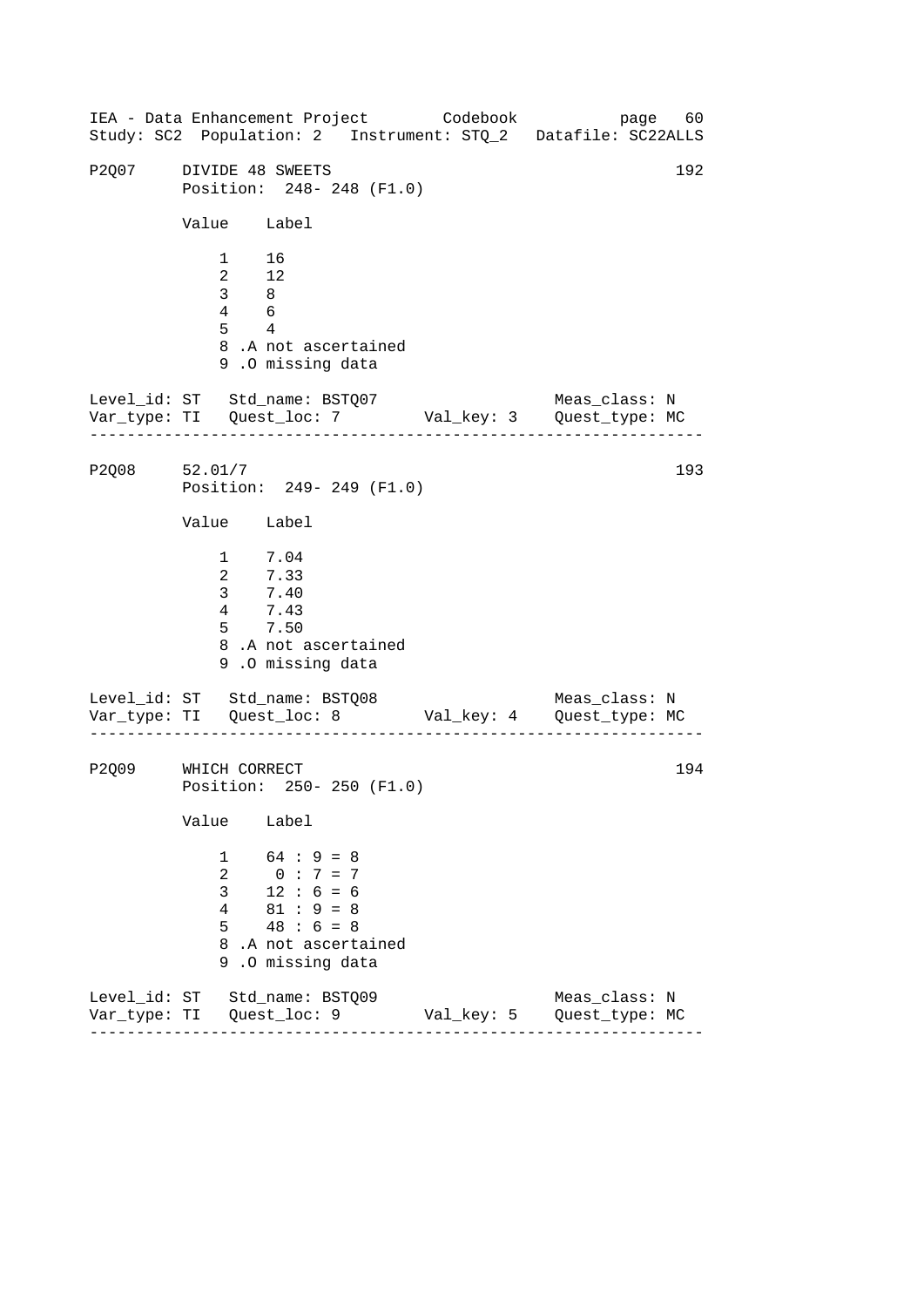------------------------------------------------------------------ ------------------------------------------------------------------ ------------------------------------------------------------------ IEA - Data Enhancement Project Codebook page 61 Study: SC2 Population: 2 Instrument: STQ\_2 Datafile: SC22ALLS P2O10 24.56/0.004 195 Position: 251- 251 (F1.0) Value Label 1 0.614 2 6.14 3 61.4 4 614 5 6140 8 .A not ascertained 9 .O missing data Level\_id: ST Std\_name: BSTQ10 Meas\_class: N Var\_type: TI Quest\_loc: 10 Val\_key: 5 Quest\_type: MC P2Q11 SNAIL CRAWL Position: 252- 252 (F1.0) Value Label 1 3 2 30 3 87 4 93 5 270 8 .A not ascertained 9 .O missing data Level\_id: ST Std\_name: BSTQ11 Var\_type: TI Quest\_loc: 11 Val\_key: 2 Quest\_type: MC Meas\_class: N P2Q12 227 STUDENTS IN CLUBS Position: 253- 253 (F1.0) Value Label 1 84 2 107 3 120 4 143 5 191 8 .A not ascertained 9 .O missing data Level\_id: ST Std\_name: BSTQ12 Meas\_class: N Var\_type: TI Quest\_loc: 12 Val\_key: 4 Quest\_type: MC 196 197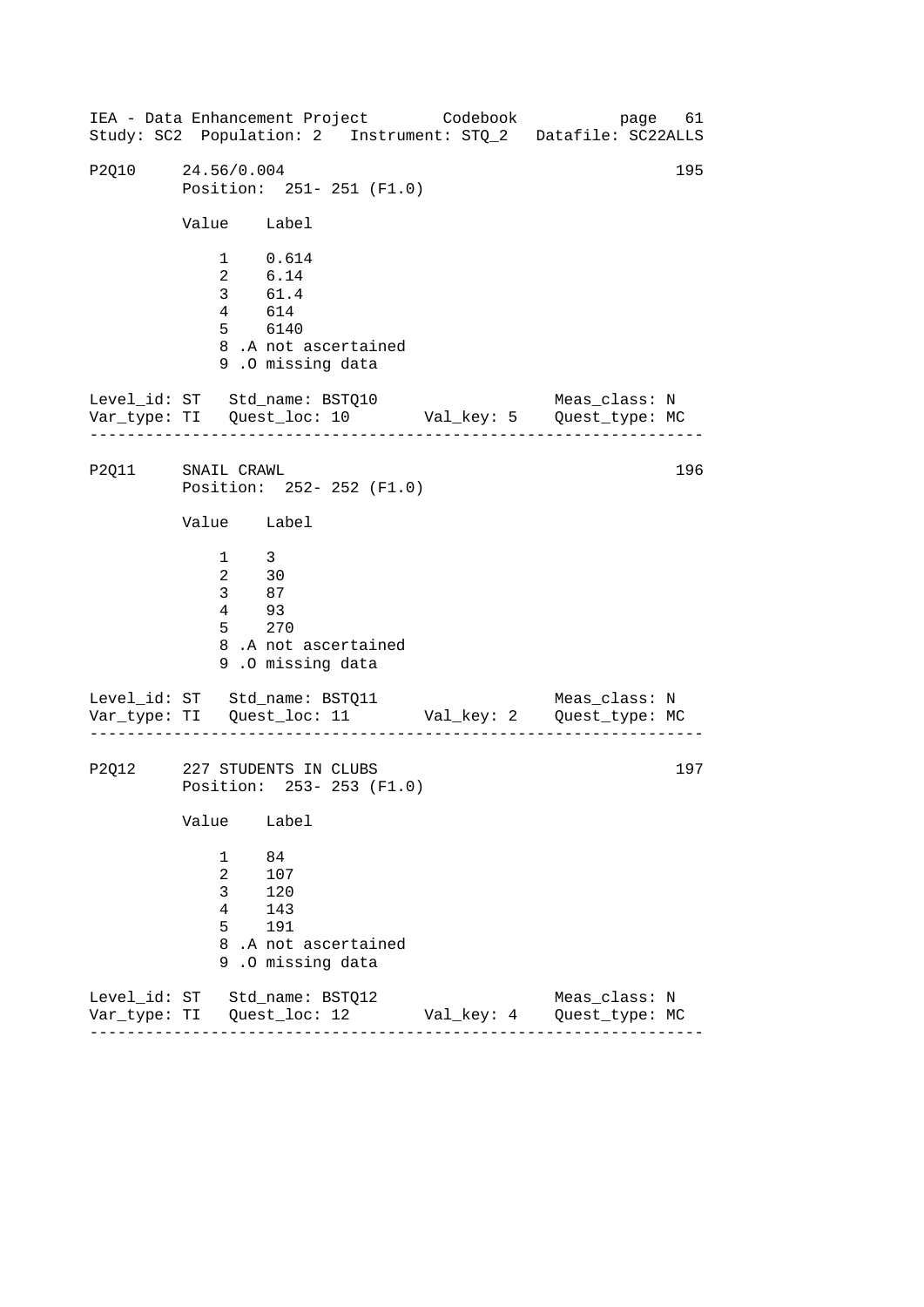------------------------------------------------------------------ ------------------------------------------------------------------ IEA - Data Enhancement Project Codebook page 62 Study: SC2 Population: 2 Instrument: STQ\_2 Datafile: SC22ALLS P2013 SOUARES IN RECT 198 Position: 254- 254 (F1.0) Value Label 1 2/15 2 1/3 3 2/5 4 3/8 5 1/2 8 .A not ascertained 9 .O missing data Level\_id: ST Std\_name: BSTQ13 Meas\_class: N Var\_type: TI Quest\_loc: 13 Val\_key: 3 Quest\_type: MC P2014 3/7 X 7/9 199 Position: 255- 255 (F1.0) Value Label 1  $3/7 \times 7/9 = 63/21 = 3$ 2 3/7 x 7/9=21/16=1 5/16 3 3/7 x 7/9=10/16=5/8 4 3/7 x 7/9=21/63=1/3 5 3/7 x 7/9=27/49 8 .A not ascertained 9 .O missing data Level\_id: ST Std\_name: BSTQ14 Meas\_class: N Var\_type: TI Quest\_loc: 14 Val\_key: 4 Quest\_type: MC P2Q15 A/15 - B/5 200 Position: 256- 256 (F1.0) Value Label 1 (a - 3b) / 15 2 (5a - 15b) / 15  $3 \t (a - b) / 10$ 4 (a - b) / 75 5 (3a - 5b) / 75 8 .A not ascertained 9 .O missing data Level\_id: ST Std\_name: BSTQ15 Meas\_class: N Var\_type: TI Quest\_loc: 15 Val\_key: 1 Quest\_type: MC

------------------------------------------------------------------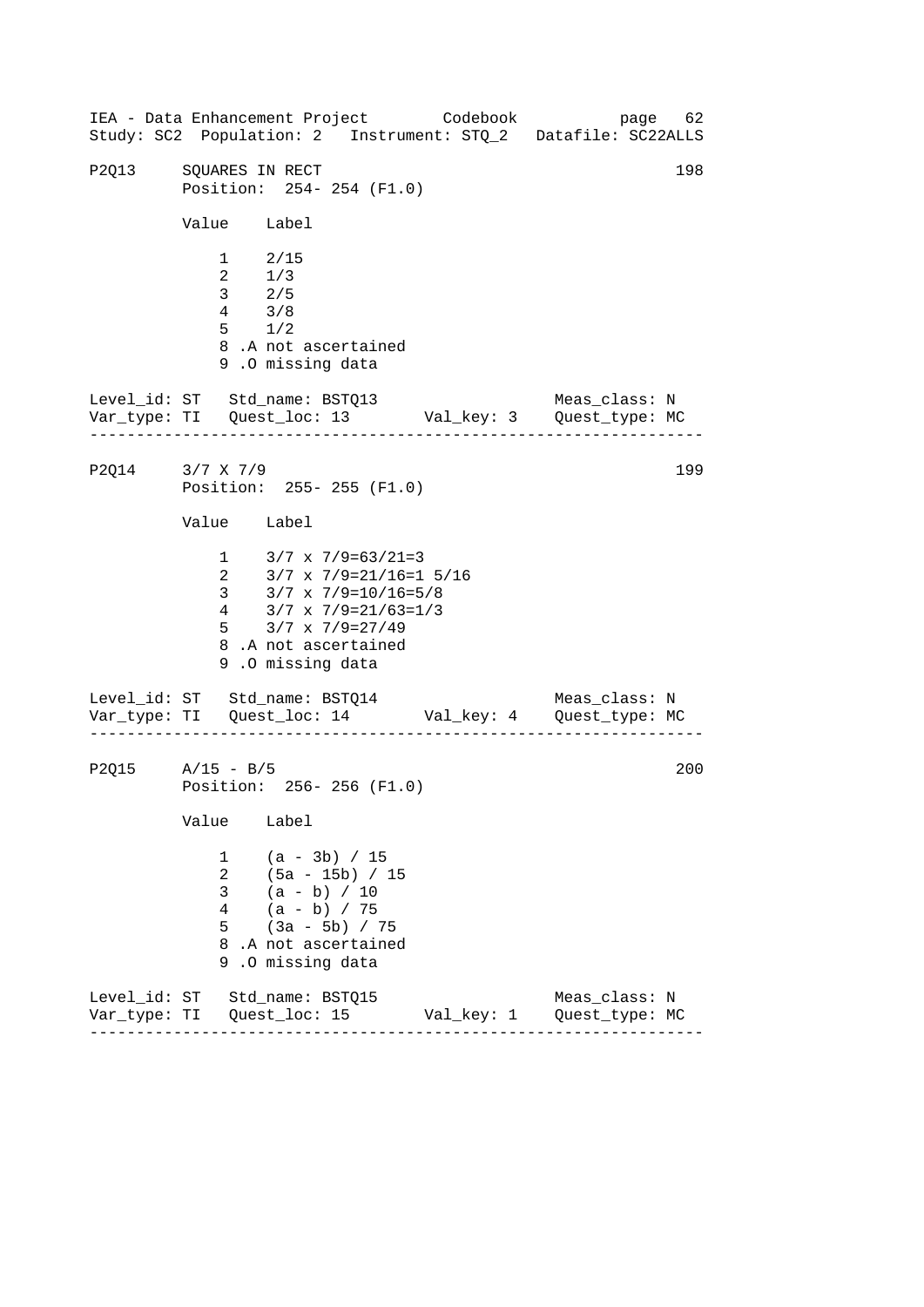------------------------------------------------------------------ ------------------------------------------------------------------ IEA - Data Enhancement Project Codebook page 63 Study: SC2 Population: 2 Instrument: STQ\_2 Datafile: SC22ALLS P2016 TEMPERATURE GRAPH 201 Position: 257- 257 (F1.0) Value Label 1 9.5 cm 2 10 cm 3 10.5 cm 4 21 cm 5 42 cm 8 .A not ascertained 9 .O missing data Level\_id: ST Std\_name: BSTQ16 Meas\_class: N Var\_type: TI Quest\_loc: 16 Val\_key: 3 Quest\_type: MC P2Q17 RAINFALL GRAPH Position: 258- 258 (F1.0) Value Label 1 1 cm 2 2 cm 3 3 cm 4 4 cm 5 5 cm 8 .A not ascertained 9 .O missing data Level\_id: ST Std\_name: BSTQ17 Var\_type: TI Quest\_loc: 17 Val\_key: 2 Quest\_type: MC Meas\_class: N P2Q18 SERIES 2,4,...,48,120 Position: 259- 259 (F1.0) Value Label 1 8 2 12 3 16 4 24 5 32 8 .A not ascertained 9 .O missing data Level\_id: ST Std\_name: BSTQ18 Meas\_class: N Var\_type: TI Quest\_loc: 18 Val\_key: 2 Quest\_type: MC 202 203

------------------------------------------------------------------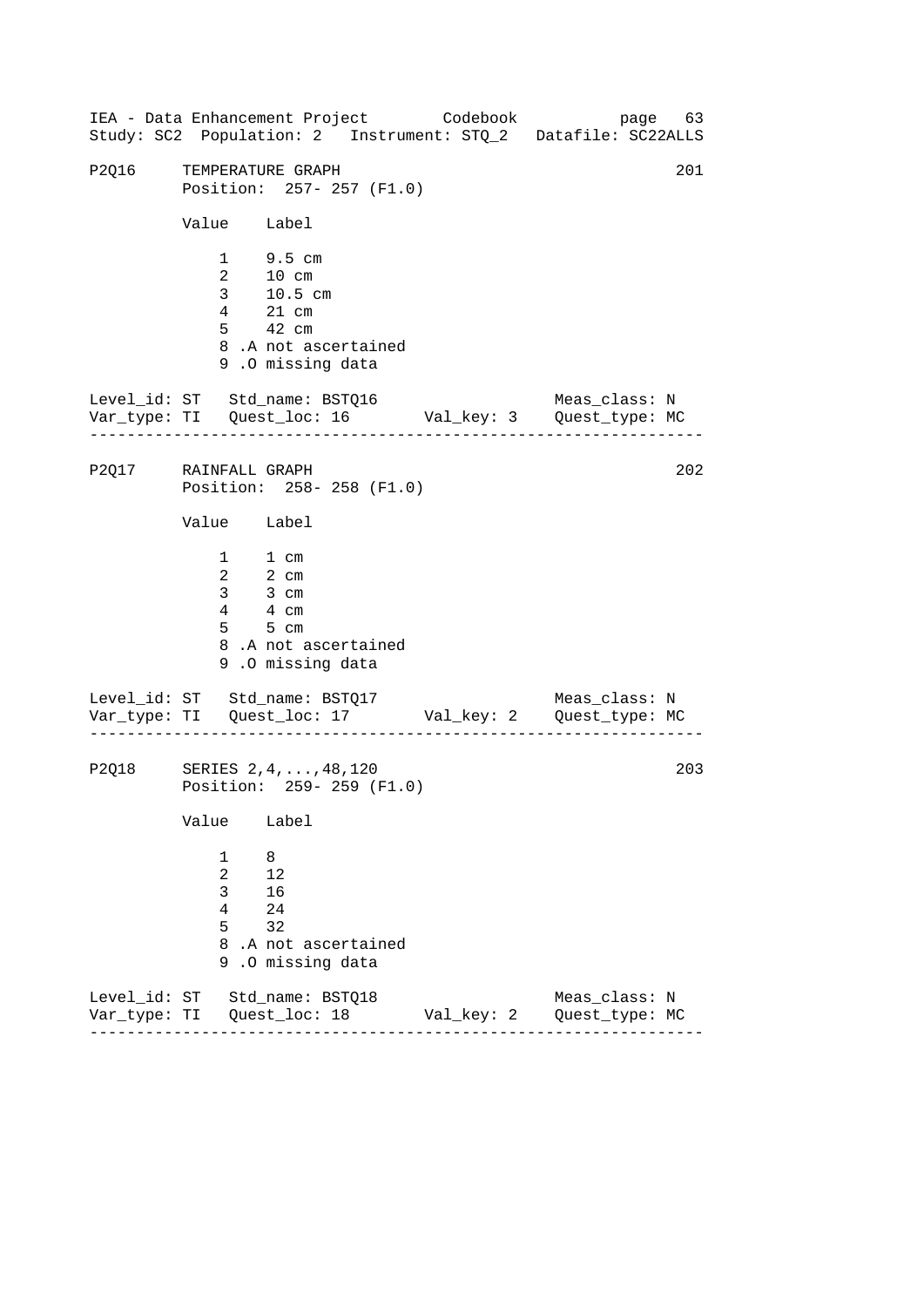|                      |                                                       | IEA - Data Enhancement Project Codebook<br>Study: SC2 Population: 2 Instrument: STQ_2 Datafile: SC22ALLS           |               | page 64 |
|----------------------|-------------------------------------------------------|--------------------------------------------------------------------------------------------------------------------|---------------|---------|
| $P2Q19$ 4 X N = 24-N |                                                       | Position: 260- 260 (F1.0)                                                                                          |               | 204     |
|                      | Value Label                                           |                                                                                                                    |               |         |
|                      | $\mathbf{1}$<br>2 6<br>$3 \qquad 8$<br>4 12<br>$5$ 18 | 5<br>8.A not ascertained<br>9.0 missing data                                                                       |               |         |
|                      |                                                       | Level_id: ST Std_name: BSTQ19                                                                                      | Meas_class: N |         |
| P2Q20 CIRCLE PATTERN |                                                       | Position: 261-261 (F1.0)                                                                                           |               | 205     |
|                      | Value Label                                           |                                                                                                                    |               |         |
|                      |                                                       | 1 Picture A<br>2 Picture B<br>3 Picture C<br>4 Picture D<br>5 Picture E<br>8.A not ascertained<br>9.0 missing data |               |         |
|                      |                                                       | Level_id: ST Std_name: BSTQ20<br>Var_type: TI Quest_loc: 20    Val_key: 2    Quest_type: MC                        | Meas_class: N |         |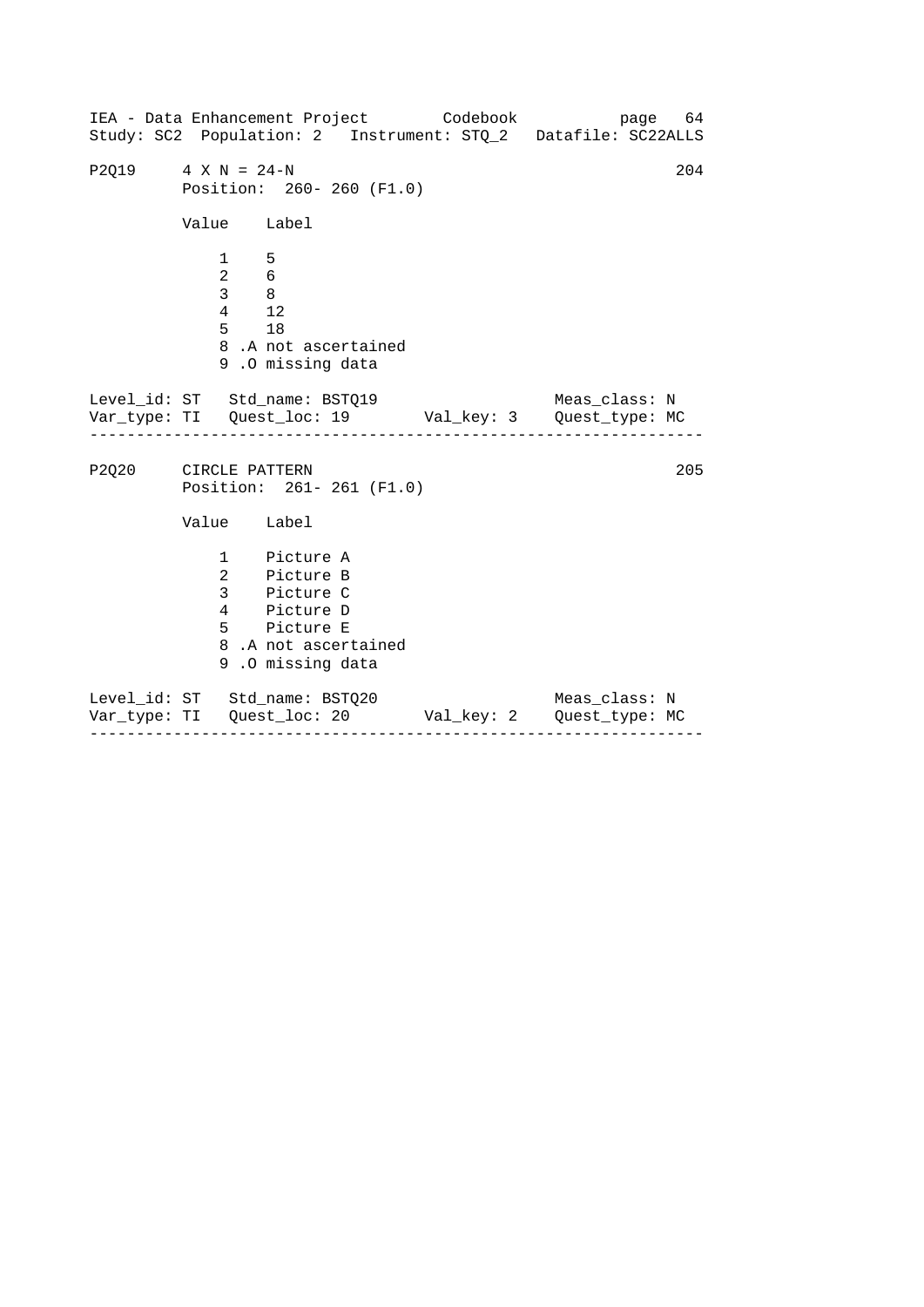|       |                                                      |                                                                                                                                                                             | IEA - Data Enhancement Project Codebook | page 65<br>Study: SC2 Population: 2 Instrument: STM_2 Datafile: SC22ALLS      |  |  |
|-------|------------------------------------------------------|-----------------------------------------------------------------------------------------------------------------------------------------------------------------------------|-----------------------------------------|-------------------------------------------------------------------------------|--|--|
| P2M01 | WHY CAN WE SEE THE MOON<br>Position: 262- 262 (F1.0) |                                                                                                                                                                             |                                         |                                                                               |  |  |
|       | Value Label                                          |                                                                                                                                                                             |                                         |                                                                               |  |  |
|       | $5^{\circ}$                                          | 1 Reflects light from sun<br>2 Without an atmosphere<br>3 A star<br>4 The biggest object<br>Nearer the earth<br>7.I non-standard<br>8.A not ascertained<br>9.0 missing data |                                         |                                                                               |  |  |
|       |                                                      | Level_id: ST Std_name: BSTM01                                                                                                                                               |                                         | Meas_class: N<br>Var_type: TI    Quest_loc: 1    Val_key: 1    Quest_type: MC |  |  |
| P2M02 |                                                      | ROCKET SHIP TO MOON<br>207<br>Position: 263-263 (F1.0)                                                                                                                      |                                         |                                                                               |  |  |
|       | Value Label                                          |                                                                                                                                                                             |                                         |                                                                               |  |  |
|       |                                                      | 1 Two hours<br>2 Several hours<br>3 A few days<br>4 A light year<br>5 Several years<br>7.I non-standard<br>8.A not ascertained<br>9.0 missing data                          |                                         |                                                                               |  |  |
|       |                                                      | Level_id: ST Std_name: BSTM02                                                                                                                                               |                                         | Meas_class: N                                                                 |  |  |
| P2M03 | BEAKS                                                | Position: 264-264 (F1.0)                                                                                                                                                    |                                         | 208                                                                           |  |  |
|       | Value                                                | Label                                                                                                                                                                       |                                         |                                                                               |  |  |
|       | $\overline{2}$<br>$\mathbf{3}$<br>$5^{\circ}$        | 1 Picture A<br>Picture B<br>Picture C<br>4 Picture D<br>Picture E<br>7.I non-standard<br>8.A not ascertained<br>9.0 missing data                                            |                                         |                                                                               |  |  |
|       |                                                      | Level_id: ST Std_name: BSTM03                                                                                                                                               | Val_key: 2                              | Meas_class: N<br>Quest_type: MC                                               |  |  |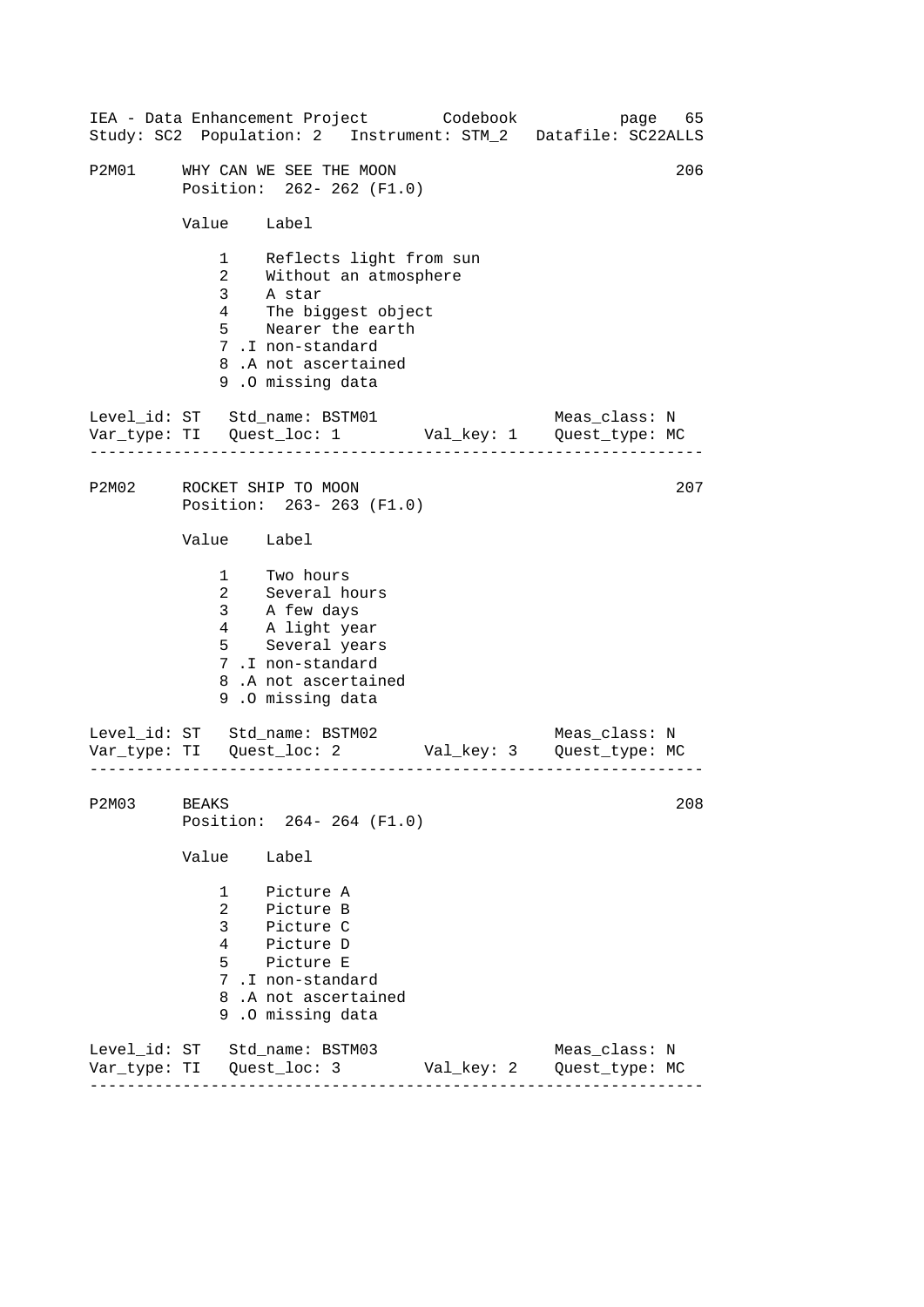------------------------------------------------------------------ ------------------------------------------------------------------ ------------------------------------------------------------------ IEA - Data Enhancement Project Codebook page 66 Study: SC2 Population: 2 Instrument: STM\_2 Datafile: SC22ALLS P2M04 READ THERMOMETER 209 Position: 265- 265 (F1.0) Value Label 1 Picture A 2 Picture B 3 Picture C 4 Picture D 5 Picture E 7 .I non-standard 8 .A not ascertained 9 .O missing data Level id: ST Std name: BSTM04 Meas class: N Var\_type: TI Quest\_loc: 4 Val\_key: 1 Quest\_type: MC P2M05 WHEN COOL WIND BLOWS Position: 266- 266 (F1.0) Value Label 1 Monday morning 2 Monday afternoon 3 Tuesday morning 4 Tuesday afternoon 5 Wednesday afternoon 7 .I non-standard 8 .A not ascertained 9 .O missing data Level\_id: ST Std\_name: BSTM05 Meas\_class: N Var\_type: TI Quest\_loc: 5 Val\_key: 4 Quest\_type: MC P2M06 MOUNTAIN Position: 267- 267 (F1.0) Value Label 1 a dry region 2 a jungle 3 a glacier 4 a large lake 5 e rain forest 7 .I non-standard 8 .A not ascertained 9 .O missing data Level\_id: ST Std\_name: BSTM06 Meas\_class: N Var\_type: TI Quest\_loc: 6 Val\_key: 1 Quest\_type: MC 210 211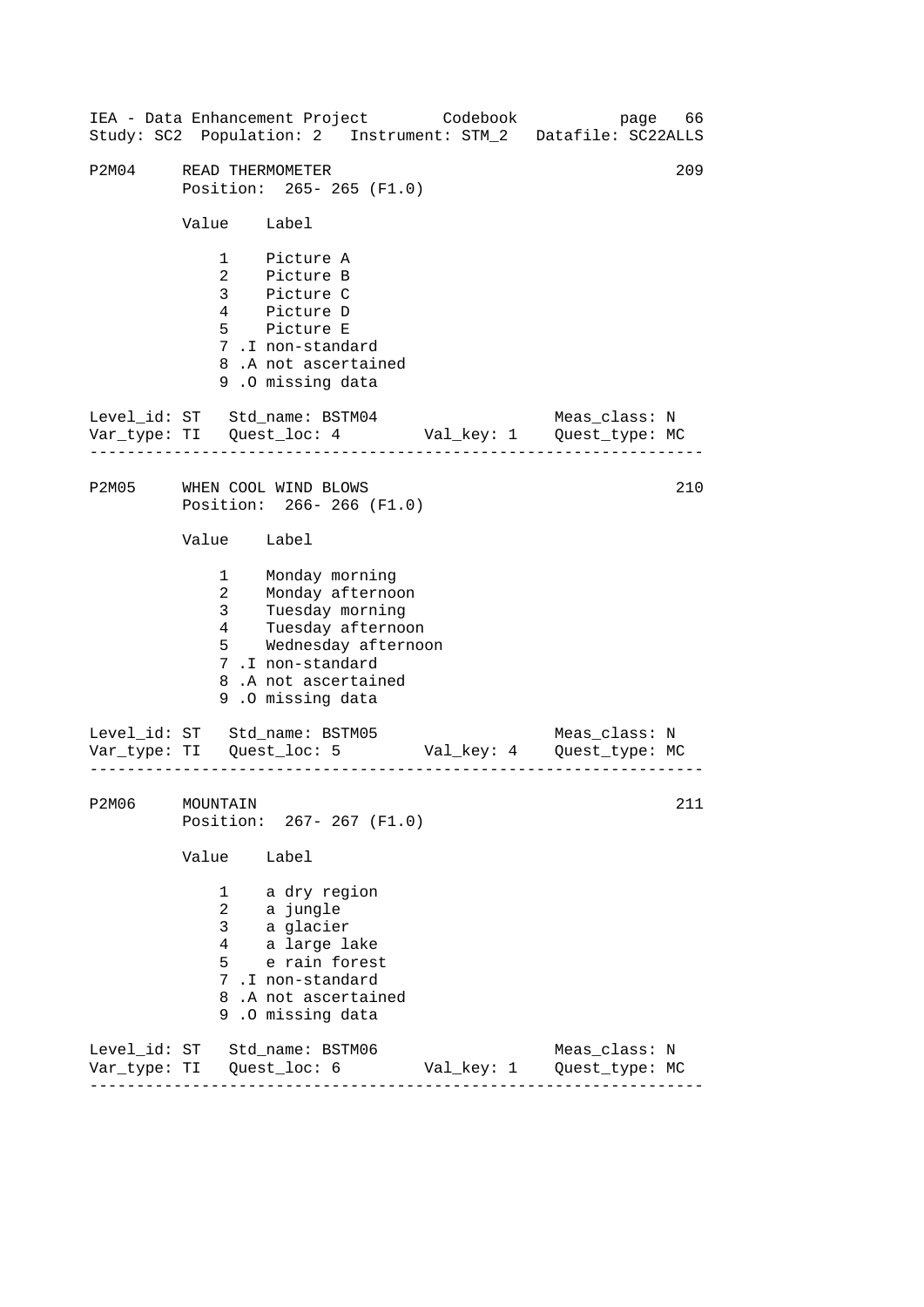|       | IEA - Data Enhancement Project Codebook<br>Study: SC2 Population: 2 Instrument: STM_2 Datafile: SC22ALLS                                                                                                                                 | page 67                         |  |  |  |
|-------|------------------------------------------------------------------------------------------------------------------------------------------------------------------------------------------------------------------------------------------|---------------------------------|--|--|--|
| P2M07 | 212<br>FOSSILS IN MOUNTAINS<br>Position: 268-268 (F1.0)                                                                                                                                                                                  |                                 |  |  |  |
|       | Value Label                                                                                                                                                                                                                              |                                 |  |  |  |
|       | 1 live in sea or on land<br>2 organs for breathing<br>3 rocks formed in sea<br>4 migrate on to the land<br>$5^{\circ}$<br>evolved to land forms<br>7.I non-standard<br>8.A not ascertained<br>9.0 missing data                           |                                 |  |  |  |
|       | Level_id: ST Std_name: BSTM07 Meas_class: N<br>Var_type: TI Quest_loc: 7 Val_key: 3 Quest_type: MC                                                                                                                                       |                                 |  |  |  |
|       | P2M08 AQUATIC ORGANISMS<br>Position: 269- 269 (F1.0)                                                                                                                                                                                     | 213                             |  |  |  |
|       | Value Label                                                                                                                                                                                                                              |                                 |  |  |  |
|       | 1 Oxygen, carbon dioxide<br>Oxygen, carbohydrate<br>$\mathbf{2}$<br>3 Nitrogen, carbon dioxide<br>4 Carbon dioxide, oxygen<br>$5^{\circ}$<br>Carbon dioxide, carbohydrate<br>7.I non-standard<br>8.A not ascertained<br>9.0 missing data |                                 |  |  |  |
|       | Level_id: ST Std_name: BSTM08<br>Var_type: TI Quest_loc: 8 Val_key: 1 Quest_type: MC                                                                                                                                                     | Meas_class: N                   |  |  |  |
| P2M09 | 214<br>GIRL FOUND SKULL<br>Position: 270- 270 (F1.0)                                                                                                                                                                                     |                                 |  |  |  |
|       | Value<br>Label                                                                                                                                                                                                                           |                                 |  |  |  |
|       | 1<br>Eye sockets sideways<br>Long skull<br>$\overline{2}$<br>3<br>Ridge on skull<br>Long pointed teeth<br>4<br>5<br>Jaws sideways, up and down<br>7.I non-standard<br>8.A not ascertained<br>9.0 missing data                            |                                 |  |  |  |
|       | Level_id: ST Std_name: BSTM09<br>Var_type: TI   Quest_loc: 9<br>Val_key: 4                                                                                                                                                               | Meas_class: N<br>Quest_type: MC |  |  |  |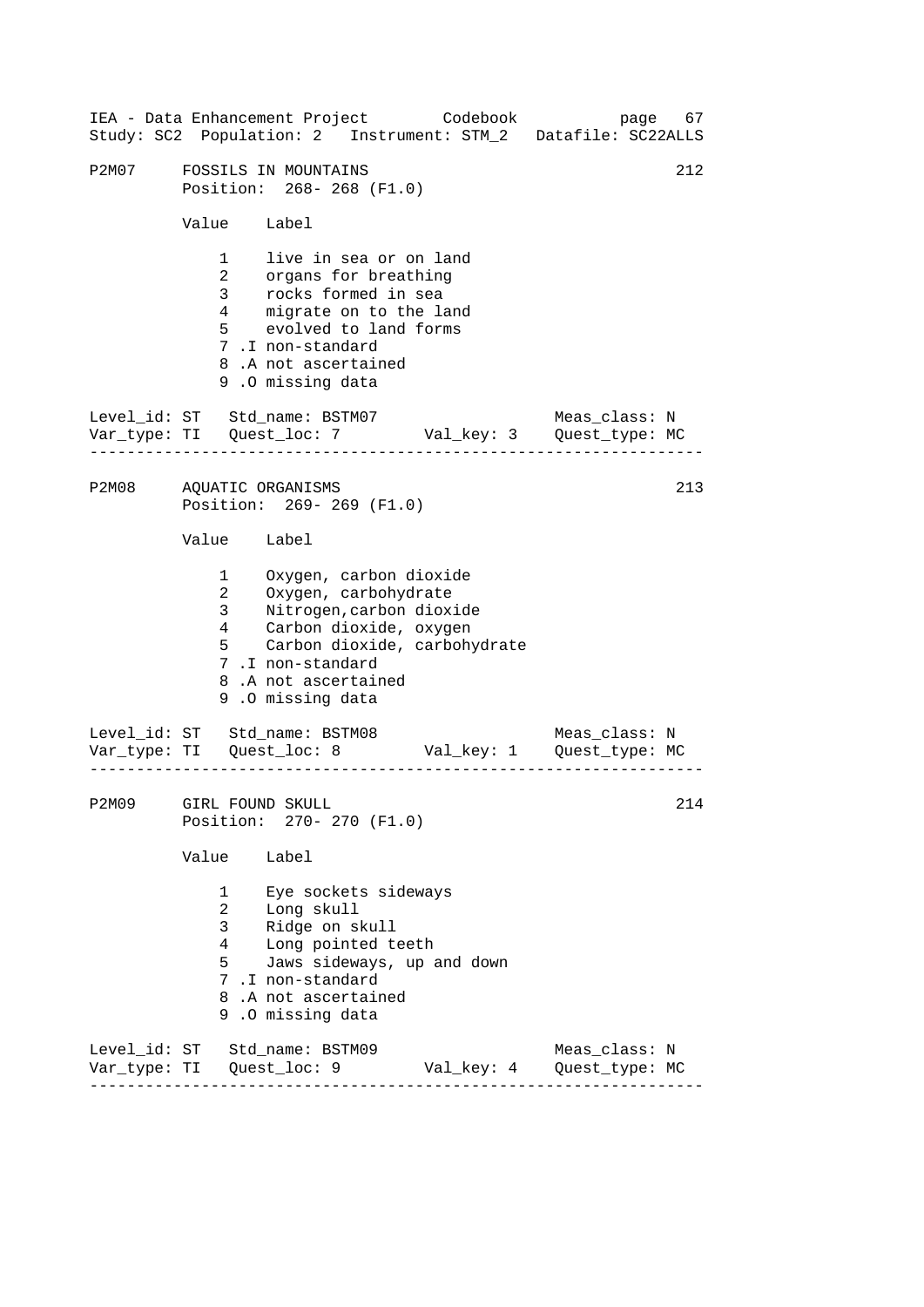|       | IEA - Data Enhancement Project Codebook page 68<br>Study: SC2 Population: 2 Instrument: STM_2 Datafile: SC22ALLS                                                                                                                                    |            |                                 |  |  |  |
|-------|-----------------------------------------------------------------------------------------------------------------------------------------------------------------------------------------------------------------------------------------------------|------------|---------------------------------|--|--|--|
| P2M10 | 215<br>RESPIRATION APPARATUS<br>Position: 271- 271 (F1.0)                                                                                                                                                                                           |            |                                 |  |  |  |
|       | Value Label                                                                                                                                                                                                                                         |            |                                 |  |  |  |
|       | 1 Small container<br>2 Large container<br>3 Bright light<br>4 Dark cloth<br>5 kept moist, cotton wool<br>7.I non-standard<br>8.A not ascertained<br>9.0 missing data                                                                                |            |                                 |  |  |  |
|       | Level_id: ST Std_name: BSTM10 Meas_class: N<br>Var_type: TI Quest_loc: 10 Val_key: 1 Quest_type: MC                                                                                                                                                 |            |                                 |  |  |  |
|       | P2M11 HUMAN NERVE CELL<br>Position: 272- 272 (F1.0)                                                                                                                                                                                                 |            |                                 |  |  |  |
|       | Value Label                                                                                                                                                                                                                                         |            |                                 |  |  |  |
|       | 1 Picture A<br>2 Picture B<br>3 Picture C<br>4 Picture D<br>5 Picture E<br>7.I non-standard<br>8.A not ascertained<br>9.0 missing data                                                                                                              |            |                                 |  |  |  |
|       | Level_id: ST Std_name: BSTM11 Meas_class: N<br>Var_type: TI Quest_loc: 11 Val_key: 1 Quest_type: MC<br>_________________________________                                                                                                            |            |                                 |  |  |  |
|       | P2M12 INSECT CO2 APPARATUS<br>217<br>Position: 273- 273 (F1.0)                                                                                                                                                                                      |            |                                 |  |  |  |
|       | Value<br>Label                                                                                                                                                                                                                                      |            |                                 |  |  |  |
|       | Rate of movement<br>$\mathbf{1}$<br>Amount of heat<br>$\overline{2}$<br>$\mathbf{3}$<br>Rate of respiration<br>Effect carbon dioxide<br>$4\degree$<br>5<br>Amount carbon dioxide<br>7.I non-standard<br>8.A not ascertained<br>.0 missing data<br>9 |            |                                 |  |  |  |
|       | Level_id: ST Std_name: BSTM12<br>Var_type: TI Quest_loc: 12                                                                                                                                                                                         | Val_key: 3 | Meas_class: N<br>Quest_type: MC |  |  |  |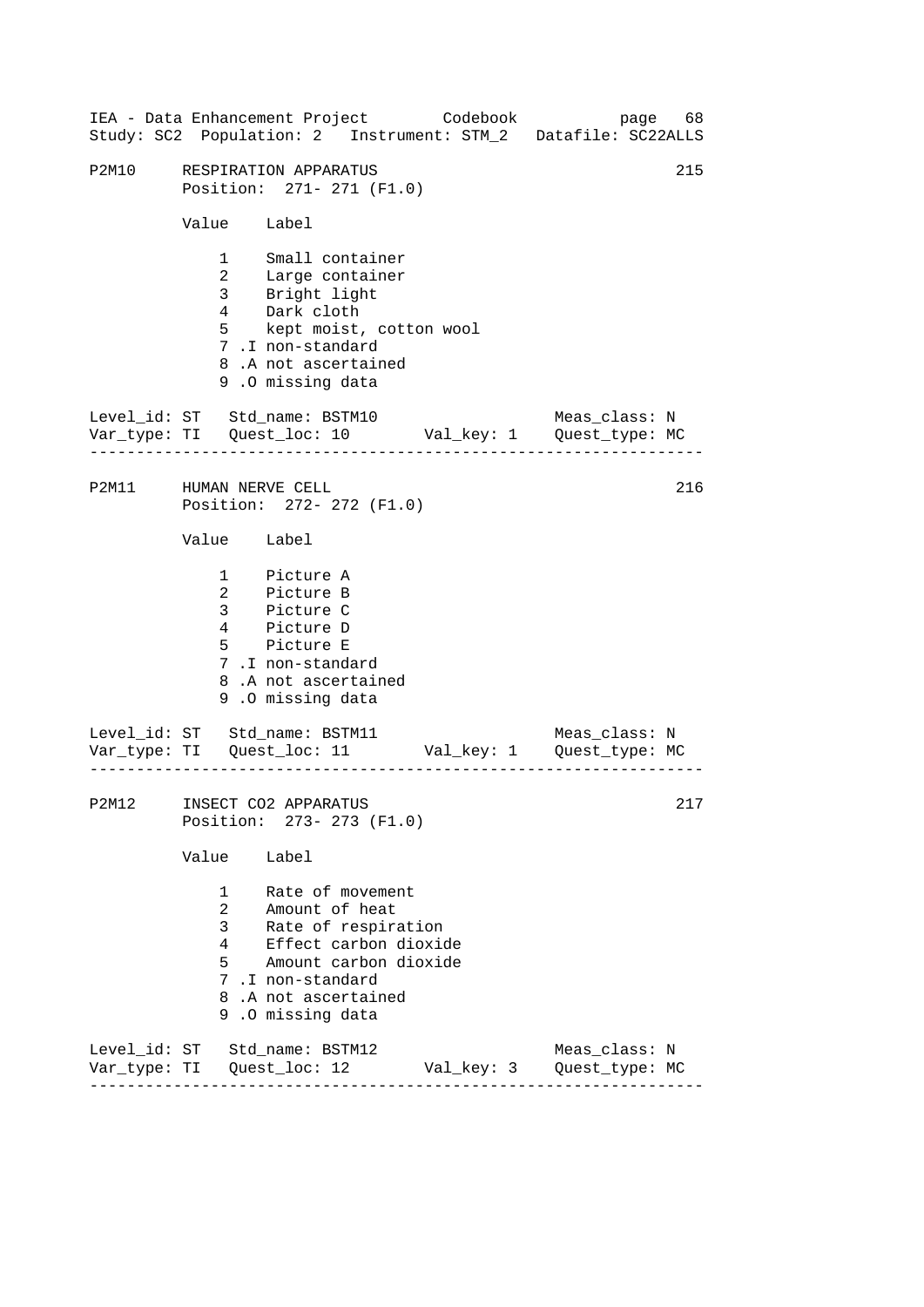------------------------------------------------------------------ ------------------------------------------------------------------ ------------------------------------------------------------------ IEA - Data Enhancement Project Codebook page 69 Study: SC2 Population: 2 Instrument: STM\_2 Datafile: SC22ALLS P2M13 TRUE ABOUT SEEDS 218 Position: 274- 274 (F1.0) Value Label 1 All plants produce 2 all fruit contain 3 All good too eat 4 Seed have young plant 5 Food in cotyledon 7 .I non-standard 8 .A not ascertained 9 .O missing data Level id: ST Std name: BSTM13 Meas class: N Var\_type: TI Quest\_loc: 13 Val\_key: 4 Quest\_type: MC P2M14 BEANS SOWN IN POTS Position: 275- 275 (F1.0) Value Label 1 2 Amount of soil More sunlight 3 Placed in the dark 4 Amount of water 5 Too hot 7 .I non-standard 8 .A not ascertained 9 .O missing data Level\_id: ST Std\_name: BSTM14 Meas\_class: N Var\_type: TI Quest\_loc: 14 Val\_key: 2 Quest\_type: MC P2M15 MILK IN REFRIGERATOR Position: 276- 276 (F1.0) Value Label 1 Water changes into ice 2 Cream seperates 3 Action bacteria slows down 4 Flies are kept away 5 Skin on the surface 7 .I non-standard 8 .A not ascertained 9 .O missing data Level\_id: ST Std\_name: BSTM15 Meas\_class: N Var\_type: TI Quest\_loc: 15 Val\_key: 3 Quest\_type: MC 219 220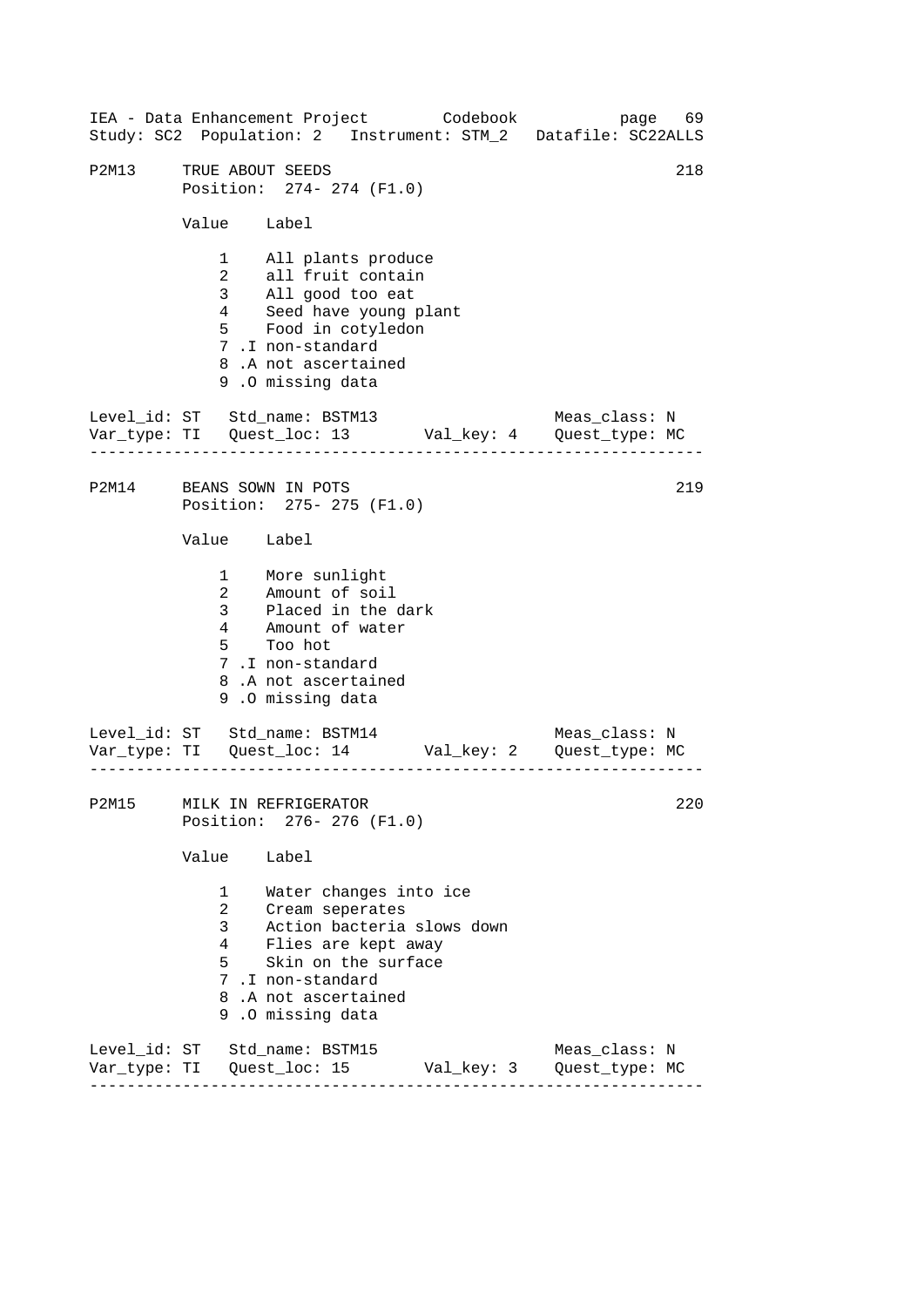|       |                                                                                                                                                                                                               | IEA - Data Enhancement Project Codebook<br>Study: SC2 Population: 2 Instrument: STM_2 Datafile: SC22ALLS                                                                                                               |  |            |                                 | page 70 |
|-------|---------------------------------------------------------------------------------------------------------------------------------------------------------------------------------------------------------------|------------------------------------------------------------------------------------------------------------------------------------------------------------------------------------------------------------------------|--|------------|---------------------------------|---------|
| P2M16 | 221<br>STERILE MALE INSECTS<br>Position: 277- 277 (F1.0)                                                                                                                                                      |                                                                                                                                                                                                                        |  |            |                                 |         |
|       | Value Label                                                                                                                                                                                                   |                                                                                                                                                                                                                        |  |            |                                 |         |
|       | $\mathbf{2}$                                                                                                                                                                                                  | 1 No, female lay eggs<br>No, insects mate<br>3 No, offspring mutation rate<br>4 Yes, decrease reproduction rate<br>5 Yes, male would die<br>7.I non-standard<br>8.A not ascertained<br>9.0 missing data                |  |            |                                 |         |
|       |                                                                                                                                                                                                               | Level_id: ST Std_name: BSTM16                                                                                                                                                                                          |  |            | Meas_class: N                   |         |
|       | P2M17 HEAT ZINC AND SULPHUR<br>Position: 278- 278 (F1.0)                                                                                                                                                      |                                                                                                                                                                                                                        |  |            | 222                             |         |
|       | Value Label                                                                                                                                                                                                   |                                                                                                                                                                                                                        |  |            |                                 |         |
|       |                                                                                                                                                                                                               | 1 Twice as much<br>2 1 g sulpher left<br>3 1 g zinc left<br>$4\qquad 1\stackrel{\overline{\smash{\circ}}}{\smash{\circ}}$ of each left<br>5 No reaction<br>7.I non-standard<br>8.A not ascertained<br>9.0 missing data |  |            |                                 |         |
|       |                                                                                                                                                                                                               | Level_id: ST Std_name: BSTM17<br>Var_type: TI Quest_loc: 17 Val_key: 2 Quest_type: MC                                                                                                                                  |  |            | Meas_class: N                   |         |
|       | 223<br>P2M18 POISONOUS COMPOUND<br>Position: 279- 279 (F1.0)                                                                                                                                                  |                                                                                                                                                                                                                        |  |            |                                 |         |
|       | Value                                                                                                                                                                                                         | Label                                                                                                                                                                                                                  |  |            |                                 |         |
|       | $1 -$<br>Both poisonous<br>2<br>At least 1 poisonous<br>One poisonous, other not<br>3<br>4<br>Neither poisonous<br>5<br>Neither need poisonous<br>7.I non-standard<br>8.A not ascertained<br>9.0 missing data |                                                                                                                                                                                                                        |  |            |                                 |         |
|       |                                                                                                                                                                                                               | Level_id: ST Std_name: BSTM18<br>Var_type: TI   Quest_loc: 18                                                                                                                                                          |  | Val_key: 5 | Meas_class: N<br>Quest_type: MC |         |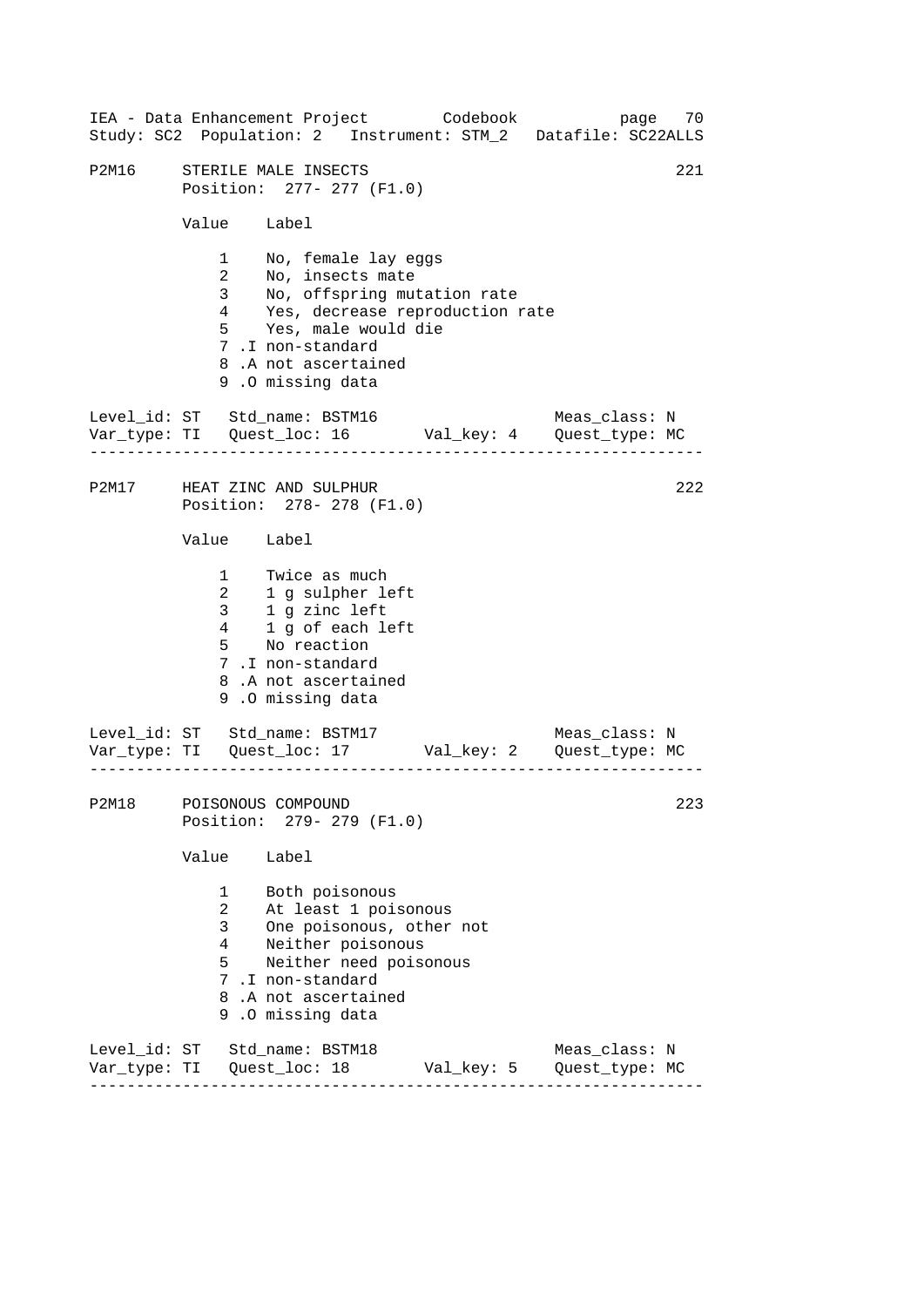------------------------------------------------------------------ ------------------------------------------------------------------ ------------------------------------------------------------------ IEA - Data Enhancement Project Codebook page 71 Study: SC2 Population: 2 Instrument: STM\_2 Datafile: SC22ALLS P2M19 PAINT ON IRON 224 Position: 280- 280 (F1.0) Value Label 1 No nitrogen 2 React chemically 3 No carbon dioxide 4 Smoother surface 5 No oxygen and moisture 7 .I non-standard 8 .A not ascertained 9 .O missing data Level id: ST Std name: BSTM19 Meas class: N Var\_type: TI Quest\_loc: 19 Val\_key: 5 Quest\_type: MC P2M20 PARTICLES IN CHEM CHANGE Position: 281- 281 (F1.0) Value Label 1 Electron furthest nucleus 2 Electron closest nucleus 3 Electron from nucleus 4 Protons 5 Neutrons 7 .I non-standard 8 .A not ascertained 9 .O missing data Level\_id: ST Std\_name: BSTM20 Var\_type: TI Quest\_loc: 20 Val\_key: 1 Quest\_type: MC Meas\_class: N P2M21 LENGTH OF WOOD BLOCK Position: 282- 282 (F1.0) Value Label 1 10 cm 2 20 cm 3 25 cm 4 30 cm 5 35 cm 7 .I non-standard 8 .A not ascertained 9 .O missing data Level\_id: ST Std\_name: BSTM21 Meas\_class: N Var\_type: TI Quest\_loc: 21 Val\_key: 3 Quest\_type: MC 225 226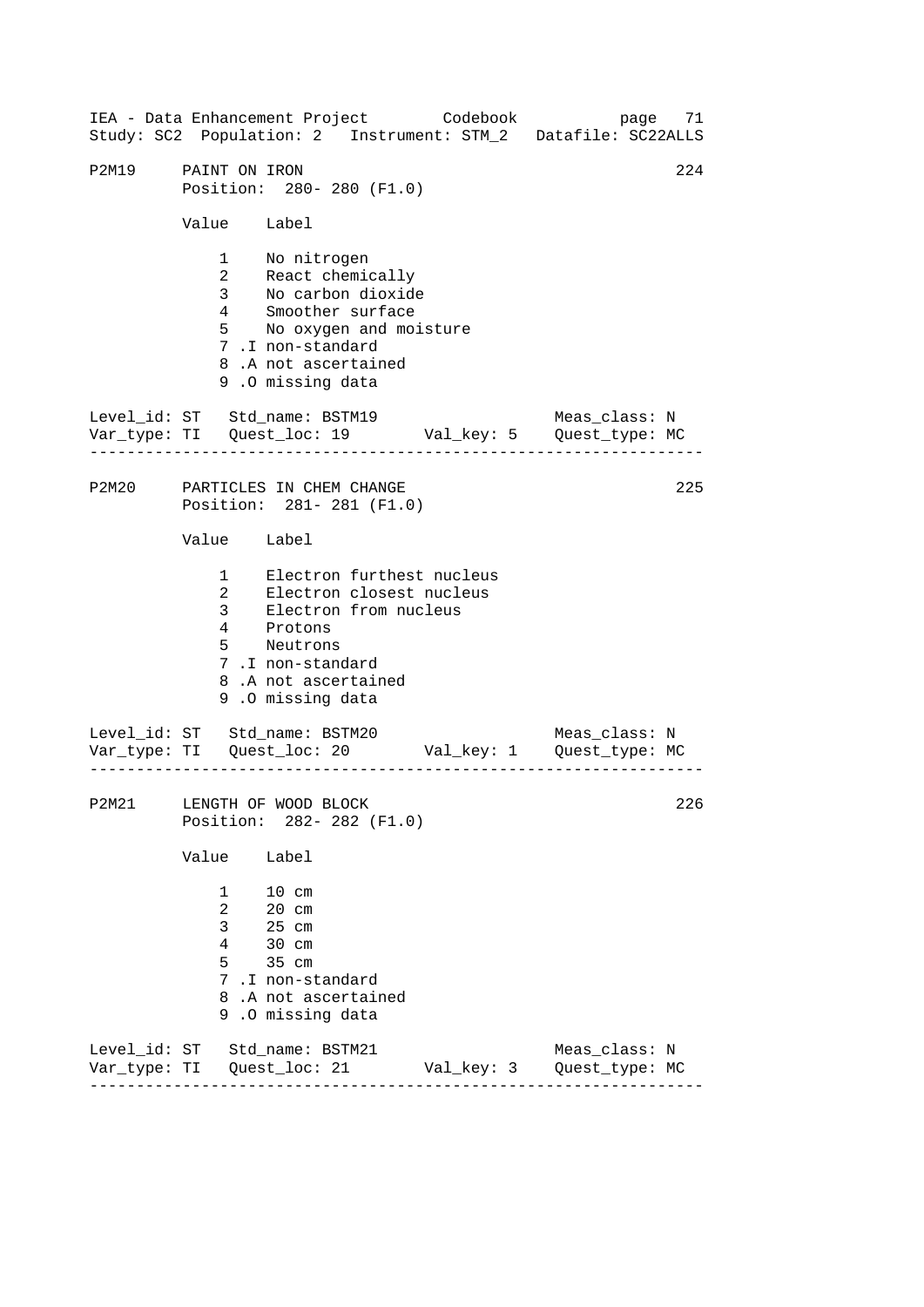------------------------------------------------------------------ ------------------------------------------------------------------ ------------------------------------------------------------------ 227 IEA - Data Enhancement Project Codebook page 72 Study: SC2 Population: 2 Instrument: STM\_2 Datafile: SC22ALLS P2M22 BOUNCE RUBBER BALLS Position: 283- 283 (F1.0) Value Label 1 Same height 2 Against a wall<br>3 Different heig Different height 4 Against the floor 5 Feel by hand 7 .I non-standard 8 .A not ascertained 9 .O missing data Level id: ST Std name: BSTM22 Meas class: N Var\_type: TI Quest\_loc: 22 Val\_key: 1 Quest\_type: MC P2M23 HYDROGEN IN CONTAINER Position: 284- 284 (F1.0) Value Label 1 Less 2 Greater 3 The same 4 Depends on volume 5 Depends on temperature 7 .I non-standard 8 .A not ascertained 9 .O missing data Level\_id: ST Std\_name: BSTM23 Meas\_class: N Var\_type: TI Quest\_loc: 23 Val\_key: 2 Quest\_type: MC P2M24 OBJECTS ON THREAD Position: 285- 285 (F1.0) Value Label 1 42 N 2 35 N 3 27 N 4 15 N 5 7 N 7 .I non-standard 8 .A not ascertained 9 .O missing data Level\_id: ST Std\_name: BSTM24 Meas\_class: N Var\_type: TI Quest\_loc: 24 Val\_key: 3 Quest\_type: MC 228 229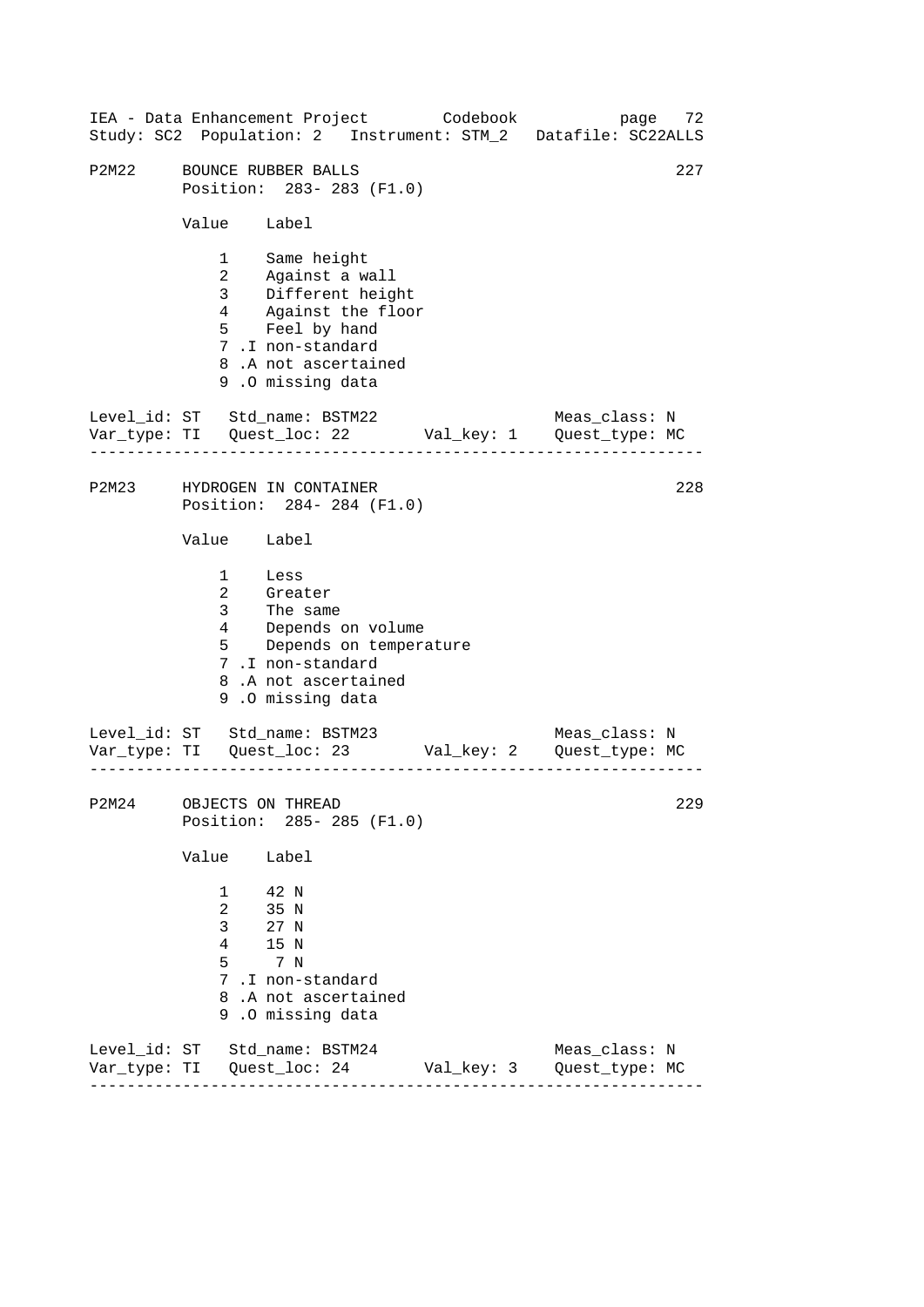------------------------------------------------------------------ ------------------------------------------------------------------ ------------------------------------------------------------------ IEA - Data Enhancement Project Codebook page 73 Study: SC2 Population: 2 Instrument: STM\_2 Datafile: SC22ALLS P2M25 HEAT FLOW APPARATUS 230 Position: 286- 286 (F1.0) Value Label 1 Picture A 2 Picture B 3 Picture C 4 picture D 5 Picture E 7 .I non-standard 8 .A not ascertained 9 .O missing data Level\_id: ST Std\_name: BSTM25 Meas\_class: N Var\_type: TI Quest\_loc: 25 Val\_key: 2 Quest\_type: MC P2M26 PIPE CHIMES Position: 287- 287 (F1.0) Value Label 1 2 3 Pipe (X) Pipe (Y) Same note 4 You have to try 5 Where you hit it 7 .I non-standard 8 .A not ascertained 9 .O missing data Level\_id: ST Std\_name: BSTM26 Meas\_class: N Var\_type: TI Quest\_loc: 26 Val\_key: 1 Quest\_type: MC P2M27 EVAPORATION Position: 288- 288 (F1.0) Value Label 1 Liquids evaporate 2 Petrol gets hotter 3 Some evaporate faster 4 Evaporate only in sun 5 Water gets hotter 7 .I non-standard 8 .A not ascertained 9 .O missing data Level\_id: ST Std\_name: BSTM27 Meas\_class: N Var\_type: TI Quest\_loc: 27 Val\_key: 3 Quest\_type: MC 231 232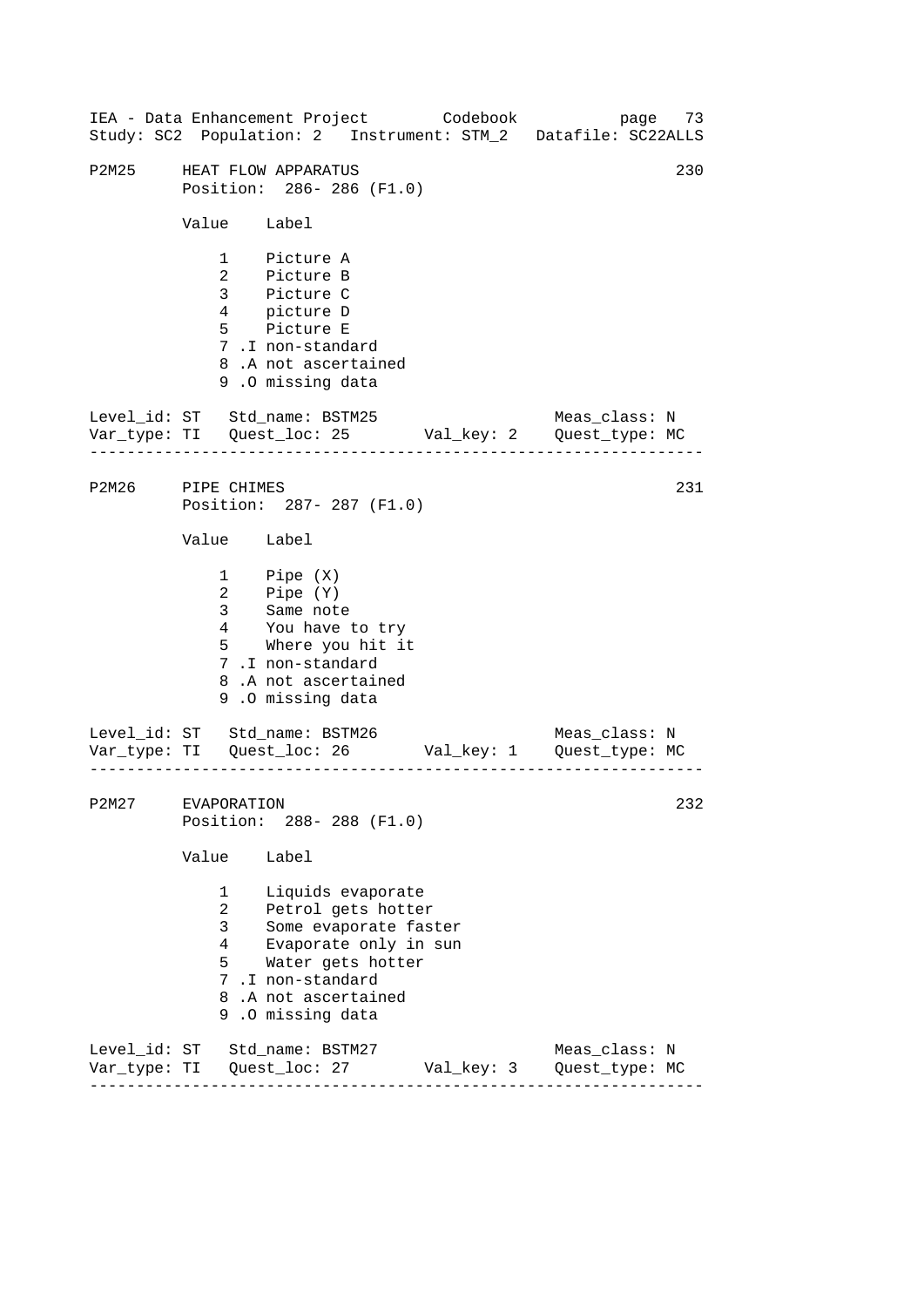|                        |                                 | IEA - Data Enhancement Project Codebook                                                                                                | 74<br>page<br>Study: SC2 Population: 2 Instrument: STM_2 Datafile: SC22ALLS    |  |
|------------------------|---------------------------------|----------------------------------------------------------------------------------------------------------------------------------------|--------------------------------------------------------------------------------|--|
| P2M28                  |                                 | FLASHLIGHT BATTERIES<br>Position: 289- 289 (F1.0)                                                                                      | 233                                                                            |  |
|                        | Value Label                     |                                                                                                                                        |                                                                                |  |
|                        | $5^{\circ}$                     | 1 Diagram K<br>2 Diagram L<br>3 Diagram M<br>4 Diagram L or M<br>None<br>7.I non-standard<br>8.A not ascertained<br>9.0 missing data   |                                                                                |  |
|                        |                                 | Level_id: ST Std_name: BSTM28                                                                                                          | Meas_class: N                                                                  |  |
| P2M29                  | CIRCUIT IN BOX                  | Position: 290- 290 (F1.0)                                                                                                              | 234                                                                            |  |
|                        | Value Label                     |                                                                                                                                        |                                                                                |  |
|                        |                                 | 1 Picture A<br>2 Picture B<br>3 Picture C<br>4 Picture D<br>5 Picture E<br>7.I non-standard<br>8.A not ascertained<br>9.0 missing data |                                                                                |  |
|                        |                                 | Level_id: ST Std_name: BSTM29                                                                                                          | Meas_class: N<br>Var_type: TI    Quest_loc: 29    Val_key: 4    Quest_type: MC |  |
| P2M30 LAMPS IN CIRCUIT |                                 | Position: 291- 291 (F1.0)                                                                                                              | 235                                                                            |  |
|                        | Value                           | Label                                                                                                                                  |                                                                                |  |
|                        | $\mathbf{3}$<br>$4\overline{ }$ | 1 Picture A<br>2 Picture B<br>Picture C<br>Picture D<br>5 Picture E<br>7.I non-standard<br>8.A not ascertained<br>9.0 missing data     |                                                                                |  |
|                        |                                 | Level_id: ST Std_name: BSTM30                                                                                                          | Meas_class: N                                                                  |  |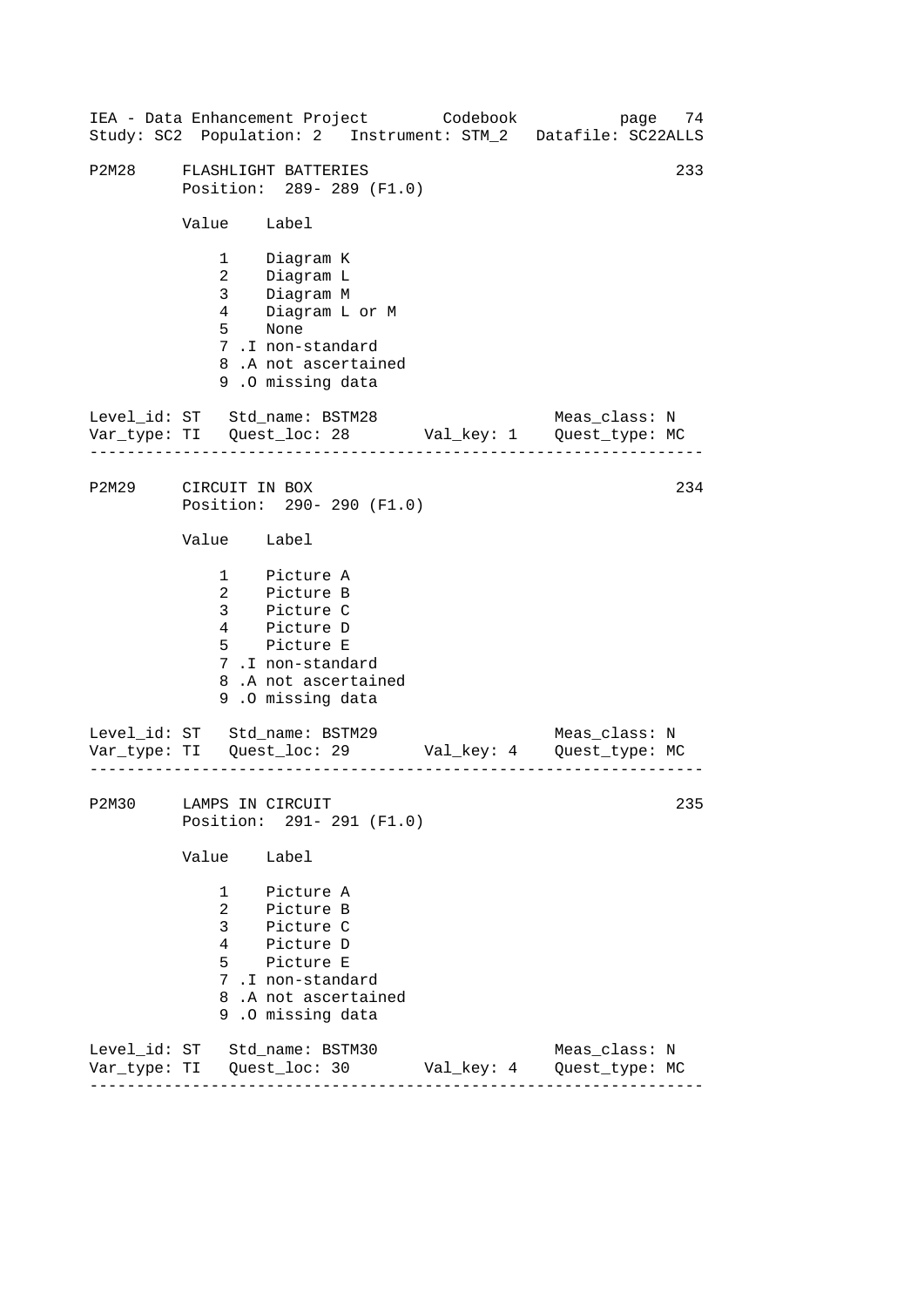------------------------------------------------------------------ ------------------------------------------------------------------ ------------------------------------------------------------------ 236 IEA - Data Enhancement Project Codebook page 75 Study: SC2 Population: 2 Instrument: STA\_2 Datafile: SC22ALLS P2A01 SEEDS GERMINATE Position: 292- 292 (F1.0) Value Label 1 Warm place and dark 2 One light, one dark 3 Warm place and light 4 Dry paper and light 5 Dry paper and dark 7 .I non-standard 8 .A not ascertained 9 .O missing data Level id: ST Std name: BSTA01 Meas class: N Var\_type: TI Quest\_loc: 1 Val\_key: 2 Quest\_type: MC P2A02 NO FLOWER SEEDS UNLESS Position: 293- 293 (F1.0) Value Label 1 2 3 4 Visited by insects Appear in summer Growing in good soil Produce nectar 5 Suitable pollen is placed 7 .I non-standard 8 .A not ascertained 9 .O missing data Level\_id: ST Std\_name: BSTA02 Meas\_class: N Var\_type: TI Quest\_loc: 2 Val\_key: 5 Quest\_type: MC P2A03 REHEATED MEAT Position: 294- 294 (F1.0) Value Label 1 People dislike it 2 Salts are lost 3 Uneconomic 4 Bacteria multiply 5 Reduction in protein 7 .I non-standard 8 .A not ascertained 9 .O missing data Level\_id: ST Std\_name: BSTA03 Meas\_class: N Var\_type: TI Quest\_loc: 3 Val\_key: 4 Quest\_type: MC 237 238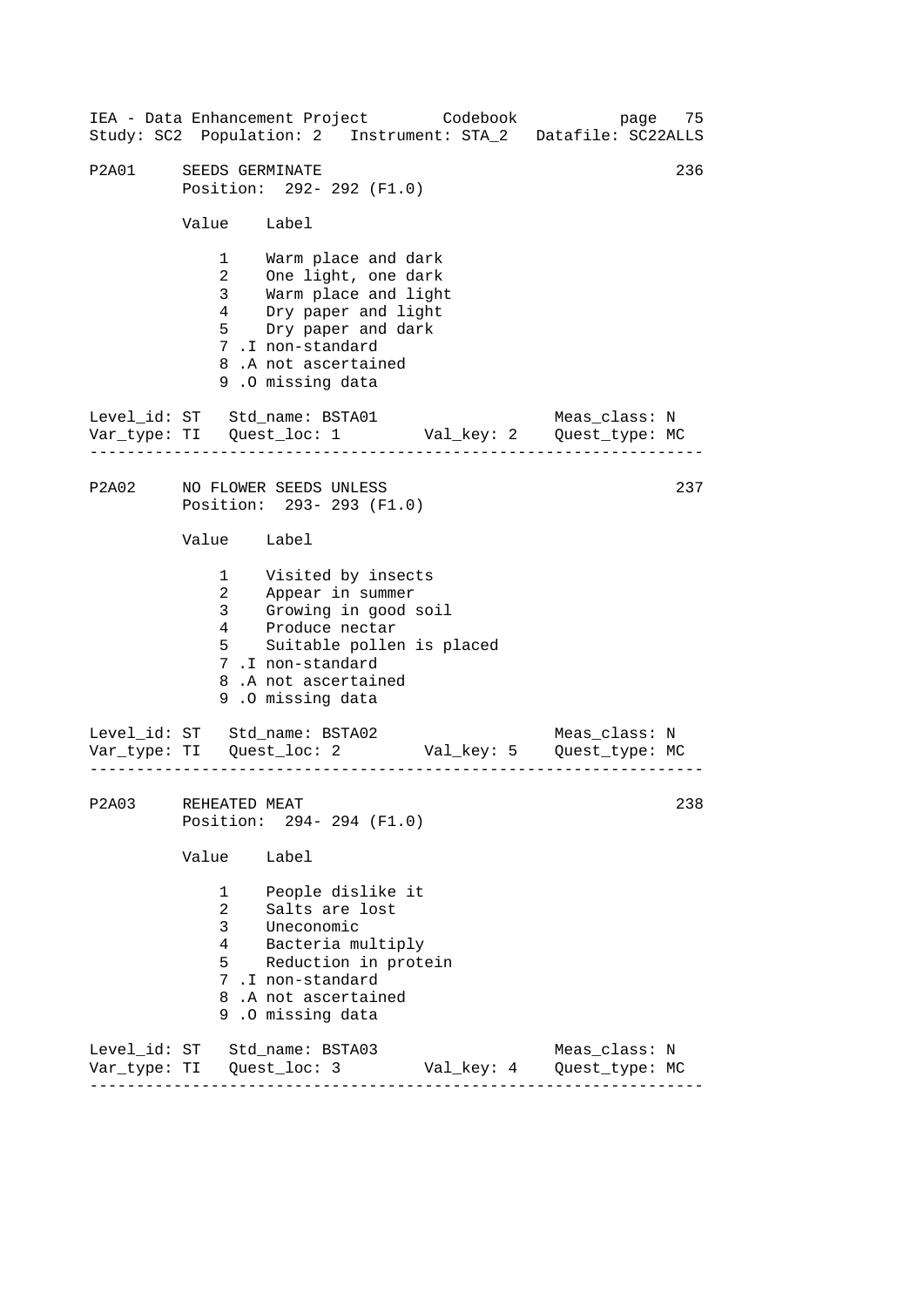|       | IEA - Data Enhancement Project Codebook<br>Study: SC2 Population: 2 Instrument: STA_2 Datafile: SC22ALLS                                                                                                                               | page 76                                        |
|-------|----------------------------------------------------------------------------------------------------------------------------------------------------------------------------------------------------------------------------------------|------------------------------------------------|
| P2A04 | PUMPING BICYCLE TYRE<br>Position: 295- 295 (F1.0)                                                                                                                                                                                      | 239                                            |
|       | Value Label                                                                                                                                                                                                                            |                                                |
|       | 1 Air pushes against pump<br>2 Pump leaks air<br>3 <sup>7</sup><br>Pump gets to hot<br>Pump gets to sticky<br>$\overline{4}$<br>$5^{\circ}$<br>Tyre is bigger than pump<br>7.I non-standard<br>8.A not ascertained<br>9.0 missing data |                                                |
|       | Level_id: ST Std_name: BSTA04<br>Var_type: TI Quest_loc: 4 Val_key: 1 Quest_type: MC                                                                                                                                                   | Meas_class: N                                  |
|       | P2A05 CANDLES GO OUT<br>Position: 296-296 (F1.0)                                                                                                                                                                                       | 240                                            |
|       | Value Label                                                                                                                                                                                                                            |                                                |
|       | $1 \t 1, 2, 3$<br>2, 1, 3<br>$2, 3, 1$<br>$1, 3, 2$<br>3 <sup>7</sup><br>4<br>$\frac{1}{5}$ 3, 2, 1<br>7.I non-standard<br>8.A not ascertained<br>9.0 missing data                                                                     |                                                |
|       | Level_id: ST Std_name: BSTA05                                                                                                                                                                                                          | Meas_class: N                                  |
|       | P2A06 FP/BP SALT WATER<br>Position: 297- 297 (F1.0)                                                                                                                                                                                    | 241                                            |
|       | Value<br>Label                                                                                                                                                                                                                         |                                                |
|       | Lower - lower<br>$\mathbf{1}$<br>$\overline{2}$<br>Lower - higher<br>$\mathbf{3}$<br>Higher - lower<br>Higher - higher<br>4<br>Same - same<br>5.<br>7 .I non-standard<br>8.A not ascertained<br>9.0 missing data                       |                                                |
|       | Level_id: ST Std_name: BSTA06                                                                                                                                                                                                          | Meas_class: N<br>Val_key: 2     Quest_type: MC |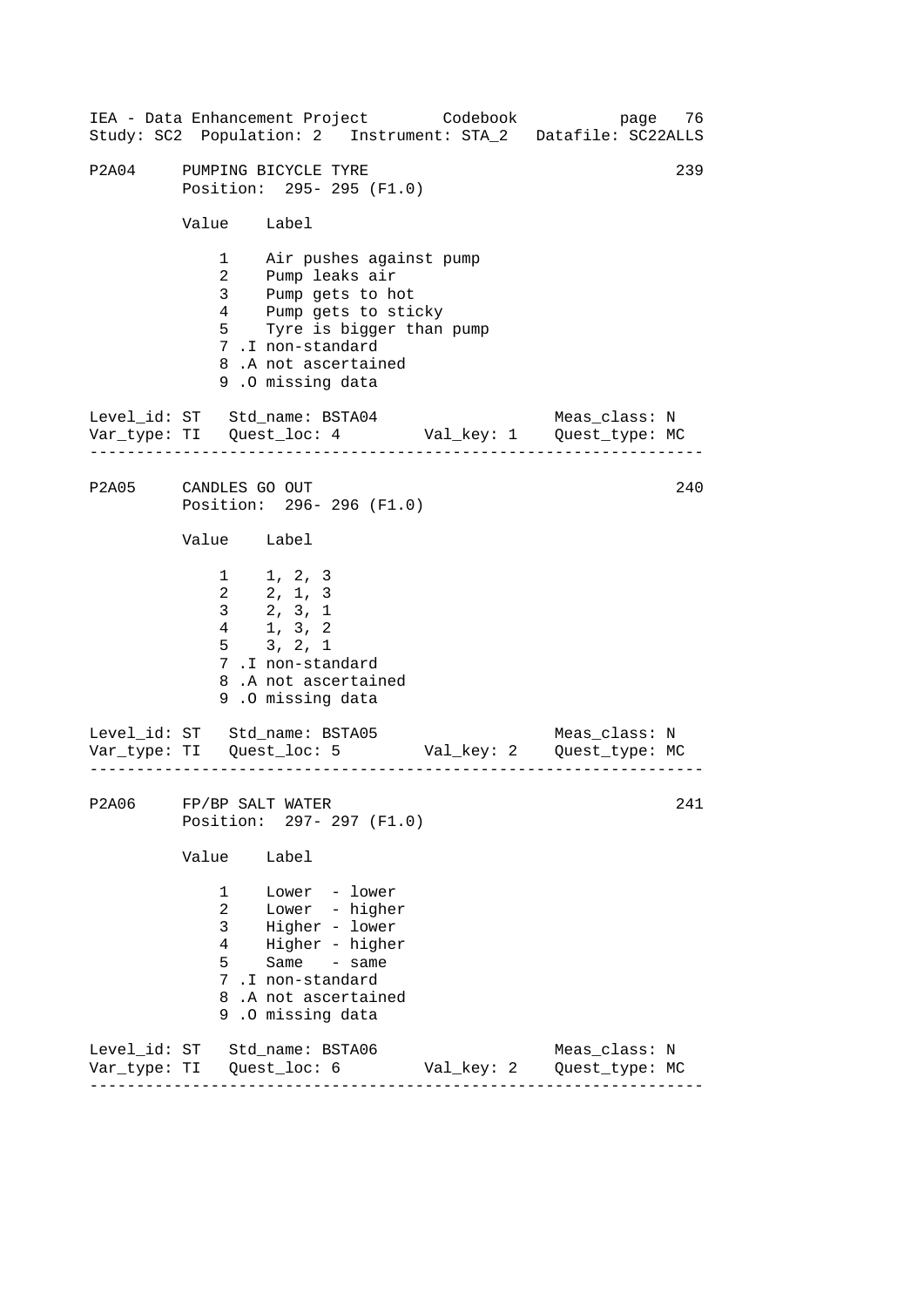------------------------------------------------------------------ ------------------------------------------------------------------ ------------------------------------------------------------------ IEA - Data Enhancement Project Codebook page 77 Study: SC2 Population: 2 Instrument: STA\_2 Datafile: SC22ALLS P2A07 SEESAW 242 Position: 298- 298 (F1.0) Value Label 1 Picture K 2 Picture L 3 Picture M 4 Picture N 5 None of these 7 .I non-standard 8 .A not ascertained 9 .O missing data Level id: ST Std name: BSTA07 Meas class: N Var\_type: TI Quest\_loc: 7 Val\_key: 4 Quest\_type: MC P2A08 MAMMAL BIRTHWEIGHT Position: 299- 299 (F1.0) Value Label 1 larger mammal, greater perc 2 smaller mammal, greater per 3 greater perc, slower double 4 greater perc, faster double 5 No relationship 7 .I non-standard 8 .A not ascertained 9 .O missing data Level\_id: ST Std\_name: BSTA08 Meas\_class: N Var\_type: TI Quest\_loc: 8 Val\_key: 4 Quest\_type: MC P2A09 SPACESHIPS COMMUNICATE Position: 300- 300 (F1.0) Value Label 1 Temperature too low 2 Sound is reflected 3 Pressure too high 4 Sound barrier broke 5 No air 7 .I non-standard 8 .A not ascertained 9 .O missing data Level\_id: ST Std\_name: BSTA09 Meas\_class: N Var\_type: TI Quest\_loc: 9 Val\_key: 5 Quest\_type: MC 243 244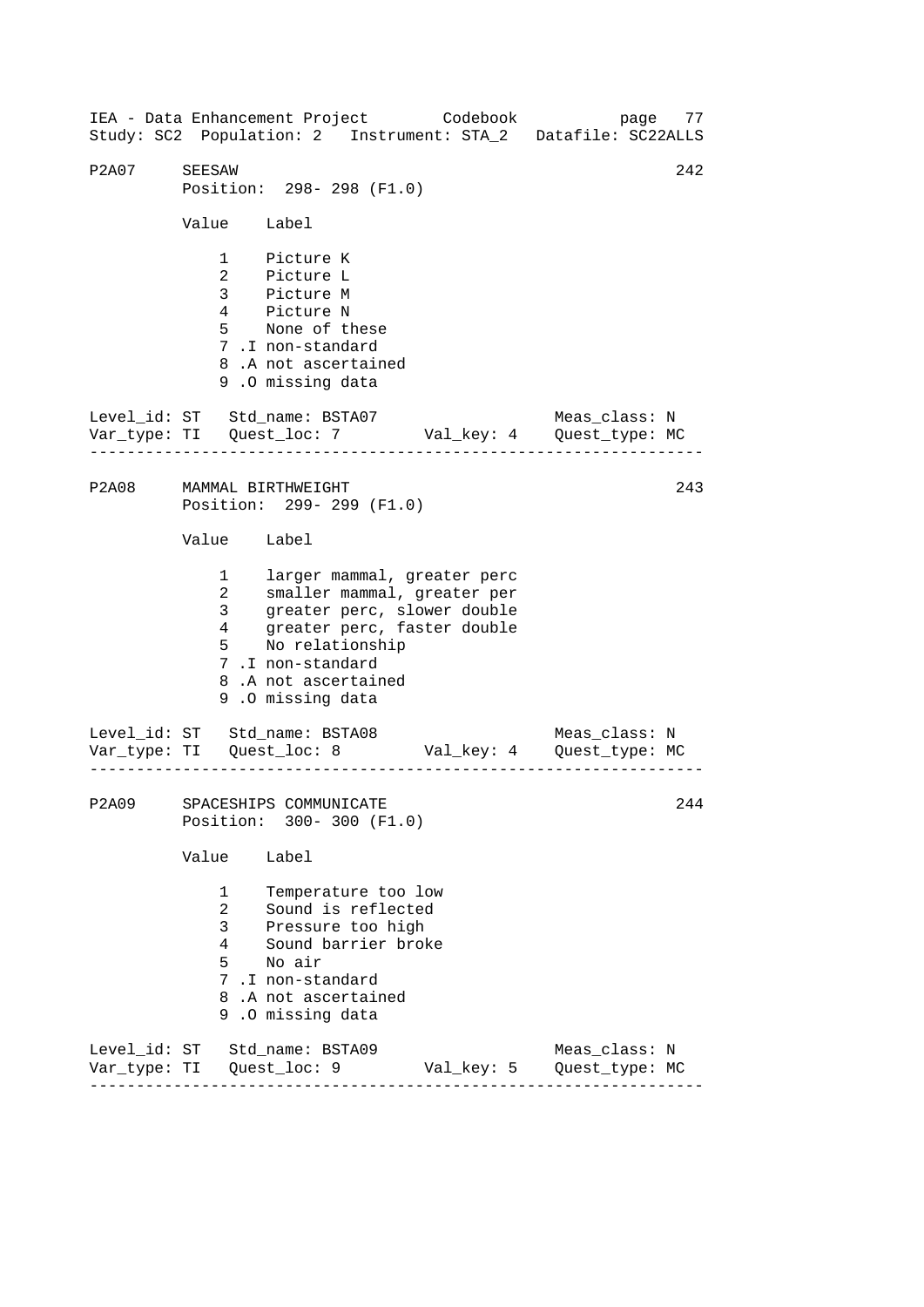|       |                                                                                                             | IEA - Data Enhancement Project Codebook                                                                                                |          | Study: SC2 Population: 2 Instrument: STA_2 Datafile: SC22ALLS | page 78 |
|-------|-------------------------------------------------------------------------------------------------------------|----------------------------------------------------------------------------------------------------------------------------------------|----------|---------------------------------------------------------------|---------|
| P2A10 | PIVOTED ROD                                                                                                 | Position: 301-301 (F1.0)                                                                                                               |          |                                                               | 245     |
|       | Value Label                                                                                                 |                                                                                                                                        |          |                                                               |         |
|       |                                                                                                             | 1 Picture A<br>2 Picture B<br>3 Picture C<br>4 Picture D<br>5 Picture E<br>7.I non-standard<br>8.A not ascertained<br>9.0 missing data |          |                                                               |         |
|       |                                                                                                             | Level_id: ST Std_name: BSTA10                                                                                                          |          | Meas_class: N                                                 |         |
|       |                                                                                                             | P2A11 NATIONAL OPTION/ITEM 11<br>Position: 302-302 (F1.0)                                                                              |          |                                                               | 246     |
|       | Value Label                                                                                                 |                                                                                                                                        |          |                                                               |         |
|       | $1$ (A)<br>$\begin{array}{cc} 2 & & ({\rm B}) \\ 3 & & ({\rm C}) \\ 4 & & ({\rm D}) \end{array}$<br>$5$ (E) | 7.I non-standard<br>8.A not ascertained<br>9.0 missing data                                                                            |          |                                                               |         |
|       |                                                                                                             |                                                                                                                                        |          | Meas_class: N                                                 |         |
|       |                                                                                                             | P2A12 NATIONAL OPTION/ITEM 12<br>Position: 303-303 (F1.0)                                                                              |          |                                                               | 247     |
|       | Value                                                                                                       | Label                                                                                                                                  |          |                                                               |         |
|       | 1<br>$\overline{2}$<br>$\mathbf{3}$<br>4<br>5                                                               | (A)<br>(B)<br>(C)<br>(D)<br>(E)<br>7.I non-standard<br>8.A not ascertained<br>9.0 missing data                                         |          |                                                               |         |
|       |                                                                                                             | Level_id: ST Std_name: BSTA12                                                                                                          | Val_key: | Meas_class: N<br>Quest_type: MC                               |         |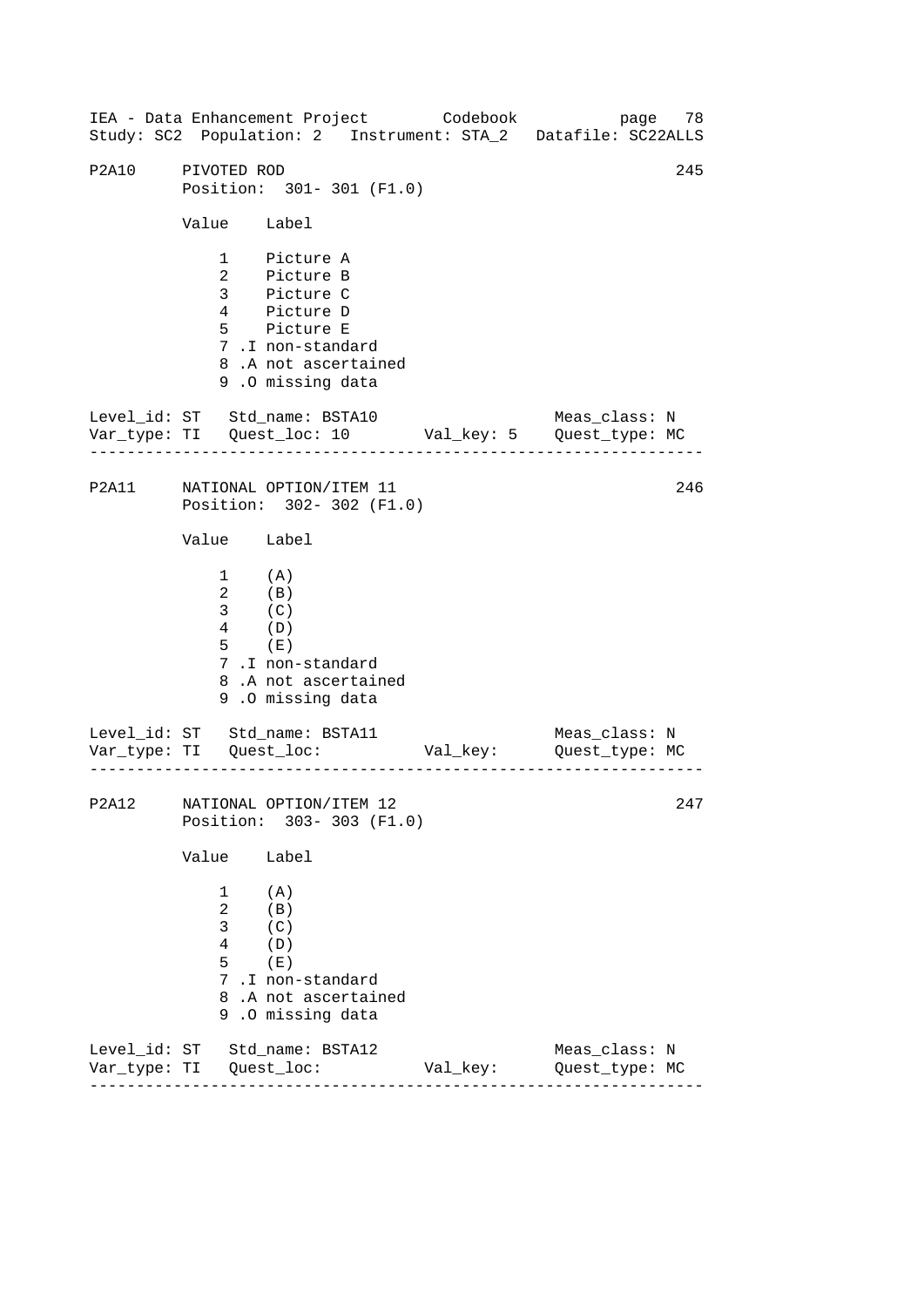|                         |                                                                                                                         |                                                                                                | IEA - Data Enhancement Project Codebook | page 79<br>Study: SC2 Population: 2 Instrument: STA_2 Datafile: SC22ALLS     |     |
|-------------------------|-------------------------------------------------------------------------------------------------------------------------|------------------------------------------------------------------------------------------------|-----------------------------------------|------------------------------------------------------------------------------|-----|
| P2A13                   |                                                                                                                         | NATIONAL OPTION/ITEM 13<br>Position: 304-304 (F1.0)                                            |                                         |                                                                              | 248 |
|                         | Value Label                                                                                                             |                                                                                                |                                         |                                                                              |     |
|                         | $1$ (A)<br>$\begin{array}{cc} 2 & & \text{(B)}\\ 3 & & \text{(C)} \end{array}$<br>$\frac{1}{4}$ (D)<br>$5$ (E)          | 7.I non-standard<br>8.A not ascertained<br>9.0 missing data                                    |                                         |                                                                              |     |
|                         |                                                                                                                         | Level_id: ST Std_name: BSTA13                                                                  |                                         | Meas_class: N<br>Var_type: TI Quest_loc: Val_key: Quest_type: MC             |     |
|                         |                                                                                                                         | P2A14 NATIONAL OPTION/ITEM 14<br>Position: 305-305 (F1.0)                                      |                                         |                                                                              | 249 |
|                         | Value Label                                                                                                             |                                                                                                |                                         |                                                                              |     |
|                         | $\begin{array}{cc} 1 & & {\rm (A)} \\ 2 & & {\rm (B)} \\ 3 & & {\rm (C)} \end{array}$<br>$\frac{1}{4}$ (D)<br>$5$ $(E)$ | 7.I non-standard<br>8.A not ascertained<br>9.0 missing data                                    |                                         |                                                                              |     |
|                         |                                                                                                                         | Level_id: ST Std_name: BSTA14                                                                  |                                         | Meas_class: N<br>Var_type: TI     Quest_loc:     Val_key:     Quest_type: MC |     |
|                         |                                                                                                                         | P2A15 NATIONAL OPTION/ITEM 15<br>Position: 306-306 (F1.0)                                      |                                         |                                                                              | 250 |
|                         | Value                                                                                                                   | Label                                                                                          |                                         |                                                                              |     |
|                         | 1<br>$\overline{a}$<br>3<br>4<br>5                                                                                      | (A)<br>(B)<br>(C)<br>(D)<br>(E)<br>7.I non-standard<br>8.A not ascertained<br>9.0 missing data |                                         |                                                                              |     |
| Var_type: TI Quest_loc: |                                                                                                                         | Level_id: ST Std_name: BSTA15                                                                  | Val_key:                                | Meas_class: N<br>Quest_type: MC                                              |     |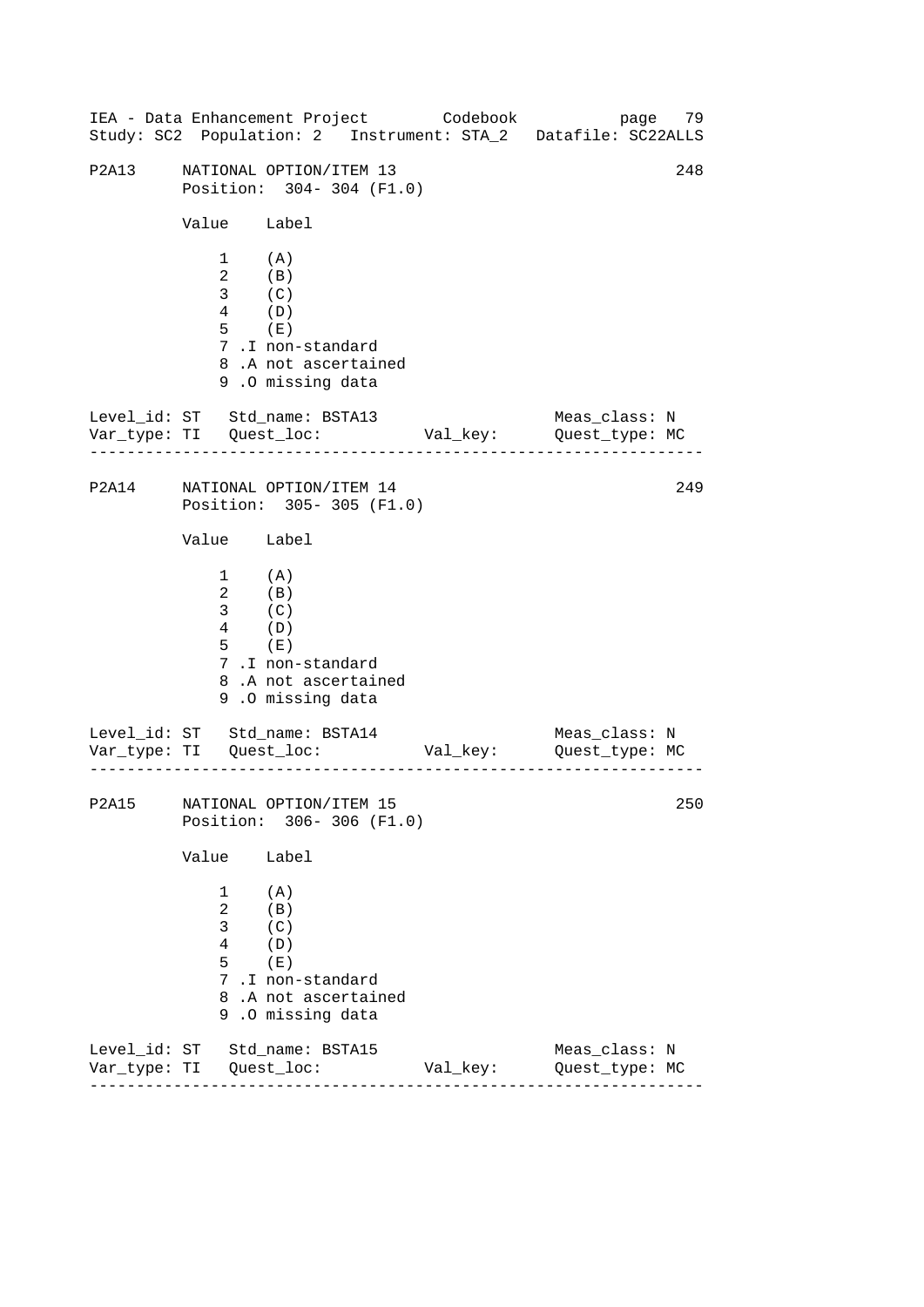|                           |                                         | IEA - Data Enhancement Project Codebook                                                                                                             |            | page 80<br>Study: SC2 Population: 2 Instrument: STB_2 Datafile: SC22ALLS |
|---------------------------|-----------------------------------------|-----------------------------------------------------------------------------------------------------------------------------------------------------|------------|--------------------------------------------------------------------------|
| P2B01                     |                                         | ENERGY PHOTOSYNTHESIS<br>Position: 307- 307 (F1.0)                                                                                                  |            | 251                                                                      |
|                           | Value Label                             |                                                                                                                                                     |            |                                                                          |
|                           |                                         | 1 Chlorophyll<br>2 Chloroplasts<br>3 Sunlight<br>4 Carbohydrates<br>5 Carbon dioxide<br>7.I non-standard<br>8.A not ascertained<br>9.0 missing data |            |                                                                          |
|                           |                                         | Level_id: ST Std_name: BSTB01                                                                                                                       |            | Meas_class: N<br>Var_type: TI Quest_loc: 1 Val_key: 3 Quest_type: MC     |
| P2B02                     |                                         | ORGAN NOT IN ABDOMEN<br>Position: 308-308 (F1.0)                                                                                                    |            | 252                                                                      |
|                           | Value Label                             |                                                                                                                                                     |            |                                                                          |
|                           |                                         | 1 Liver<br>2 Kidney<br>3 Stomach<br>4 Bladder<br>5 Heart<br>7.I non-standard<br>8.A not ascertained<br>9.0 missing data                             |            |                                                                          |
|                           |                                         | Level_id: ST Std_name: BSTB02                                                                                                                       |            | Meas_class: N<br>Var_type: TI Quest_loc: 2 Val_key: 5 Quest_type: MC     |
| P2B03                     | ACETIC ACID                             | Position: 309-309 (F1.0)                                                                                                                            |            | 253                                                                      |
|                           | Value                                   | Label                                                                                                                                               |            |                                                                          |
|                           | 1<br>$\overline{2}$<br>3<br>4<br>5<br>9 | 1<br>$\overline{2}$<br>3<br>6<br>8<br>7.I non-standard<br>8.A not ascertained<br>.0 missing data                                                    |            |                                                                          |
| Var_type: TI Quest_loc: 3 |                                         | Level_id: ST Std_name: BSTB03                                                                                                                       | Val_key: 5 | Meas_class: N<br>Quest_type: MC                                          |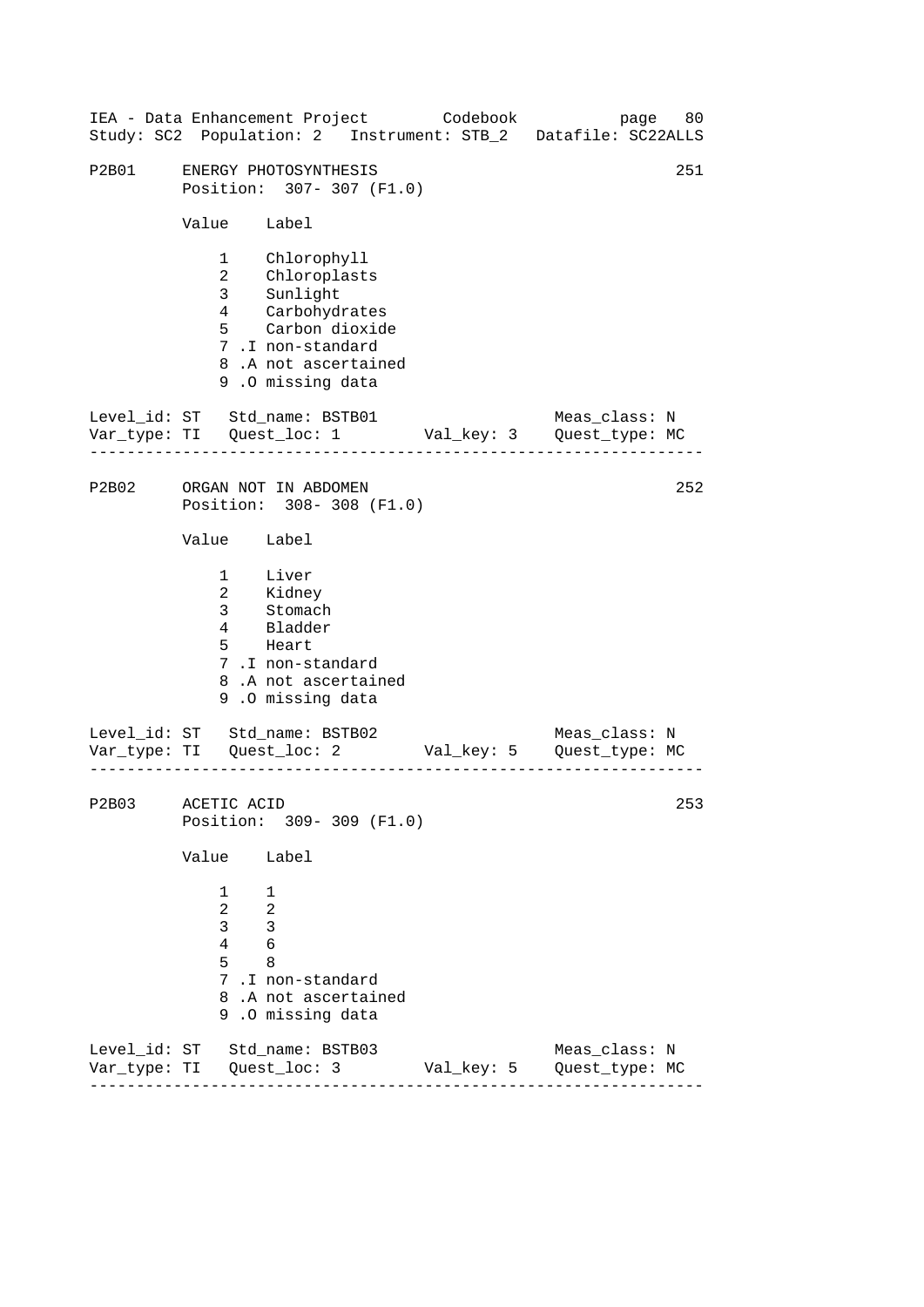------------------------------------------------------------------ ------------------------------------------------------------------ ------------------------------------------------------------------ IEA - Data Enhancement Project Codebook page 81 Study: SC2 Population: 2 Instrument: STB\_2 Datafile: SC22ALLS P2B04 MEASURING CYLINDER 254 Position: 310- 310 (F1.0) Value Label 1 50 cm3 2 49 cm3 3 48 cm3 4 47 cm3 5 46 cm3 7 .I non-standard 8 .A not ascertained 9 .O missing data Level\_id: ST Std\_name: BSTB04 Meas\_class: N Var\_type: TI Quest\_loc: 4 Val\_key: 4 Quest\_type: MC P2B05 JUMP ON MOON Position: 311- 311 (F1.0) Value Label 1 Less mass 2 3 Less force of gravity Further from Earth 4 No air resistance 5 Law of Motion do not apply 7 .I non-standard 8 .A not ascertained 9 .O missing data Level\_id: ST Std\_name: BSTB05 Meas\_class: N Var\_type: TI Quest\_loc: 5 Val\_key: 2 Quest\_type: MC P2B06 IRON SULPHUR MIXTURE Position: 312- 312 (F1.0) Value Label 1 A single element 2 Two other elements 3 A solution 4 An alloy 5 A compound 7 .I non-standard 8 .A not ascertained 9 .O missing data Level\_id: ST Std\_name: BSTB06 Meas\_class: N Var\_type: TI Quest\_loc: 6 Val\_key: 5 Quest\_type: MC 255 256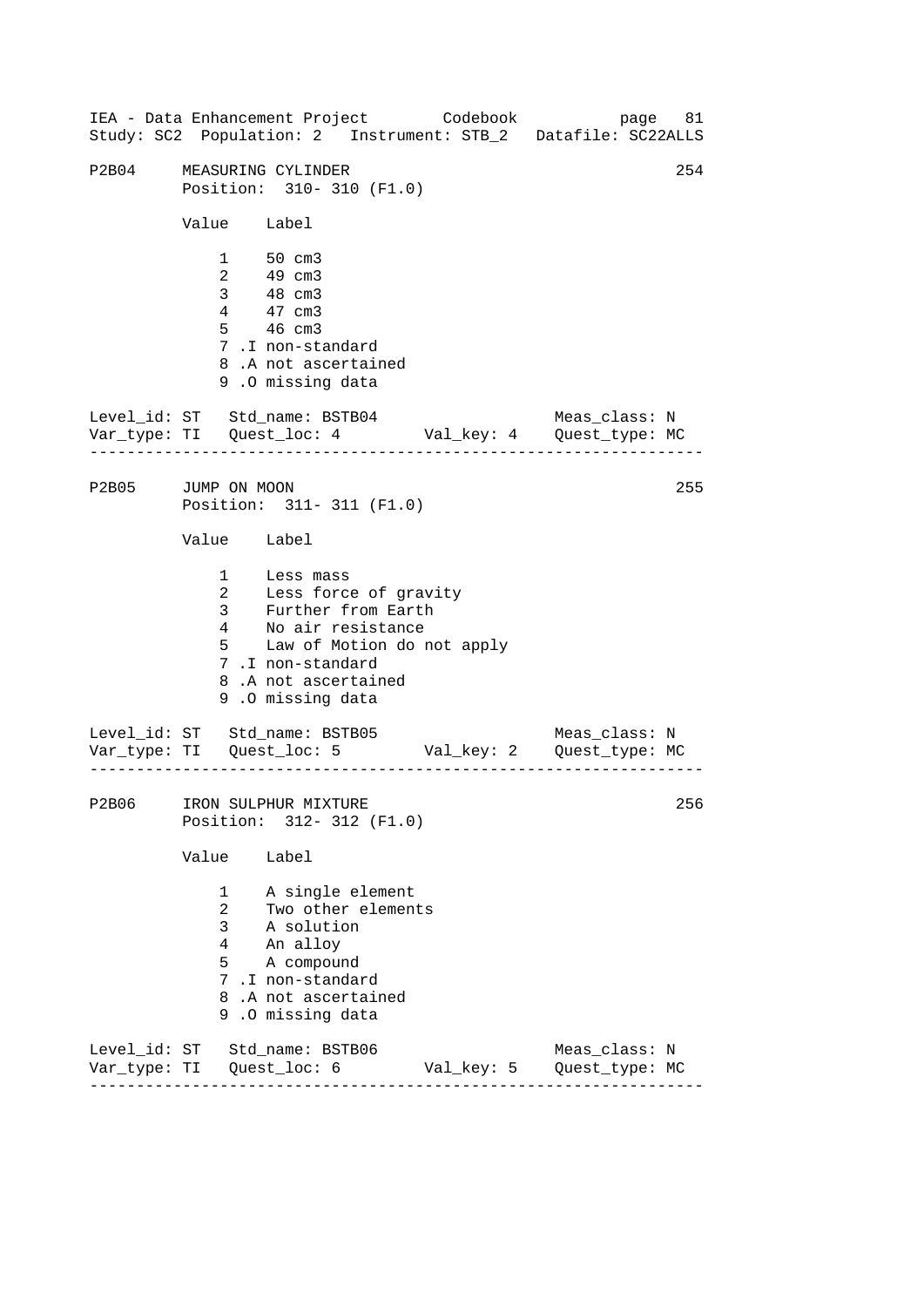|              |                                                                     | IEA - Data Enhancement Project Codebook page 82<br>Study: SC2 Population: 2 Instrument: STB_2 Datafile: SC22ALLS                                                                        |            |                                 |     |
|--------------|---------------------------------------------------------------------|-----------------------------------------------------------------------------------------------------------------------------------------------------------------------------------------|------------|---------------------------------|-----|
| P2B07        |                                                                     | SPEED OF EVAPORATION<br>Position: 313-313 (F1.0)                                                                                                                                        |            |                                 | 257 |
|              | Value Label                                                         |                                                                                                                                                                                         |            |                                 |     |
|              |                                                                     | 1 A hot and dry day<br>2 A hot and moist day<br>3 A cold and dry day<br>4 A cold and moist day<br>5 A calm and moist day<br>7.I non-standard<br>8.A not ascertained<br>9.0 missing data |            |                                 |     |
|              | -----------------                                                   | Level_id: ST Std_name: BSTB07 Meas_class: N<br>Var_type: TI Quest_loc: 7 Val_key: 1 Quest_type: MC                                                                                      |            |                                 |     |
| P2B08 LEVERS |                                                                     | Position: 314-314 (F1.0)                                                                                                                                                                |            |                                 | 258 |
|              | Value Label                                                         |                                                                                                                                                                                         |            |                                 |     |
|              | $4\overline{ }$<br>$5^{\circ}$                                      | 1 Less enery required<br>2 It is quicker<br>3 Less force needed<br>Less movement required<br>Less work to be done<br>7.I non-standard<br>8.A not ascertained<br>9.0 missing data        |            |                                 |     |
|              |                                                                     | Level_id: ST Std_name: BSTB08 Meas_class: N<br>Var_type: TI Quest_loc: 8 Val_key: 3 Quest_type: MC                                                                                      |            |                                 |     |
| <b>P2B09</b> | METAL TRAY COLDER                                                   | Position: 315-315 (F1.0)                                                                                                                                                                |            |                                 | 259 |
|              | Value Label                                                         |                                                                                                                                                                                         |            |                                 |     |
|              | $\mathbf{1}$<br>$\mathbf{2}$<br>$\mathbf{3}$<br>$4\degree$<br>5 - 1 | M has lower temp<br>M radiates more heat<br>M conducts heat better<br>P is better heat conductor<br>Surface contact<br>7.I non-standard<br>8.A not ascertained<br>9.0 missing data      |            |                                 |     |
|              |                                                                     | Level_id: ST Std_name: BSTB09<br>Var_type: TI Quest_loc: 9                                                                                                                              | Val_key: 3 | Meas_class: N<br>Quest_type: MC |     |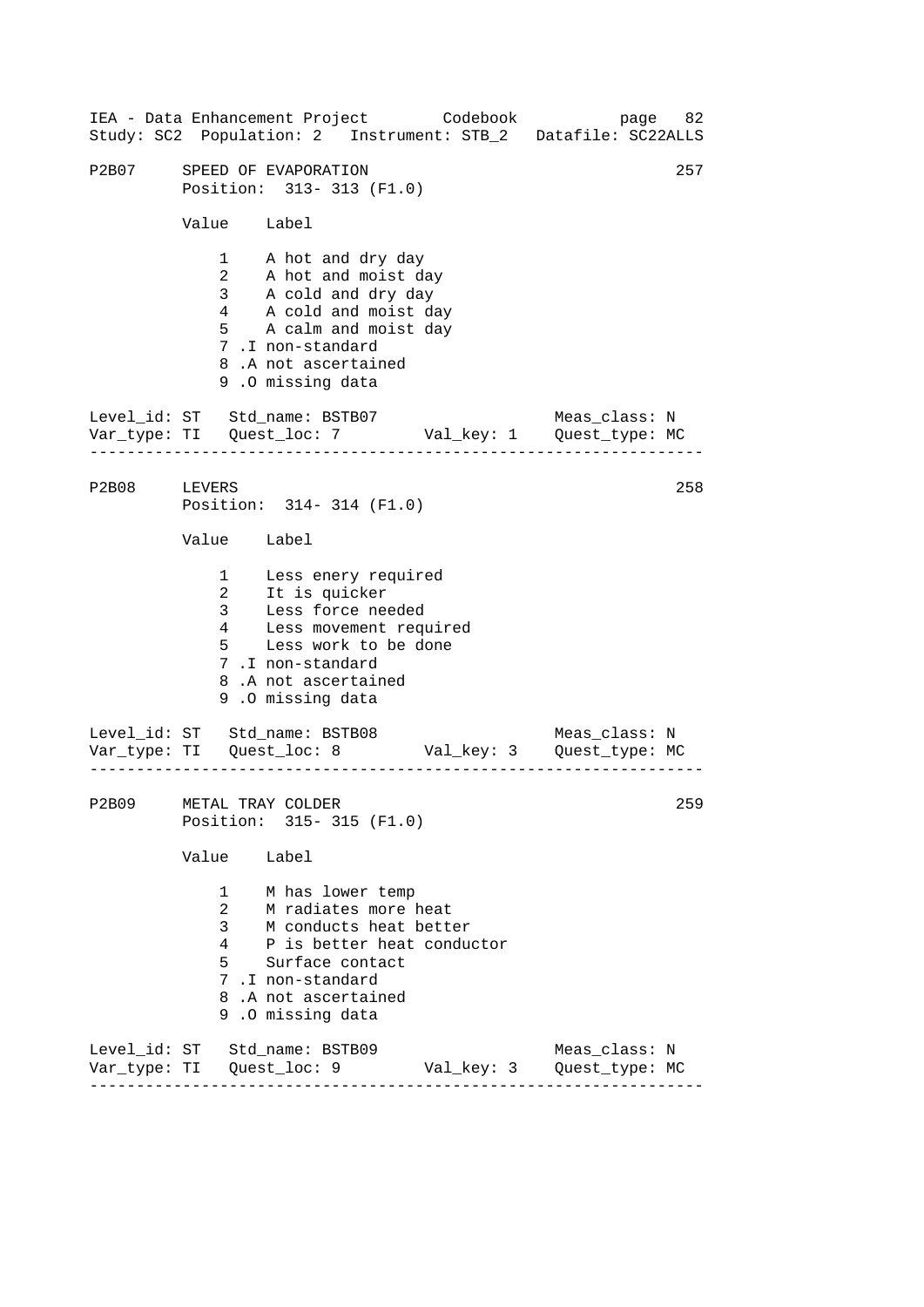------------------------------------------------------------------ ------------------------------------------------------------------ ------------------------------------------------------------------ IEA - Data Enhancement Project Codebook page 83 Study: SC2 Population: 2 Instrument: STB\_2 Datafile: SC22ALLS P2B10 NO WATER IN BOTTLE 260 Position: 316- 316 (F1.0) Value Label 1 Air pushes harder 2 Air is heavier 3 Air must get out 4 Glass is too thin 5 Water has greater mass 7 .I non-standard 8 .A not ascertained 9 .O missing data Level id: ST Std name: BSTB10 Meas class: N Var\_type: TI Quest\_loc: 10 Val\_key: 3 Quest\_type: MC P2B11 NATIONAL OPTION/ITEM 11 Position: 317- 317 (F1.0) Value Label  $1$   $\qquad$   $\qquad$   $\qquad$   $\qquad$   $\qquad$   $\qquad$   $\qquad$   $\qquad$   $\qquad$ 2 (B) 3 (C) 4 (D) 5 (E) 7 .I non-standard 8 .A not ascertained 9 .O missing data Level\_id: ST Std\_name: BSTB11 Meas\_class: N Var\_type: TI Quest\_loc: Val\_key: Quest\_type: MC P2B12 NATIONAL OPTION/ITEM 12 Position: 318- 318 (F1.0) Value Label 1 (A) 2 (B) 3 (C) 4 (D) 5 (E) 7 .I non-standard 8 .A not ascertained 9 .O missing data Level\_id: ST Std\_name: BSTB12 Meas\_class: N Var\_type: TI Quest\_loc: Val\_key: Quest\_type: MC 261 262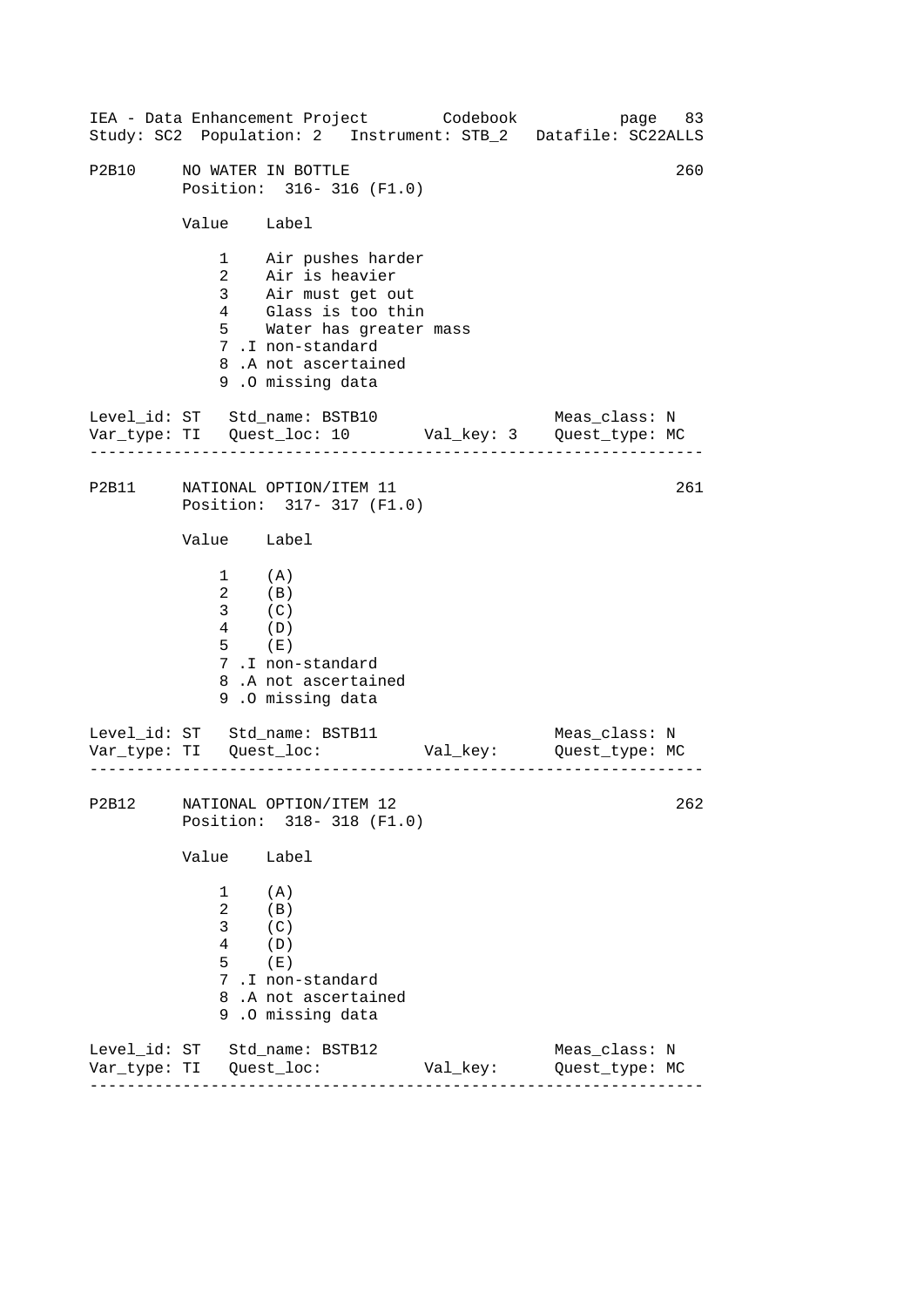|       |                                                                                                                          | IEA - Data Enhancement Project Codebook                                                        |          | Study: SC2 Population: 2 Instrument: STB_2 Datafile: SC22ALLS | page 84 |
|-------|--------------------------------------------------------------------------------------------------------------------------|------------------------------------------------------------------------------------------------|----------|---------------------------------------------------------------|---------|
| P2B13 |                                                                                                                          | NATIONAL OPTION/ITEM 13<br>Position: 319- 319 (F1.0)                                           |          |                                                               | 263     |
|       | Value Label                                                                                                              |                                                                                                |          |                                                               |         |
|       | $\begin{array}{cc} 1 & & {\rm (A)} \\ 2 & & {\rm (B)} \\ 3 & & {\rm (C)} \end{array}$<br>$\overline{4}$ (D)<br>$5$ $(E)$ | 7.I non-standard<br>8.A not ascertained<br>9.0 missing data                                    |          |                                                               |         |
|       |                                                                                                                          | Level_id: ST Std_name: BSTB13                                                                  |          | Meas_class: N                                                 |         |
|       |                                                                                                                          | P2B14 NATIONAL OPTION/ITEM 14<br>Position: 320-320 (F1.0)                                      |          |                                                               | 264     |
|       | Value Label                                                                                                              |                                                                                                |          |                                                               |         |
|       | $\begin{array}{cc} 1 & & {\rm (A)} \\ 2 & & {\rm (B)} \\ 3 & & {\rm (C)} \end{array}$<br>$\overline{4}$ (D)<br>$5$ $(E)$ | 7.I non-standard<br>8.A not ascertained<br>9.0 missing data                                    |          |                                                               |         |
|       |                                                                                                                          | Level_id: ST Std_name: BSTB14                                                                  |          | Meas_class: N                                                 |         |
|       |                                                                                                                          | P2B15 NATIONAL OPTION/ITEM 15<br>Position: 321- 321 (F1.0)                                     |          |                                                               | 265     |
|       | Value                                                                                                                    | Label                                                                                          |          |                                                               |         |
|       | 1<br>$\overline{a}$<br>3<br>4<br>5                                                                                       | (A)<br>(B)<br>(C)<br>(D)<br>(E)<br>7.I non-standard<br>8.A not ascertained<br>9.0 missing data |          |                                                               |         |
|       |                                                                                                                          | Level_id: ST Std_name: BSTB15                                                                  | Val_key: | Meas_class: N<br>Quest_type: MC                               |         |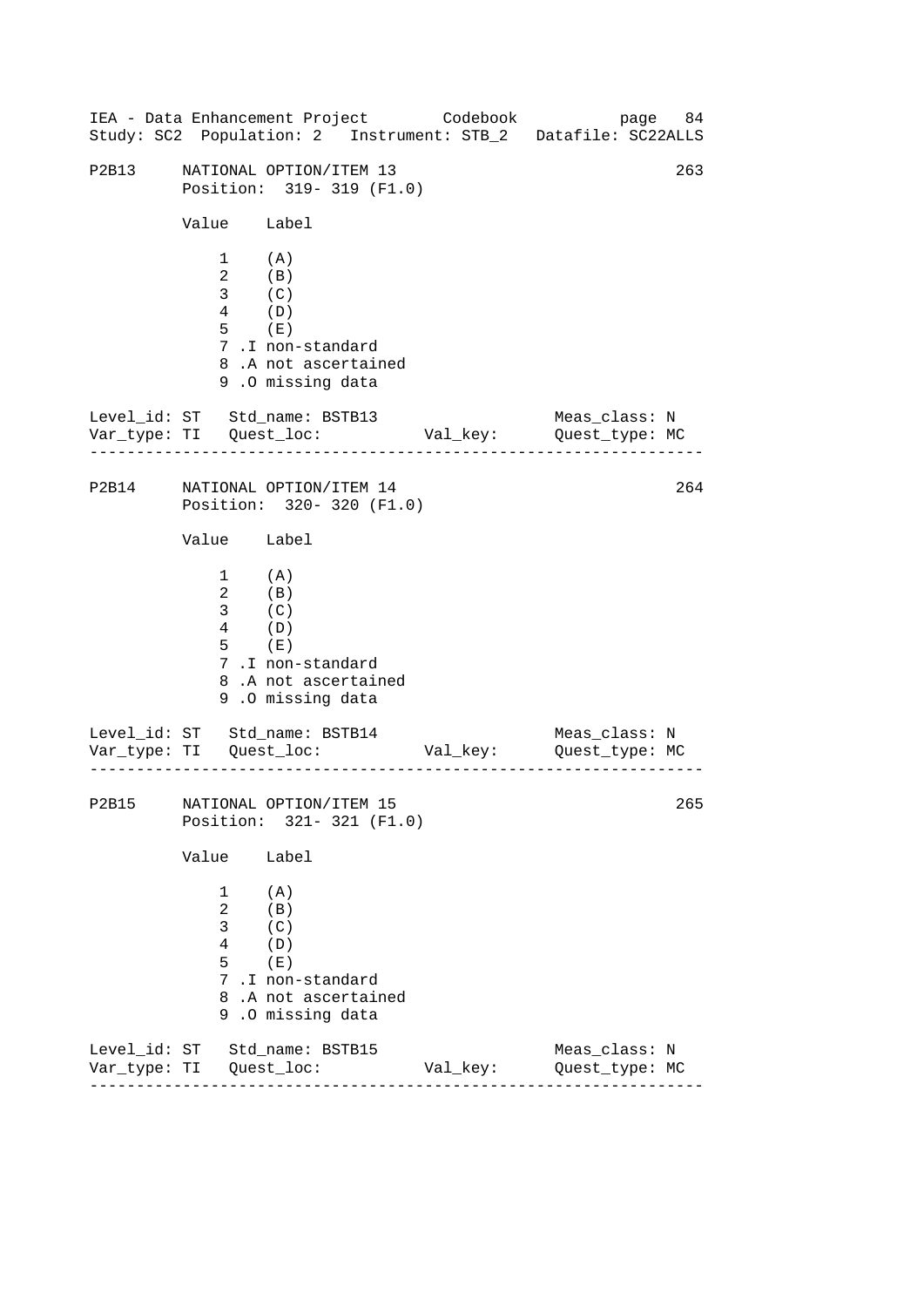------------------------------------------------------------------ ------------------------------------------------------------------ ------------------------------------------------------------------ IEA - Data Enhancement Project Codebook page 85 Study: SC2 Population: 2 Instrument: STC\_2 Datafile: SC22ALLS P2C01 COPPER KETTLES 266 Position: 322- 322 (F1.0) Value Label 1 Bad heat conductor 2 Tough metal 3 Can be polished 4 Easy to shape 5 Dissolves not in water 7 .I non-standard 8 .A not ascertained 9 .O missing data Level id: ST Std name: BSTC01 Meas class: N Var\_type: TI Quest\_loc: 1 Val\_key: 1 Quest\_type: MC P2C02 GLASS WITH IRON FILINGS Position: 323- 323 (F1.0) Value Label 1 Water condenses 2 Gas of iron dissolves 3 Rust takes less space 4 Iron reacts with oxygen 5 Oxygen dissolves 7 .I non-standard 8 .A not ascertained 9 .O missing data Level\_id: ST Std\_name: BSTC02 Meas\_class: N Var\_type: TI Quest\_loc: 2 Val\_key: 4 Quest\_type: MC P2C03 HEATING Z IN AIR Position: 324- 324 (F1.0) Value Label 1 0 g 2 0.2 g 3 0.3 g 4 0.5 g 5 1.0 g 7 .I non-standard 8 .A not ascertained 9 .O missing data Level\_id: ST Std\_name: BSTC03 Meas\_class: N Var\_type: TI Quest\_loc: 3 Val\_key: 2 Quest\_type: MC 267 268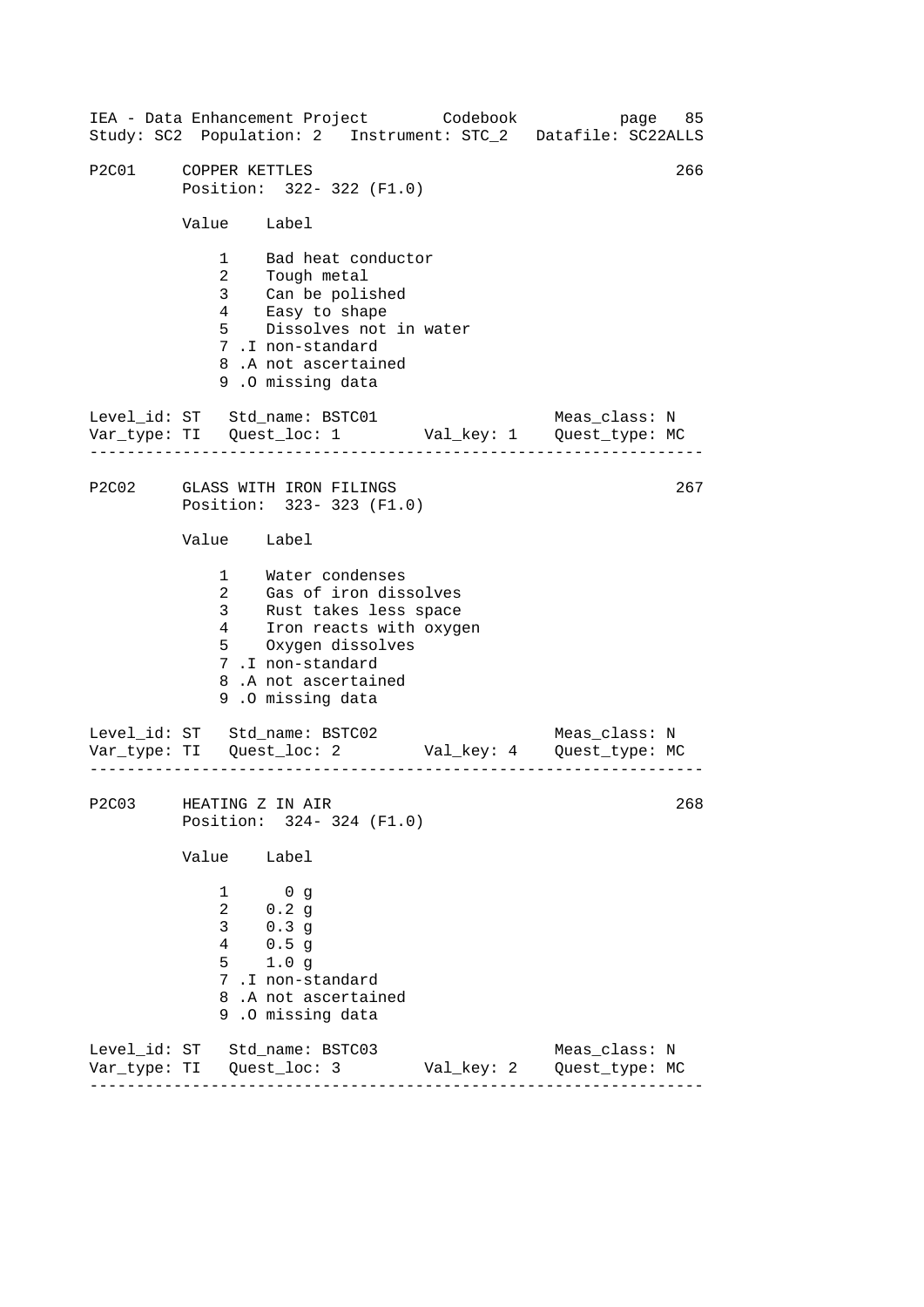------------------------------------------------------------------ ------------------------------------------------------------------ ------------------------------------------------------------------ IEA - Data Enhancement Project Codebook page 86 Study: SC2 Population: 2 Instrument: STC\_2 Datafile: SC22ALLS P2C04 NOT MAGNETIC 269 Position: 325- 325 (F1.0) Value Label 1 Magnetic compass needle 2 Steel screw 3 Iron nail 4 Sewing needle 5 brass paper fastener 7 .I non-standard 8 .A not ascertained 9 .O missing data Level id: ST Std name: BSTC04 Meas class: N Var\_type: TI Quest\_loc: 4 Val\_key: 5 Quest\_type: MC P2C05 MAGNIFYING GLASS Position: 326- 326 (F1.0) Value Label 1 Picture A 2 Picture B 3 Picture C 4 Picture D 5 Picture E 7 .I non-standard 8 .A not ascertained 9 .O missing data Level\_id: ST Std\_name: BSTC05 Var\_type: TI Quest\_loc: 5 Val\_key: 2 Quest\_type: MC Meas\_class: N P2C06 PREDICTING RAIN Position: 327- 327 (F1.0) Value Label 1 P dropping, T rising 2 P rising , T dropping 3 P dropping, T dropping 4 P rising , T rising 5 P stable , T stable 7 .I non-standard 8 .A not ascertained 9 .O missing data Level\_id: ST Std\_name: BSTC06 Meas\_class: N Var\_type: TI Quest\_loc: 6 Val\_key: 3 Quest\_type: MC 270 271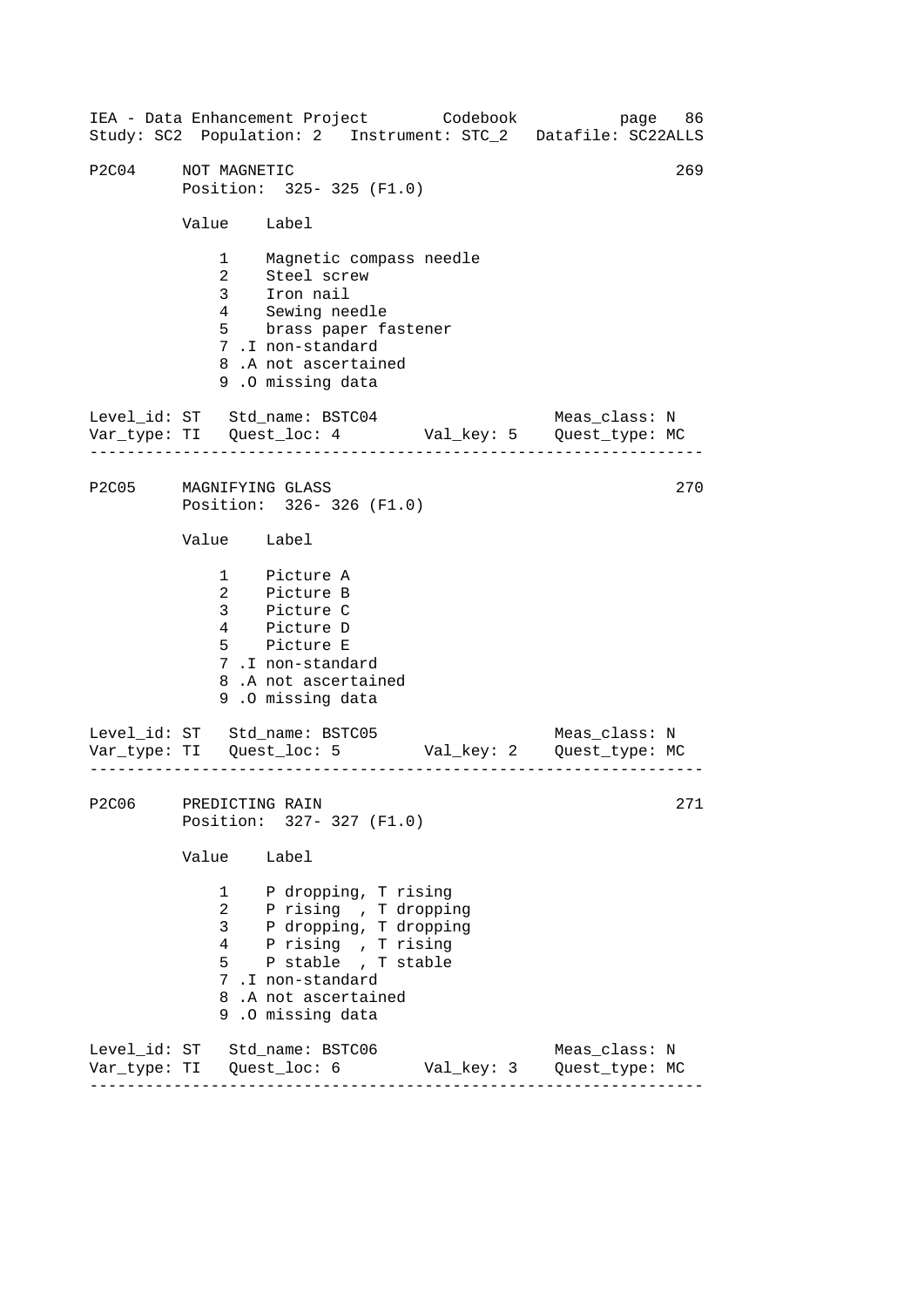|       |                                    | IEA - Data Enhancement Project Codebook                                                                                                                                  |            | Study: SC2 Population: 2 Instrument: STC_2 Datafile: SC22ALLS                 | page 87 |
|-------|------------------------------------|--------------------------------------------------------------------------------------------------------------------------------------------------------------------------|------------|-------------------------------------------------------------------------------|---------|
| P2C07 | BURY DECAYED FISH                  | Position: 328-328 (F1.0)                                                                                                                                                 |            |                                                                               | 272     |
|       | Value Label                        |                                                                                                                                                                          |            |                                                                               |         |
|       |                                    | 1 Energy<br>2 Minerals<br>3 Protein<br>4 0xygen<br>5 Water<br>7.I non-standard<br>8.A not ascertained<br>9.0 missing data                                                |            |                                                                               |         |
|       |                                    | Level_id: ST Std_name: BSTC07                                                                                                                                            |            | Meas_class: N<br>Var_type: TI    Quest_loc: 7    Val_key: 2    Quest_type: MC |         |
|       |                                    | P2C08 MINERALS FOR PLANTS<br>Position: 329-329 (F1.0)                                                                                                                    |            |                                                                               | 273     |
|       | Value Label                        |                                                                                                                                                                          |            |                                                                               |         |
|       |                                    | 1 Picture A<br>2 Picture B<br>3 Picture C<br>4 Picture D<br>5 Picture E<br>7.I non-standard<br>8.A not ascertained<br>9.0 missing data                                   |            |                                                                               |         |
|       |                                    | Level_id: ST Std_name: BSTC08                                                                                                                                            |            | Meas_class: N<br>Var_type: TI    Quest_loc: 8    Val_key: 4    Quest_type: MC |         |
| P2C09 |                                    | FUNCTION OF KIDNEYS<br>Position: 330-330 (F1.0)                                                                                                                          |            |                                                                               | 274     |
|       | Value                              | Label                                                                                                                                                                    |            |                                                                               |         |
|       | 1<br>$\overline{a}$<br>3<br>4<br>5 | Produce antibodies<br>Digest food<br>Circulate blood<br>Produse red blood cells<br>Remove waste materials<br>7.I non-standard<br>8.A not ascertained<br>9.0 missing data |            |                                                                               |         |
|       |                                    | Level_id: ST Std_name: BSTC09<br>Var_type: TI Quest_loc: 9                                                                                                               | Val_key: 5 | Meas_class: N<br>Quest_type: MC                                               |         |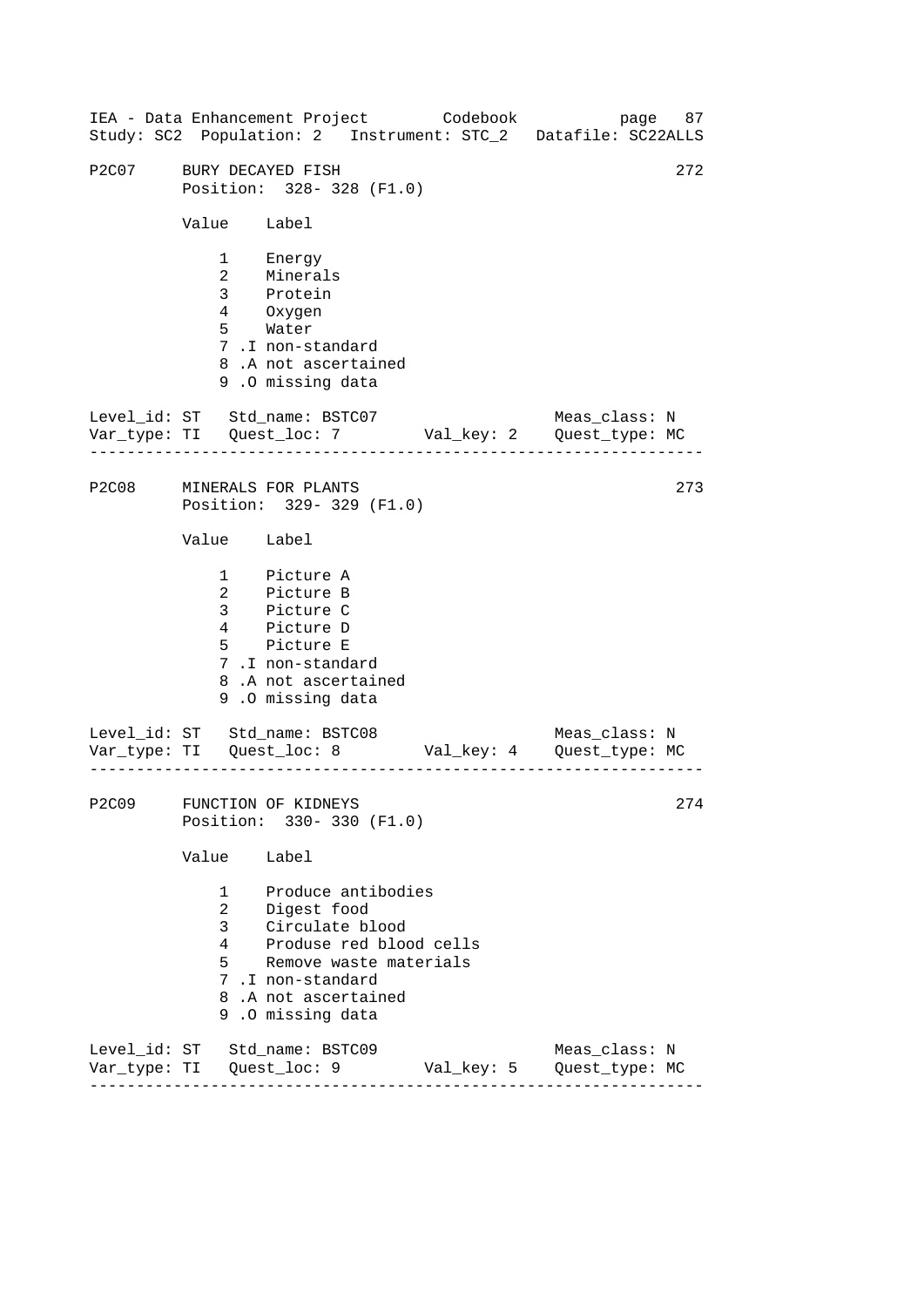|                      |                                                                                                               | IEA - Data Enhancement Project Codebook                                                                                                       |          | page 88<br>Study: SC2 Population: 2 Instrument: STC_2 Datafile: SC22ALLS  |
|----------------------|---------------------------------------------------------------------------------------------------------------|-----------------------------------------------------------------------------------------------------------------------------------------------|----------|---------------------------------------------------------------------------|
| P2C10 FOOD WEB BEANS |                                                                                                               | Position: 331-331 (F1.0)                                                                                                                      |          | 275                                                                       |
|                      | Value Label                                                                                                   |                                                                                                                                               |          |                                                                           |
|                      |                                                                                                               | 1 Large spiders<br>2 Beetles<br>2<br>3 Aphids<br>4 Whiteflies<br>5 Small birds<br>7.I non-standard<br>8.A not ascertained<br>9.0 missing data |          |                                                                           |
|                      | .                                                                                                             | Level_id: ST Std_name: BSTC10                                                                                                                 |          | Meas_class: N                                                             |
|                      |                                                                                                               | P2C11 NATIONAL OPTION/ITEM 11<br>Position: 332-332 (F1.0)                                                                                     |          | 276                                                                       |
|                      | Value Label                                                                                                   |                                                                                                                                               |          |                                                                           |
|                      | $\begin{array}{cc} 1 & & {\rm (A)} \\ 2 & & {\rm (B)} \\ 3 & & {\rm (C)} \end{array}$<br>$4$ (D)<br>$5$ $(E)$ | 7.I non-standard<br>8.A not ascertained<br>9.0 missing data                                                                                   |          |                                                                           |
|                      | <u>_______________</u>                                                                                        | Level_id: ST Std_name: BSTC11                                                                                                                 |          | Meas_class: N<br>Var_type: TI    Quest_loc:    Val_key:    Quest_type: MC |
|                      |                                                                                                               | P2C12 NATIONAL OPTION/ITEM 12<br>Position: 333-333 (F1.0)                                                                                     |          | 277                                                                       |
|                      | Value                                                                                                         | Label                                                                                                                                         |          |                                                                           |
|                      | 1<br>$\overline{2}$<br>3<br>4<br>5                                                                            | (A)<br>(B)<br>(C)<br>(D)<br>(E)<br>7.I non-standard<br>8.A not ascertained<br>9.0 missing data                                                |          |                                                                           |
|                      |                                                                                                               | Level_id: ST Std_name: BSTC12                                                                                                                 | Val_key: | Meas_class: N<br>Quest_type: MC                                           |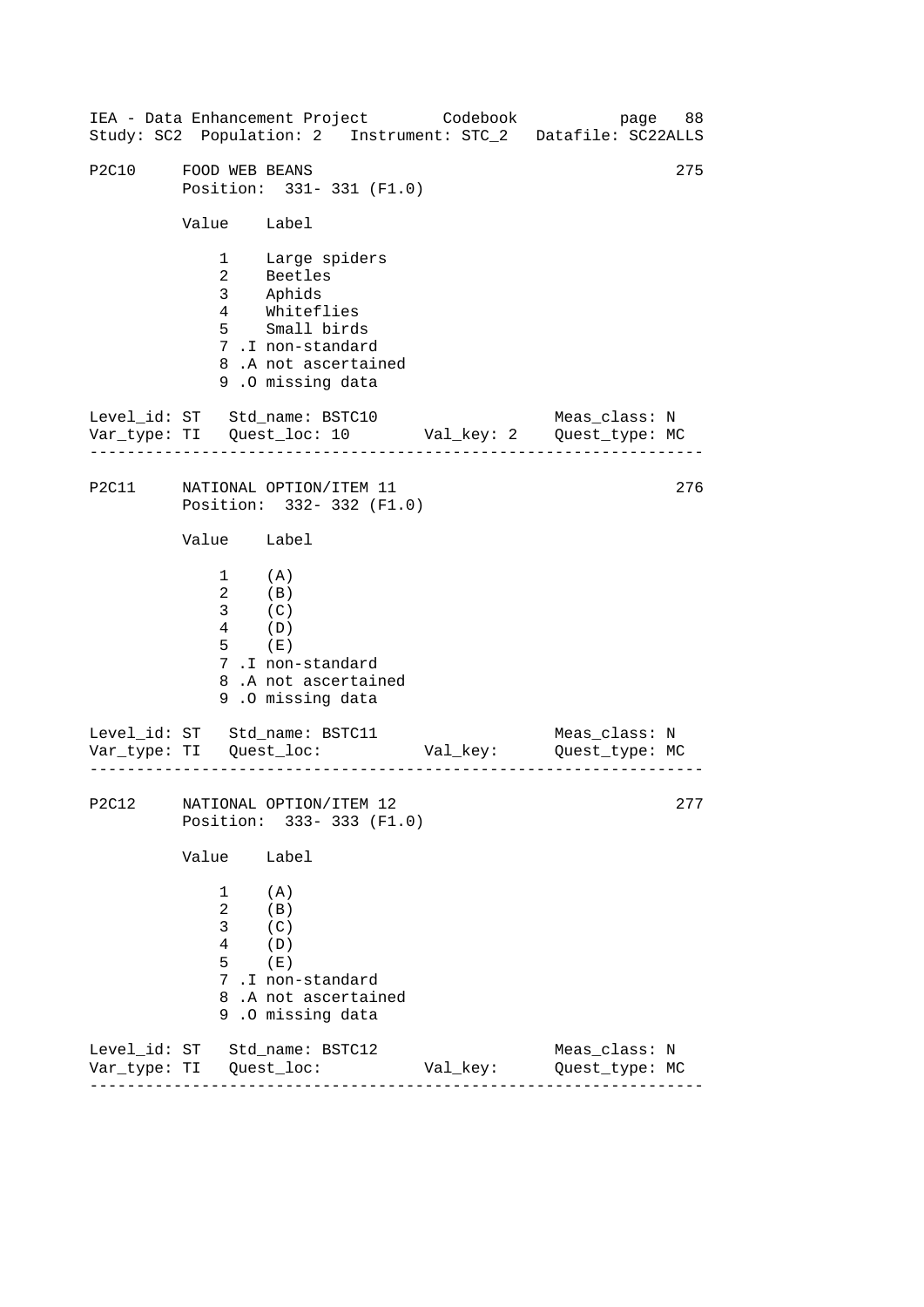|       |                                                                                                                          | IEA - Data Enhancement Project Codebook                                                                                       |          | Study: SC2 Population: 2 Instrument: STC_2 Datafile: SC22ALLS | page 89 |
|-------|--------------------------------------------------------------------------------------------------------------------------|-------------------------------------------------------------------------------------------------------------------------------|----------|---------------------------------------------------------------|---------|
| P2C13 |                                                                                                                          | NATIONAL OPTION/ITEM 13<br>Position: 334-334 (F1.0)                                                                           |          |                                                               | 278     |
|       | Value Label                                                                                                              |                                                                                                                               |          |                                                               |         |
|       | $1$ (A)<br>$\overline{4}$ (D)<br>$5$ $(E)$                                                                               | $\begin{array}{cc} 2 & \quad (B) \\ 3 & \quad (C) \end{array}$<br>7.I non-standard<br>8.A not ascertained<br>9.0 missing data |          |                                                               |         |
|       |                                                                                                                          | Level_id: ST Std_name: BSTC13                                                                                                 |          | Meas_class: N                                                 |         |
|       |                                                                                                                          | P2C14 NATIONAL OPTION/ITEM 14<br>Position: 335-335 (F1.0)                                                                     |          |                                                               | 279     |
|       | Value Label                                                                                                              |                                                                                                                               |          |                                                               |         |
|       | $\begin{array}{cc} 1 & & {\rm (A)} \\ 2 & & {\rm (B)} \\ 3 & & {\rm (C)} \end{array}$<br>$\overline{4}$ (D)<br>$5$ $(E)$ | 7.I non-standard<br>8.A not ascertained<br>9.0 missing data                                                                   |          |                                                               |         |
|       |                                                                                                                          | Level_id: ST Std_name: BSTC14                                                                                                 |          | Meas_class: N                                                 |         |
|       |                                                                                                                          | P2C15 NATIONAL OPTION/ITEM 15<br>Position: 336-336 (F1.0)                                                                     |          |                                                               | 280     |
|       | Value                                                                                                                    | Label                                                                                                                         |          |                                                               |         |
|       | 1<br>$\overline{a}$<br>3<br>4<br>5                                                                                       | (A)<br>(B)<br>(C)<br>(D)<br>(E)<br>7.I non-standard<br>8.A not ascertained<br>9.0 missing data                                |          |                                                               |         |
|       |                                                                                                                          | Level_id: ST Std_name: BSTC15                                                                                                 | Val_key: | Meas_class: N<br>Quest_type: MC                               |         |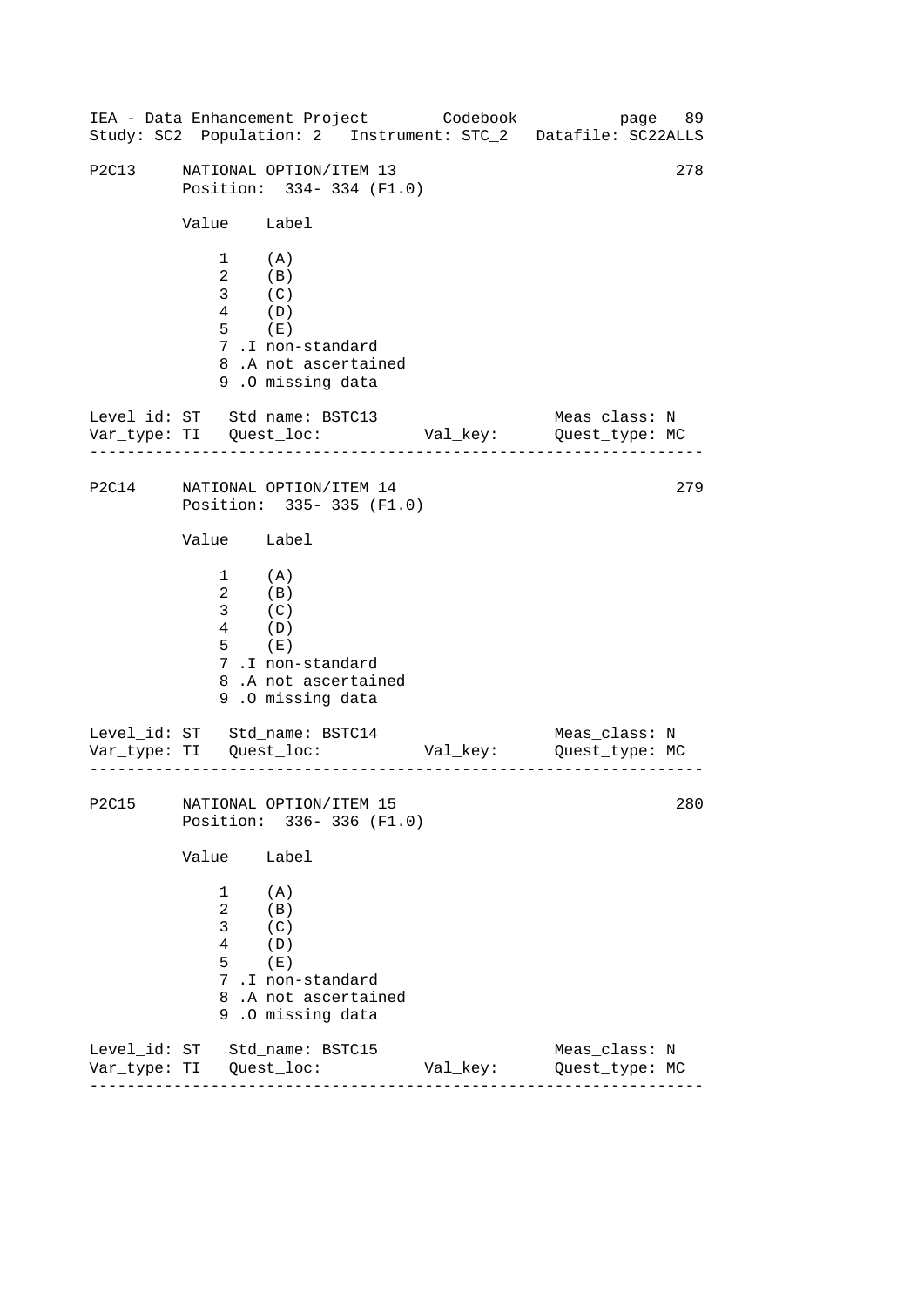------------------------------------------------------------------ ------------------------------------------------------------------ ------------------------------------------------------------------ 281 IEA - Data Enhancement Project Codebook page 90 Study: SC2 Population: 2 Instrument: STD\_2 Datafile: SC22ALLS P2D01 FACING NORTH Position: 337- 337 (F1.0) Value Label 1 To your left 2 To your right 3 Behind you 4 In front of you 5 Above you 7 .I non-standard 8 .A not ascertained 9 .O missing data Level id: ST Std name: BSTD01 Meas class: N Var\_type: TI Quest\_loc: 1 Val\_key: 2 Quest\_type: MC P2D02 THERMOMETER FOR BODY Position: 338- 338 (F1.0) Value Label 1 Thermometer A 2 Thermometer B 3 Thermometer C 4 Thermometer D 5 Thermometer E 7 .I non-standard 8 .A not ascertained 9 .O missing data Level\_id: ST Std\_name: BSTD02 Var\_type: TI Quest\_loc: 2 Val\_key: 1 Quest\_type: MC Meas\_class: N P2D03 COMPOSITION OF SOLUTION Position: 339- 339 (F1.0) Value Label 1 2g salt, 3g water 2 > 1.5 salt, 3.5g water 3 1g salt, 4g water 4 5g water only 5 < 0.5g salt, 4.5g water 7 .I non-standard 8 .A not ascertained 9 .O missing data Level\_id: ST Std\_name: BSTD03 Meas\_class: N Var\_type: TI Quest\_loc: 3 Val\_key: 1 Quest\_type: MC 282 283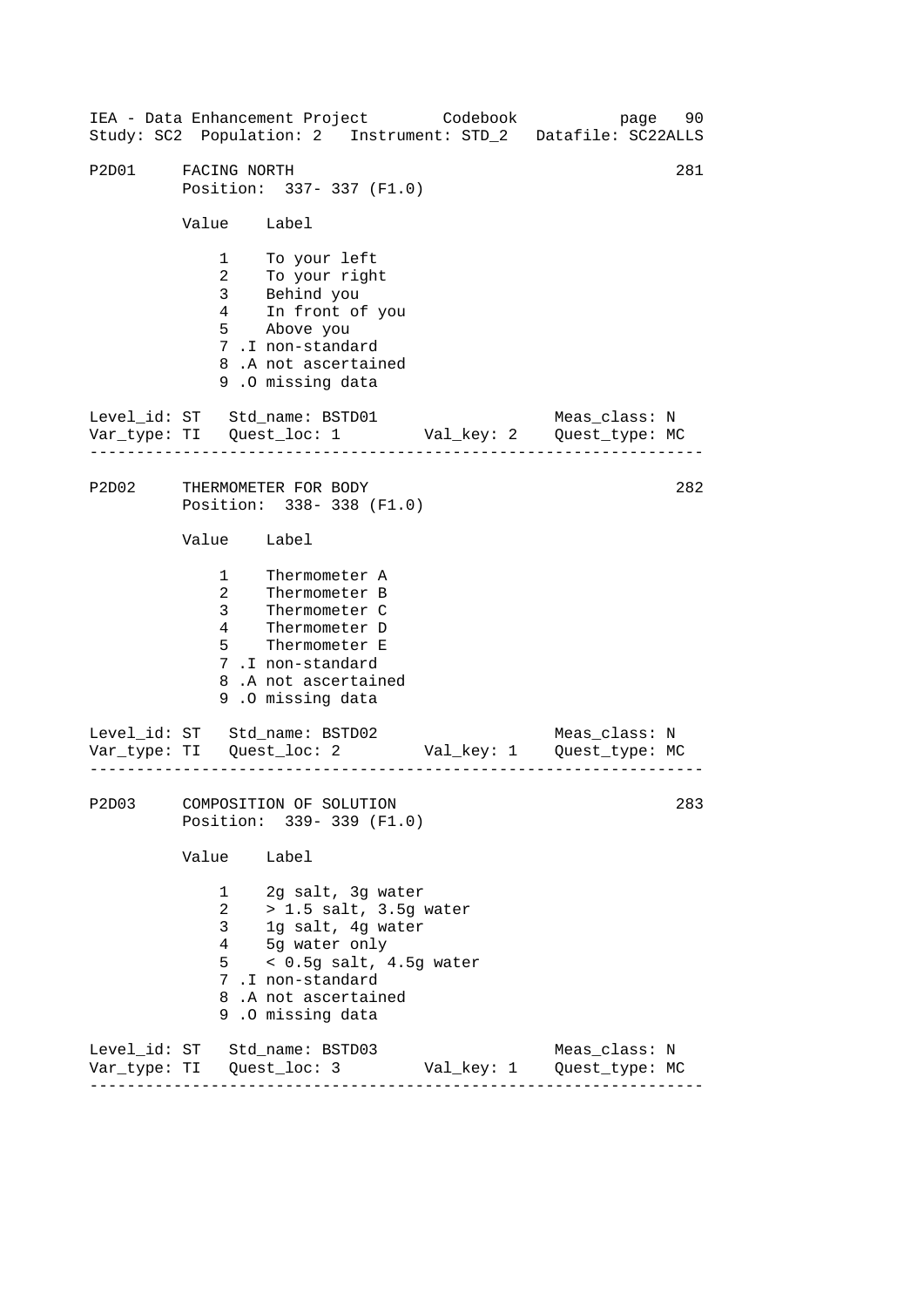| IEA - Data Enhancement Project Codebook<br>Study: SC2 Population: 2 Instrument: STD_2 Datafile: SC22ALLS |                                                 |                                                                                                                                                              |                             |                                                | page 91 |
|----------------------------------------------------------------------------------------------------------|-------------------------------------------------|--------------------------------------------------------------------------------------------------------------------------------------------------------------|-----------------------------|------------------------------------------------|---------|
| P2D04                                                                                                    | MP FIVE ELEMENTS                                | Position: 340- 340 (F1.0)                                                                                                                                    |                             |                                                | 284     |
|                                                                                                          | Value Label                                     |                                                                                                                                                              |                             |                                                |         |
|                                                                                                          |                                                 | 1 Aluminium<br>2 Magnesium<br>3 Iron<br>4 Lead<br>5 Copper<br>7.I non-standard<br>8.A not ascertained<br>9.0 missing data                                    |                             |                                                |         |
| Level_id: ST Std_name: BSTD04<br>Var_type: TI Quest_loc: 4 Val_key: 3 Quest_type: MC                     |                                                 |                                                                                                                                                              |                             | Meas_class: N                                  |         |
| P2D05 FORMULA ALKANES                                                                                    |                                                 | Position: 341-341 (F1.0)                                                                                                                                     |                             |                                                | 285     |
|                                                                                                          | Value Label                                     |                                                                                                                                                              |                             |                                                |         |
|                                                                                                          | $4\overline{ }$                                 | $\begin{tabular}{cc} 1 & C8H18 \\ 2 & C3H6 \\ 3 & C3H8 \end{tabular}$<br>C4H10<br>5 C3H12<br>7.I non-standard<br>8.A not ascertained<br>9.0 missing data     |                             |                                                |         |
| Level_id: ST Std_name: BSTD05                                                                            |                                                 |                                                                                                                                                              |                             | Meas_class: N                                  |         |
| P2D06 EARTH NOT LEVEL                                                                                    |                                                 | Position: 342- 342 (F1.0)                                                                                                                                    |                             |                                                | 286     |
|                                                                                                          | Value                                           | Label                                                                                                                                                        |                             |                                                |         |
|                                                                                                          | $1 \quad \Box$<br>$\overline{a}$<br>3<br>4<br>5 | Sea level keeps changing<br>Movements continue<br>Not enough time<br>Erosion not stong enough<br>7.I non-standard<br>8.A not ascertained<br>9.0 missing data | Temp differences not enough |                                                |         |
| Level_id: ST Std_name: BSTD06                                                                            |                                                 |                                                                                                                                                              |                             | Meas_class: N<br>Val_key: 2     Quest_type: MC |         |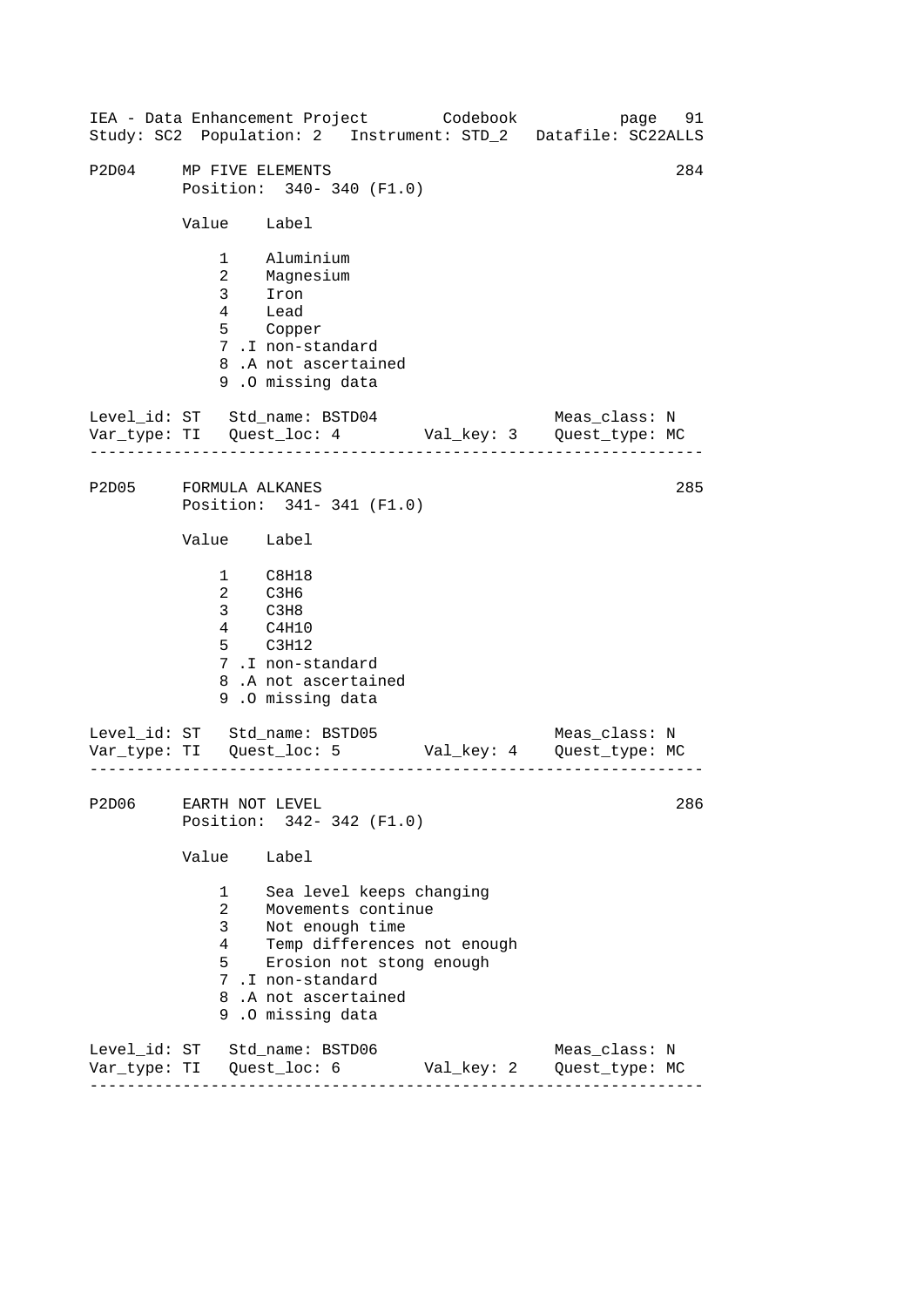------------------------------------------------------------------ ------------------------------------------------------------------ ------------------------------------------------------------------ IEA - Data Enhancement Project Codebook page 92 Study: SC2 Population: 2 Instrument: STD\_2 Datafile: SC22ALLS P2D07 PROTEIN FOODS 287 Position: 343- 343 (F1.0) Value Label 1 Potatoes 2 Apples 3 Rice 4 Bread 5 Chicken 7 .I non-standard 8 .A not ascertained 9 .O missing data Level id: ST Std name: BSTD07 Meas class: N Var\_type: TI Quest\_loc: 7 Val\_key: 5 Quest\_type: MC P2D08 SWEATING HELPS BODY Position: 344- 344 (F1.0) Value Label 1 2 3 4 Cools body Keeps skin moist Keeps you from catching cold Gets rid of the salt 5 Gets rid of exess water 7 .I non-standard 8 .A not ascertained 9 .O missing data Level\_id: ST Std\_name: BSTD08 Meas\_class: N Var\_type: TI Quest\_loc: 8 Val\_key: 1 Quest\_type: MC P2D09 FUNCTIONS OF BLOOD Position: 345- 345 (F1.0) Value Label 1 Digest food 2 Protect against disease 3 Carry food to cells 4 Carry waste material away 5 Carry oxygen 7 .I non-standard 8 .A not ascertained 9 .O missing data Level\_id: ST Std\_name: BSTD09 Meas\_class: N Var\_type: TI Quest\_loc: 9 Val\_key: 1 Quest\_type: MC 288 289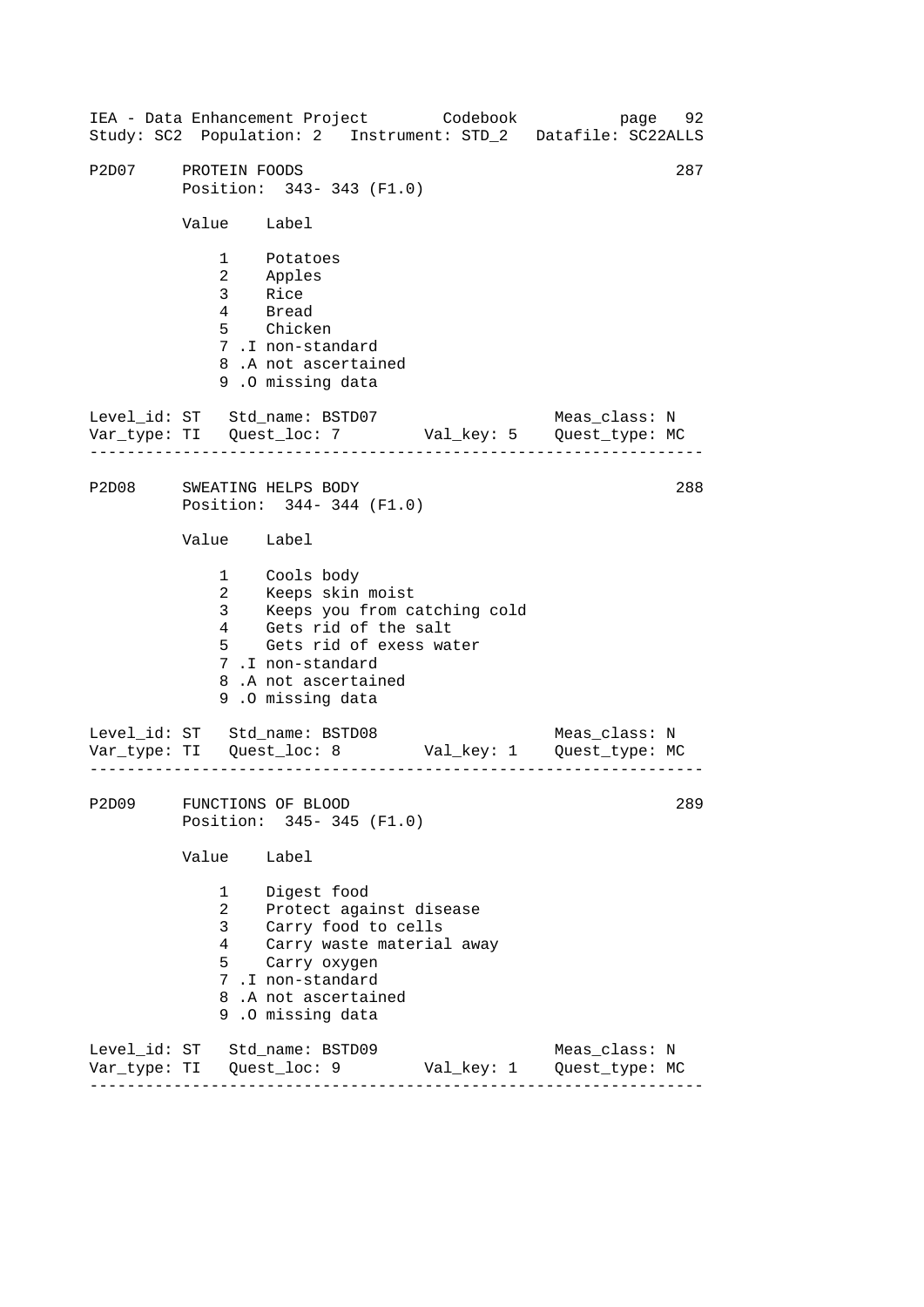|              |                                                                                                       |                                                                                                                                                    |                                                                          | IEA - Data Enhancement Project Codebook page 93<br>Study: SC2 Population: 2 Instrument: STD_2 Datafile: SC22ALLS |     |
|--------------|-------------------------------------------------------------------------------------------------------|----------------------------------------------------------------------------------------------------------------------------------------------------|--------------------------------------------------------------------------|------------------------------------------------------------------------------------------------------------------|-----|
| P2D10        |                                                                                                       | IMPORTANCE GREEN PLANTS<br>Position: 346-346 (F1.0)                                                                                                |                                                                          |                                                                                                                  | 290 |
|              | Value Label                                                                                           |                                                                                                                                                    |                                                                          |                                                                                                                  |     |
|              | $1 \quad \Box$<br>$\overline{2}$<br>3 <sup>1</sup>                                                    | Consume food and oxygen<br>Consume food, give oxygen<br>4 Produce food, give oxygen<br>7.I non-standard<br>8.A not ascertained<br>9.0 missing data | Consume food, give carbon dioxide<br>5 Produce food, give carbon dioxide |                                                                                                                  |     |
|              | ------------------                                                                                    |                                                                                                                                                    |                                                                          | Level_id: ST Std_name: BSTD10 Meas_class: N<br>Var_type: TI Quest_loc: 10 Val_key: 4 Quest_type: MC              |     |
|              |                                                                                                       | P2D11 NATIONAL OPTION/ITEM 11<br>Position: 347-347 (F1.0)                                                                                          |                                                                          |                                                                                                                  | 291 |
|              | Value Label                                                                                           |                                                                                                                                                    |                                                                          |                                                                                                                  |     |
|              | $\begin{array}{cc} 1 & & {\rm (A)} \\ 2 & & {\rm (B)} \end{array}$<br>$3$ (C)<br>$4$ (D)<br>$5$ $(E)$ | 7.I non-standard<br>8.A not ascertained<br>9.0 missing data                                                                                        |                                                                          |                                                                                                                  |     |
|              |                                                                                                       |                                                                                                                                                    |                                                                          | Level_id: ST Std_name: BSTD11 Meas_class: N<br>Var_type: TI Quest_loc: Val_key: Quest_type: MC                   |     |
|              |                                                                                                       | P2D12 NATIONAL OPTION/ITEM 12<br>Position: 348-348 (F1.0)                                                                                          |                                                                          | 292                                                                                                              |     |
|              | Value                                                                                                 | Label                                                                                                                                              |                                                                          |                                                                                                                  |     |
|              | 1<br>$\overline{a}$<br>3<br>4<br>5<br>9                                                               | (A)<br>(B)<br>(C)<br>(D)<br>(E)<br>7.I non-standard<br>8.A not ascertained<br>.0 missing data                                                      |                                                                          |                                                                                                                  |     |
| Var_type: TI |                                                                                                       | Level_id: ST Std_name: BSTD12<br>Quest_loc:                                                                                                        | Val_key:                                                                 | Meas_class: N<br>Quest_type: MC                                                                                  |     |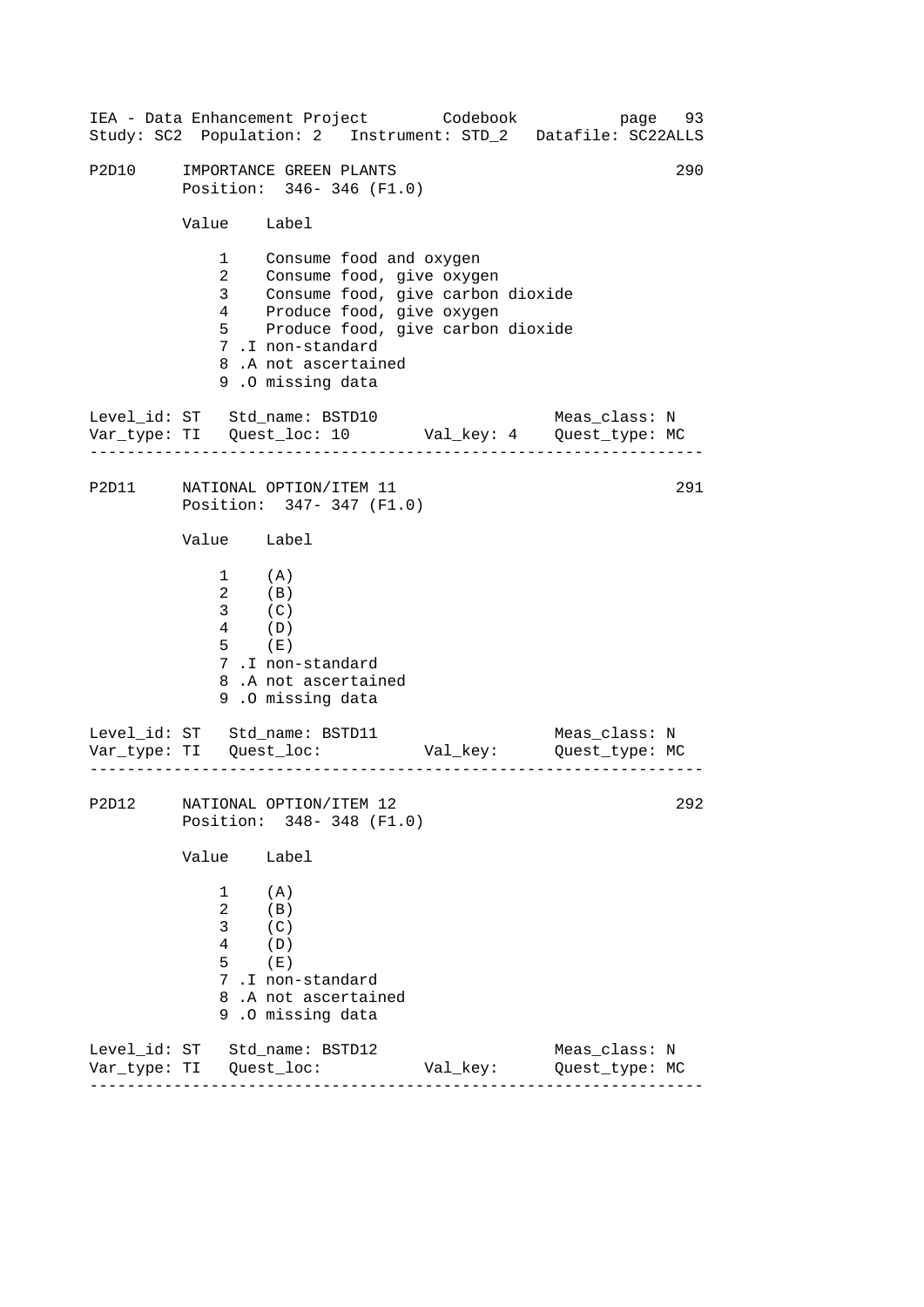|       |                                                                           |                                                                                                                                            |  | IEA - Data Enhancement Project Codebook | Study: SC2 Population: 2 Instrument: STD_2 Datafile: SC22ALLS | page 94 |
|-------|---------------------------------------------------------------------------|--------------------------------------------------------------------------------------------------------------------------------------------|--|-----------------------------------------|---------------------------------------------------------------|---------|
| P2D13 | 293<br>NATIONAL OPTION/ITEM 13<br>Position: 349- 349 (F1.0)               |                                                                                                                                            |  |                                         |                                                               |         |
|       | Value Label                                                               |                                                                                                                                            |  |                                         |                                                               |         |
|       | $1$ (A)<br>$\overline{a}$<br>3 <sup>7</sup><br>$4\overline{ }$<br>$5$ (E) | $\begin{array}{c} \textrm{(B)} \\ \textrm{(C)} \\ \textrm{(D)} \end{array}$<br>7.I non-standard<br>8.A not ascertained<br>9.0 missing data |  |                                         |                                                               |         |
|       |                                                                           | Level_id: ST Std_name: BSTD13                                                                                                              |  |                                         | Meas_class: N                                                 |         |
| P2D14 |                                                                           | NATIONAL OPTION/ITEM 14<br>Position: 350-350 (F1.0)                                                                                        |  |                                         |                                                               | 294     |
|       | Value Label                                                               |                                                                                                                                            |  |                                         |                                                               |         |
|       | $1$ (A)<br>$\overline{a}$<br>3 <sup>7</sup><br>$4\overline{ }$<br>$5$ (E) | $\begin{array}{c} \textrm{(B)} \\ \textrm{(C)} \\ \textrm{(D)} \end{array}$<br>7.I non-standard<br>8.A not ascertained<br>9.0 missing data |  |                                         |                                                               |         |
|       |                                                                           | Level_id: ST Std_name: BSTD14                                                                                                              |  |                                         | Meas_class: N                                                 |         |
|       |                                                                           | P2D15 NATIONAL OPTION/ITEM 15<br>Position: 351-351 (F1.0)                                                                                  |  |                                         |                                                               | 295     |
|       | Value                                                                     | Label                                                                                                                                      |  |                                         |                                                               |         |
|       | 1<br>$\overline{a}$<br>3<br>4<br>5                                        | (A)<br>(B)<br>(C)<br>(D)<br>(E)<br>7.I non-standard<br>8.A not ascertained<br>9.0 missing data                                             |  |                                         |                                                               |         |
|       |                                                                           | Level_id: ST Std_name: BSTD15                                                                                                              |  | Val_key:                                | Meas_class: N<br>Quest_type: MC                               |         |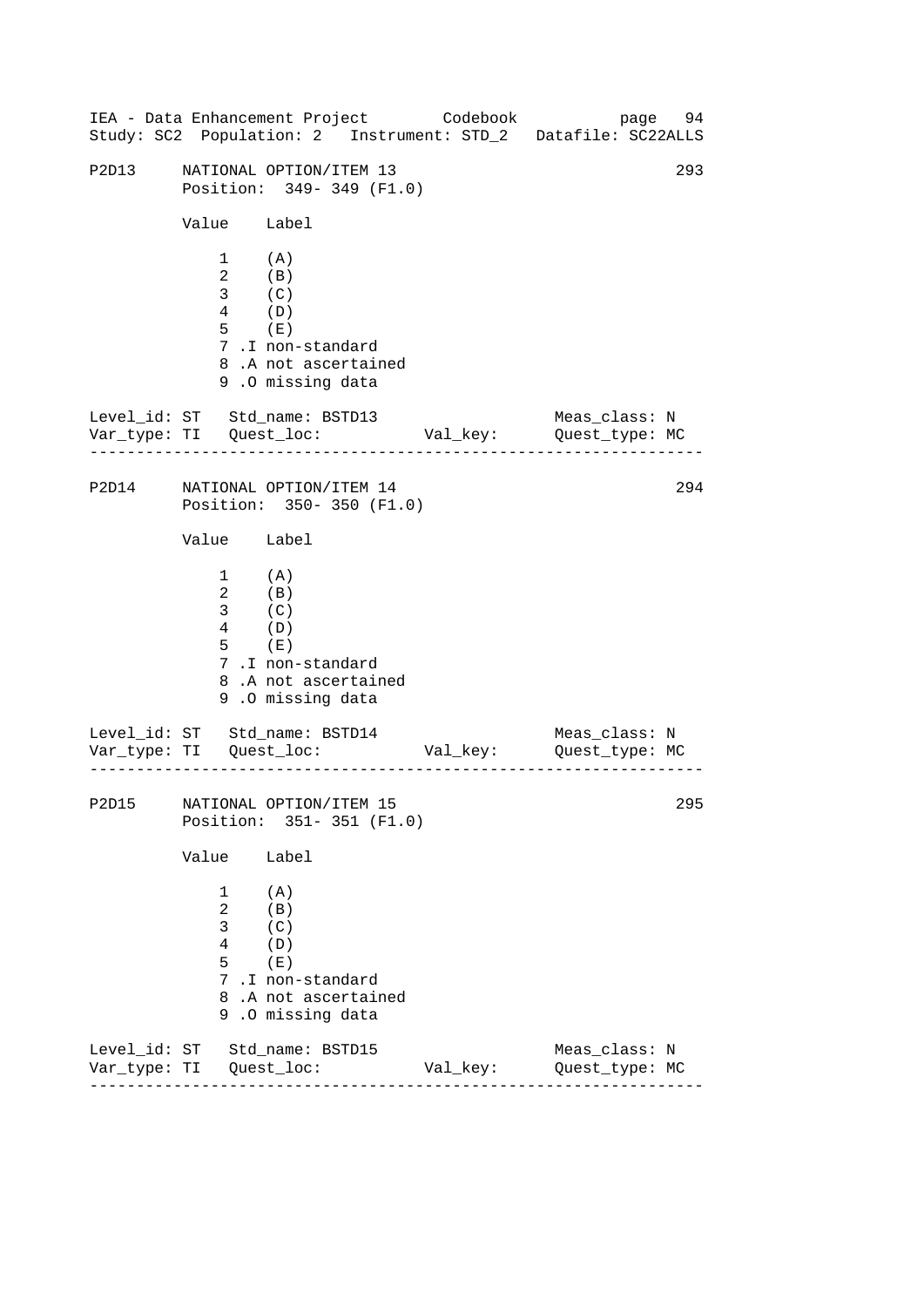------------------------------------------------------------------ ------------------------------------------------------------------ ------------------------------------------------------------------ ------------------------------------------------------------------ IEA - Data Enhancement Project Codebook page 95 Study: SC2 Population: 2 Instrument: STPR\_2 Datafile: SC22ALLS TASK2A1 DID TASK 2A1 296 Position: 352- 352 (F1.0) Value Label 1 yes taken 2 not taken 8 .A not ascertained Level\_id: ST Std\_name: FL\_PR2A1 Meas\_class: N Var\_type: FL Quest\_loc: Val\_key: Quest\_type: TASK2A2 DID TASK 2A2 Position: 353- 353 (F1.0) Value Label 1 yes taken 2 not taken 8 .A not ascertained Level\_id: ST Std\_name: FL\_PR2A2 Meas\_class: N Var\_type: FL Quest\_loc: Val\_key: Quest\_type: TASK2A3 DID TASK 2A3 298 Position: 354- 354 (F1.0) Value Label 1 yes taken 2 not taken 8 .A not ascertained Level\_id: ST Std\_name: FL\_PR2A3 Meas\_class: N Var\_type: FL Quest\_loc: Val\_key: Quest\_type: TASK2B1 DID TASK 2B1 299 Position: 355- 355 (F1.0) Value Label 1 yes taken 2 not taken 8 .A not ascertained Level\_id: ST Std\_name: FL\_PR2B1 Meas\_class: N Var\_type: FL Quest\_loc: Val\_key: Quest\_type: 297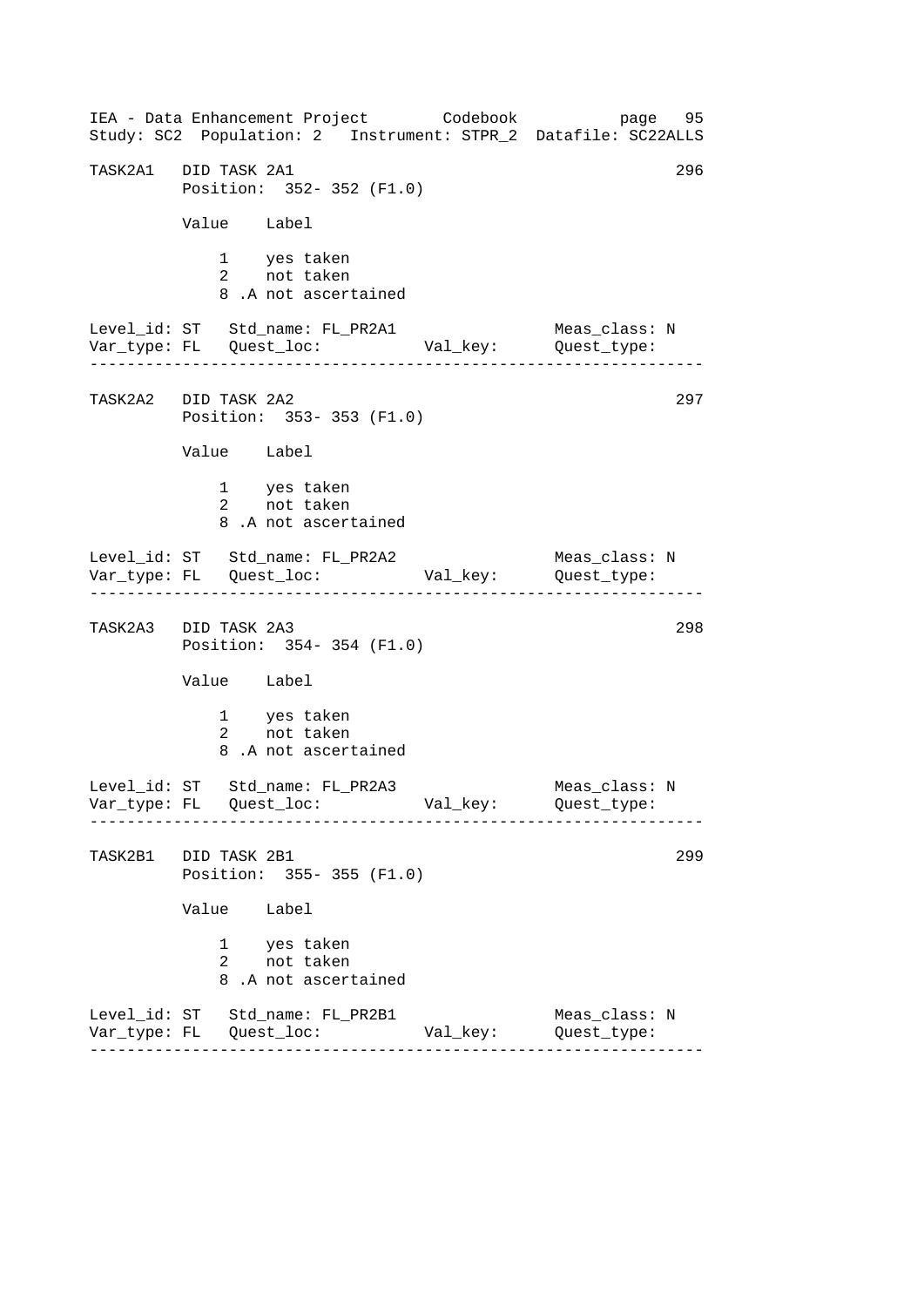------------------------------------------------------------------ ------------------------------------------------------------------ ------------------------------------------------------------------ ------------------------------------------------------------------ IEA - Data Enhancement Project Codebook page 96 Study: SC2 Population: 2 Instrument: STPR\_2 Datafile: SC22ALLS TASK2B2 DID TASK 2B2 300 Position: 356- 356 (F1.0) Value Label 1 yes taken 2 not taken 8 .A not ascertained Level\_id: ST Std\_name: FL\_PR2B2 Meas\_class: N<br>Var\_type: FL Quest\_loc: Val\_key: Quest\_type: Var\_type: FL Quest\_loc: Val\_key: Quest\_type: TASK2B3 DID TASK 2B3 301 Position: 357- 357 (F1.0) Value Label 1 yes taken 2 not taken 8 .A not ascertained Level\_id: ST Std\_name: FL\_PR2B3 Meas\_class: N Var\_type: FL Quest\_loc: Val\_key: Quest\_type: PR2A101 ELECTRICITY - BULB ON 302 Position: 358- 358 (F1.0) Value Label 0 off task - incorrect 1 8 .A not ascertained 9 .O missing data Level\_id: ST Std\_name: BSTPRA11 Meas\_class: N Var\_type: TI Quest\_loc: A1 Val\_key: Quest\_type: MC PR2A102 ELECTRICITY - COMBINATIONS 303 Position: 359- 359 (F1.0) Value Label 0 off task - incorrect 1 2 8 .A not ascertained 9 .O missing data Level\_id: ST Std\_name: BSTPRA12 Meas\_class: N Var\_type: TI Quest\_loc: A1 Val\_key: Quest\_type: OE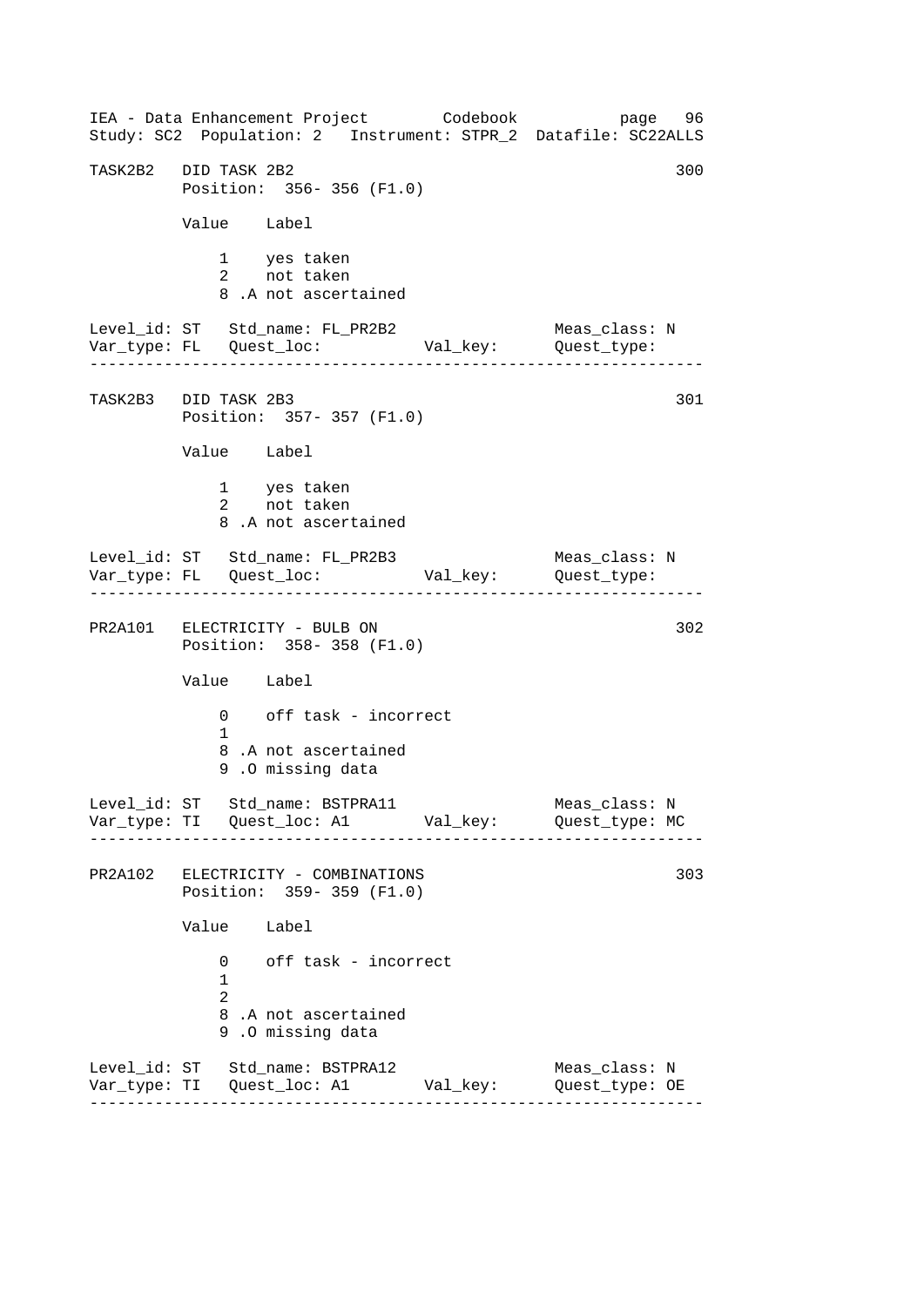------------------------------------------------------------------ ------------------------------------------------------------------ ------------------------------------------------------------------ ------------------------------------------------------------------ IEA - Data Enhancement Project Codebook page 97 Study: SC2 Population: 2 Instrument: STPR\_2 Datafile: SC22ALLS PR2A103 ELECTRICITY - CORRECT BOX 304 Position: 360- 360 (F1.0) Value Label 0 off task - incorrect 1  $\mathcal{L}$ 8 .A not ascertained 9 .O missing data Level\_id: ST Std\_name: BSTPRA13 Meas\_class: N Var\_type: TI Quest\_loc: A1 Val\_key: Quest\_type: OE PR2A201 INDICATORS - OBSERVE Position: 361- 361 (F1.0) Value Label 0 off task - incorrect 1 8 .A not ascertained 9 .O missing data Level\_id: ST Std\_name: BSTPRA21 Var\_type: TI Quest\_loc: A2 Val\_key: Quest\_type: OE Meas\_class: N PR2A202 INDICATORS - CONCLUDE 306 Position: 362- 362 (F1.0) Value Label 0 off task - incorrect 1 8 .A not ascertained 9 .O missing data Level\_id: ST Std\_name: BSTPRA22 Meas\_class: N Var\_type: TI Quest\_loc: A2 Val\_key: Quest\_type: OE PR2A203 INDICATORS - PLAN 307 Position: 363- 363 (F1.0) Value Label 0 off task - incorrect 1 2 8 .A not ascertained 9 .O missing data Level\_id: ST Std\_name: BSTPRA23 Meas\_class: N Var\_type: TI Quest\_loc: A2 Val\_key: Quest\_type: OE 305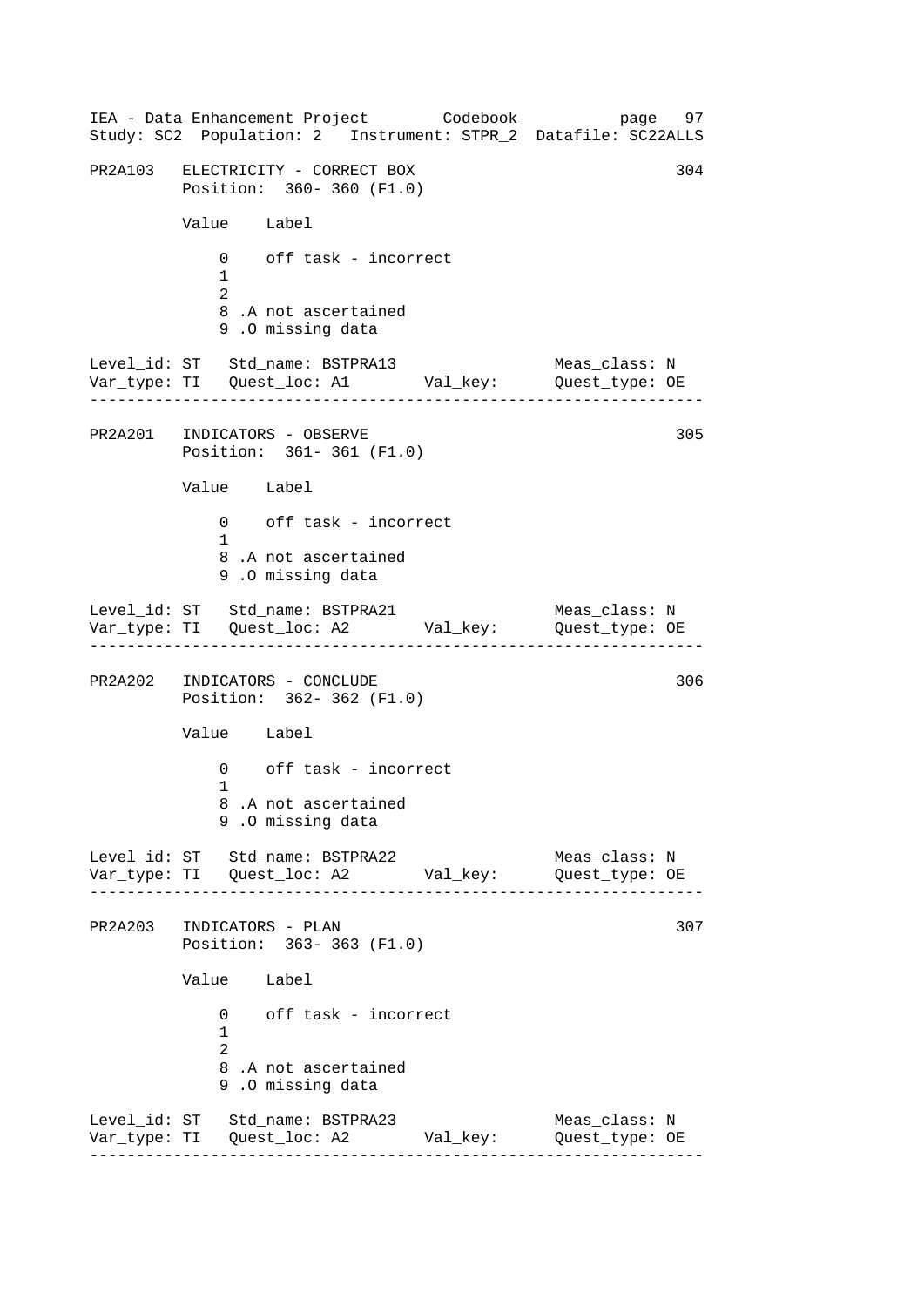------------------------------------------------------------------ ------------------------------------------------------------------ ------------------------------------------------------------------ IEA - Data Enhancement Project Codebook page 98 Study: SC2 Population: 2 Instrument: STPR\_2 Datafile: SC22ALLS PR2A204 INDICATORS - OBSERVE PLAN 308 Position: 364- 364 (F1.0) Value Label 0 off task - incorrect 1 2 8 .A not ascertained 9 .O missing data Level\_id: ST Std\_name: BSTPRA24 Meas\_class: N Var\_type: TI Quest\_loc: A2 Val\_key: Quest\_type: OE PR2A205 INDICATORS - CONCLUDE PLAN Position: 365- 365 (F1.0) Value Label 0 off task - incorrect 1 2 8 .A not ascertained 9 .O missing data Level\_id: ST Std\_name: BSTPRA25 Var\_type: TI Quest\_loc: A2 Val\_key: Quest\_type: OE Meas\_class: N PR2A301 STARCH - PLAN Position: 366- 366 (F1.0) Value Label 0 off task - incorrect 1 8 .A not ascertained 9 .O missing data Level\_id: ST Std\_name: BSTPRA31 Meas\_class: N Var\_type: TI Quest\_loc: A3 Val\_key: Quest\_type: OE 309 310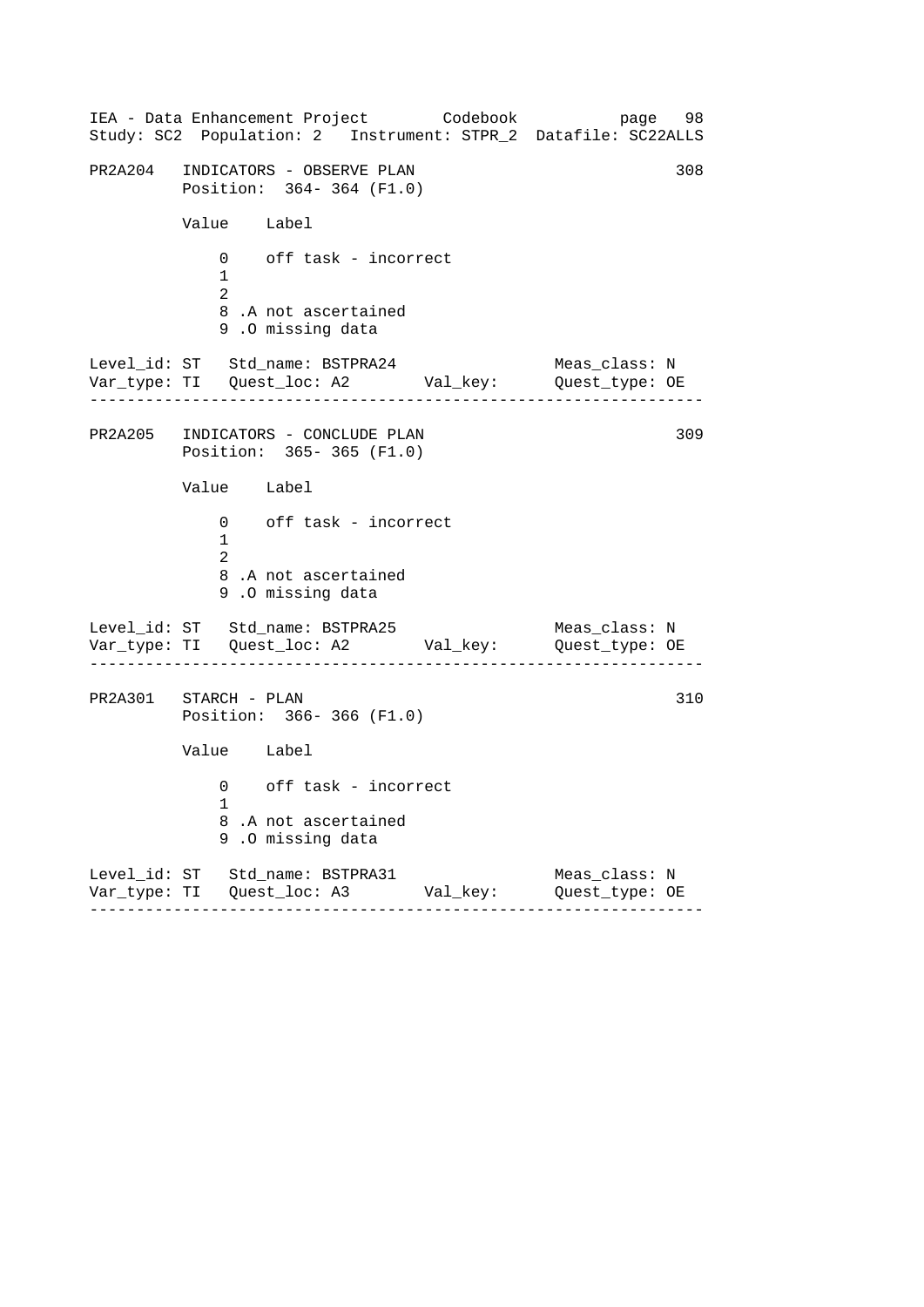------------------------------------------------------------------ ------------------------------------------------------------------ ------------------------------------------------------------------ IEA - Data Enhancement Project Codebook page 99 Study: SC2 Population: 2 Instrument: STPR\_2 Datafile: SC22ALLS PR2A302 STARCH - RECORD 311 Position: 367- 367 (F1.0) Value Label 0 off task - incorrect 1 2 8 .A not ascertained 9 .O missing data Level\_id: ST Std\_name: BSTPRA32 Meas\_class: N Var\_type: TI Quest\_loc: A3 Val\_key: Quest\_type: OE PR2A303 STARCH - CONCLUDE Position: 368- 368 (F1.0) Value Label 0 off task - incorrect 1 2 8 .A not ascertained 9 .O missing data Level\_id: ST Std\_name: BSTPRA33 Var\_type: TI Quest\_loc: A3 Val\_key: Quest\_type: OE Meas\_class: N PR2B101 DENSITY - MASS Position: 369- 369 (F1.0) Value Label 0 off task - incorrect 1 2 8 .A not ascertained 9 .O missing data Level\_id: ST Std\_name: BSTPRB11 Meas\_class: N Var\_type: TI Quest\_loc: B1 Val\_key: Quest\_type: OE 312 313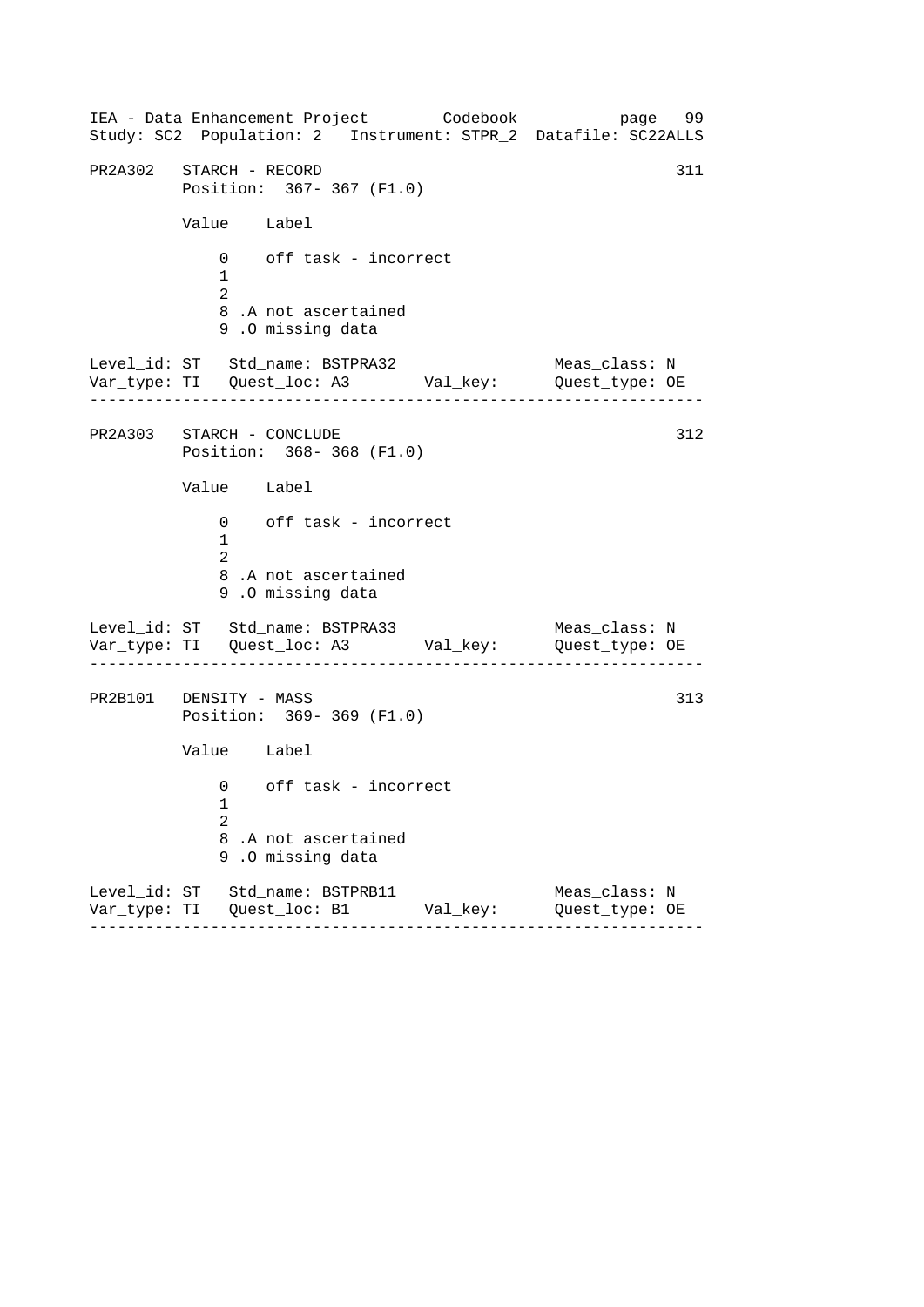------------------------------------------------------------------ ------------------------------------------------------------------ ------------------------------------------------------------------ IEA - Data Enhancement Project Codebook page 100 Study: SC2 Population: 2 Instrument: STPR\_2 Datafile: SC22ALLS PR2B102 DENSITY - VOLUME 314 Position: 370- 370 (F1.0) Value Label 0 off task - incorrect 1 2 8 .A not ascertained 9 .O missing data Level\_id: ST Std\_name: BSTPRB12 Meas\_class: N Var\_type: TI Quest\_loc: B1 Val\_key: Quest\_type: OE PR2B103 DENSITY - DENSITY CALCULATION Position: 371- 371 (F1.0) Value Label 0 off task - incorrect 1 2 8 .A not ascertained 9 .O missing data Level\_id: ST Std\_name: BSTPRB13 Var\_type: TI Quest\_loc: B1 Val\_key: Quest\_type: OE Meas\_class: N PR2B201 COBALT - OBSERVE FINGERS Position: 372- 372 (F1.0) Value Label 0 off task - incorrect 1 8 .A not ascertained 9 .O missing data Level\_id: ST Std\_name: BSTPRB21 Meas\_class: N Var\_type: TI Quest\_loc: B2 Val\_key: Quest\_type: OE 315 316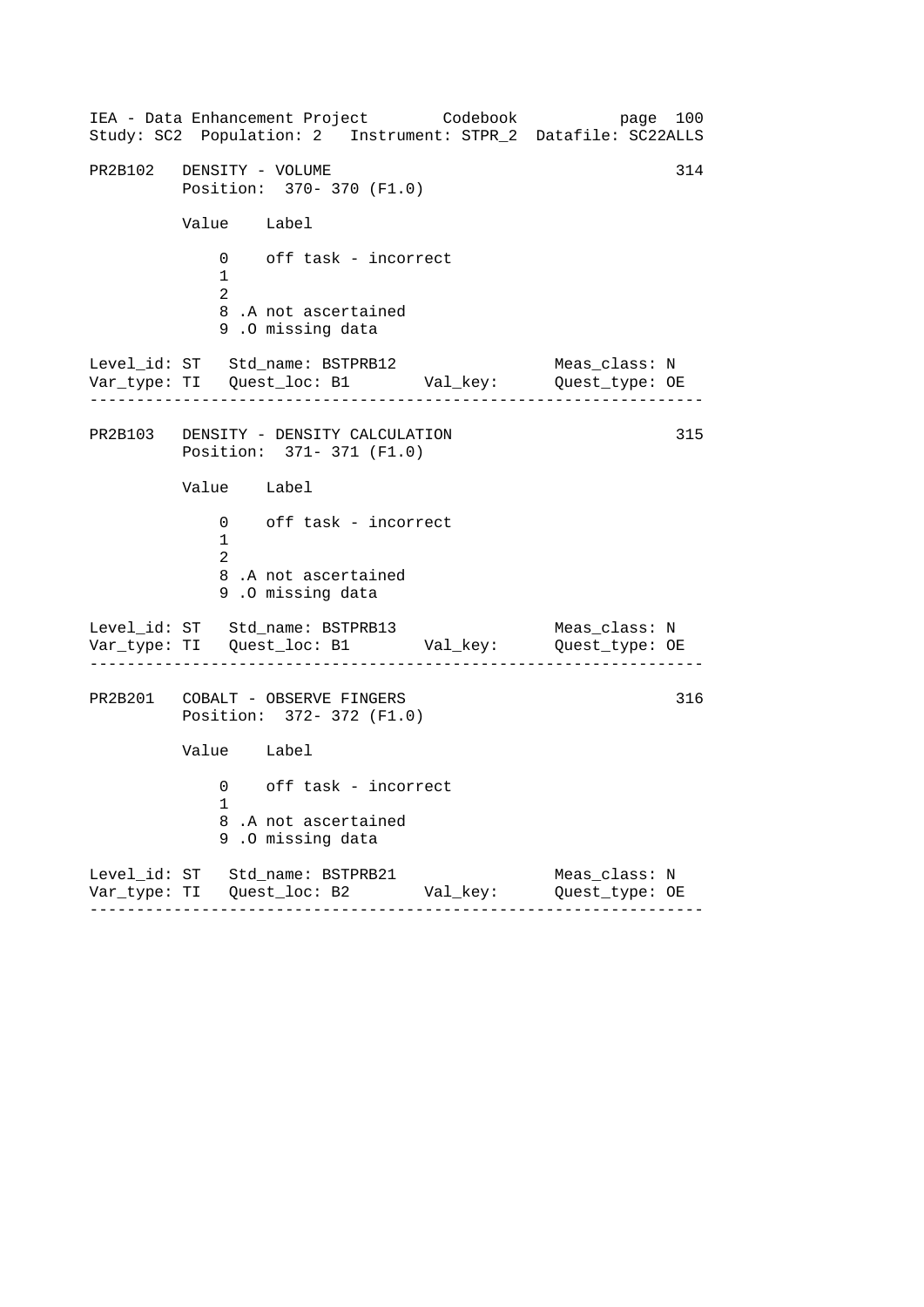------------------------------------------------------------------ ------------------------------------------------------------------ ------------------------------------------------------------------ IEA - Data Enhancement Project Codebook page 101 Study: SC2 Population: 2 Instrument: STPR\_2 Datafile: SC22ALLS PR2B202 COBALT - OBSERVE FLAME 317 Position: 373- 373 (F1.0) Value Label 0 off task - incorrect 1 2 8 .A not ascertained 9 .O missing data Level\_id: ST Std\_name: BSTPRB22 Meas\_class: N Var\_type: TI Quest\_loc: B2 Val\_key: Quest\_type: OE PR2B203 COBALT - CONCLUDE MOISTURE Position: 374- 374 (F1.0) Value Label 0 off task - incorrect 1 8 .A not ascertained 9 .O missing data Level\_id: ST Std\_name: BSTPRB23 Var\_type: TI Quest\_loc: B2 Val\_key: Quest\_type: OE Meas\_class: N PR2B204 COBALT - LEAVES Position: 375- 375 (F1.0) Value Label 0 off task - incorrect 1 2 8 .A not ascertained 9 .O missing data Level\_id: ST Std\_name: BSTPRB24 Meas\_class: N Var\_type: TI Quest\_loc: B2 Val\_key: Quest\_type: OE 318 319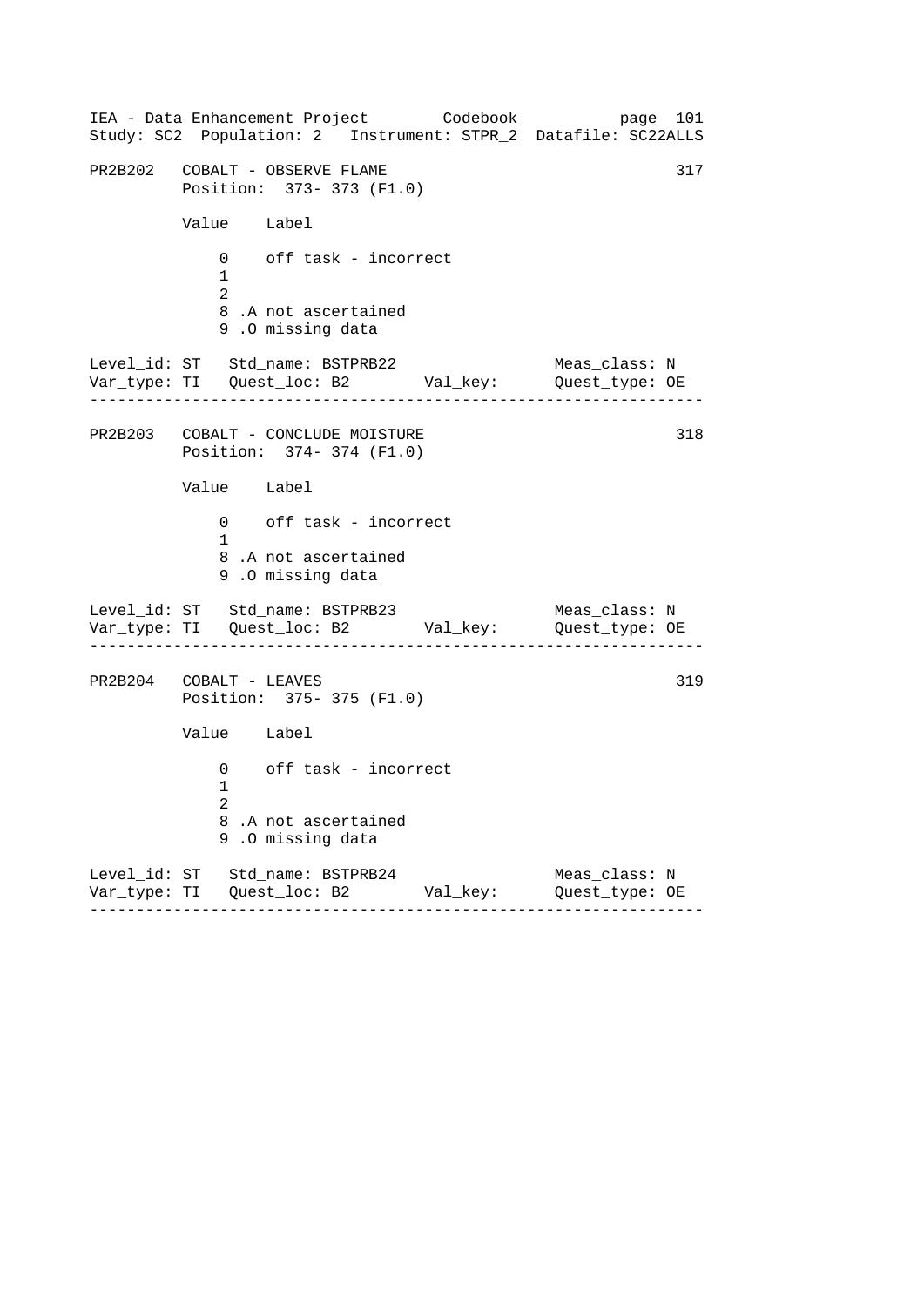------------------------------------------------------------------ ------------------------------------------------------------------ ------------------------------------------------------------------ ------------------------------------------------------------------ IEA - Data Enhancement Project Codebook page 102 Study: SC2 Population: 2 Instrument: STPR\_2 Datafile: SC22ALLS PR2B205 COBALT - CONCLUDE LEAVES 320 Position: 376- 376 (F1.0) Value Label 0 off task - incorrect 1  $\mathcal{L}$ 8 .A not ascertained 9 .O missing data Level\_id: ST Std\_name: BSTPRB25 Meas\_class: N Var\_type: TI Quest\_loc: B2 Val\_key: Quest\_type: OE PR2B301 INDICATORS - OBSERVE Position: 377- 377 (F1.0) Value Label 0 off task - incorrect 1 8 .A not ascertained 9 .O missing data Level\_id: ST Std\_name: BSTPRB31 Var\_type: TI Quest\_loc: B3 Val\_key: Quest\_type: OE Meas\_class: N PR2B302 INDICATORS - CONCLUDE 322 Position: 378- 378 (F1.0) Value Label 0 off task - incorrect 1 8 .A not ascertained 9 .O missing data Level\_id: ST Std\_name: BSTPRB32 Meas\_class: N Var\_type: TI Quest\_loc: B3 Val\_key: Quest\_type: OE PR2B303 INDICATORS - PLAN 323 Position: 379- 379 (F1.0) Value Label 0 off task - incorrect 1 2 8 .A not ascertained 9 .O missing data Level\_id: ST Std\_name: BSTPRB33 Meas\_class: N Var\_type: TI Quest\_loc: B3 Val\_key: Quest\_type: OE 321